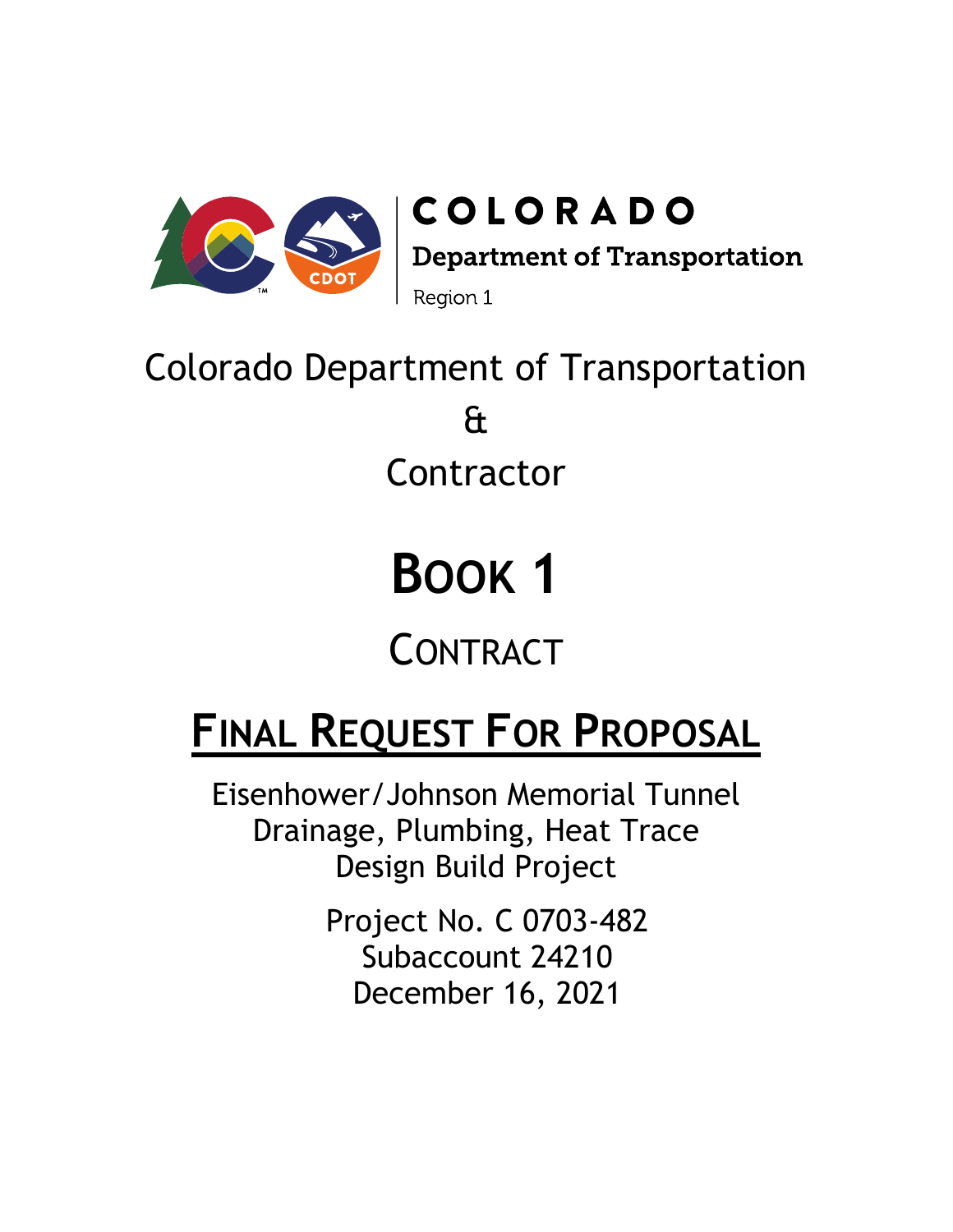# **Contents**

| 1.0  |        | Contract Components; Interpretation of Contract Documents 1          |
|------|--------|----------------------------------------------------------------------|
| 1.1  |        |                                                                      |
| 1.2  |        |                                                                      |
| 1.3  |        |                                                                      |
| 1.4  |        |                                                                      |
| 1.5  |        |                                                                      |
| 1.6  |        |                                                                      |
| 1.7  |        |                                                                      |
| 1.8  |        |                                                                      |
| 1.9  |        |                                                                      |
| 1.10 |        |                                                                      |
| 2.0  |        |                                                                      |
| 2.1  |        |                                                                      |
|      | 2.1.1  |                                                                      |
|      | 2.1.2  |                                                                      |
|      | 2.1.3  |                                                                      |
| 2.2  |        |                                                                      |
| 2.3  |        |                                                                      |
|      | 2.3.1  |                                                                      |
|      | 2.3.2  |                                                                      |
|      | 2.3.3  |                                                                      |
|      | 2.3.4  |                                                                      |
|      | 2.3.5  |                                                                      |
|      | 2.3.6  |                                                                      |
|      | 2.3.7  |                                                                      |
|      | 2.3.8  |                                                                      |
|      | 2.3.9  |                                                                      |
|      | 2.3.10 |                                                                      |
|      | 2.3.11 |                                                                      |
|      | 2.3.12 |                                                                      |
| 2.4  |        |                                                                      |
|      | 2.4.1  |                                                                      |
|      | 2.4.2  |                                                                      |
| 2.5  |        |                                                                      |
| 2.6  |        | Requirements Regarding Basic Configuration and Contract Drawings  10 |
|      | 2.6.1  |                                                                      |
|      | 2.6.2  |                                                                      |
|      | 2.6.3  |                                                                      |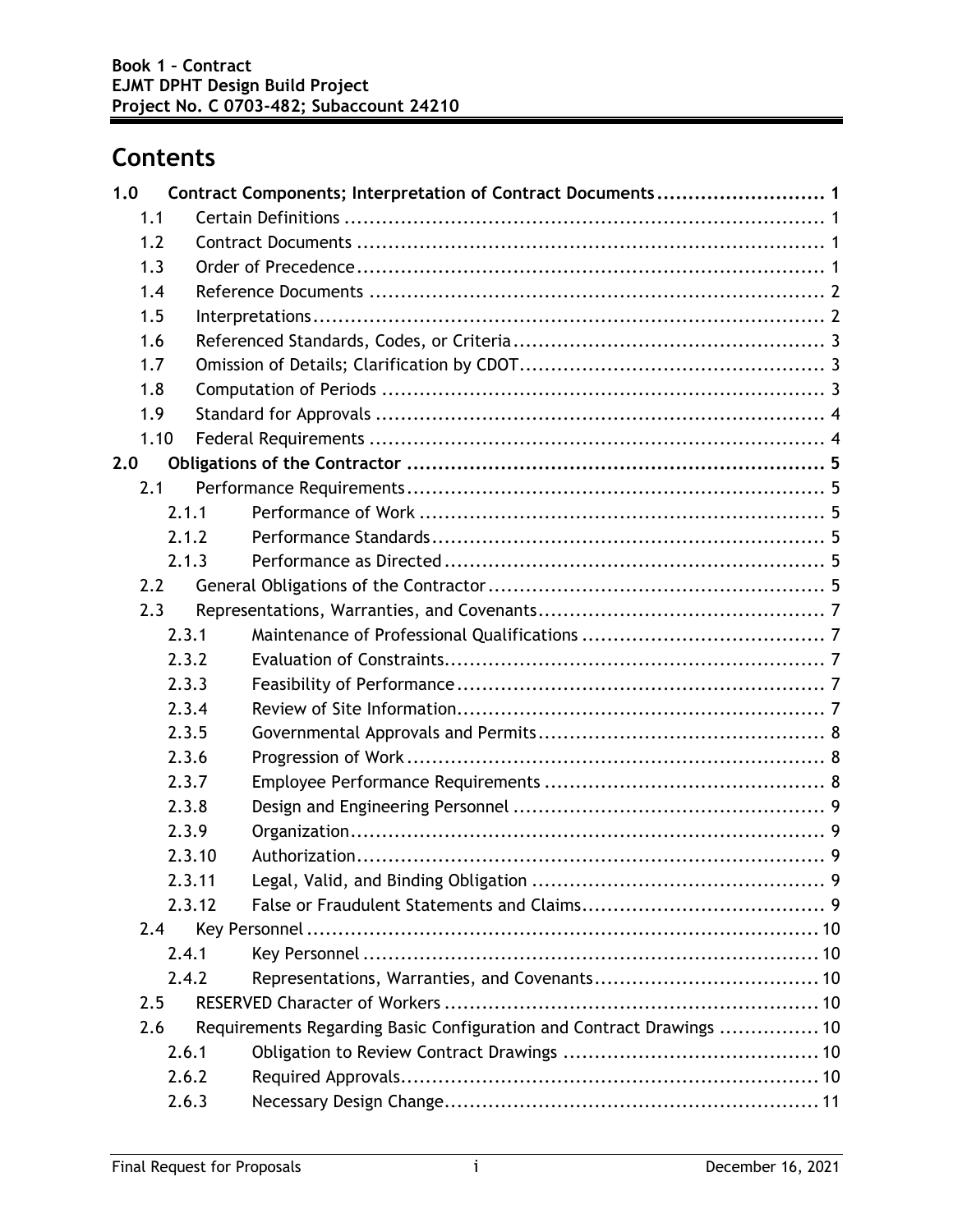| 2.7   |                                                                                    |
|-------|------------------------------------------------------------------------------------|
| 2.8   |                                                                                    |
| 3.0   | Information Supplied to the Contractor; Responsibility for Design; Disclaimer 12   |
| 3.1   |                                                                                    |
| 3.2   |                                                                                    |
| 3.3   |                                                                                    |
| 3.3.1 |                                                                                    |
| 3.3.2 | No Representation or Warranty Regarding Basic Configuration and                    |
|       |                                                                                    |
| 3.4   |                                                                                    |
| 4.0   | Time Within Which Project Shall Be Completed; Scheduling14                         |
| 4.1   |                                                                                    |
| 4.2   |                                                                                    |
| 4.2.1 |                                                                                    |
| 4.2.2 |                                                                                    |
| 4.3   |                                                                                    |
| 4.3.1 |                                                                                    |
| 4.3.2 |                                                                                    |
| 4.3.3 |                                                                                    |
| 4.4   |                                                                                    |
| 4.5   |                                                                                    |
| 4.6   |                                                                                    |
| 5.0   |                                                                                    |
| 5.1   |                                                                                    |
| 5.2   | Safety                                                                             |
| 5.3   | Process to be Followed for Discovery of Certain Site Conditions 17                 |
| 5.3.1 |                                                                                    |
| 5.3.2 |                                                                                    |
|       | 5.3.3                                                                              |
| 5.4   |                                                                                    |
| 5.5   |                                                                                    |
| 5.5.1 |                                                                                    |
| 5.5.2 | Oversight, Verification, Inspection, and Testing by CDOT and Others 18             |
| 5.5.3 |                                                                                    |
| 5.6   | Effect of Oversight, Spot Checks, Verifications, Tests, Acceptances, and Approvals |
|       |                                                                                    |
| 5.6.1 |                                                                                    |
| 5.6.2 |                                                                                    |
| 5.7   |                                                                                    |
| 5.7.1 |                                                                                    |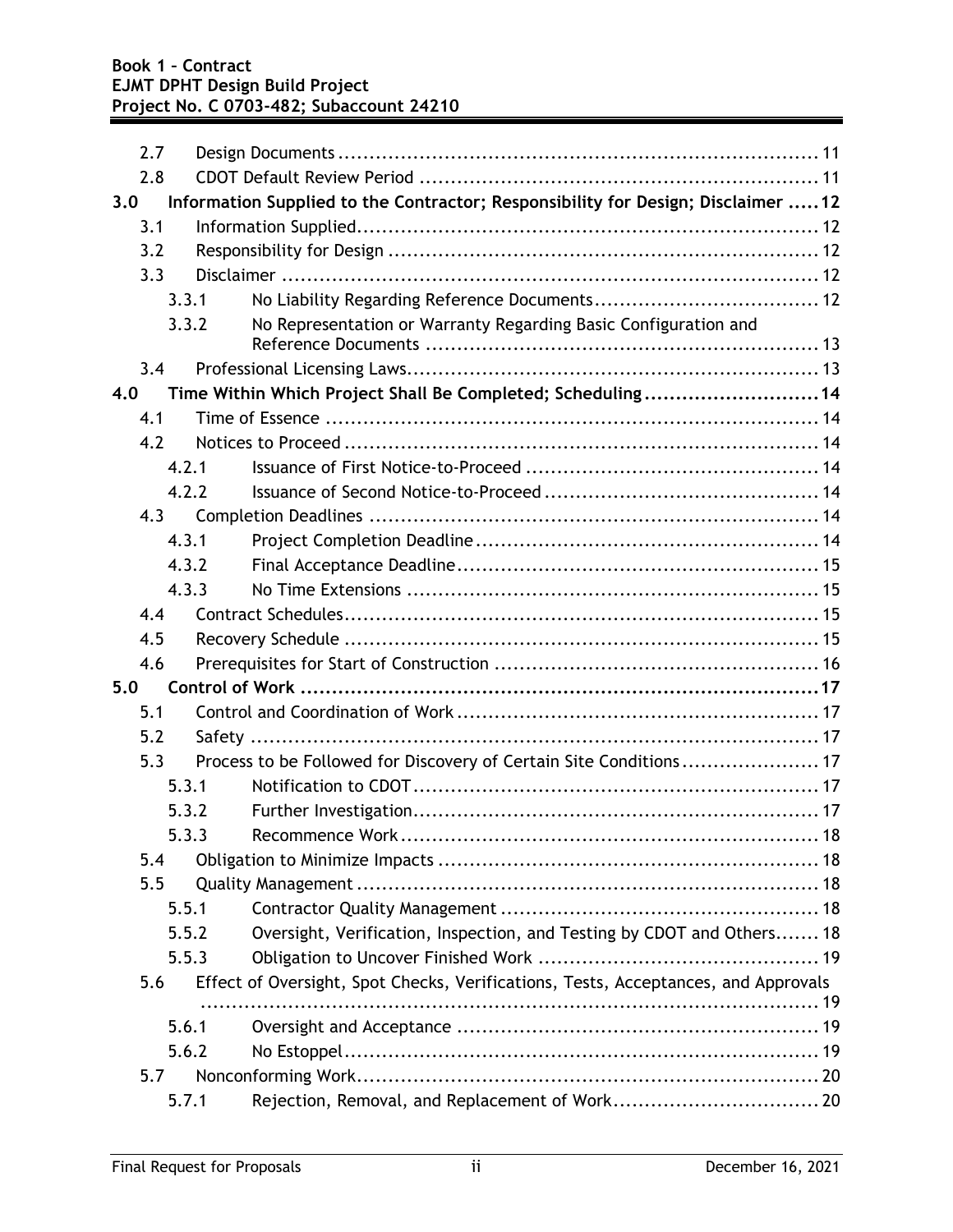|      | 5.7.2 |                                                                                   |  |
|------|-------|-----------------------------------------------------------------------------------|--|
| 5.8  |       |                                                                                   |  |
| 6.0  |       | Access to Site, Utility Relocations, Environmental Mitigation21                   |  |
| 6.1  |       |                                                                                   |  |
|      | 6.1.1 | Access to Right-of-Way Identified on Right-of-Way Plans 21                        |  |
|      | 6.1.2 | Access to Right-of-Way Not Identified on Right-of-Way Plans  22                   |  |
|      | 6.1.3 |                                                                                   |  |
| 6.2  |       |                                                                                   |  |
| 6.3  |       |                                                                                   |  |
|      | 6.3.1 |                                                                                   |  |
|      | 6.3.2 |                                                                                   |  |
| 7.0  |       |                                                                                   |  |
| 7.1  |       |                                                                                   |  |
|      | 7.1.1 |                                                                                   |  |
|      | 7.1.2 |                                                                                   |  |
| 7.2  |       | Required Federal Provisions, Federal-Aid Construction Contracts, for FHWA 1273 24 |  |
|      | 7.2.1 |                                                                                   |  |
|      | 7.2.2 |                                                                                   |  |
| 7.3  |       |                                                                                   |  |
|      | 7.3.1 |                                                                                   |  |
|      | 7.3.2 |                                                                                   |  |
|      | 7.3.3 |                                                                                   |  |
| 7.4  |       |                                                                                   |  |
|      | 7.4.1 | Application to all construction, alteration, and repairs.  27                     |  |
|      | 7.4.2 |                                                                                   |  |
|      | 7.4.3 |                                                                                   |  |
| 7.5  |       |                                                                                   |  |
| 7.6  |       |                                                                                   |  |
|      | 7.6.1 |                                                                                   |  |
|      | 7.6.2 |                                                                                   |  |
|      | 7.6.3 |                                                                                   |  |
| 7.7  |       |                                                                                   |  |
|      | 7.7.1 |                                                                                   |  |
|      | 7.7.2 |                                                                                   |  |
| 7.8  |       |                                                                                   |  |
|      | 7.8.1 |                                                                                   |  |
|      | 7.8.2 |                                                                                   |  |
|      | 7.8.3 |                                                                                   |  |
| 7.9  |       |                                                                                   |  |
| 7.10 |       |                                                                                   |  |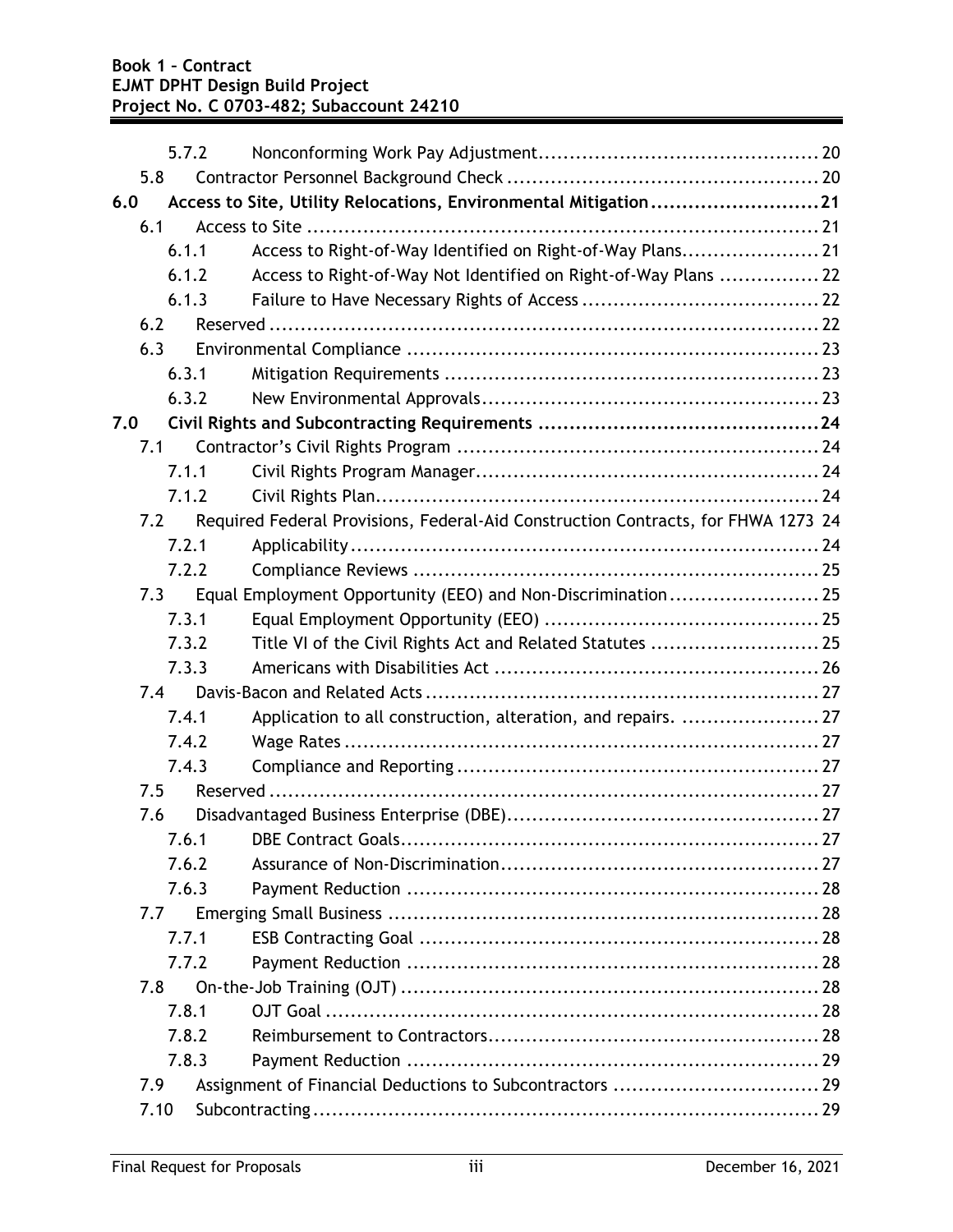|      | 7.10.1 |                                                             |  |
|------|--------|-------------------------------------------------------------|--|
|      | 7.10.2 |                                                             |  |
|      | 7.10.3 |                                                             |  |
|      | 7.10.4 |                                                             |  |
|      | 7.10.5 |                                                             |  |
|      | 7.10.6 |                                                             |  |
|      | 7.10.7 |                                                             |  |
| 8.0  |        |                                                             |  |
| 8.1  |        |                                                             |  |
| 8.2  |        |                                                             |  |
| 8.3  |        |                                                             |  |
| 8.4  |        |                                                             |  |
| 8.5  |        |                                                             |  |
| 9.0  |        |                                                             |  |
| 9.1  |        |                                                             |  |
|      | 9.1.1  |                                                             |  |
|      | 9.1.2  |                                                             |  |
|      | 9.1.3  |                                                             |  |
|      | 9.1.4  | Cyber/Data Breach/Network Security and Privacy Liability 34 |  |
|      | 9.1.5  |                                                             |  |
|      | 9.1.6  |                                                             |  |
|      | 9.1.7  |                                                             |  |
|      | 9.1.8  |                                                             |  |
|      | 9.1.9  |                                                             |  |
| 9.2  |        |                                                             |  |
|      | 9.2.1  |                                                             |  |
|      | 9.2.2  |                                                             |  |
|      | 9.2.3  |                                                             |  |
|      | 9.2.4  |                                                             |  |
|      | 9.2.5  |                                                             |  |
| 10.0 |        |                                                             |  |
| 10.1 |        |                                                             |  |
| 10.2 |        |                                                             |  |
|      | 10.2.1 |                                                             |  |
|      | 10.2.2 |                                                             |  |
|      | 10.2.3 |                                                             |  |
|      | 10.2.4 |                                                             |  |
| 10.3 |        |                                                             |  |
| 10.4 |        |                                                             |  |
| 10.5 |        |                                                             |  |
|      |        |                                                             |  |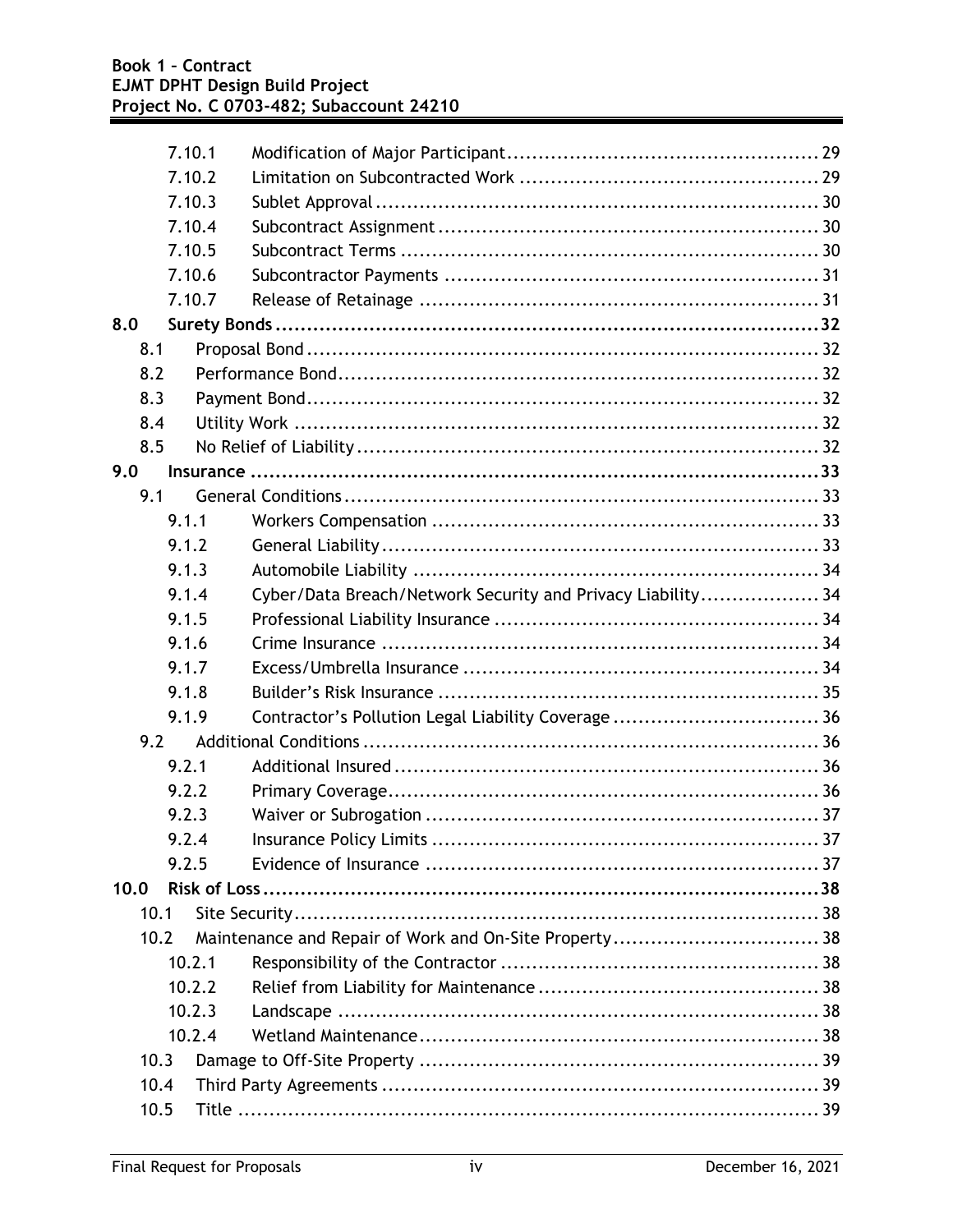| 11.0 |        |                                                                             |  |
|------|--------|-----------------------------------------------------------------------------|--|
|      | 11.1   |                                                                             |  |
|      | 11.1.1 |                                                                             |  |
|      | 11.1.2 |                                                                             |  |
|      | 11.1.3 |                                                                             |  |
| 11.2 |        |                                                                             |  |
| 11.3 |        |                                                                             |  |
|      | 11.3.1 | Requirement to Provide Corrected Monthly Update 41                          |  |
|      | 11.3.2 |                                                                             |  |
|      | 11.3.3 |                                                                             |  |
|      | 11.3.4 |                                                                             |  |
|      | 11.4   |                                                                             |  |
|      | 11.4.1 |                                                                             |  |
| 11.5 |        |                                                                             |  |
|      | 11.5.1 |                                                                             |  |
|      | 11.5.2 |                                                                             |  |
|      | 11.5.3 |                                                                             |  |
|      | 11.6   |                                                                             |  |
|      | 11.6.1 |                                                                             |  |
|      | 11.6.2 |                                                                             |  |
|      | 11.7   |                                                                             |  |
|      |        |                                                                             |  |
|      | 12.1   |                                                                             |  |
|      | 12.1.1 | Definition of Value Engineering Change Proposal  47                         |  |
|      | 12.1.2 |                                                                             |  |
|      | 12.1.3 |                                                                             |  |
|      | 12.1.4 | Disputes Regarding Applicability of Value Engineering Change Proposals 48   |  |
|      | 12.1.5 |                                                                             |  |
| 12.2 |        |                                                                             |  |
| 12.3 |        | Use of Value Engineering Change Proposals and Negotiated Changes by CDOT 50 |  |
| 13.0 |        |                                                                             |  |
| 13.1 |        | Circumstances Under Which Change Orders may be Issued  51                   |  |
|      | 13.1.1 | Definition of and Requirements Relating to Change Orders 51                 |  |
|      | 13.1.2 | Directive Letter as Condition Precedent to Claim that CDOT-Directed         |  |
|      | 13.1.3 |                                                                             |  |
|      | 13.2   |                                                                             |  |
|      | 13.2.1 |                                                                             |  |
|      | 13.2.2 |                                                                             |  |
|      | 13.2.3 |                                                                             |  |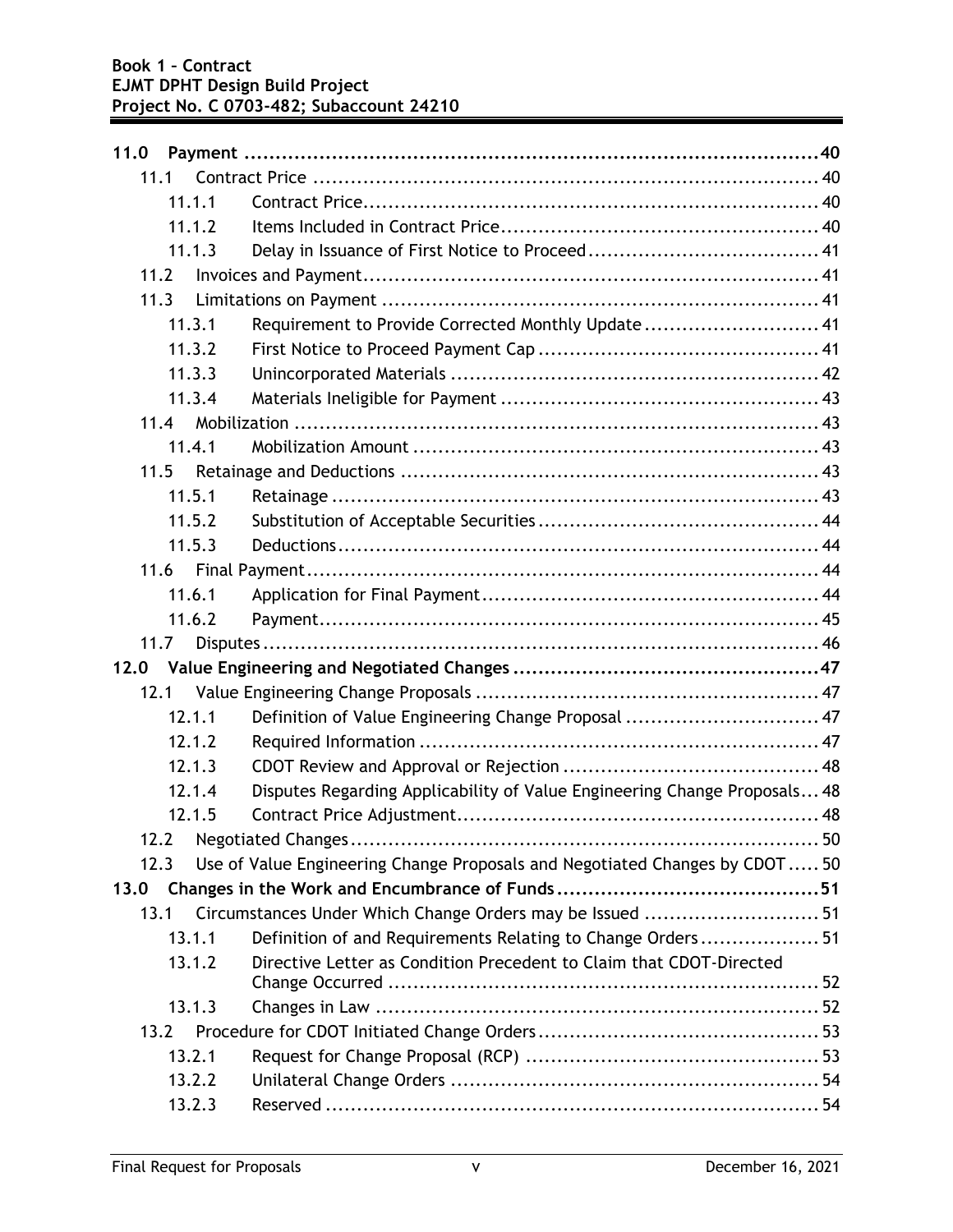| 13.3    |                                                                         |
|---------|-------------------------------------------------------------------------|
| 13.3.1  |                                                                         |
| 13.3.2  |                                                                         |
| 13.3.3  |                                                                         |
|         |                                                                         |
| 13.4.1  |                                                                         |
| 13.4.2  | Scope of Work, Cost Estimate, Delay Analysis, and Information Regarding |
|         |                                                                         |
| 13.4.3  |                                                                         |
| 13.4.4  |                                                                         |
| 13.4.5  |                                                                         |
| 13.5    |                                                                         |
| 13.5.1  |                                                                         |
| 13.5.2  | Limitation on Acceleration Costs; Delay and Disruption Damages 63       |
| 13.5.3  |                                                                         |
| 13.6    |                                                                         |
| 13.6.1  |                                                                         |
| 13.6.2  |                                                                         |
| 13.6.3  | Added, Deleted, or Both Added and Deleted Work  65                      |
| 13.7    |                                                                         |
| 13.7.1  |                                                                         |
| 13.7.2  |                                                                         |
| 13.7.3  |                                                                         |
| 13.7.4  |                                                                         |
| 13.7.5  |                                                                         |
| 13.7.6  |                                                                         |
| 13.7.7  |                                                                         |
| 13.7.8  |                                                                         |
|         |                                                                         |
| 13.8.1  | Increase in Contract Price and/or Extension of Completion Deadlines 71  |
| 13.8.2  | Decrease in Contract Price and/or Extension of Completion Deadlines 71  |
| 13.8.3  | Change in Basic Configuration or Temporary Configuration Resulting from |
| 13.9    |                                                                         |
| 13.9.1  |                                                                         |
| 13.9.2  |                                                                         |
|         |                                                                         |
| 13.11   |                                                                         |
| 13.11.1 |                                                                         |
| 13.11.2 |                                                                         |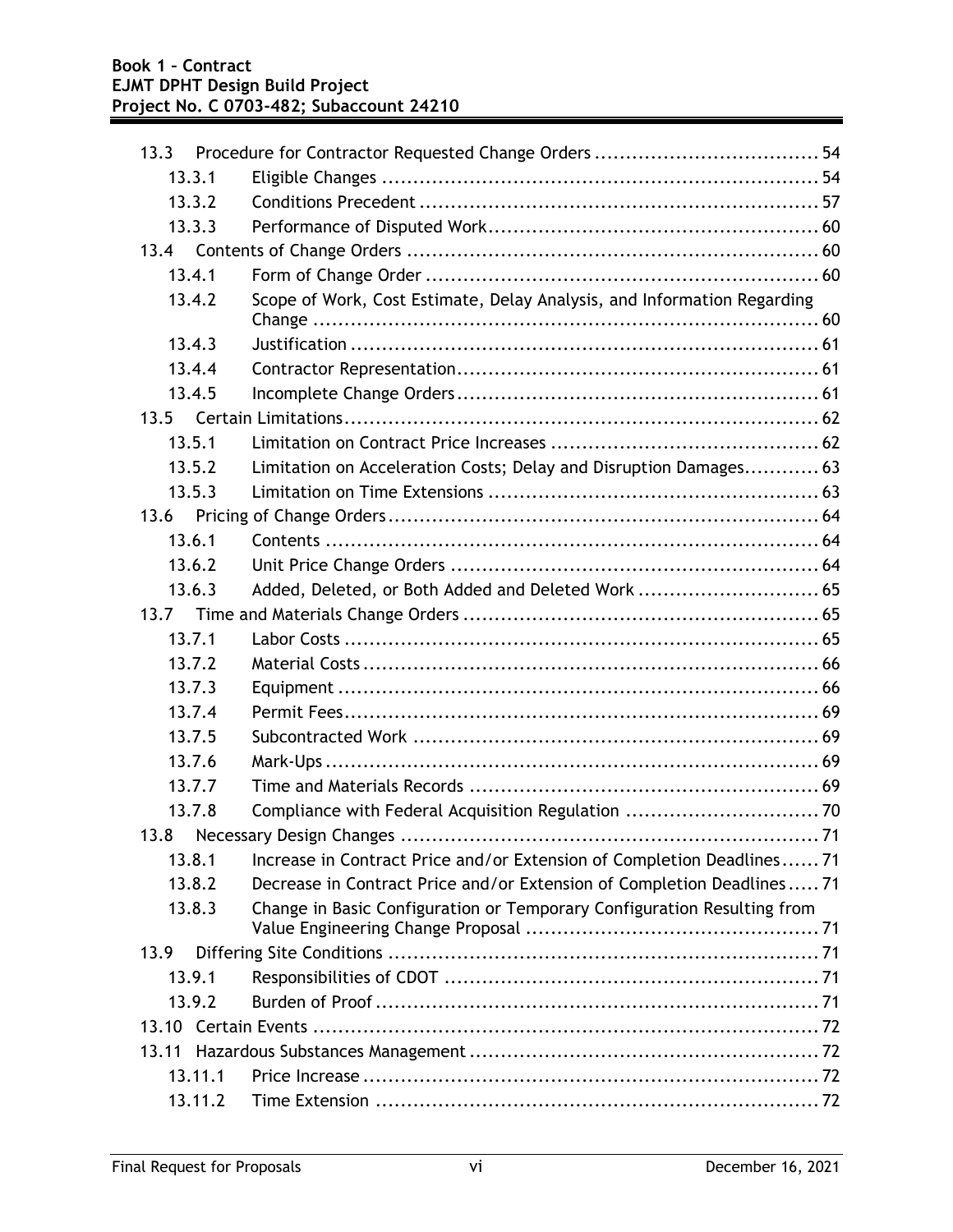|      |       | 13.11.3              |                                                                     |  |
|------|-------|----------------------|---------------------------------------------------------------------|--|
|      |       |                      |                                                                     |  |
|      | 13.13 | Waiver <sub>73</sub> |                                                                     |  |
|      | 13.14 |                      |                                                                     |  |
|      | 13.15 |                      |                                                                     |  |
|      |       | 13.15.1              |                                                                     |  |
|      |       | 13.15.2              | No Change Order Based on Course of Conduct or Order by Unauthorized |  |
|      |       |                      |                                                                     |  |
| 14.0 |       |                      |                                                                     |  |
|      | 14.1  |                      |                                                                     |  |
|      | 14.2  |                      |                                                                     |  |
|      | 14.3  |                      |                                                                     |  |
|      |       |                      |                                                                     |  |
|      | 15.1  |                      |                                                                     |  |
|      | 15.2  |                      |                                                                     |  |
|      | 15.3  |                      |                                                                     |  |
|      | 15.4  |                      |                                                                     |  |
|      |       | 15.4.1               |                                                                     |  |
|      |       | 15.4.2               |                                                                     |  |
|      | 15.5  |                      |                                                                     |  |
|      |       | 15.5.1               |                                                                     |  |
|      |       | 15.5.2               |                                                                     |  |
|      |       | 15.5.3               |                                                                     |  |
|      |       | 15.5.4               |                                                                     |  |
|      | 15.6  |                      |                                                                     |  |
|      | 15.7  |                      |                                                                     |  |
|      | 15.8  |                      |                                                                     |  |
|      | 15.9  |                      |                                                                     |  |
|      | 15.10 |                      |                                                                     |  |
|      | 15.11 |                      |                                                                     |  |
|      | 15.12 |                      |                                                                     |  |
|      | 15.13 |                      |                                                                     |  |
|      | 15.14 |                      |                                                                     |  |
|      | 15.15 |                      |                                                                     |  |
|      |       |                      |                                                                     |  |
|      |       | 15.16.1              |                                                                     |  |
|      |       | 15.16.2              |                                                                     |  |
|      |       | 15.16.3              |                                                                     |  |
| 16.0 |       |                      |                                                                     |  |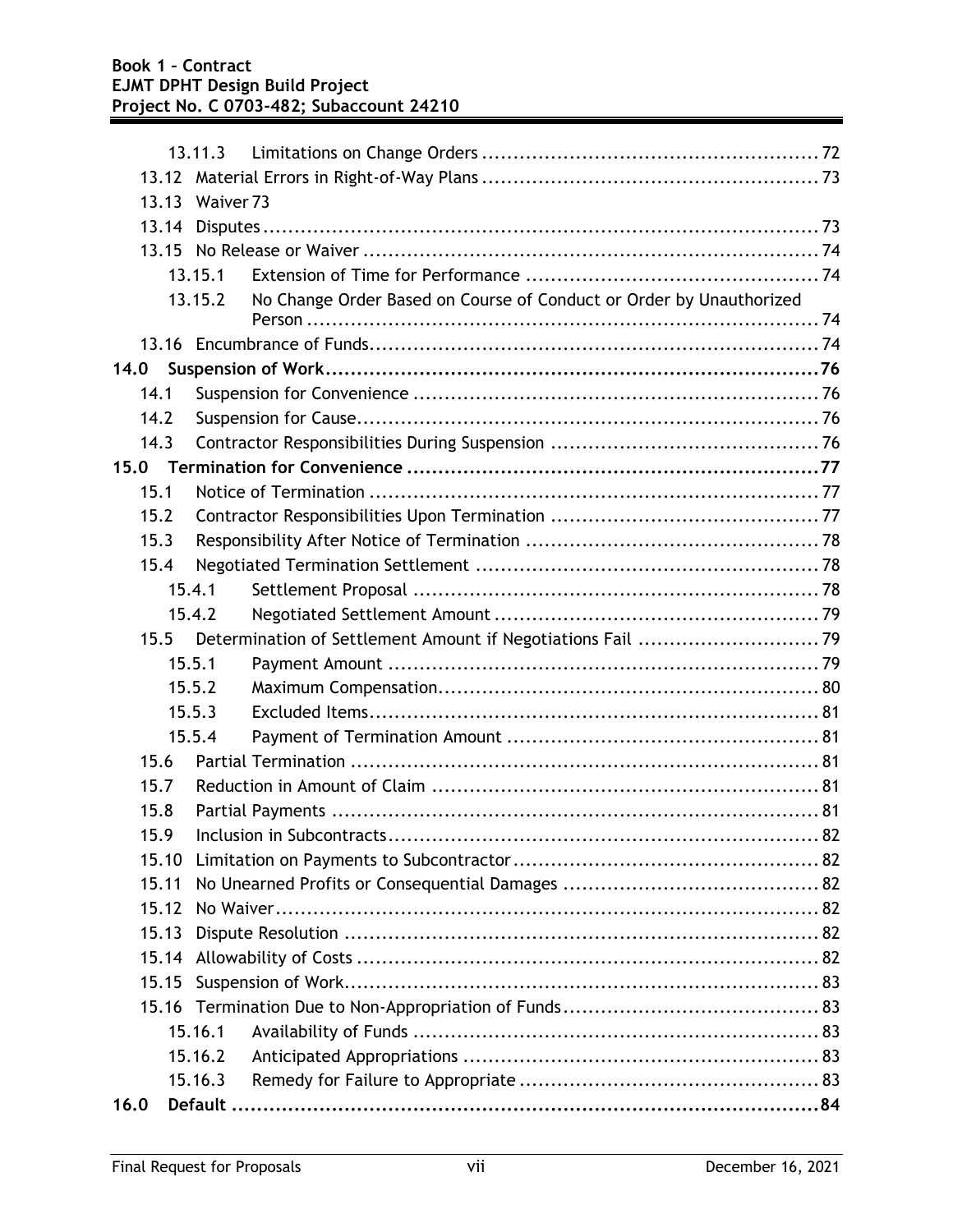|      | 16.1 |        |                                                                             |  |
|------|------|--------|-----------------------------------------------------------------------------|--|
|      |      | 16.1.1 |                                                                             |  |
|      |      | 16.1.2 |                                                                             |  |
|      | 16.2 |        |                                                                             |  |
|      |      | 16.2.1 |                                                                             |  |
|      |      | 16.2.2 |                                                                             |  |
|      | 16.3 |        | Right to Stop Work if Undisputed Payment is Not Made  88                    |  |
|      | 16.4 |        | Notice and Opportunity to Cure Other Types of CDOT Breaches  88             |  |
| 17.0 |      |        |                                                                             |  |
|      | 17.1 |        |                                                                             |  |
|      |      | 17.1.1 |                                                                             |  |
|      |      | 17.1.2 |                                                                             |  |
|      | 17.2 |        |                                                                             |  |
|      |      | 17.2.1 |                                                                             |  |
|      | 17.3 |        |                                                                             |  |
| 18.0 |      |        |                                                                             |  |
|      | 18.1 |        |                                                                             |  |
|      |      | 18.1.1 |                                                                             |  |
|      |      | 18.1.2 |                                                                             |  |
|      |      | 18.1.3 |                                                                             |  |
|      |      | 18.1.4 |                                                                             |  |
|      |      | 18.1.5 |                                                                             |  |
|      |      | 18.1.6 |                                                                             |  |
|      | 18.2 |        |                                                                             |  |
|      |      | 18.2.1 |                                                                             |  |
|      |      | 18.2.2 | Generator Number for Hazardous Waste Remediation  94                        |  |
|      | 18.3 |        |                                                                             |  |
|      | 18.4 |        | Comprehensive Environmental Response, Compensation, and Liability Act       |  |
|      |      |        |                                                                             |  |
|      | 18.5 |        |                                                                             |  |
| 19.0 |      |        |                                                                             |  |
|      | 19.1 |        |                                                                             |  |
|      | 19.2 |        |                                                                             |  |
|      |      | 19.2.1 |                                                                             |  |
|      |      | 19.2.2 | Disputes; Disputes Governed by this Section; Priorities; Disputes Involving |  |
|      |      | 19.2.3 |                                                                             |  |
|      |      | 19.2.4 |                                                                             |  |
|      |      | 19.2.5 |                                                                             |  |
|      |      | 19.2.6 |                                                                             |  |
|      |      |        |                                                                             |  |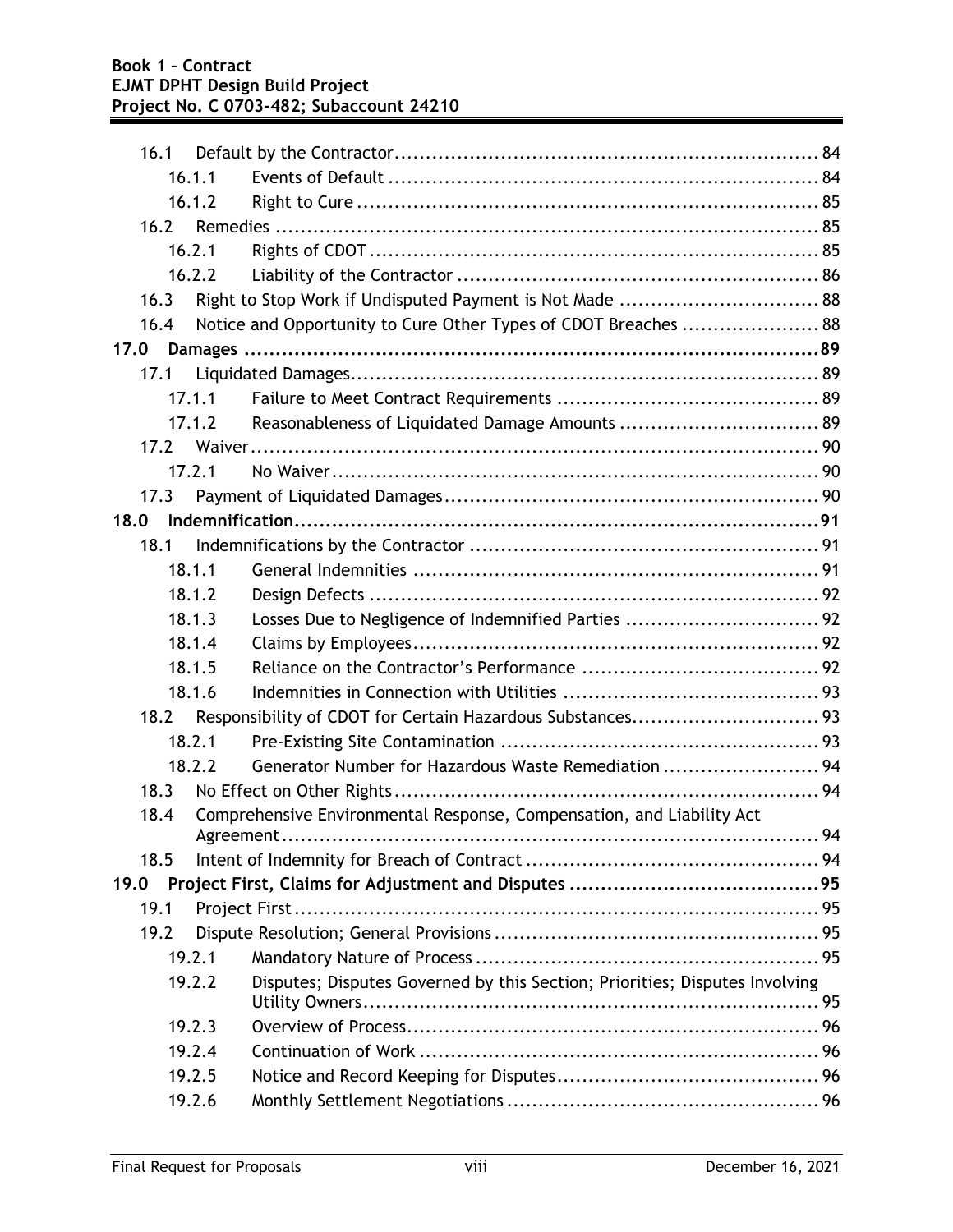|      |      | 19.2.7 |                                                              |  |
|------|------|--------|--------------------------------------------------------------|--|
| 20.0 |      |        |                                                              |  |
|      | 20.1 |        |                                                              |  |
|      |      | 20.1.1 |                                                              |  |
|      |      | 20.1.2 |                                                              |  |
|      |      | 20.1.3 |                                                              |  |
|      |      | 20.1.4 | Inspection and Issuance of Notice of Final Acceptance 100    |  |
|      | 20.2 |        | Overpayments; No Relief from Continuing Obligations101       |  |
|      | 20.3 |        |                                                              |  |
|      |      | 20.3.1 |                                                              |  |
|      |      | 20.3.2 | Direction to Open Following Contractor Failure to Perform101 |  |
|      |      | 20.3.3 |                                                              |  |
|      |      | 20.3.4 |                                                              |  |
|      | 20.4 |        |                                                              |  |
|      | 20.5 |        |                                                              |  |
| 21.0 |      |        |                                                              |  |
|      | 21.1 |        |                                                              |  |
|      |      | 21.1.1 |                                                              |  |
|      |      | 21.1.2 |                                                              |  |
|      |      | 21.1.3 |                                                              |  |
|      |      | 21.1.4 |                                                              |  |
|      |      | 21.1.5 |                                                              |  |
|      | 21.2 |        |                                                              |  |
|      | 21.3 |        |                                                              |  |
|      |      | 21.3.1 |                                                              |  |
|      |      | 21.3.2 |                                                              |  |
|      | 21.4 |        |                                                              |  |
|      | 21.5 |        |                                                              |  |
|      | 21.6 |        |                                                              |  |
|      | 21.7 |        |                                                              |  |
| 22.0 |      |        |                                                              |  |
|      | 22.1 |        |                                                              |  |
|      |      | 22.1.1 |                                                              |  |
|      |      | 22.1.2 |                                                              |  |
|      |      | 22.1.3 |                                                              |  |
|      |      | 22.1.4 |                                                              |  |
|      |      | 22.1.5 |                                                              |  |
|      |      | 22.1.6 |                                                              |  |
|      |      | 22.1.7 |                                                              |  |
|      | 22.2 |        |                                                              |  |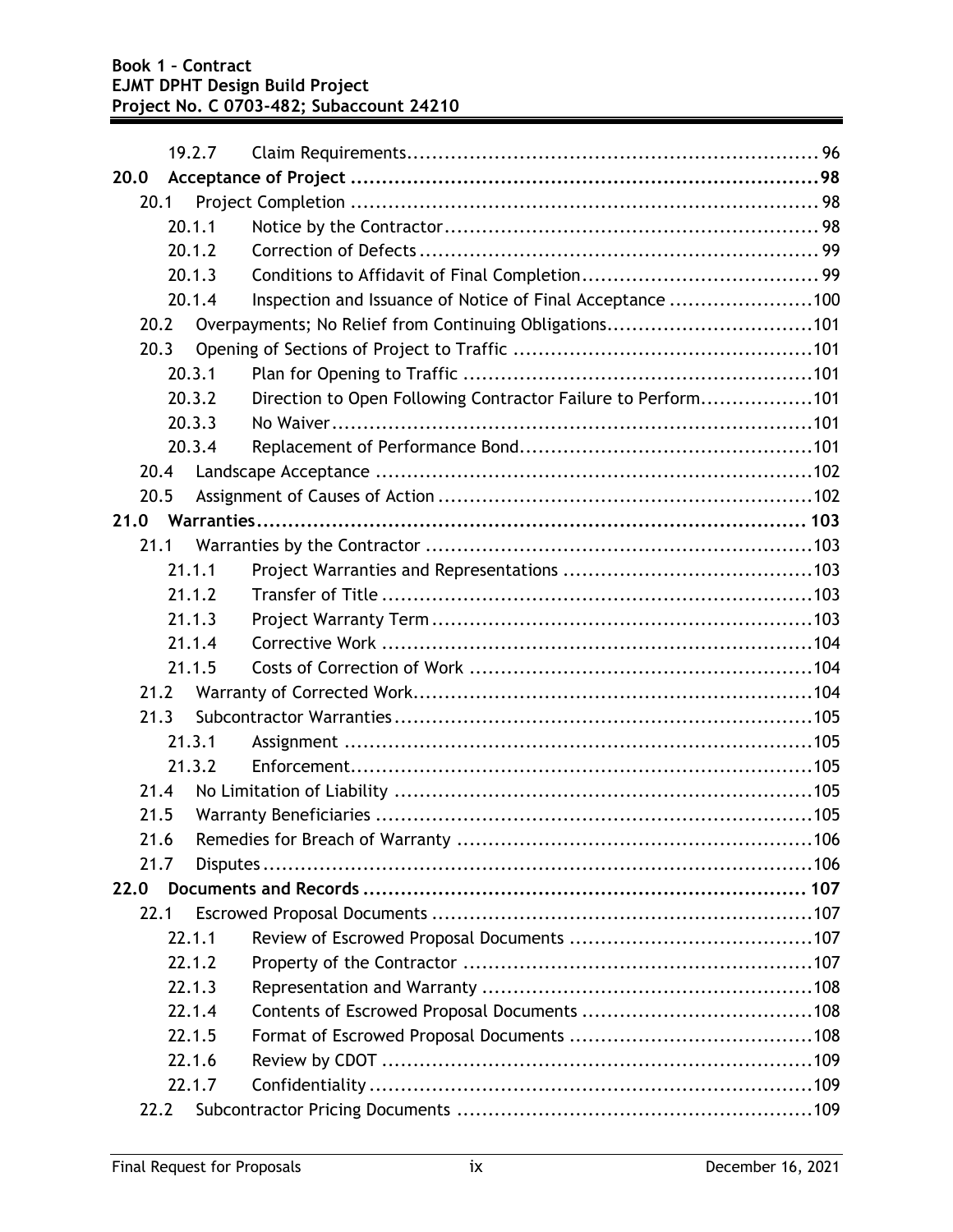| 22.3  |        |                                                                       |
|-------|--------|-----------------------------------------------------------------------|
|       | 22.3.1 |                                                                       |
|       | 22.3.2 |                                                                       |
|       | 22.3.3 |                                                                       |
|       | 22.3.4 |                                                                       |
|       | 22.3.5 |                                                                       |
| 22.4  |        |                                                                       |
| 22.5  |        |                                                                       |
|       | 22.5.1 |                                                                       |
|       | 22.5.2 |                                                                       |
|       | 22.5.3 | Contractor to Defend Against Disclosure Request113                    |
|       | 22.5.4 | Cooperation with CDOT Regarding Colorado Open Records Act Requests113 |
| 22.6  |        |                                                                       |
| 23.0  |        |                                                                       |
| 23.1  |        |                                                                       |
| 23.2  |        |                                                                       |
|       |        |                                                                       |
| 24.1  |        |                                                                       |
| 24.2  |        |                                                                       |
|       | 24.2.1 |                                                                       |
|       | 24.2.2 |                                                                       |
|       | 24.2.3 |                                                                       |
|       |        |                                                                       |
|       | 24.3.1 |                                                                       |
|       | 24.3.2 |                                                                       |
| 24.4  |        | Designation of, and Cooperation with Representatives116               |
|       | 24.4.1 |                                                                       |
|       | 24.4.2 |                                                                       |
| 24.5  |        |                                                                       |
| 24.6  |        |                                                                       |
| 24.7  |        |                                                                       |
| 24.8  |        |                                                                       |
| 24.9  |        |                                                                       |
|       | 24.9.1 |                                                                       |
|       | 24.9.2 |                                                                       |
|       | 24.9.3 |                                                                       |
| 24.10 |        |                                                                       |
| 24.11 |        |                                                                       |
| 24.12 |        |                                                                       |
| 24.13 |        |                                                                       |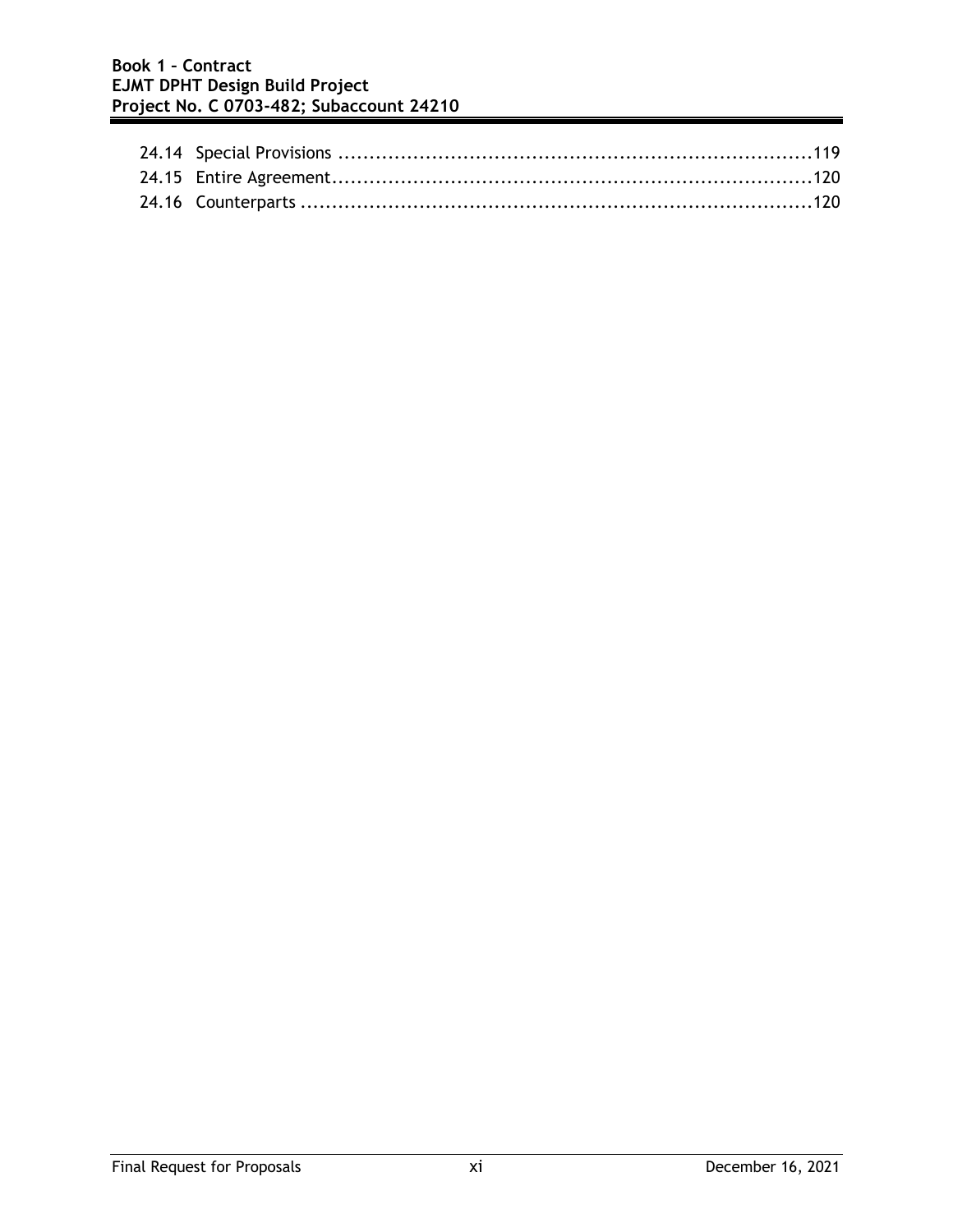### **EXHIBITS**

| Exhibit A        | <b>Acronyms and Definitions</b>                                                                                 |  |  |  |  |
|------------------|-----------------------------------------------------------------------------------------------------------------|--|--|--|--|
| Exhibit B        | <b>Completion Deadlines</b>                                                                                     |  |  |  |  |
| Exhibit C        | <b>Federal Requirements Inclusions</b>                                                                          |  |  |  |  |
| Exhibit C-1      | <b>Federal Provisions</b>                                                                                       |  |  |  |  |
| Exhibit C-2      | Required Contract Provisions - Federal-Aid Construction Contracts -<br>FHWA Form 1273                           |  |  |  |  |
| Exhibit C-3      | <b>Federal Prevailing Wages</b>                                                                                 |  |  |  |  |
| Exhibit C-4      | <b>Executive Order 11246</b>                                                                                    |  |  |  |  |
| Exhibit C-5      | CDOT Special Standard Provision for Affirmative Action                                                          |  |  |  |  |
| Exhibit C-6      | The United States Department of Transportation (USDOT) Standard<br><b>Title VI/Non-Discrimination Assurance</b> |  |  |  |  |
| Exhibit D        | Key Personnel                                                                                                   |  |  |  |  |
| <b>Exhibit E</b> | <b>VECP Sample Calculation</b>                                                                                  |  |  |  |  |
| <b>Exhibit F</b> | Reserved                                                                                                        |  |  |  |  |
| Exhibit G        | Cost Analysis for Request for Change Order                                                                      |  |  |  |  |
| Exhibit H        | <b>Certification Statement</b>                                                                                  |  |  |  |  |
| Exhibit I        | Letter of Vested Interest                                                                                       |  |  |  |  |
| Exhibit J        | Reserved                                                                                                        |  |  |  |  |
| Exhibit K        | Contractor Selection of Litigation                                                                              |  |  |  |  |
| Exhibit L        | Reserved                                                                                                        |  |  |  |  |
| Exhibit M        | Reserved                                                                                                        |  |  |  |  |
| Exhibit N        | Reserved                                                                                                        |  |  |  |  |
| Exhibit O        | Reserved                                                                                                        |  |  |  |  |
| Exhibit P        | On the Job Training Standard Special Provision                                                                  |  |  |  |  |
| Exhibit Q        | Reserved                                                                                                        |  |  |  |  |
| <b>Exhibit R</b> | Reserved                                                                                                        |  |  |  |  |
| Exhibit S        | Reservedrac                                                                                                     |  |  |  |  |
| Exhibit T        | Reserved                                                                                                        |  |  |  |  |
| Exhibit U        | Drawdown Worksheet                                                                                              |  |  |  |  |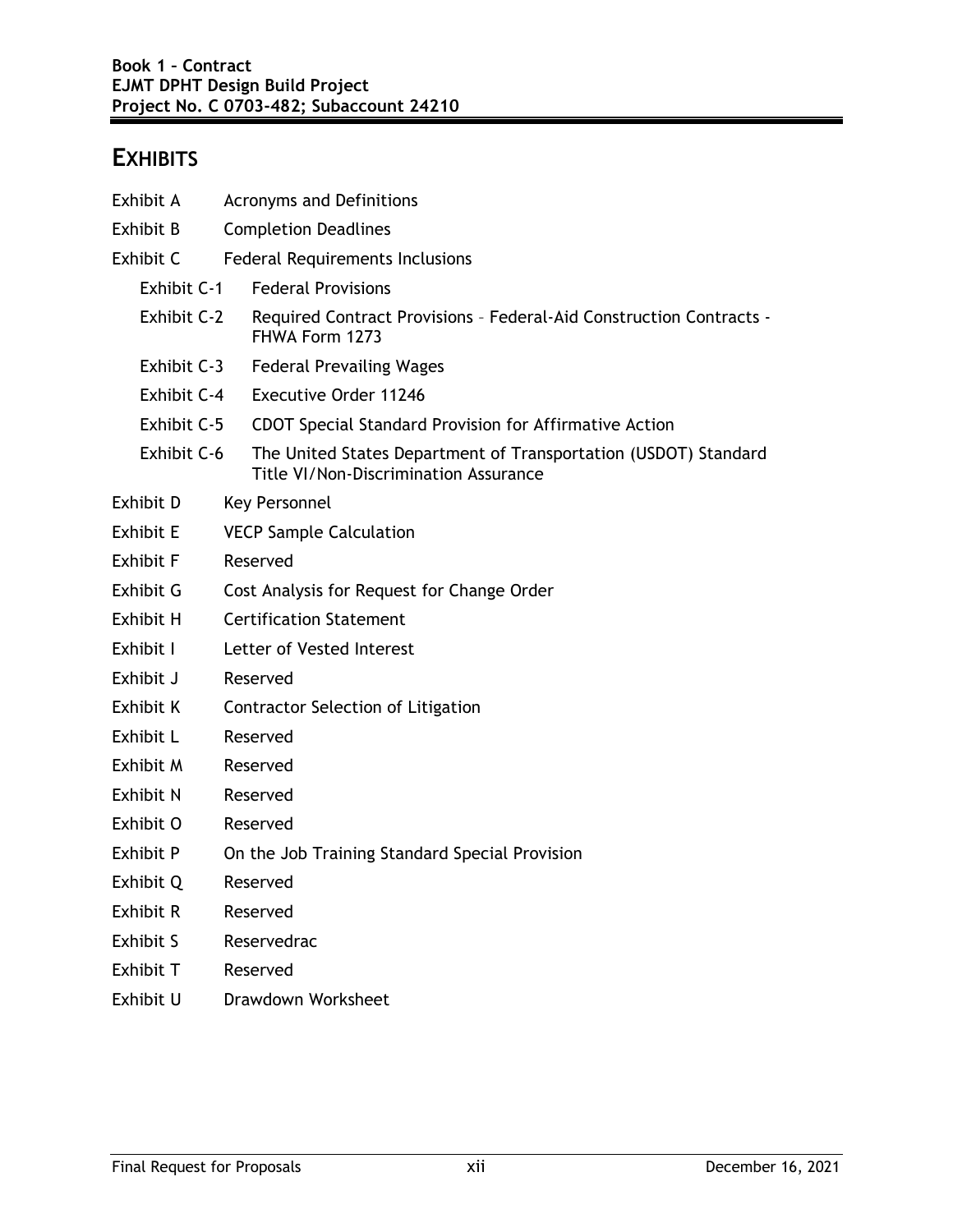THIS Design/Build Contract is entered into this \_\_\_ day of \_\_\_\_\_\_\_\_\_\_\_\_, 2022, by and between the State of Colorado for the use and benefit of the COLORADO DEPARTMENT OF TRANSPORTATION hereinafter referred to as the "State" or CDOT, and CORPORATION, ADDRESS, a STATE Corporation Licensed to do business in Colorado ("Contractor"), with reference to the definitions contained in Exhibit A hereto and the following facts: Recitals

- 1. CDOT in cooperation with the Federal Highway Administration (FHWA) and the Colorado Department of Labor and Employment has decided to issue a Design Build Contract to reconstruct or replace components of the existing drainage, plumbing, and heat trace systems within the Eisenhower/Johnson Memorial Tunnel (EJMT).
- 2. The components include providing new fire department hose connections in the north and south tunnels; providing a new domestic water supply line in the north tunnel; adding freeze protection to existing drainage and seep lines; providing new emergency backup generators; upgrading filters at the water treatment plant; rebuilding ventilation fans serving the facility; and upgrading electrical and monitoring distribution and control infrastructure associated with these systems.
- 3. CDOT in cooperation with the FHWA has obtained a Categorical Exclusion  $(CE)^1$  since significant environmental impacts from the Project are not anticipated.

NOW, THEREFORE, in consideration of the sums to be paid to the Contractor by CDOT, the foregoing premises and the covenants and agreements set forth herein, the parties hereto agree as follows.

<sup>1</sup> A Categorical Exclusion is being developed for the project. This Project and Work is provided for under the National Environmental Policy Act (NEPA) and, as such, shall not preclude anything required as part of the final CE decision documents. CDOT anticipates receiving the CE in January 2022.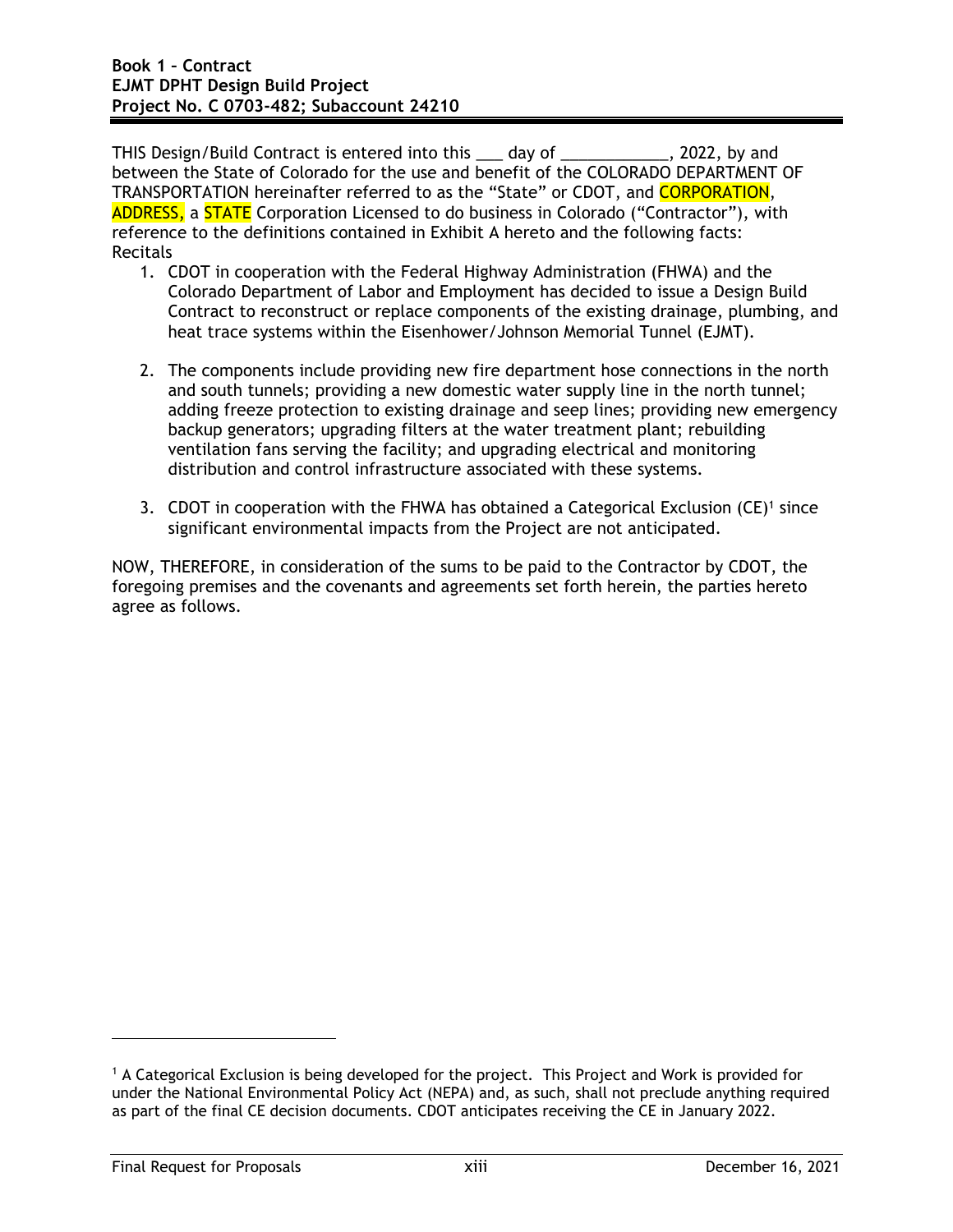# **1.0 Contract Components; Interpretation of Contract Documents**

# **1.1 Certain Definitions**

Exhibit A hereto contains the meaning of various terms used in the Contract Documents.

# **1.2 Contract Documents**

The term "Contract Documents" shall mean the documents listed in Book 1, Section 1.3, including all exhibits thereto.

# **1.3 Order of Precedence**

Each of the Contract Documents is an essential part of the Contract, and a requirement occurring in one is as binding as though occurring in all. The Contract Documents are intended to be complementary and to describe and provide for a complete Contract. In the event of any conflict among the Contract Documents, the order of precedence shall be as set forth below:

- 1. Book 1, as executed by CDOT and the Contractor, including all exhibits (Design Build Contract).
- 2. Book 2, Section 1, including Exhibits (Technical Requirements).
- 3. Book 2, remaining sections, including all Appendices, Exhibits (Technical Requirements), and Approved ATCs and ACCs (including any Conditions for Acceptance as noted in the ATC/ACC approval letter from CDOT) that were included in the Proposal Documents.
- 4. Book 3 (Applicable Standards, Data, and Reports).
- 5. Book 4 (Contract Drawings).
- 6. The Proposal Documents, to the extent that they meet or exceed the requirements of the other Contract Documents. In other words, if the Proposal Documents include statements that can reasonably be interpreted as offers to provide higher quality items than otherwise required by the Contract Documents, or to perform services in addition to those otherwise required or otherwise contain terms which are more advantageous to CDOT than the requirements of the other Contract Documents, the Contractor's obligations hereunder shall include compliance with all such statements, offers, and terms. The Proposal Documents, to the extent that they meet or exceed the requirements of the other Contract Documents. In other words, if the Proposal Documents include statements that can reasonably be interpreted as offers to provide higher quality items than otherwise required by the Contract Documents, or to perform services in addition to those otherwise required or otherwise contain terms which are more advantageous to CDOT than the requirements of the other Contract Documents, the Contractor's obligations hereunder shall include compliance with all such statements, offers, and terms. In the event that a Best and Final Offer (BAFO) process (as defined in the Instructions to Proposers and Notice to Bidders)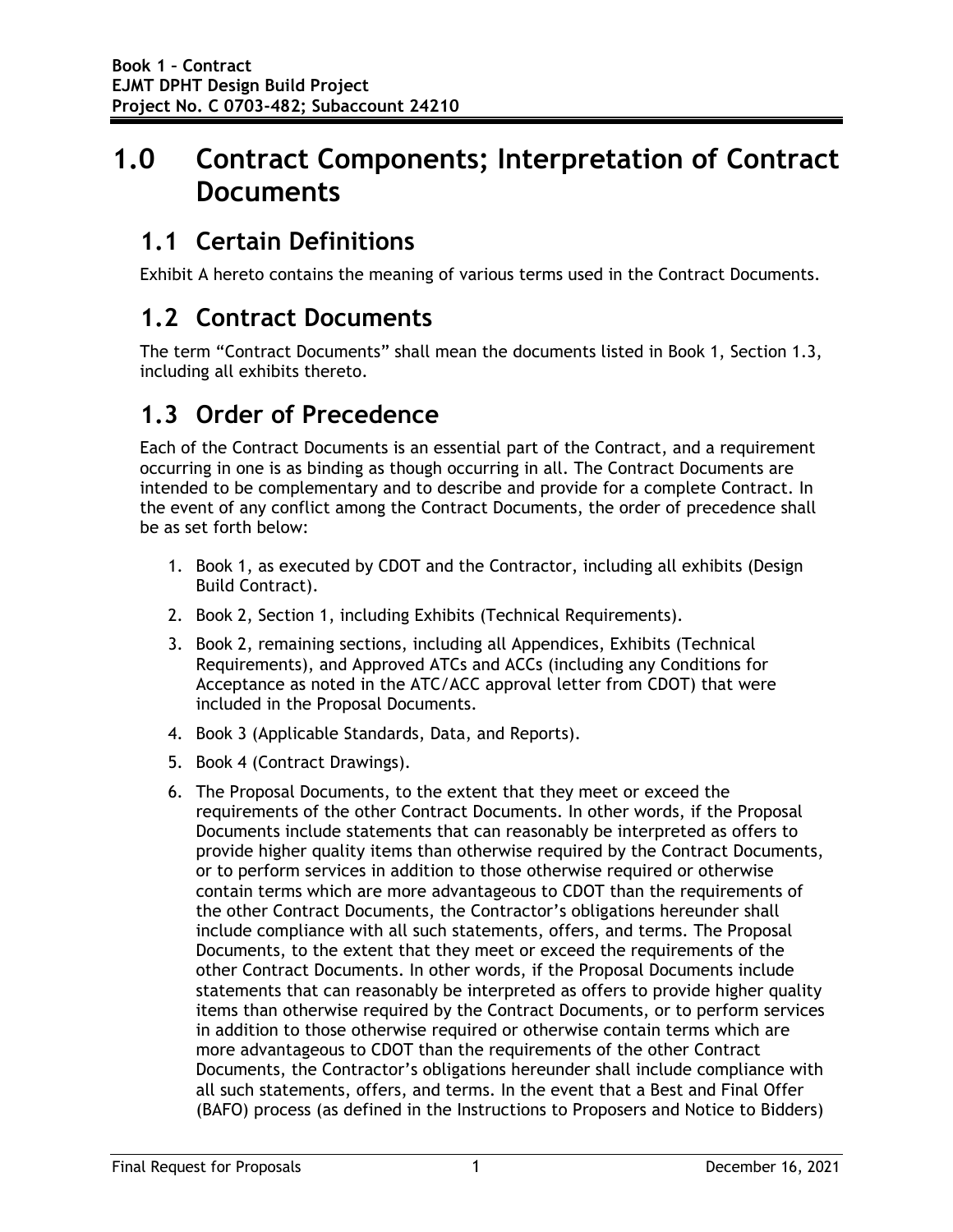is utilized by CDOT as part of the Project procurement, the BAFO Proposal Documents shall hold precedence over the Contractor's originally submitted Proposal Documents, unless otherwise determined by CDOT. The Contractor's obligations shall include all commitments from the original Proposal except as expressly modified by the BAFO Proposal Documents.

Notwithstanding the foregoing, in the event of conflicting requirements involving any requirement within a Book or a reference contained within a Book of the Contract Documents, CDOT shall have the right to determine, in its sole discretion, which requirement(s) apply. The Contractor shall request CDOT's determination respecting the order of precedence among conflicting provisions promptly upon becoming aware of any such conflict.

# **1.4 Reference Documents**

The documents included in the Reference Documents are for information only and are not Contract Documents to be relied upon by the Contractor except to the extent specifically provided by the Contract Documents (excluding the Proposal Documents). **Crossreferences in the Contract Documents to the Reference Documents do not incorporate the Reference Documents or portions of the Reference Documents as Contract Documents or requirements, except to the extent that specific Reference Documents have been specifically incorporated into the Contract Documents (excluding the Proposal Documents).** 

## **1.5 Interpretations**

In the Contract Documents, where appropriate:

- The singular includes the plural and vice versa;
- References to statutes or regulations include all statutory or regulatory provisions consolidating, amending, or replacing the statute or regulation referred to;
- Words such as "herein," "hereof," and "hereunder" refer to the entire document in which they are contained and not to any particular provision or section;
- Words not otherwise defined that have well-known technical or construction industry meanings are used in accordance with such recognized meanings;
- References to Persons include their respective permitted successors and assigns and, in the case of Governmental Persons, Persons succeeding to their respective functions and capacities; and
- Words of any gender used herein include each other gender where appropriate.

Unless otherwise specified, lists contained in the Contract Documents defining the Project or the Work shall not be deemed all-inclusive. The Contractor acknowledges and agrees that it had the opportunity and obligation, prior to submission of its Proposal, to review the Contract Documents and to bring to CDOT's attention any conflicts or ambiguities contained therein. The Contractor further acknowledges and agrees that it has independently reviewed the Contract Documents with legal counsel, and that it has the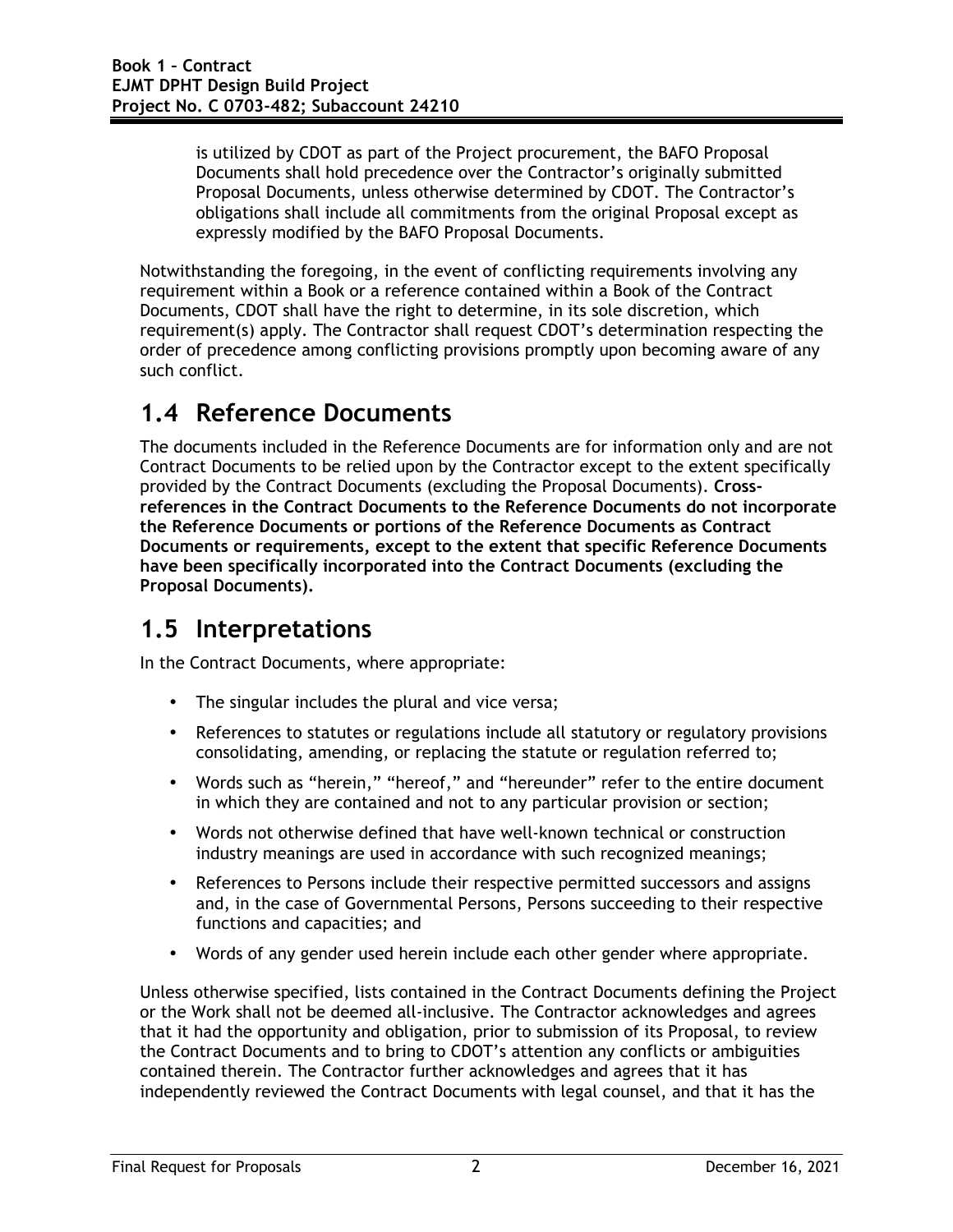requisite experience and sophistication to understand, interpret and agree to the particular language of the Contract Documents. Accordingly, in the event of an ambiguity in or dispute regarding the interpretation of the Contract Documents, the Contract Documents shall not be construed against the Person that prepared them. CDOT's final answers to the questions posed during the proposal process for the Contract shall in no event be deemed part of the Contract Documents and shall not be relevant in interpreting the Contract Documents except as they may clarify provisions otherwise considered ambiguous.

# **1.6 Referenced Standards, Codes, or Criteria**

Except as otherwise specified in the Contract Documents, or otherwise directed by CDOT, references to standards, codes, or criteria, or to the latest version of standards, codes, or criteria, shall mean the latest version in effect on the Proposal Due Date.

# **1.7 Omission of Details; Clarification by CDOT**

Neither the Contractor nor CDOT shall take advantage of any apparent Error in the Contract. Should it appear that the Work to be done or any matter relative thereto is not sufficiently detailed or explained in the Contract Documents, the Contractor shall apply to CDOT in writing for such further written explanations as may be necessary and shall conform to the explanation provided. The Contractor shall promptly notify CDOT of all Errors which it may discover in the Contract Documents, and shall obtain specific instructions in writing regarding any such Error before proceeding with the Work affected thereby.

The fact that the Contract Documents omit or mis-describe any details of any Work which are necessary to carry out the intent of the Contract Documents, that are customarily performed under similar circumstances, shall not relieve the Contractor from performing such omitted Work or mis-described details of the Work, and they shall be performed as if fully and correctly set forth and described in the Contract Documents, without entitlement to a Change Order hereunder except as specifically allowed under Section 13 or Section 19.

# **1.8 Computation of Periods**

This Contract is a completion day contract, and all Work shall be completed by the date committed to in Book 1, Exhibit B (Form P of the ITP). All other references to "days" or "Days" contained in the Contract Documents shall mean Calendar Days unless otherwise specified, provided that if the date to perform any act or give any notice specified in the Contract Documents (including the last date for performance or provision of notice "within" a specified time period) falls on a non-Working Day, such act or notice may be timely performed on the next succeeding day which is a Working Day. Notwithstanding the foregoing, requirements contained in the Contract Documents relating to actions to be taken in the event of an emergency, requirements contained in Book 1, Section 5.3 and any other requirements for which it is clear that performance is intended to occur on a non-Working Day, shall be required to be performed as specified, even though the date in question may fall on a non-Working Day.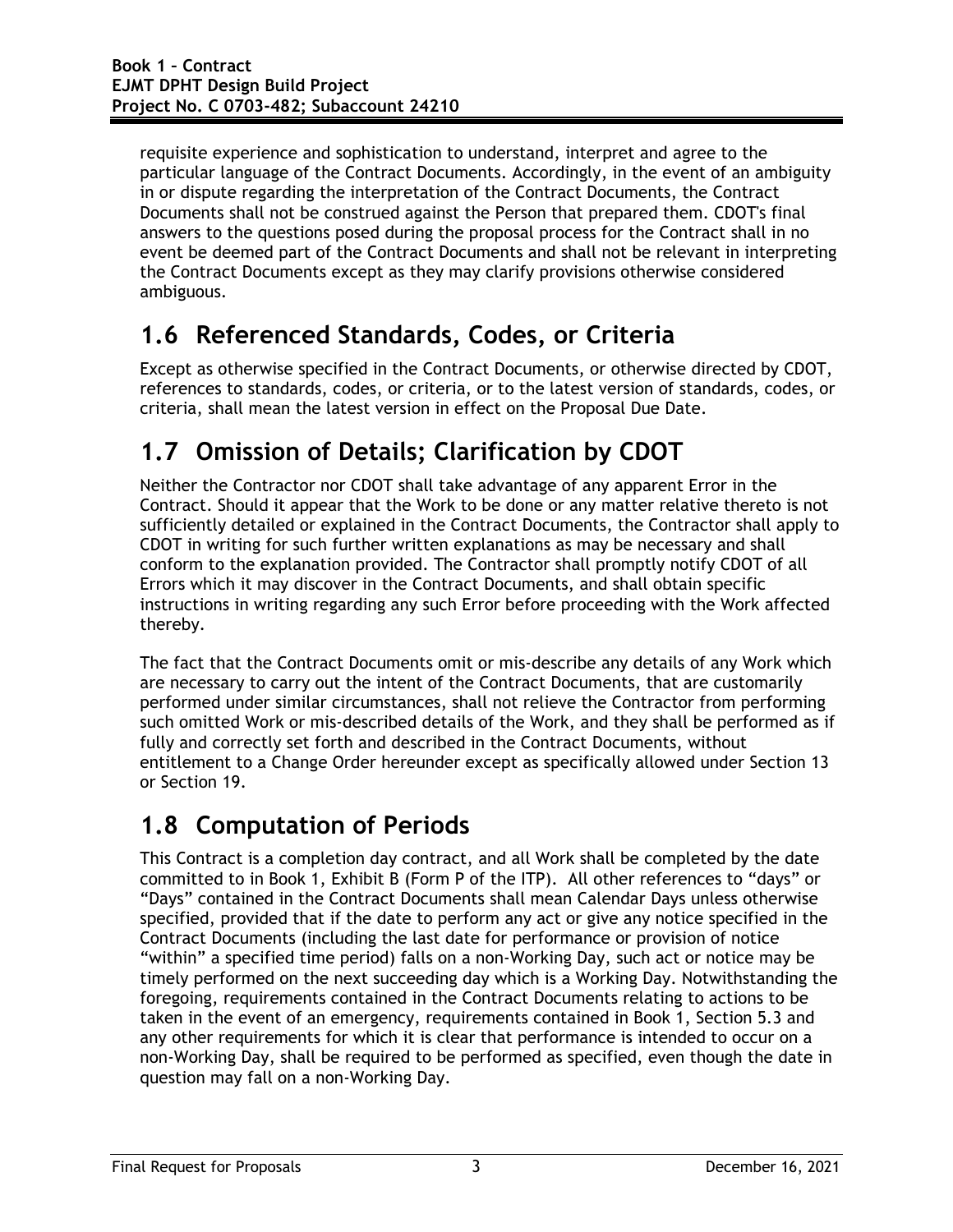# **1.9 Standard for Approvals**

In all cases where approvals, acceptances or consents are required to be provided by CDOT or the Contractor hereunder, such approvals, acceptances or consents shall not be withheld unreasonably except in cases where a different standard (such as sole discretion) is specified, and shall not be unreasonably delayed if no response time is specified. In cases where sole discretion is specified, the decision shall not be subject to dispute resolution hereunder.

# **1.10Federal Requirements**

Notwithstanding anything to the contrary contained herein, in the event of any conflict between any Federal Requirement and the other requirements of the Contract Documents, the Federal Requirements shall prevail, take precedence and be in force over and against any such conflicting provisions. Contractor shall comply with all applicable federal requirements including requirements of FHWA Form 1273 and other requirements outlined in Exhibit C inclusions and Exhibit P.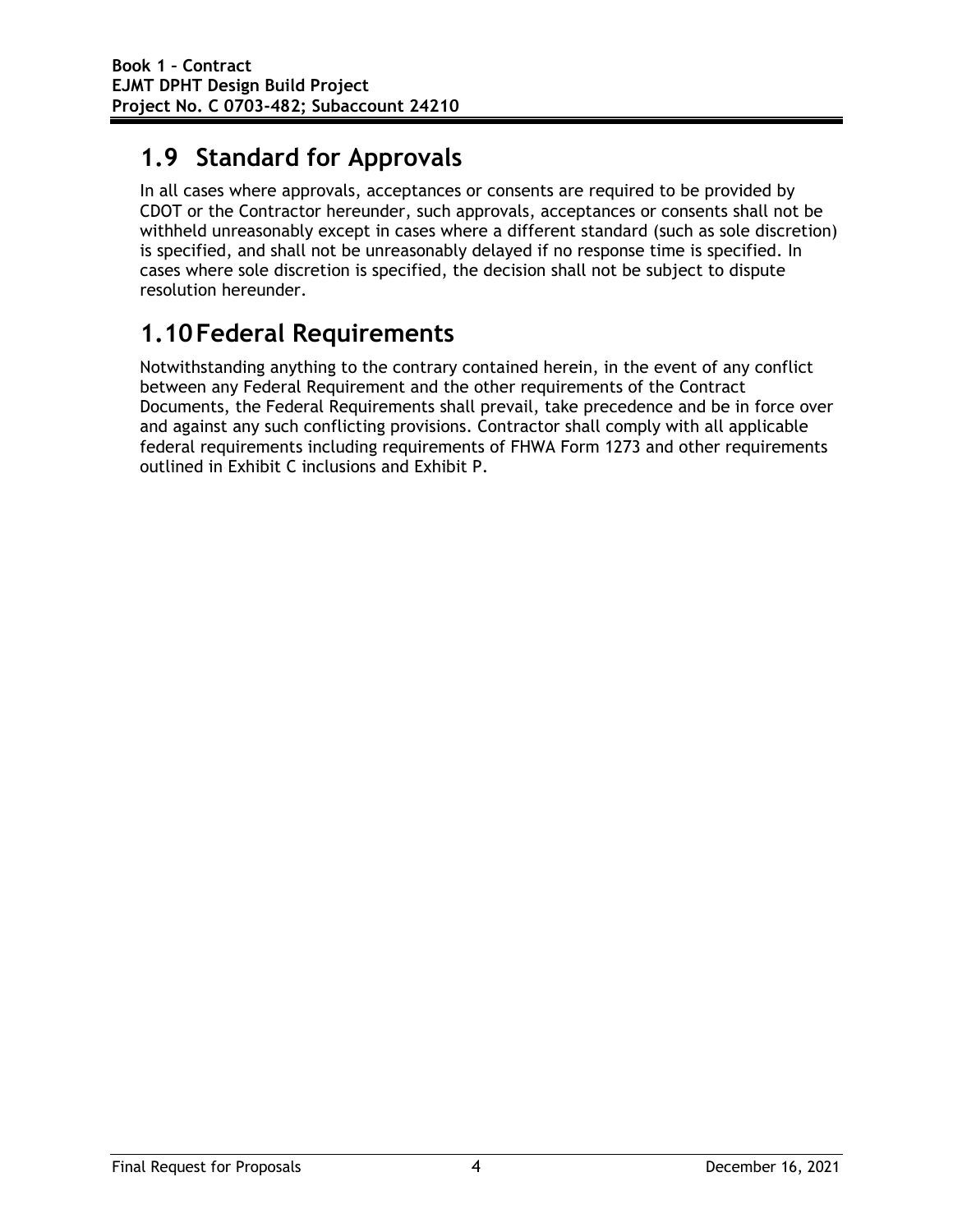# **2.0 Obligations of the Contractor**

# **2.1 Performance Requirements**

#### **2.1.1 Performance of Work**

All materials, services and efforts necessary to achieve Project Completion and Final Acceptance on or before the applicable Completion Deadlines shall be the Contractor's sole responsibility, except as otherwise expressly provided in the Contract Documents. Subject to the terms of Section 13, the costs of all such materials, services and efforts are included in the Contract Price.

### **2.1.2 Performance Standards**

The Contractor shall furnish the design of the Project and all engineering services in accordance with all professional engineering principles (at least meeting the terms, conditions and requirements of the Contract Documents), and shall construct the Project as designed, in a good and workmanlike manner, free from defects, and in accordance with the terms and conditions set forth in the Contract Documents.

### **2.1.3 Performance as Directed**

At all times during the term hereof, including during the course of and notwithstanding the existence of any dispute, the Contractor shall perform as directed by CDOT in a diligent manner and without delay, shall abide by CDOT's decision or order, and shall comply with all applicable provisions of the Contract Documents. If a dispute arises regarding such performance or direction, the dispute shall be resolved in accordance with Section 19.

# **2.2 General Obligations of the Contractor**

The Contractor, in addition to performing all other requirements of the Contract Documents, shall:

1. Furnish all design and other services, provide all materials and labor and undertake all efforts necessary or appropriate (excluding only those services, materials and efforts which the Contract Documents specify will be undertaken by other Persons): (i) to construct the Project and maintain it during construction in accordance with the requirements of the Contract Documents, including the Contract Schedule, all Legal Requirements, all Governmental Approvals, the Quality Management Plan, the Traffic Management Plan, the Safety Management Plan, the Public Information Plan, Approved Alternative Technical Concept (ATC) or Alternative Configuration Concept (ACC) Conditions, and all other applicable safety, environmental, licensing and other requirements, taking into account the Right-of-Way (ROW) and other constraints affecting the Project, so as to achieve Project Completion and Final Acceptance by the applicable Completion Deadlines; and (ii) otherwise to do everything required by and in accordance with the Contract Documents.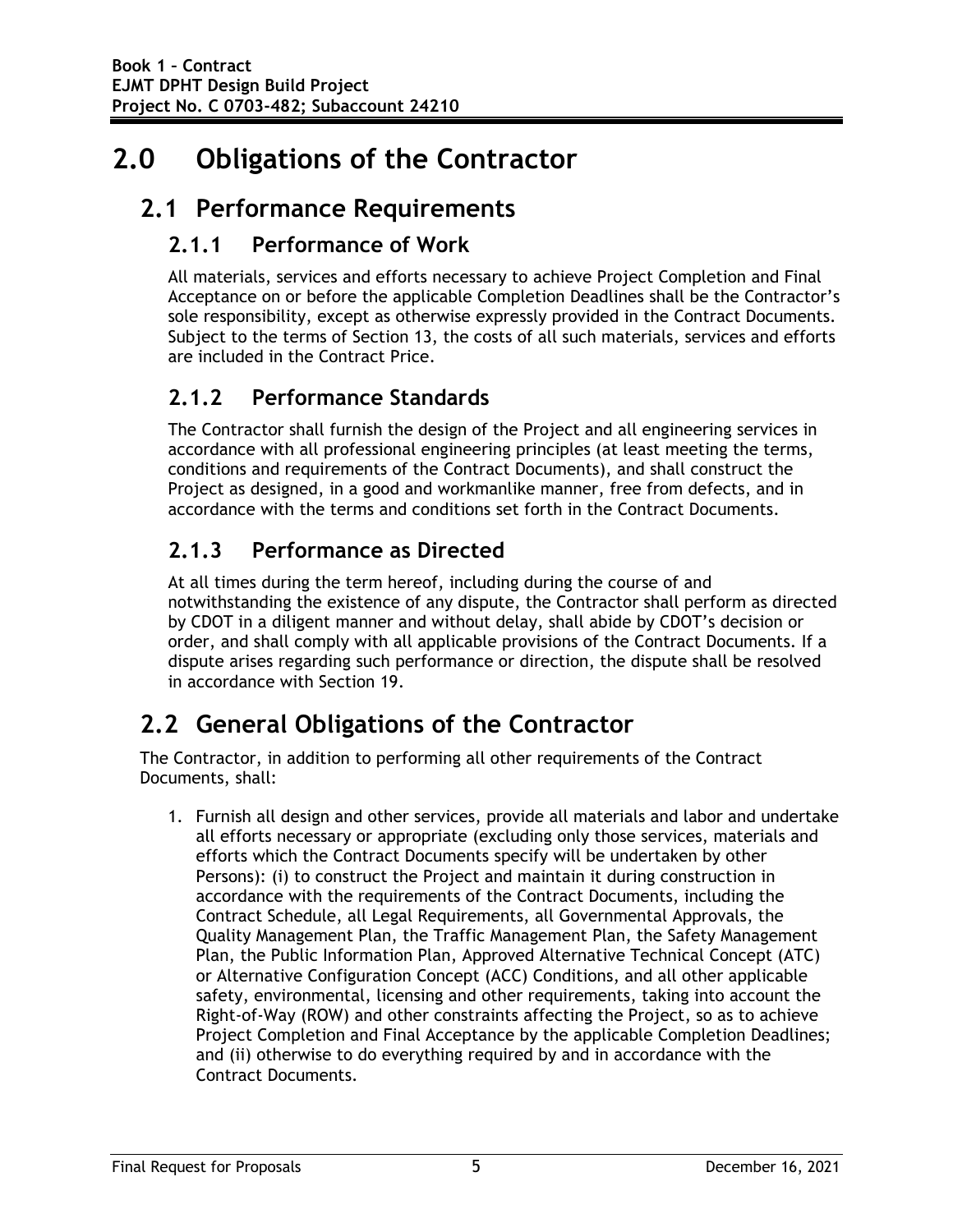- 2. At all times provide a Contractor Design Build Project Manager, Approved by CDOT, who: (i) will have full responsibility for the prosecution of the Work; (ii) will act as agent and be a single point of contact in all matters on behalf of the Contractor; (iii) will be present (or his Approved designee will be present) at the Site at all times that Work is performed; and (iv) will have authority to bind the Contractor on all matters relating to the Project.
- 3. Provide a Key Personnel who is a Colorado Licensed Professional Engineer who is in responsible charge of the Work.
- 4. Obtain all Governmental Approvals (other than Approvals agreed to be obtained by CDOT), and specifically including any Governmental Approvals required to implement any Approved ATCs, ACCs and Additional Requested Elements (AREs) incorporated into the Contract Documents.
- 5. In addition to the ATCs and ACCs, comply with all ATC and ACC Conditions specified by CDOT in its Approval.
- 6. Comply with all conditions imposed by and undertake all actions required by and all actions necessary to maintain in full force and effect, all Governmental Approvals, including implementation of all environmental mitigation measures required by the Contract Documents, except to the extent that such responsibility is expressly assigned in the Contract Documents to another Person.
- 7. Provide such assistance as is reasonably requested by CDOT in dealing with any Person and/or in prosecuting and defending lawsuits in any and all matters relating to the Project, which may include providing information and reports regarding the Project, executing declarations and attending meetings and hearings, but which shall in no event be deemed to require the Contractor to provide legal services.
- 8. Comply with all requirements of all applicable Legal Requirements, including: (i) the Environmental Laws, including all environmental mitigation and monitoring measures required for the Project, including those set forth in Book 2, Section 5, and requirements regarding the handling, generation, treatment, storage, transportation and disposal of Hazardous Substances; (ii) the Americans with Disabilities Act of 1990 (ADA), 42 U.S.C. § 12101 et seq., including any amendments, as well as all applicable regulations and guidelines; and (iii) the Federal Requirements.
- 9. Cooperate with CDOT and Governmental Persons with jurisdiction over the Project in the review and oversight of the Project and other matters relating to the Work.
- 10. Pay third parties as required by the Contract Documents, including but not limited to, payments to Utility Owners or payments to Railroad companies, if any.
- 11. Supervise and be responsible to CDOT for acts and omissions of all Contractor-Related Entities, as though the Contractor directly employed all such Persons.
- 12. Mitigate delay to the Project and mitigate damages due to delay in all circumstances, to the extent possible, including by resequencing, reallocating or redeploying the Contractor's forces to other elements of the Project or to other work, as appropriate.
- 13. Pay all applicable federal, state, and local sales, consumer, use, and similar taxes, property taxes and any other taxes, fees, charges, or levies imposed by a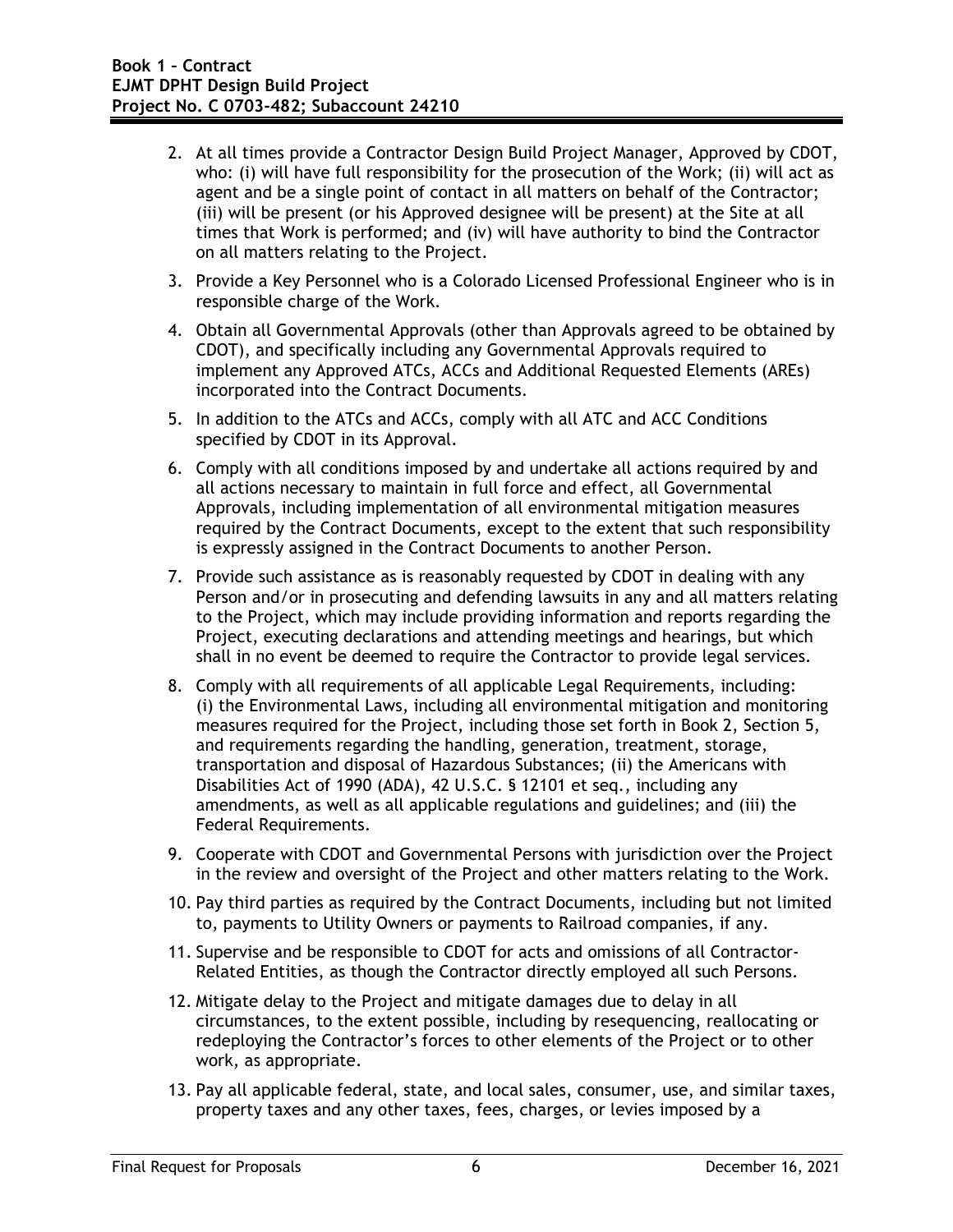Governmental Person, whether direct or indirect, relating to or incurred in connection with the performance of the Work.

## **2.3 Representations, Warranties, and Covenants**

The Contractor represents, warrants, and covenants for the benefit of CDOT as follows:

#### **2.3.1 Maintenance of Professional Qualifications**

The Contractor and any design Subcontractor(s) have maintained, and throughout the term of the Contract and any design Subcontract(s) shall maintain, all required authority, license status, professional ability, skills and capacity to perform the Work, and shall perform them in accordance with the requirements of the Contract Documents.

### **2.3.2 Evaluation of Constraints**

The Contractor has evaluated the constraints affecting delivery of the Project, including the ROW Plans and the Basic Configuration, as well as the conditions of the Environmental Approvals, and the Project can be delivered within such constraints. This Section is subject to the terms of Section 2.6.3

#### **2.3.3 Feasibility of Performance**

The Contractor has evaluated the feasibility of performing the Work within the time specified herein, and for the Contract Price, such performance (including achievement of Project Completion and Final Acceptance by the applicable Completion Deadlines, for the Contract Price) is feasible and practicable.

#### **2.3.4 Review of Site Information**

The Contractor has, prior to submitting its Proposal, in accordance with prudent and generally accepted engineering and construction practices, reviewed, inspected and examined the Site and surrounding locations, and undertaken other appropriate activities sufficient to familiarize itself with surface conditions and subsurface conditions affecting the Project, to the extent the Contractor deemed necessary or advisable for submittal of a Proposal. As a result of such review, inspection, examination and other activities, the Contractor is familiar with and accepts the physical requirements of the Work. The Contractor acknowledges and agrees that changes in conditions at the Site may occur after the Proposal Due Date, and that the Contractor shall not be entitled to any Change Order in connection therewith except as specifically permitted under Section 13. Before commencing any Work on a particular aspect of the Project, the Contractor shall verify all governing dimensions and conditions at the Site and shall examine all adjoining work, which may have an impact on such Work. The Contractor shall be responsible for ensuring that the Design Documents and Construction Documents accurately depict all governing and adjoining dimensions and conditions.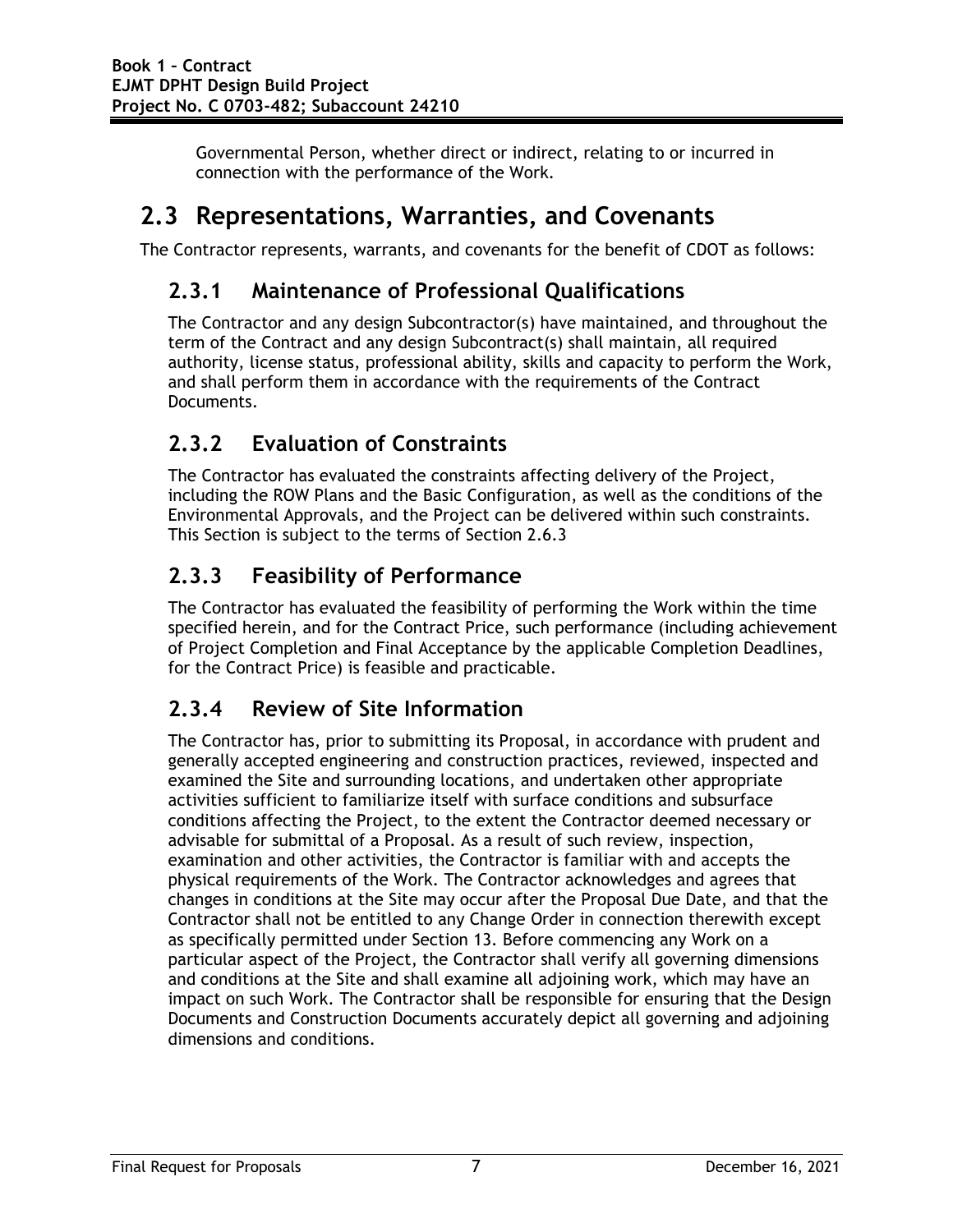#### **2.3.5 Governmental Approvals and Permits**

#### **2.3.5.1 Governmental Approvals**

The Contractor has no reason to believe that any Governmental Approval required to be obtained by the Contractor will not be granted in due course and thereafter remain in effect so as to enable the Work to proceed in accordance with the Contract Documents. If any Governmental Approvals required to be obtained by the Contractor must formally be issued in the name of CDOT, the Contractor shall undertake all efforts to obtain such approvals, subject to CDOT's reasonable and timely cooperation with the Contractor, including execution and delivery of appropriate applications and other documentation in forms Approved by CDOT. The Contractor shall assist CDOT in obtaining any Governmental Approvals which CDOT may be obligated to obtain, including providing information requested by CDOT and participating in meetings regarding such approvals.

#### **2.3.5.2 Permits**

The Contractor shall be responsible for obtaining all Permits (including any amendments) necessary to perform its obligations hereunder at the time and in the manner when they fall due for performance. The Contractor shall deliver to CDOT copies of all Permits promptly following receipt by the Contractor. The Contractor's obligations to obtain Permits shall not be limited by any Law placing responsibility for the Permits upon CDOT or another Person.

#### **2.3.6 Progression of Work**

The Contractor shall at all times schedule and direct its Work to provide an orderly progression of the Work to achieve Completions and Final Acceptance by the applicable Completion Deadlines and in accordance with the Contract Schedule, including furnishing such employees, materials, facilities and equipment and working such hours (including extra shifts, overtime operations, Sundays and Holidays) as may be necessary to achieve such goals, all at the Contractor's own expense, except as otherwise specifically provided in Section 13.

### **2.3.7 Employee Performance Requirements**

All employees shall have the skill and experience and any licenses or certifications required to perform the Work assigned to them. If CDOT determines in its sole discretion that any Person employed by the Contractor or by any Subcontractor is not performing the Work properly and skillfully, then, at the written request of CDOT, the Contractor or such Subcontractor shall remove such Person and such Person shall not be re-employed on the Project without the prior written Approval from CDOT. If the Contractor or the Subcontractor fails to remove such Person(s) or fails to furnish skilled and experienced personnel for the proper performance of the Work, then CDOT may, in its sole discretion, suspend the affected portion of the Work by delivery of written notice of such suspension to the Contractor. Such suspension shall in no way relieve the Contractor of any obligation contained in the Contract Documents or entitle the Contractor to a Change Order. Once compliance is achieved, the Contractor shall be entitled to and shall promptly resume the Work.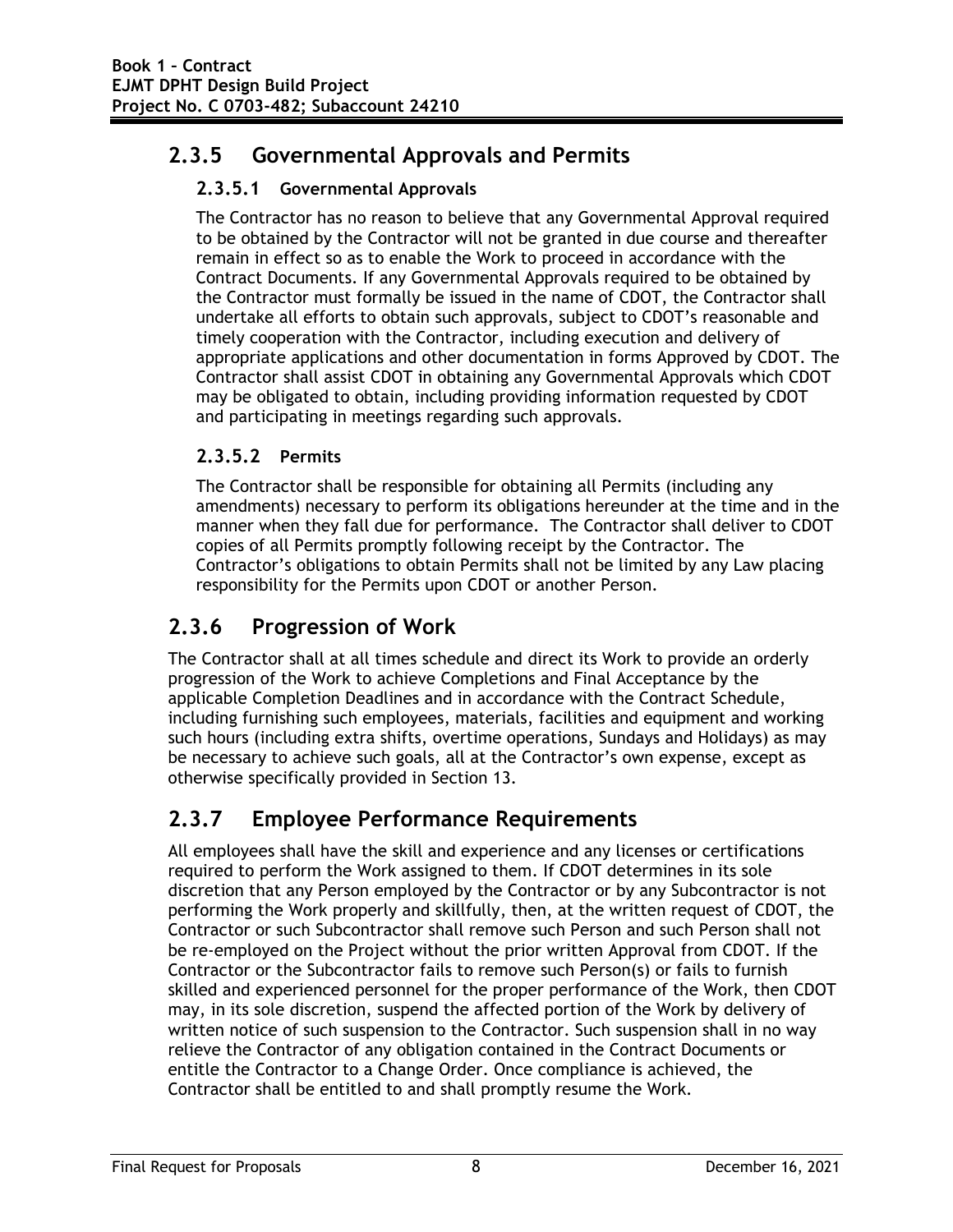### **2.3.8 Design and Engineering Personnel**

All design and engineering Work furnished by the Contractor shall be performed by or under the supervision of Persons licensed or certified to practice architecture, engineering, surveying (as applicable), Electrical Work, or fire safety in Colorado, and by personnel who are careful, skilled, experienced and competent in their respective trades or professions, who are professionally qualified to perform the Work in accordance with the Contract Documents, and who shall assume professional responsibility for the accuracy and completeness of the Design Documents, Released for Construction Documents, Field Design Change Documents and As-Built Documents prepared or checked by them.

### **2.3.9 Organization**

The Contractor is a **Example 2** Corporation duly organized and validly existing under the laws of the State of \_\_\_\_\_\_\_, with all requisite power to own its properties and assets and carry on its business as now conducted or proposed to be conducted in the State of Colorado. The Contractor is duly qualified to do business, and is in good standing, in the State, and will remain in good standing throughout the term of the Contract and for as long thereafter as any obligations remain outstanding under the Contract Documents.

### **2.3.10 Authorization**

The execution, delivery, and performance of the Contract have been duly authorized by all necessary actions of the Contractor, and, if applicable, the Contractor's members, and will not result in a breach or a default under the organizational documents of any such Person or any indenture, loan, credit agreement, or other material agreement or instrument to which any such Person is a party or by which its properties and assets may be bound or affected.

# **2.3.11 Legal, Valid, and Binding Obligation**

The Contract constitutes the legal, valid, and binding obligation of the Contractor and, if applicable, of each member of the Contractor.

### **2.3.12 False or Fraudulent Statements and Claims**

The Contractor recognizes that the requirements of the Program Fraud Civil Remedies Act of 1986, as amended, 31 U.S.C. § 3801 et seq. and the USDOT regulations, "Program Fraud Civil Remedies," 49 C.F.R. Part 31, apply to its actions hereunder. Accordingly, by signing the Contract, the Contractor certifies or affirms the truthfulness and accuracy of any statement it has made, it makes, or it may make pertaining to the Contract. In addition to other penalties that may be applicable, the Contractor also acknowledges that if it makes a false, fictitious, or fraudulent claim, statement, submission, or certification, the federal government reserves the right to impose the penalties of the Program Fraud Civil Remedies Act of 1986, as amended, on the Contractor to the extent the federal government deems appropriate.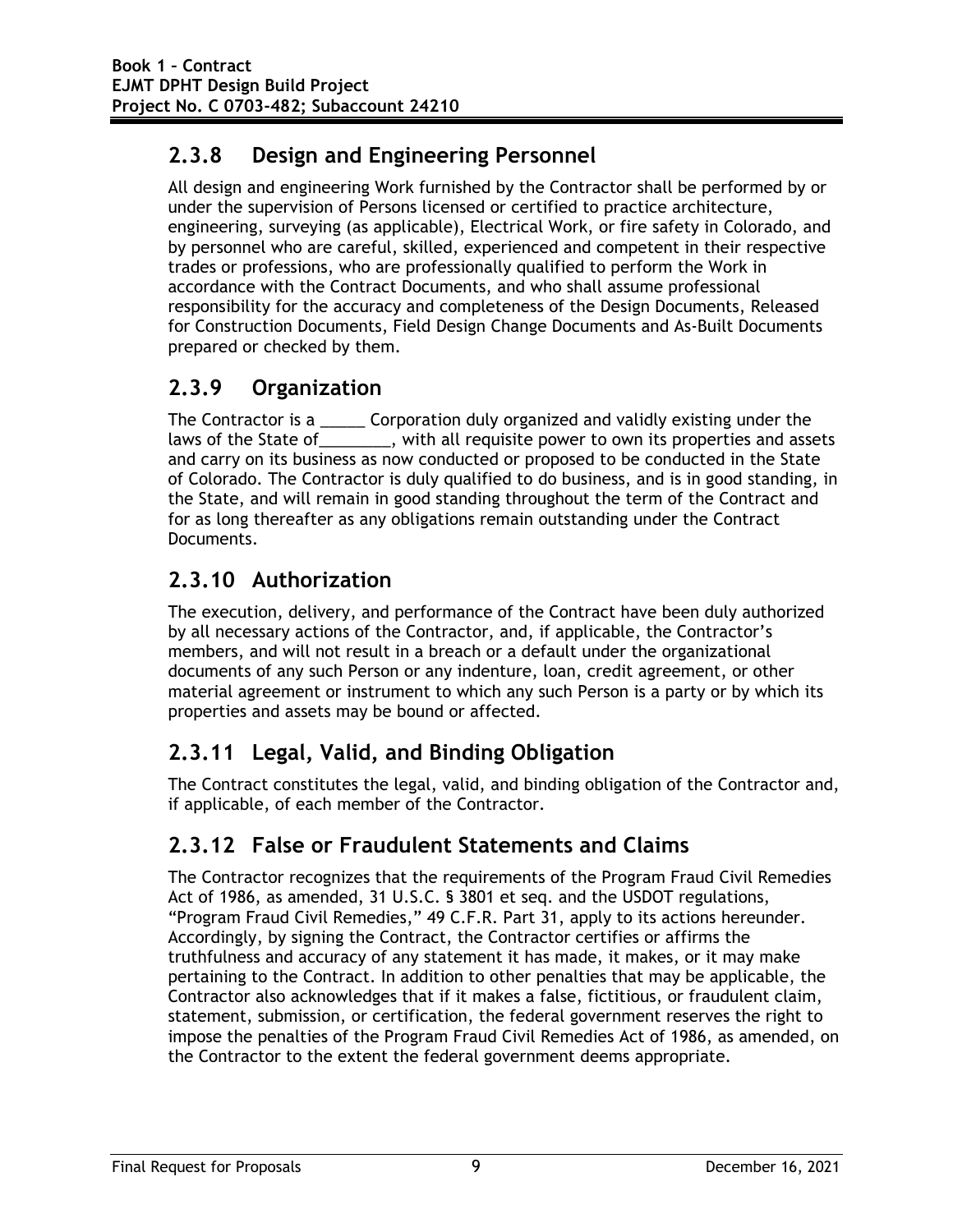# **2.4 Key Personnel**

### **2.4.1 Key Personnel**

Exhibit D hereto identifies certain key positions for the Project. CDOT may, with the Contractor's approval, add key positions at no cost to CDOT. CDOT shall have the right to review the qualifications and character of each individual to be assigned to a key position (including personnel employed by Subcontractors) and to Approve or disapprove use of such key person in such key position prior to the commencement of any Work by such individual or during the prosecution of the Work. The Contractor shall notify CDOT in writing of any proposed changes in any Key Personnel, and shall include a resume of proposed Key Personnel. The Contractor shall not change any Key Personnel without the prior written Approval of CDOT.

### **2.4.2 Representations, Warranties, and Covenants**

The Contractor acknowledges and agrees that the award of the Contract by CDOT to the Contractor was based, in large part, on the qualifications and experience of the personnel listed in the Statement of Qualifications and the Proposal, and the Contractor's commitment that such individuals would be available to undertake and perform the Work. The Contractor represents warrants and covenants that such individuals are available for and will fulfill the roles identified for them in the Statement of Qualifications and the Proposal in connection with the Work. Unless otherwise agreed to by CDOT in writing, individuals filling Key Personnel roles shall devote a sufficient amount of their time for the applicable role with respect to the prosecution and performance of the Work and the Contractor shall document such commitment to CDOT's satisfaction upon CDOT's request.

# **2.5 RESERVED Character of Workers**

# **2.6 Requirements Regarding Basic Configuration and Contract Drawings**

### **2.6.1 Obligation to Review Contract Drawings**

Before commencing any design or construction Work in an area, the Contractor shall review the design contained in the Contract Drawings for constructability and shall notify CDOT in writing of any Errors, omissions, inconsistencies or other defects in such design affecting constructability. If, after the start of any design or construction Work, the Contractor becomes aware of any such Error, omission, inconsistency or other defect in the Contract Drawings, the Contractor shall immediately notify CDOT of the same.

### **2.6.2 Required Approvals**

If it is necessary to modify the Basic Configuration, any Contract Drawings/ROW Plans in order to correct any Errors, omissions, inconsistencies or other defects, the Contractor shall first obtain CDOT's and any third party's written Approvals, where applicable, prior to commencing any related Work.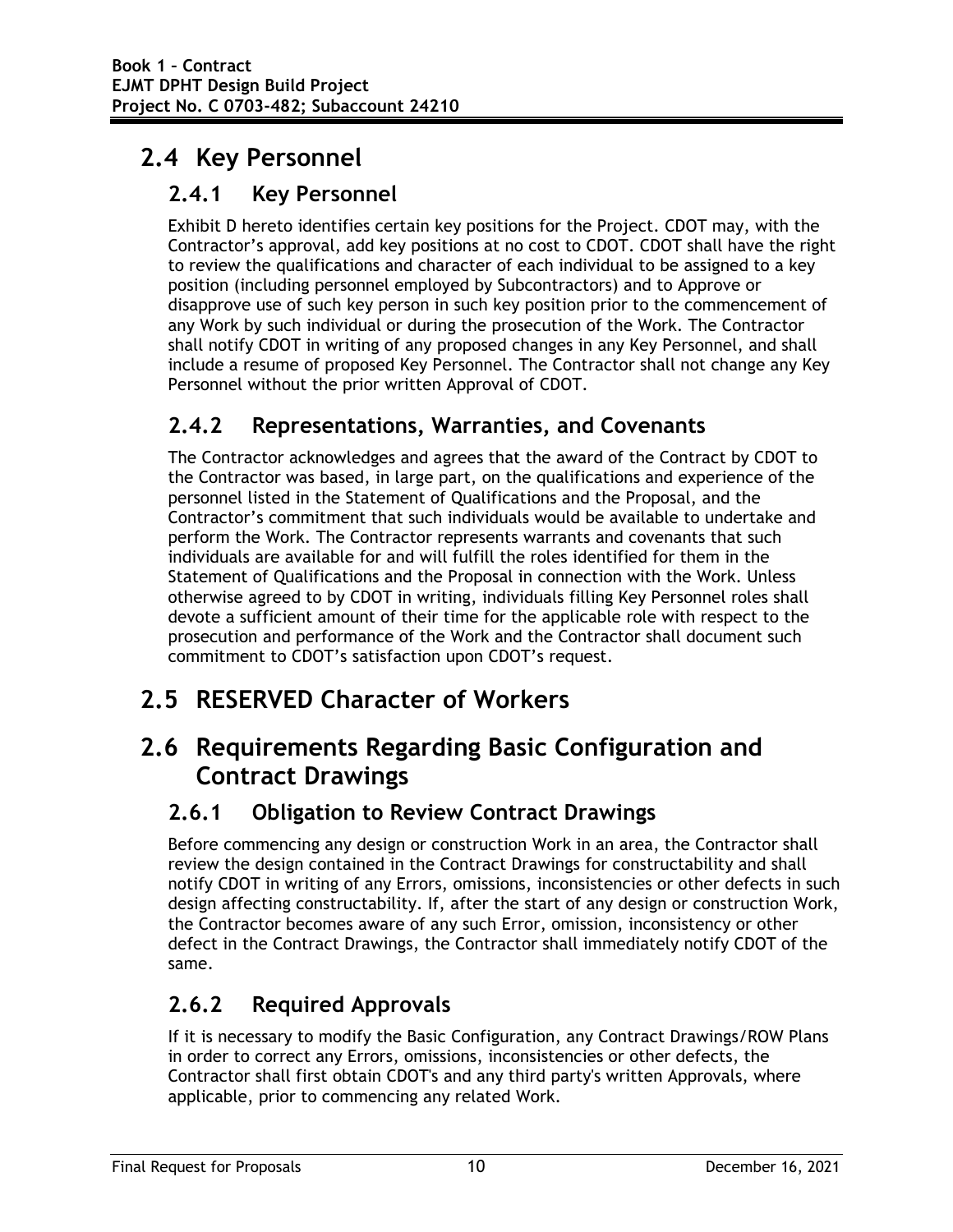### **2.6.3 Necessary Design Change**

If it is necessary, in CDOT's sole determination to modify the Basic Configuration, any Contract Drawings/ROW Plans in order to correct an Error, omission, inconsistency or other defect therein, and such modification increases the cost and/or time to perform the Work, the Contractor shall be entitled to an increase in the Contract Price and/or an extension of the Completion Deadlines, excluding any costs and/or time that could have been avoided by the Contractor and subject to the requirements and limitations of Section 13; provided, however, the Contractor shall not be entitled to an increase in the Contract Price or an extension of the Completion Deadlines in connection with Errors, omissions, inconsistencies or other defects related to modifications of the Contract Drawings/ROW Plans as the result of Approved ACCs/ATCs. If it is necessary to modify the Basic Configuration, the Contract Drawings/ROW Plans in order to correct an Error, omission, inconsistency or other defect therein, and such modification decreases the cost and/or time to perform the Work, the Contract Price and/or Completion Deadlines shall be decreased accordingly. Any such change described in this Section 2.6.3, as Approved under Section 2.6.2, shall be referred to herein as a "Necessary Design Change" (with the understanding that a change shall be deemed "necessary" only if the Error, omission, inconsistency or other defect creates a problem which cannot reasonably be corrected without a change in the Basic Configuration, the Contract Drawings/ROW Plans, as appropriate).

# **2.7 Design Documents**

The Contractor shall furnish the Design Documents to CDOT and shall obtain CDOT's Acceptance of the Final Design Documents as specified in Book 2, Section 3. The Contractor shall construct the Project in accordance with the Final Design Documents. The Final Design Documents may be changed only with CDOT Approval of Field Design Change Documents or through CDOT-Directed Changes. Such Approval(s) shall be timely considered and shall not be unreasonably withheld.

# **2.8 CDOT Default Review Period**

Unless specifically stated elsewhere in the Contract Documents, the Contractor shall allow for 14 Days for CDOT review of any document furnished by the Contractor.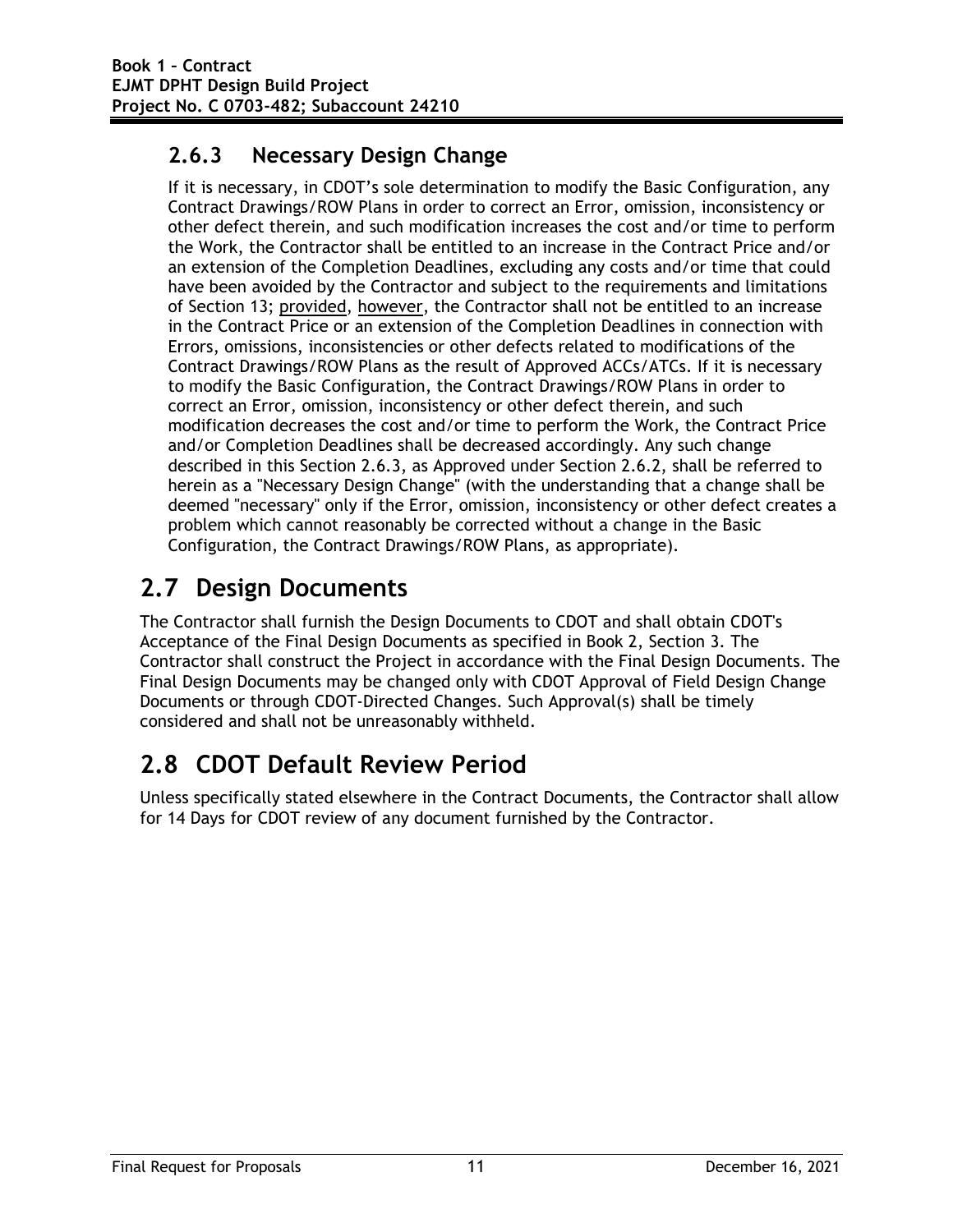# **3.0 Information Supplied to the Contractor; Responsibility for Design; Disclaimer**

# **3.1 Information Supplied**

CDOT has made information available, to the Contractor, which is described in the Contract Documents and certain Reference Documents regarding the Project, and has allowed the Contractor access to the Site for purposes of inspection and testing.

# **3.2 Responsibility for Design**

The Contractor agrees that it has full responsibility for the design of the Project and that the Contractor shall furnish the design of the Project, regardless of the fact that certain conceptual design work occurred and was provided to the Contractor prior to the date of execution of the Contract. The Contractor specifically acknowledges and agrees that:

- 1. The Contractor's Proposal, AREs included in Contractor's Proposal, and Approved ATCs and ACCs (including conditions specified by CDOT in its Approval) are incorporated into and are a part of the Basic Configuration.
- 2. The Basic Configuration is preliminary and conceptual in nature.
- 3. The Contractor is not entitled to rely on and has not relied on: (i) the Reference Documents; or (ii) any other documents or information provided by CDOT, except to the extent specifically permitted in the Contract Documents.
- 4. The Contractor is responsible for correcting any Errors in the Basic Configuration through the design and/or construction process as set forth in Book 2 without any increase in the Contract Price or extension of a Completion Deadline, subject only to the right to a Change Order for a Necessary Design Change.
- 5. The Contractor's Warranties and indemnities hereunder cover Errors in the Project even though they may be related to Errors in the Basic Configuration or Reference Documents, subject to the terms of Section 2.6.3.

# **3.3 Disclaimer**

### **3.3.1 No Liability Regarding Reference Documents**

The Contractor understands and agrees that CDOT shall not be responsible or liable in any respect for any loss, damage, injury, liability, cost or cause of action whatsoever suffered by any Contractor-Related Entity by reason of any use of any information contained in the Reference Documents or any action or forbearance in reliance thereon, except to the extent that CDOT has specifically provided in the Contract Documents that the Contractor shall be entitled to an increase in the Contract Price and/or extension of a Completion Deadline with respect to such matter. The Contractor further acknowledges and agrees that: (i) if and to the extent the Contractor or anyone on the Contractor's behalf uses any of said information in any way, such use is made on the basis that the Contractor, not CDOT, has approved and is responsible for said information; and (ii) the Contractor is capable of conducting and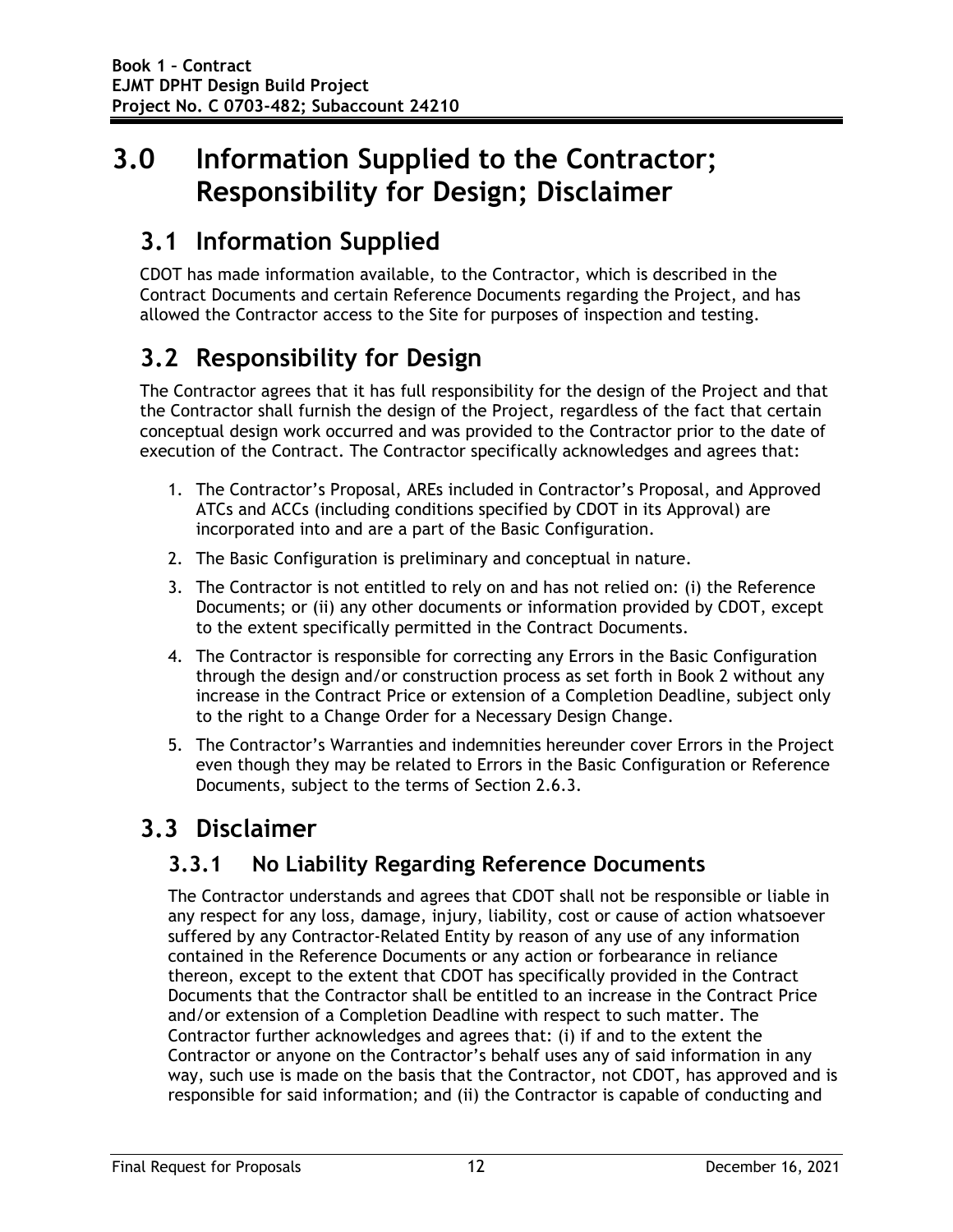obligated hereunder to conduct any and all studies, analyses and investigations as it deems advisable to change, recreate, verify or supplement said information, and that any use of said information is entirely at the Contractor's own risk and at its own discretion.

#### **3.3.2 No Representation or Warranty Regarding Basic Configuration and Reference Documents**

CDOT DOES NOT REPRESENT OR WARRANT THAT THE INFORMATION CONTAINED IN THE BASIC CONFIGURATION AND REFERENCE DOCUMENTS IS EITHER COMPLETE OR ACCURATE OR THAT SUCH INFORMATION CONFORMS TO THE REQUIREMENTS OF THE CONTRACT DOCUMENTS. THE FOREGOING SHALL IN NO WAY AFFECT CDOT'S AGREEMENT HEREIN TO ISSUE CHANGE ORDERS IN ACCORDANCE WITH SECTION 13.

# **3.4 Professional Licensing Laws**

CDOT does not intend to contract for, pay for, or receive any design services that are in violation of any professional licensing laws, and by execution of the Contract, the Contractor acknowledges that CDOT has no such intent. It is the intent of the parties that the Contractor is fully responsible for furnishing the design of the Project, although the fully licensed design firm(s) or individuals designated herein will perform the design services required by the Contract Documents. Any references in the Contract Documents to the Contractor's responsibilities or obligations to "perform" the design portions of the Work shall be deemed to mean that the Contractor shall "furnish" the design for the Project. The terms and provisions of this Section 3.4 shall control and supersede every other provision of the Contract Documents.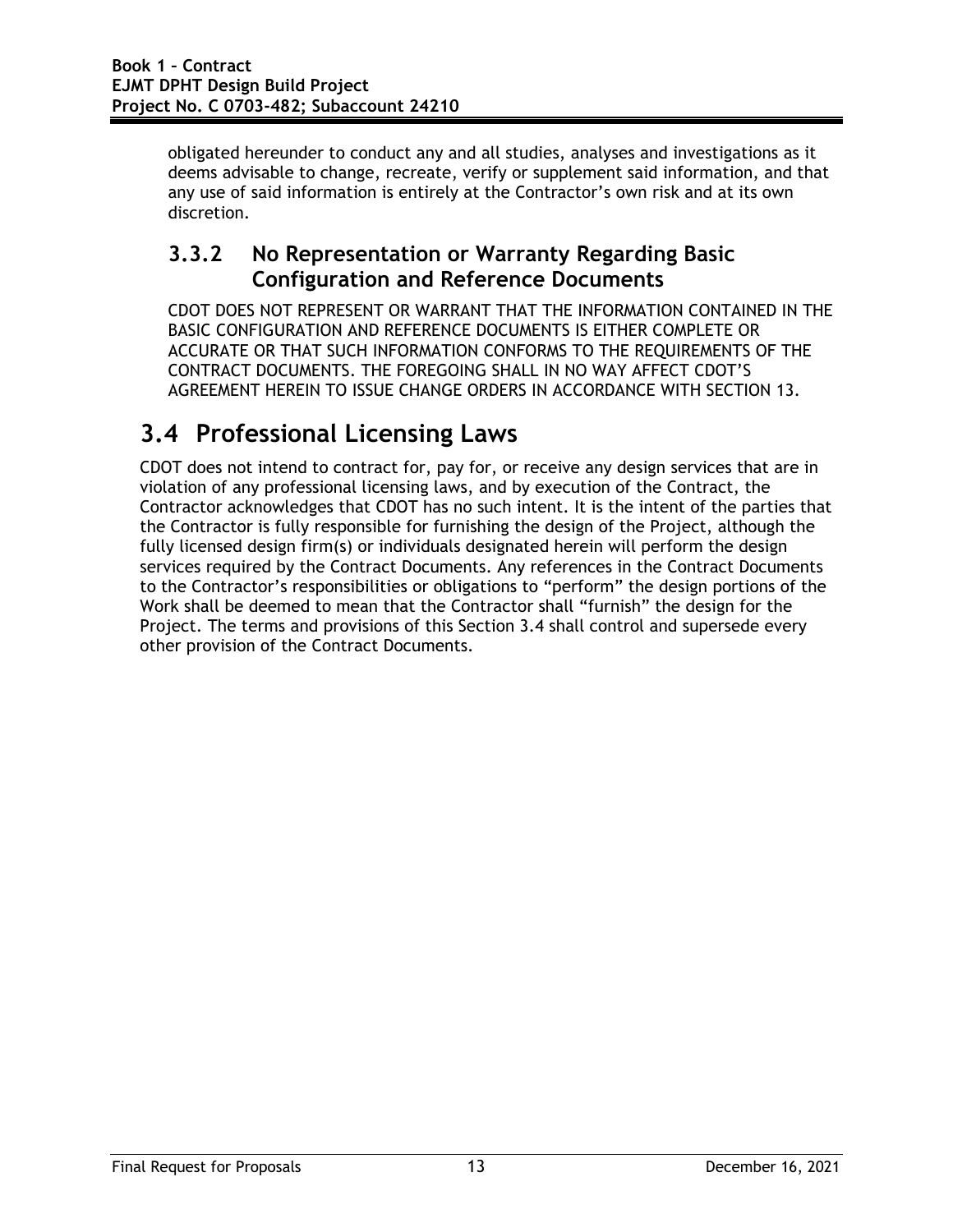# **4.0 Time Within Which Project Shall Be Completed; Scheduling**

## **4.1 Time of Essence**

Time is of the essence of the Contract.

# **4.2 Notices to Proceed**

#### **4.2.1 Issuance of First Notice-to-Proceed**

The Contractor shall begin performance of certain limited Work as required by the Contract Documents and further directed and described in First Notice-to-Proceed (NTP1) issued by CDOT. NTP1 Work that may be performed includes all Work and Activities consistent with CDOT's Approval of the Stage 1 Quality Management Plan in accordance with Book 2, including design related Work. The amount to be paid to the Contractor for Work performed pursuant to NTP1 shall not exceed the NTP1 Payment Cap. The NTP1 Payment Cap for this project is provided in Section 11.4. If CDOT issues NTP1 after 30 days from executed Contract, through no fault, negligence, act or failure to act of the Contractor, the Contractor shall be entitled to an extension of the Completion Deadlines to the extent of the delay between 30 days after the Contract was executed and the date CDOT issues NTP1.

#### **4.2.2 Issuance of Second Notice-to-Proceed**

The Contractor shall begin performance of the remainder of the Work as required by the Contract Documents and further directed and described in Second Notice-to-Proceed (NTP2) issued by CDOT. Additionally, CDOT shall issue NTP2 upon Approval of the Original Baseline Schedule in accordance with Book 2, Section 2 and the Approved Stage 2 Quality Management Plan. Within 10 Working Days after the Contractor's submittal of the Original Baseline Schedule to CDOT, CDOT shall either Approve the Original Baseline Schedule and issue NTP2 or provide the Contractor with reasons why it is unable to Approve the Original Baseline Schedule. In the event that CDOT fails to either Approve the Original Baseline Schedule and issue NTP2 or provide reasons why it is unable to Approve the Original Baseline Schedule within 10 Working Days after the Contractor's submittal of the Original Baseline Schedule to CDOT, such delay thereafter shall constitute a CDOT-Caused Delay.

# **4.3 Completion Deadlines**

### **4.3.1 Project Completion Deadline**

The Contractor shall achieve Project Completion within the deadline therefore set on Exhibit B. Said Deadline, as it may be extended hereunder, is referred to as the "Project Completion Deadline."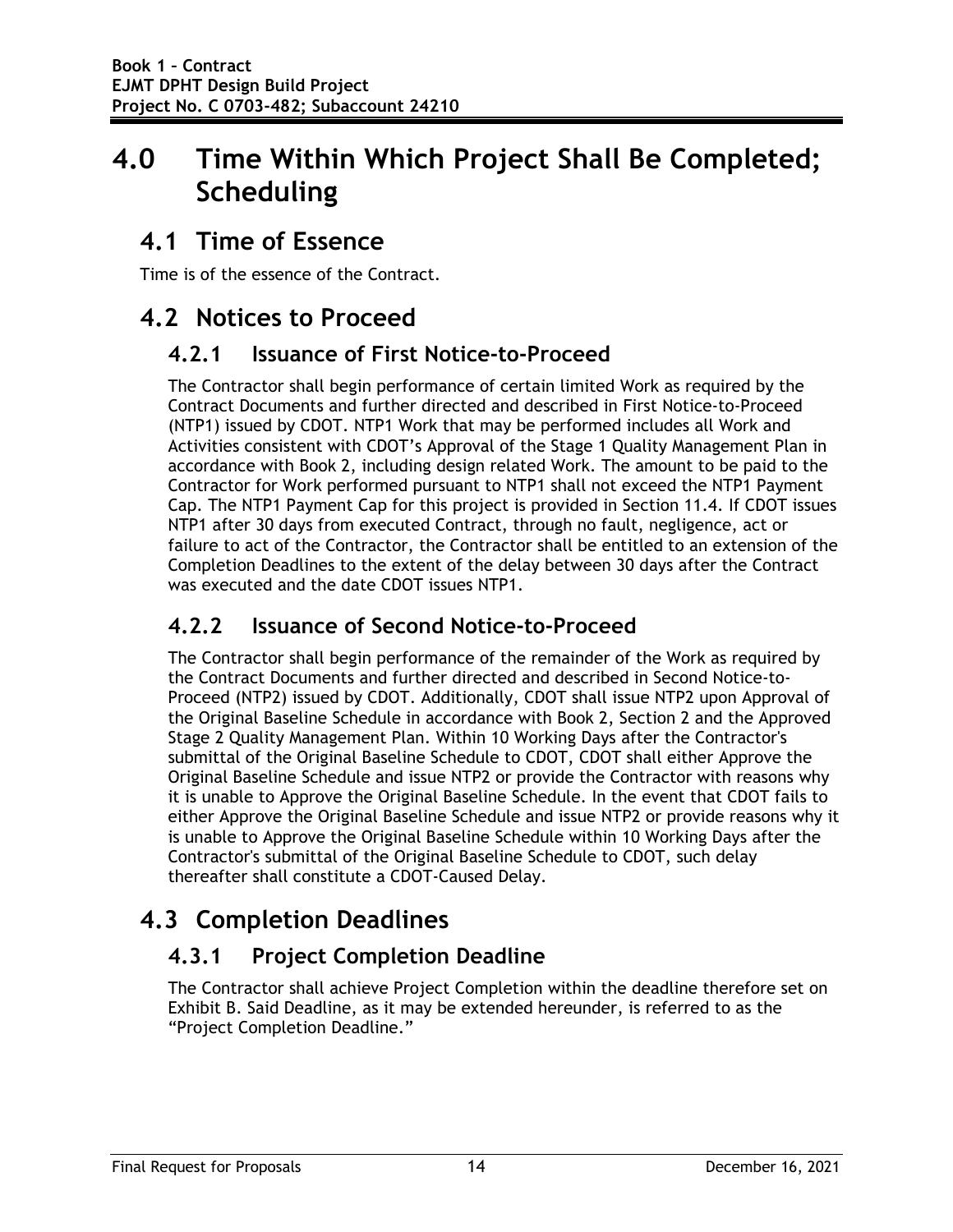#### **4.3.2 Final Acceptance Deadline**

The Contractor shall achieve Final Acceptance within 90 Days after Project Completion Deadline. Said deadline for Final Acceptance, as it may be extended hereunder, is referred to as the "Final Acceptance Deadline."

#### **4.3.3 No Time Extensions**

Except as otherwise specifically provided in this Section and Section 13, CDOT shall have no obligation to extend the Completion Deadline and the Contractor shall not be relieved of its obligation to comply with the Contract Schedule and Final Acceptance Deadline by the applicable Completion Deadline for any reason.

# **4.4 Contract Schedules**

The Contractor shall deliver the Work in accordance with the Contract Schedules, as described in Book 2, Section 2. Such schedules shall also be the basis for determining the amount of monthly progress payments to be made to the Contractor.

# **4.5 Recovery Schedule**

The Contractor shall submit a Recovery Schedule in accordance with Book 2, Section 2. All costs incurred by the Contractor in preparing and achieving the Recovery Schedule shall be borne by the Contractor and shall not result in a change to the Contract Price, except to the extent that a change in the Contract Price is permitted in accordance with Section 13.

If a Recovery Schedule would be required in order to meet a Completion Deadline due to an event which is CDOT's responsibility as described in Section 13.3.1.2, CDOT shall have the right in its sole discretion to decide whether to allow a time extension (with no extended overhead or other delay or disruption damages payable except as provided in Section 13.5.2) or to require implementation of the Recovery Schedule without such time extension. In such event the Contractor shall submit to CDOT at least two alternative Change Order forms, one of which shall include a Recovery Schedule and show the proposed Acceleration Costs associated with the Recovery Schedule, and the other of which shall provide for an extension of the Completion Deadline without any increase in the Contract Price except as provided in Sections 13.3.1.1 and 13.5.2. If CDOT elects to implement the Recovery Schedule in lieu of a time extension, CDOT shall issue a Change Order increasing the Contract Price to account for additional Acceleration Costs, if any. If it is not feasible to recover to the original Completion Deadline or if the Contractor believes that the costs associated with such a recovery are prohibitive, then the Contractor shall recommend a date to be shown in the alternative Change Order form.

In the event that the Contractor fails to provide an Approved Recovery Schedule within 30 days from the Contractor's receipt of a notice to do so, the Contractor shall have no right to receive progress payments until such time as the Contractor has prepared and CDOT has Approved such Recovery Schedule, unless the Contractor negotiates different terms for providing an Approved Recovery Schedule and different terms for progress payments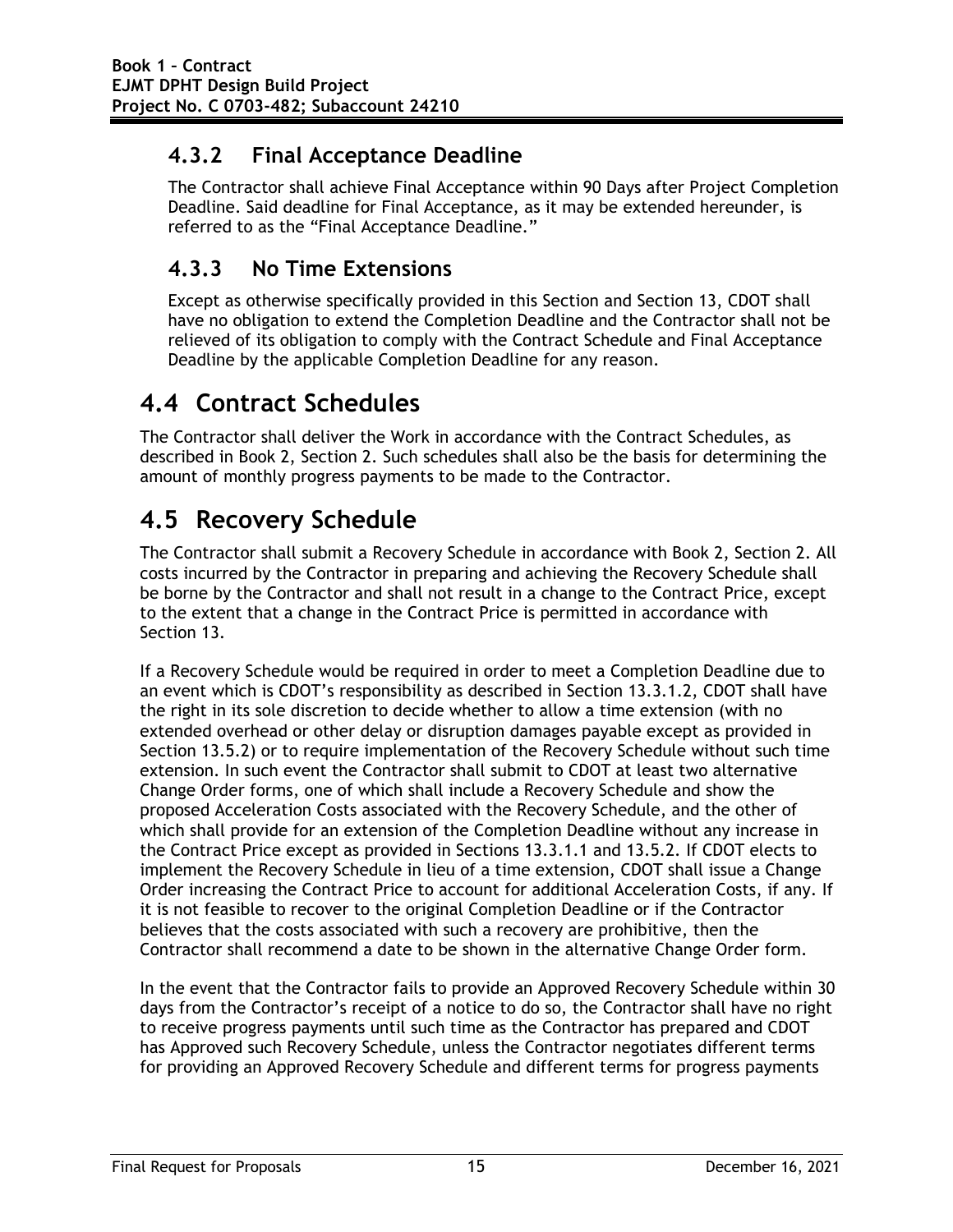# **4.6 Prerequisites for Start of Construction**

The Contractor shall not start construction (or recommence construction following any suspension) of any portion of the Project until all the following events have been fully satisfied with respect to the Work proposed to be constructed.

- 1. CDOT has issued NTP1 and NTP2.
- 2. All Governmental Approvals necessary for construction of such portion of the Project have been obtained and all conditions of such Governmental Approvals that are a prerequisite to commencement of such construction have been performed.
- 3. All insurance policies and bonds required to be delivered to CDOT hereunder have been received and Accepted or Approved by CDOT as applicable and remain in full force and effect.
- 4. All necessary rights of access for such portion of the Project have been obtained.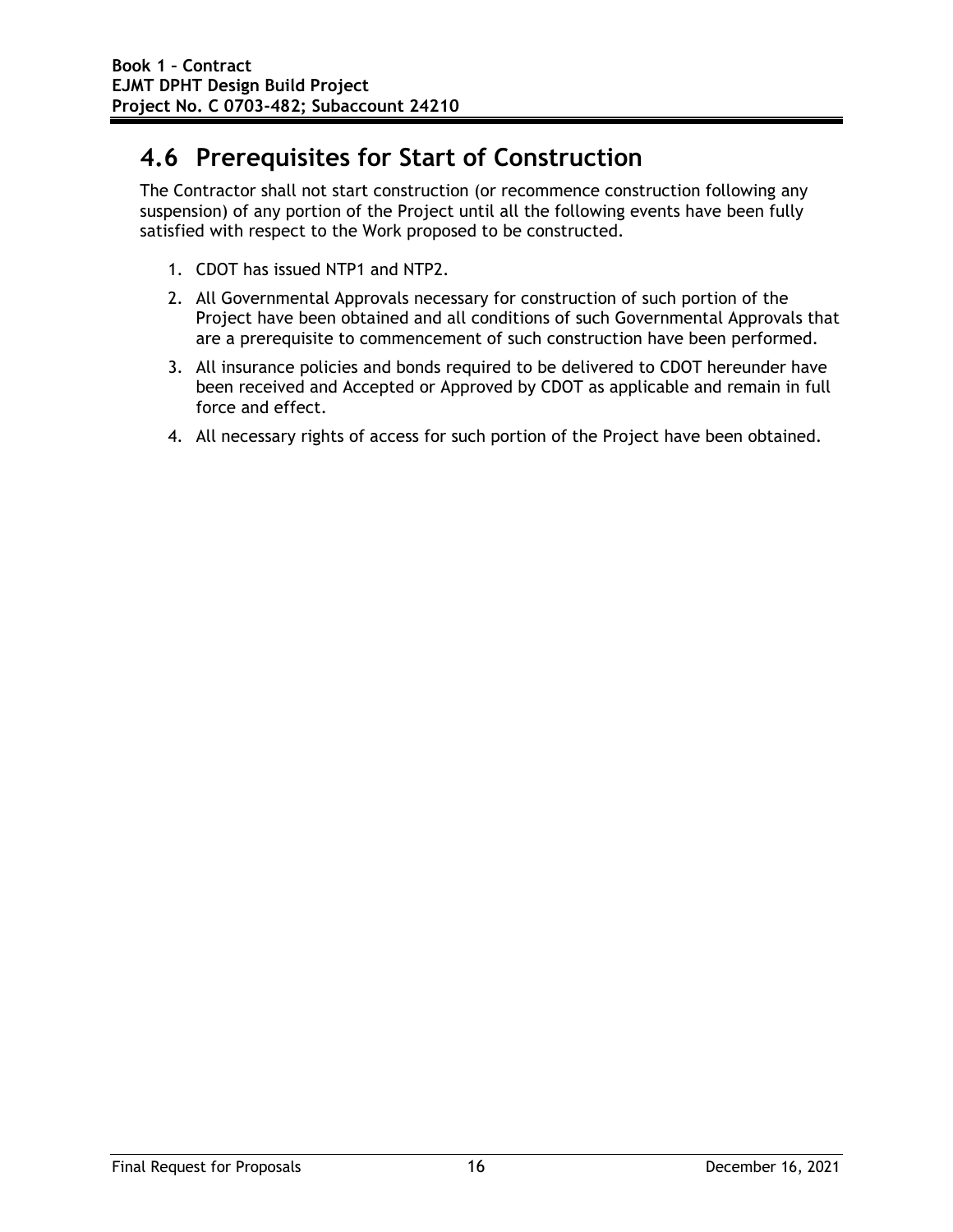# **5.0 Control of Work**

# **5.1 Control and Coordination of Work**

The Contractor shall be solely responsible for and have control over the construction means, methods, techniques, sequences, procedures, and Site safety, and shall be solely responsible for coordinating all portions of the Work under the Contract Documents, subject, however, to all requirements contained in the Contract Documents.

# **5.2 Safety**

The Contractor shall take all reasonable precautions and be solely responsible for the safety of, and shall provide protection to prevent damage, injury, or loss to, all persons on the Site or who would reasonably be expected to be affected by the Work, including individuals performing Work, employees of CDOT and its consultants, visitors to the Site and members of the public who may be affected by the Work. The Contractor shall at all times comply with its Safety Management Plan. The Contractor shall immediately notify CDOT if the Contractor believes that any Contract requirement creates a safety risk.

# **5.3 Process to be Followed for Discovery of Certain Site Conditions**

#### **5.3.1 Notification to CDOT**

If the Contractor becomes aware of: (i) any on-Site material that the Contractor believes may contain Hazardous Substances that is required to be removed or treated; (ii) any paleontological, cultural or biological resources; or (iii) any Differing Site Conditions, as a condition precedent to the Contractor's right to a Change Order, the Contractor shall immediately notify CDOT thereof by telephone or in person, to be followed by written notification as soon as practicable. The Contractor shall immediately stop Work in and secure the area. In such event, CDOT will view the location within two Working Days of receipt of notification, and will advise the Contractor at that time whether to resume Work or whether further investigation is required. Any delay resulting from CDOT viewing the location up to two Working Days shall not be considered a CDOT-Caused Delay.

### **5.3.2 Further Investigation**

The Contractor shall promptly conduct such further investigations as CDOT deems appropriate. Within five Working Days after its initial notice to CDOT, the Contractor shall advise CDOT of any action recommended to be taken regarding the situation in writing. If Hazardous Substances are involved, the notice shall describe the type of Remediation Work, if any, which the Contractor proposes to undertake with respect thereto. If paleontological, cultural, or biological resources are present, the notice shall advise CDOT what course of action the Contractor intends to take with respect thereto and whether the location should be fenced off or whether Work can resume. CDOT then will determine whether the Contractor's findings and proposed actions are acceptable and, in writing, either Approve, or require modification of, the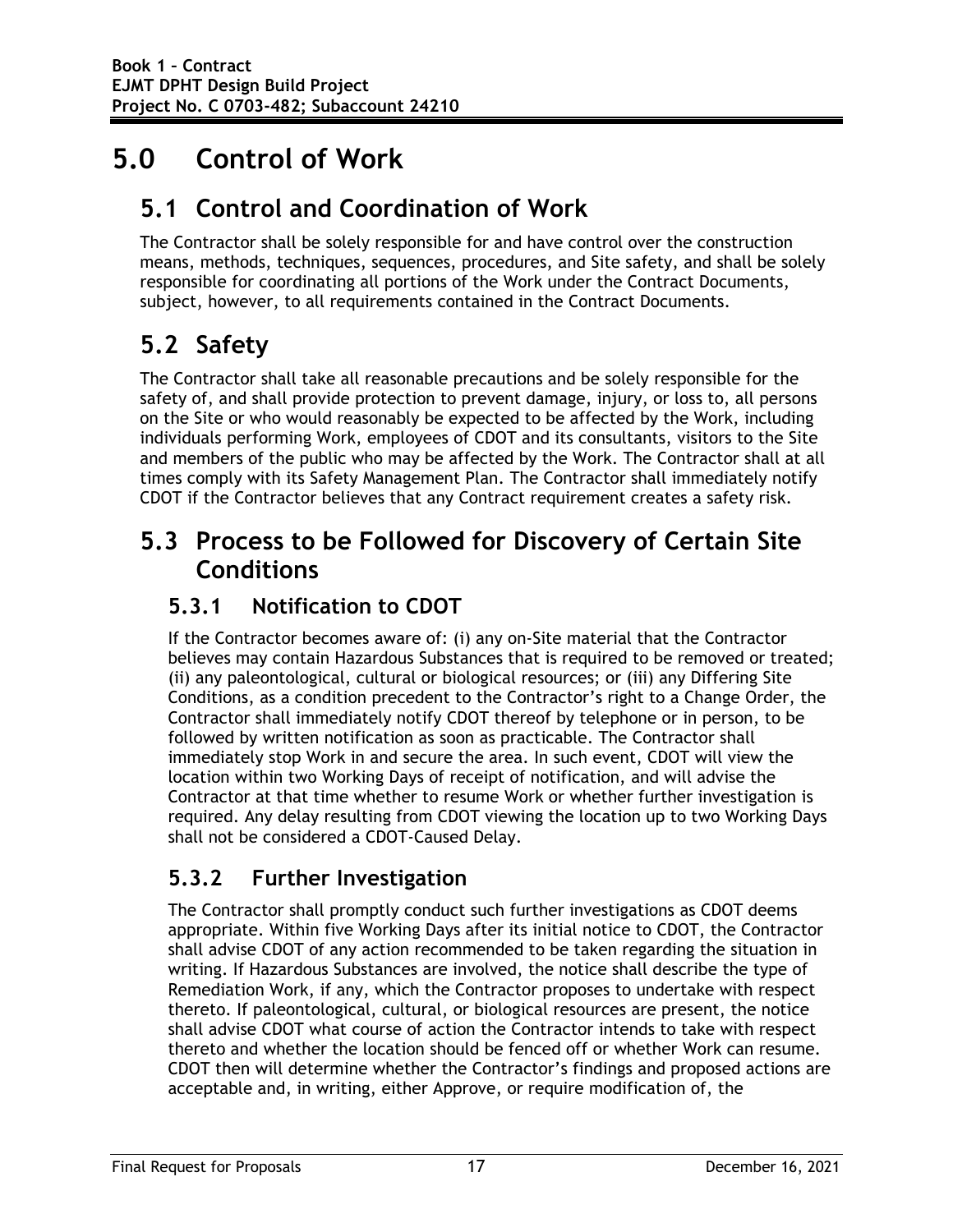Contractor's proposed actions and shall determine if a Change Order is allowed pursuant to Section 13.

#### **5.3.3 Recommence Work**

CDOT shall have the right to require the Contractor to recommence Work in the area at any time, even though an investigation may still be ongoing (so long as such Work is not in violation of any Legal Requirements or Governmental Approvals). The Contractor shall promptly recommence Work in the area upon receipt of notification from CDOT to do so. Upon recommencing Work, the Contractor shall follow all applicable procedures contained in the Contract Documents and all other Legal Requirements with respect to such Work, consistent with CDOT's determination or preliminary determination regarding the nature of the material, resources, species or condition.

# **5.4 Obligation to Minimize Impacts**

The Contractor shall ensure that all of its Activities and the Activities of all Contractor-Related Entities are undertaken in a manner that will minimize the effect on surrounding property and the public to the maximum extent practicable.

# **5.5 Quality Management**

#### **5.5.1 Contractor Quality Management**

The Contractor shall perform the quality management necessary for the Contractor to comply with its obligations under the Contract Documents.

#### **5.5.2 Oversight, Verification, Inspection, and Testing by CDOT and Others**

All materials and each part or detail of the Work shall also be subject to oversight, verification and testing by CDOT and other Persons designated by CDOT. The Contractor shall not be relieved of obligations to perform the Work in accordance with the Contract Documents, or any of its Warranty obligations, by oversight, spot checks, audits, verifications, reviews, tests, inspections, acceptances or approvals performed by any Persons, or by any failure of any Person to take such action. The Contractor hereby consents to such oversight, inspection and testing. Upon request from CDOT, the Contractor shall furnish information to such Persons as are designated in such request and shall permit such Persons access to the Site and all parts of the Work. Oversight, verification, audit, inspection and/or testing do not make any Person who performs such oversight, verification, audit, inspection and/or testing a party to the Contract nor will it change the rights of the parties hereto.

When any Utility Owner is to accept or pay for a portion of the cost of the Work, its respective representatives have the right to oversee, verify, audit, inspect, and test the Work.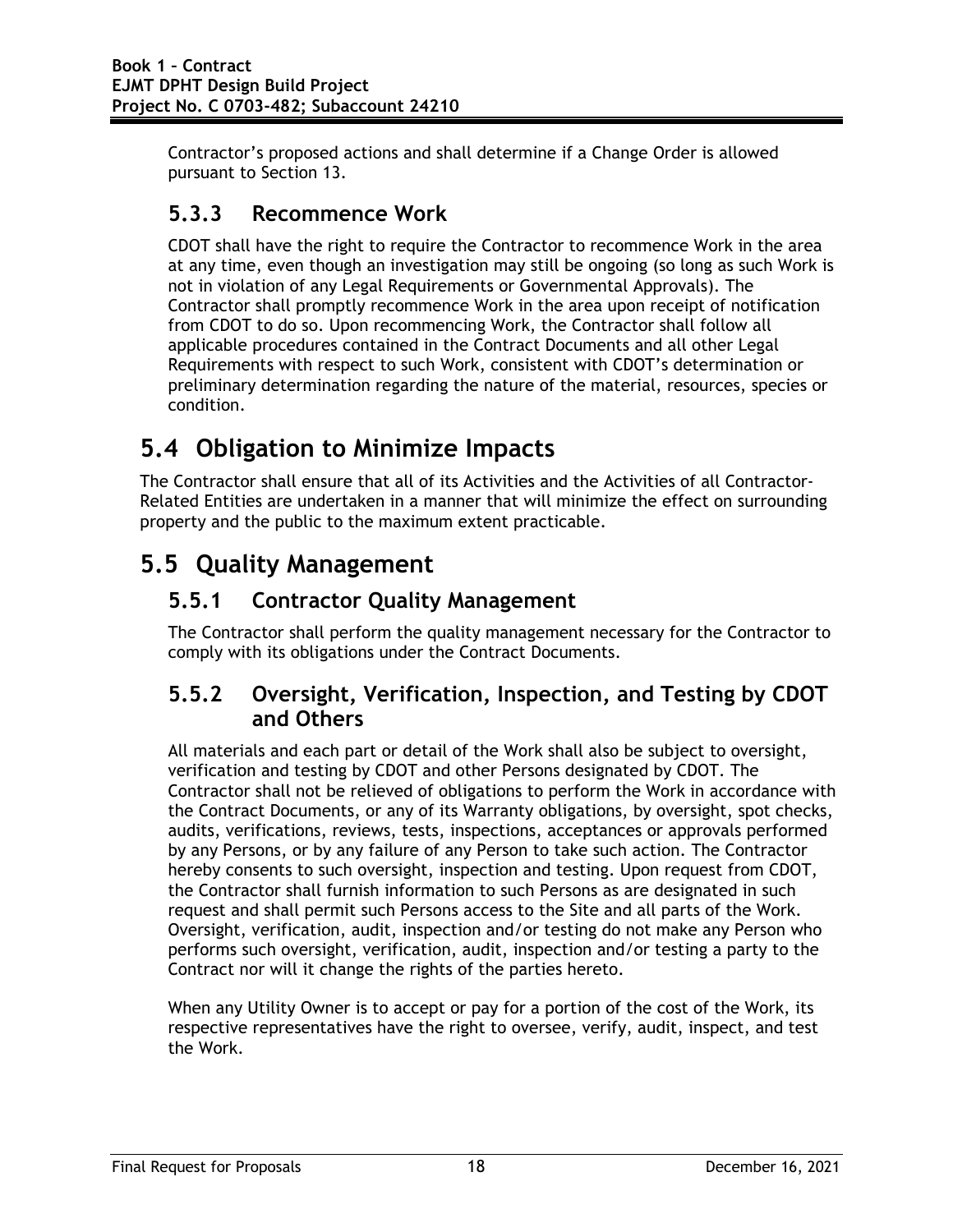### **5.5.3 Obligation to Uncover Finished Work**

At all times before Final Acceptance, the Contractor shall remove or uncover such portions of the finished construction Work as directed by CDOT. After examination by CDOT, the Contractor shall restore the Work to the standard required by the Contract Documents. If the Work exposed or examined is not in conformance with the requirements of the Contract Documents, then the cost of uncovering, removing, and restoring the Work and recovery of any delay to the Critical Path occasioned thereby shall be at the Contractor's expense and the Contract Price shall not be increased as a result. If Work exposed or examined under this Section 5.5.3 is in conformance with the requirements of the Contract Documents, then any delay in the Critical Path from uncovering, removing, and restoring Work shall be considered a CDOT-Caused Delay, and the Contractor shall be entitled to a Change Order for the cost of such efforts and recovery of any delay to the Critical Path occasioned thereby, subject to the provisions of Section 13. Refer to Section 5.7 for provisions regarding payments owing by the Contractor to CDOT, if CDOT agrees (in its sole discretion) to Accept certain Nonconforming Work.

## **5.6 Effect of Oversight, Spot Checks, Verifications, Tests, Acceptances, and Approvals**

### **5.6.1 Oversight and Acceptance**

The Contractor shall not be relieved of its obligation to perform the Work in accordance with the Contract Documents, or any of its other obligations under the Contract Documents, by oversight, spot checks, verifications, reviews, tests, inspections, Acceptances, or Approvals by any Persons, or by any failure of any Person to take such action. The oversight, spot checks, verifications, audits, reviews, tests, inspections, Acceptances, and Approvals by any Person do not constitute Final Acceptance of the particular material or Work, or waiver of any legal or equitable right with respect thereto. CDOT may reject or require the Contractor to remedy any Nonconforming Work and/or identify additional Work which must be done to bring the Project into compliance with Contract requirements at any time prior to Final Acceptance, whether or not previous oversight, spot checks, verifications, audits, reviews, tests, inspections, Acceptances, or Approvals were conducted by any Person.

### **5.6.2 No Estoppel**

CDOT shall not be precluded or estopped by any measurement, estimate, or certificate made either before or after Final Acceptance and payment therefore, from making a determination that any such measurement, estimate or certificate is incorrectly made or untrue, or from showing the true amount and character of the work performed and materials furnished by the Contractor, or from making a determination that the work or materials do not conform in fact to the requirements of the Contract Documents. Notwithstanding any such measurement, estimate or certificate, or payment made in accordance therewith, CDOT shall not be precluded or estopped from recovering from the Contractor and its Surety(ies) such damages as CDOT may sustain by reason of the Contractor's failure to comply or to have complied with the terms of the Contract Documents.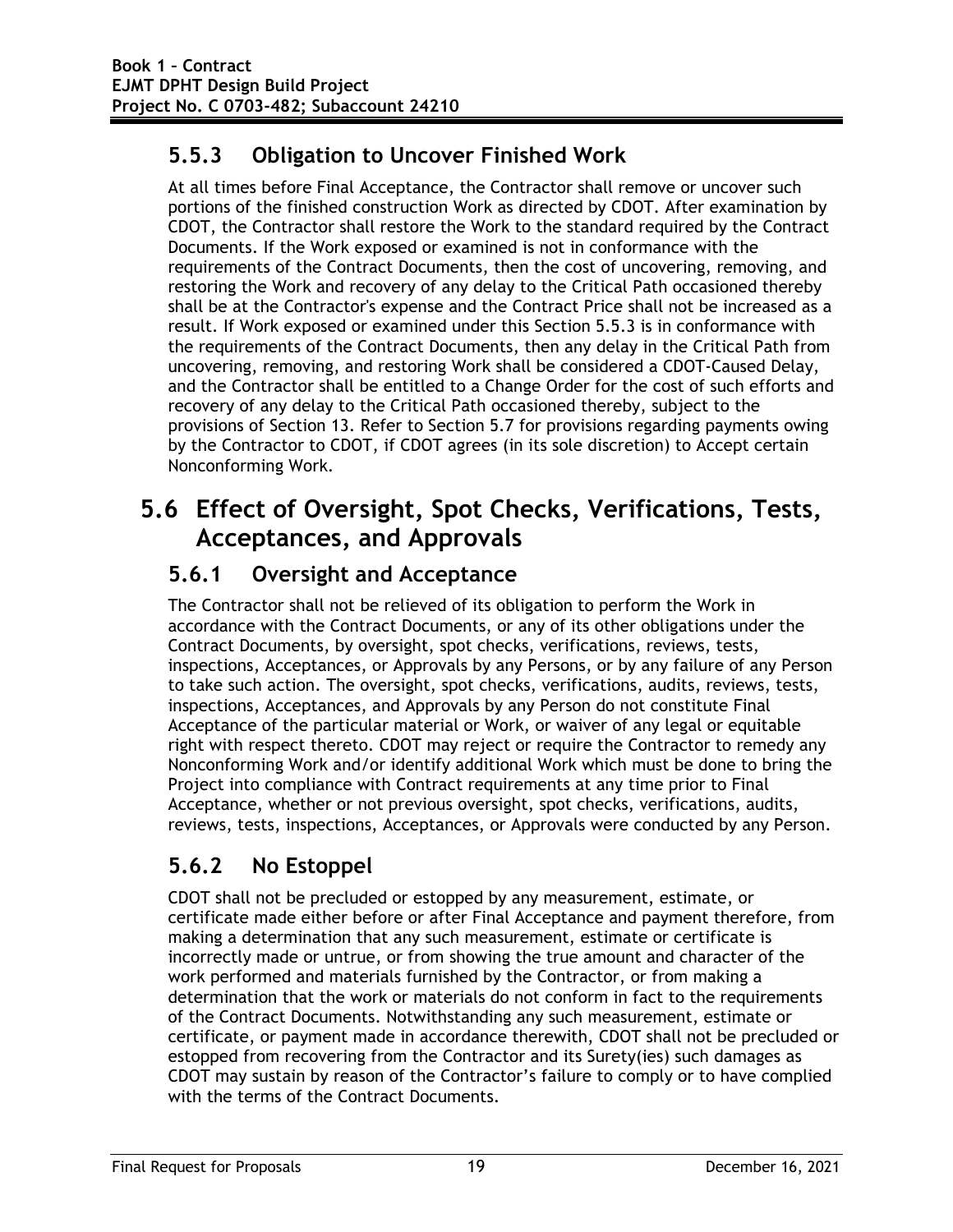# **5.7 Nonconforming Work**

#### **5.7.1 Rejection, Removal, and Replacement of Work**

Subject to CDOT's right, in its sole discretion, to Accept or reject Nonconforming Work, the Contractor shall remove and replace rejected Nonconforming Work so as to conform with the requirements of the Contract Documents, at the Contractor's expense and without any time extension; and the Contractor shall promptly take all action necessary to prevent similar deficiencies from occurring in the future. The fact that CDOT may not have discovered the Nonconforming Work shall not constitute an Acceptance of such Nonconforming Work. If the Contractor fails to correct any Nonconforming Work within five days of receipt of notice from CDOT requesting correction (or, for Nonconforming Work which cannot be corrected within five days, if the Contractor fails to provide to CDOT a schedule for correcting any such Nonconforming Work Approved by CDOT within such five-day period, begin correction within such five-day period and thereafter diligently prosecute such correction in accordance with such Approved schedule to completion), then CDOT may cause the Nonconforming Work to be remedied or removed and replaced, and may deduct the cost of doing so from any moneys due or to become due the Contractor and/or obtain reimbursement from the Contractor for such cost.

#### **5.7.2 Nonconforming Work Pay Adjustment**

CDOT may, in its sole discretion, Accept any Nonconforming Work without requiring it to be fully corrected, and shall be entitled to a pay adjustment (or reimbursement of a portion of the Contract Price, if applicable). In such event, CDOT shall be entitled to reimbursement of a portion of the Contract Price as set forth in the Standard Specifications Subsection 105.03. In certain events, however, it may not be possible for the Nonconforming Work to be made to conform to the requirements of the Contract Documents, including, but not limited to, the Contractor's failure to perform required items during a required time period. In general, the pay adjustment (or reimbursement) shall equal, at CDOT's election: (i) the amount allocated to such Work in the Contract Schedule; (ii) the Contractor's cost savings associated with its failure to perform the Work in accordance with the Contract requirements and associated schedule impacts; or (iii) the amount deemed appropriate by CDOT to provide compensation for impacts to affected parties such as future maintenance and/or other costs relating to the Nonconforming Work. In certain events, CDOT shall be entitled to a pay adjustment (or reimbursement) as expressly set forth elsewhere in the Contract Documents. Such reimbursement shall be deducted from future payments or, if future payments are insufficient to over the amount owing, shall be payable to CDOT within 30 days after the Contractor's receipt of an invoice therefore.

# **5.8 Contractor Personnel Background Check**

Due to the EJMT facility being a nationally significant transportation asset with national security concerns, CDOT reserves the right to perform background checks on all Contractor personnel working on the Project (including Subcontractors) at CDOT's sole discretion.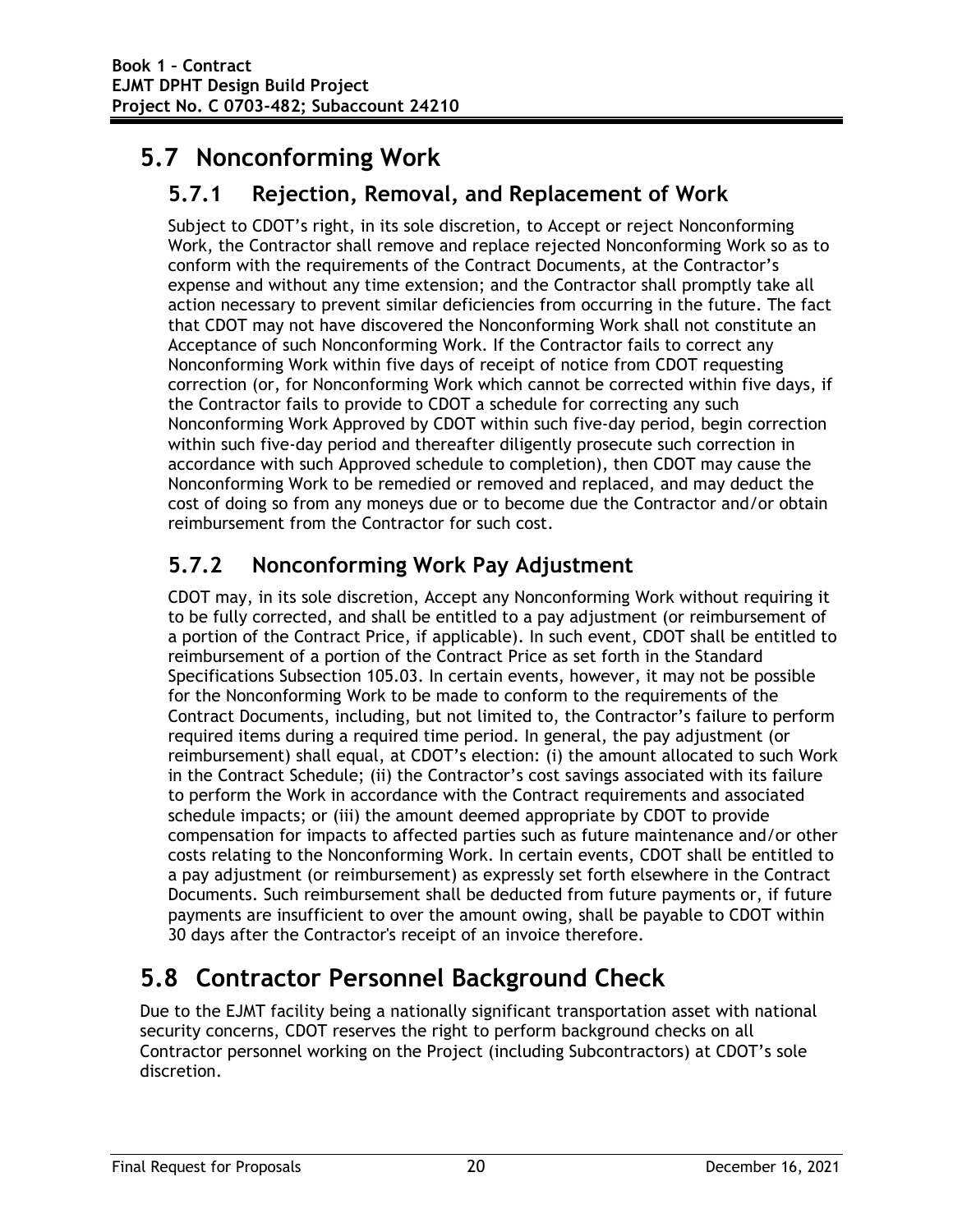# **6.0 Access to Site, Utility Relocations, Environmental Mitigation**

### **6.1 Access to Site**

#### **6.1.1 Access to Right-of-Way Identified on Right-of-Way Plans**

#### **6.1.1.1 Obligation to Provide Access to Right-of-Way**

CDOT has identified certain ROW to be used for permanent improvements included in the Project (the "ROW Plans"), which are depicted in Book 4. CDOT will provide access to the ROW identified on the ROW Plans in accordance with Book 2, Section 8.

#### **6.1.1.2 Right-of-Way Access Requirements**

Concurrently with review of the Original Baseline Schedule, the Contractor and CDOT shall discuss the access requirements for the ROW identified on the ROW Plans associated with the scheduled Activities. The Contractor and CDOT may agree to revise the ROW schedule set forth in Book 2, Section 8, Appendix A in writing and enter into a no-cost Change Order. The Contractor shall be provided access to those parcels identified on the ROW Plans in accordance with the ROW schedule or as modified by the parties.

#### **6.1.1.3 Delay in Providing Access**

If CDOT at any time determines it will be unable to provide access to a particular parcel in accordance with the ROW schedule, CDOT shall notify the Contractor regarding the revised projected date for delivery of access. The Contractor shall take appropriate action to minimize any cost and time impact and shall work around such parcel until access can be provided, including rescheduling and resequencing Work so as to avoid any delay to the Project. Subject to Section 6.1.1.4, to the extent that a delay to the Critical Path cannot be avoided due to not providing access to a parcel(s) in accordance with the ROW schedule, such delay shall be considered a CDOT-Caused Delay.

#### **6.1.1.4 Obligation to Provide Written Notice**

In addition to the requirements of Section 6.1.1.3, and as a necessary condition for obtaining any increase in the Contract Price or extension of a Completion Deadline related to CDOT's delivery of access to the parcels identified on the ROW Plans, the Contractor shall provide CDOT written notice within 10 Working Days after receipt of a revised projected date if the lack of availability will result in an impact to the cost or schedule.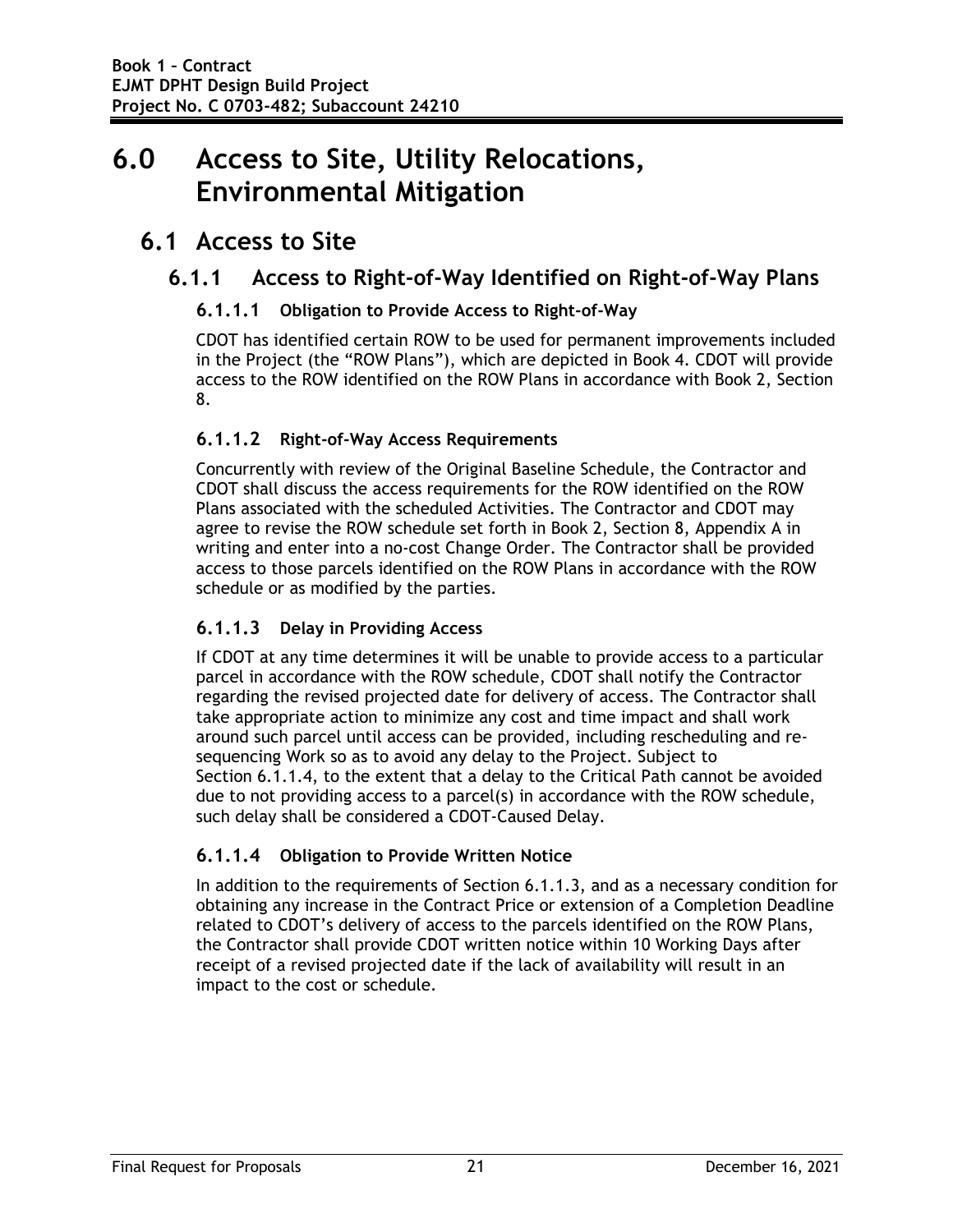#### **6.1.2 Access to Right-of-Way Not Identified on Right-of-Way Plans**

#### **6.1.2.1 Unidentified Right-of-Way as Result of a CDOT-Directed Change**

Any ROW not identified on the ROW Plans that is required as the result of a Necessary Design Change shall be the responsibility of CDOT and shall result in a CDOT-Directed Change.

#### **6.1.2.2 Right-of-Way Associated with Value Engineering Change Proposal**

The cost of obtaining any ROW not identified on the ROW Plans associated with a Value Engineering Change Proposal (VECP) will be included in determining the Contract Price adjustment under Section 12.

#### **6.1.2.3 Preparation of Documents**

The Contractor shall prepare all documents described in Book 2, Section 8 and shall deliver them to CDOT in sufficient time to allow review and Approval prior to the date the associated actions are scheduled to occur and in accordance with the Contract Documents. Additional requirements applicable to the Contractor are set forth in Book 2, Section 8.

#### **6.1.2.4 Reimbursement of CDOT Costs**

The Contractor shall reimburse CDOT for any costs (including reasonable attorneys', accountants' and expert witness fees and costs) of acquiring any real property that is not CDOT's responsibility under Sections 6.1.1.1, 6.1.2.1 or 6.1.2.2 which the Contractor determines is necessary or advisable in order to complete the Project, including obtaining any Temporary Easements. CDOT may deduct such amounts from payments otherwise owing hereunder, or may invoice the Contractor. The Contractor shall reimburse CDOT for any such amounts paid by CDOT within 10 days after receipt of an invoice from CDOT therefore.

#### **6.1.2.5 Additional Requirements**

Additional requirements applicable to the Contractor are set forth in Book 2, Section 8.

#### **6.1.3 Failure to Have Necessary Rights of Access**

If the Contractor enters any property in connection with the Project without having all necessary rights of access, CDOT may, in its sole discretion, obtain consent from the landowner. The Contractor shall be responsible for all costs incurred by CDOT as a result thereof, and for Liquidated Damages as described in Section 17.1.

### **6.2 Reserved**

No utility relocations are anticipated as part of this Project.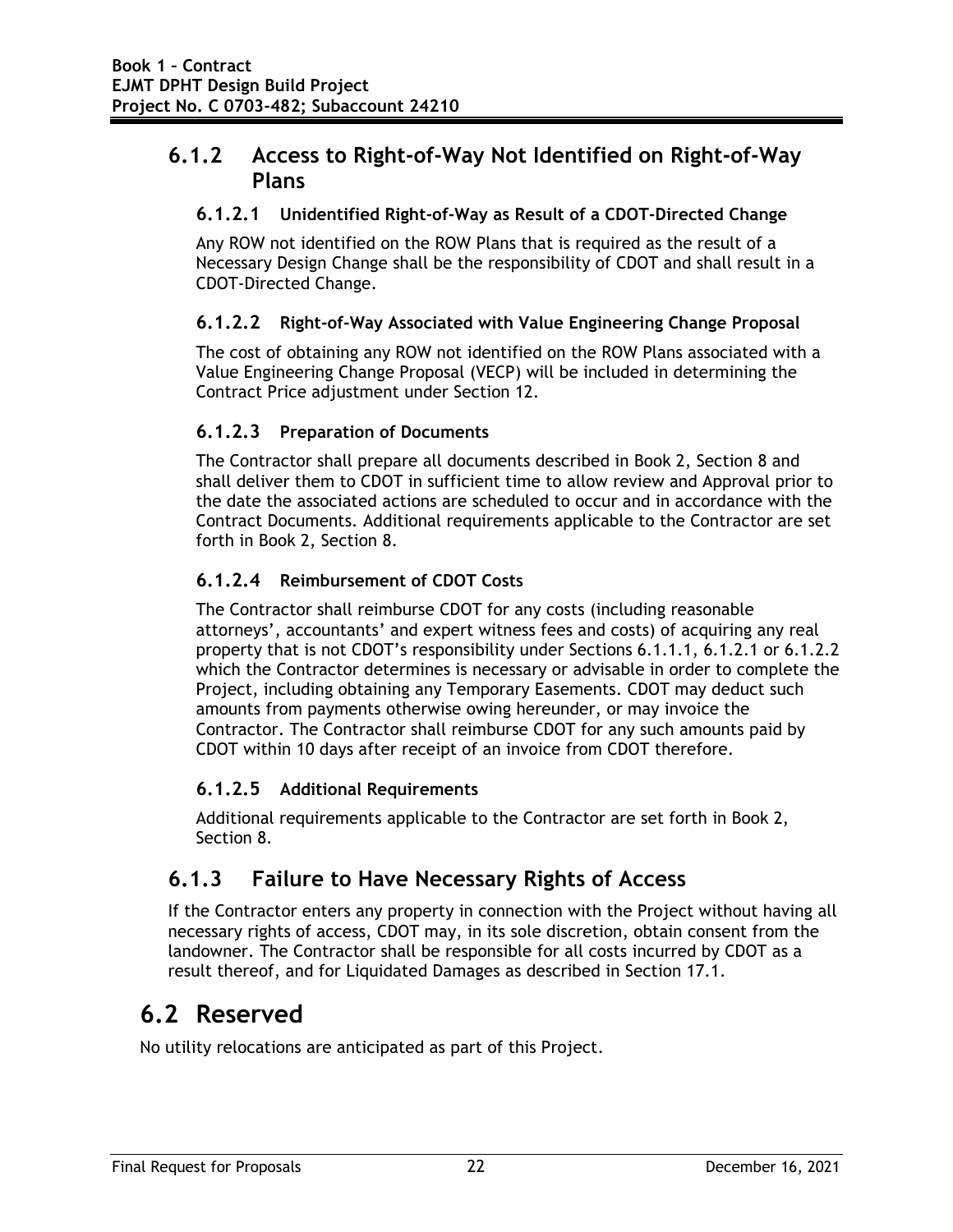# **6.3 Environmental Compliance**

In performance of the Work, the Contractor shall comply with all requirements of all applicable Environmental Laws and Governmental Approvals issued thereunder, whether obtained by CDOT or the Contractor. The Contractor acknowledges and agrees that it will be responsible for all fines and penalties that may be assessed in connection with any failure to comply with such requirements.

## **6.3.1 Mitigation Requirements**

The Contractor shall perform all environmental mitigation measures (which term shall be deemed to include all requirements of the Environmental Approvals and similar Governmental Approvals, regardless of whether such requirements would be considered to fall within a strict definition of the term) for the Project except the environmental mitigation measures CDOT has agreed to perform or provide. The Contract Price includes compensation for the Contractor's performance of all such mitigation measures and for performance of all mitigation measures arising from New Environmental Approvals which Section 6.3 designates as the Contractor's responsibility as well as the cost of all Activities to be performed by the Contractor as described in Book 2, Section 5.

## **6.3.2 New Environmental Approvals**

#### **6.3.2.1 Approvals to be Obtained by CDOT**

CDOT will be responsible for obtaining any New Environmental Approvals necessitated by a Necessary Design Change or Force Majeure event. The Contractor shall provide support services to CDOT with respect to obtaining any such New Environmental Approval. Any Change Order covering a Necessary Design Change shall include compensation to the Contractor for any changes in the Work (including performance of additional mitigation measures but excluding performance of such support services) resulting from such New Environmental Approvals, as well as any time extension necessitated by the Necessary Design Change, subject to the conditions and limitations contained in Section 13.

#### **6.3.2.2 Approvals to be Obtained by the Contractor**

If a New Environmental Approval becomes necessary for any reason other than those specified in Section 6.3.2.1, the Contractor shall be fully responsible for obtaining the New Environmental Approval and any other environmental approvals that may be necessary, and for all requirements resulting there from, as well as for any litigation arising in connection therewith. This includes all or portions of AREs, ATCs, or ACCs included in the Project as part of the Work. CDOT will reasonably assist the Contractor in obtaining any New Environmental Approvals. If the New Environmental Approval is associated with a VECP or Negotiated Change, the costs of obtaining and complying with the terms of the New Environmental Approval shall be considered in determining the Contract Price adjustment under Section 12.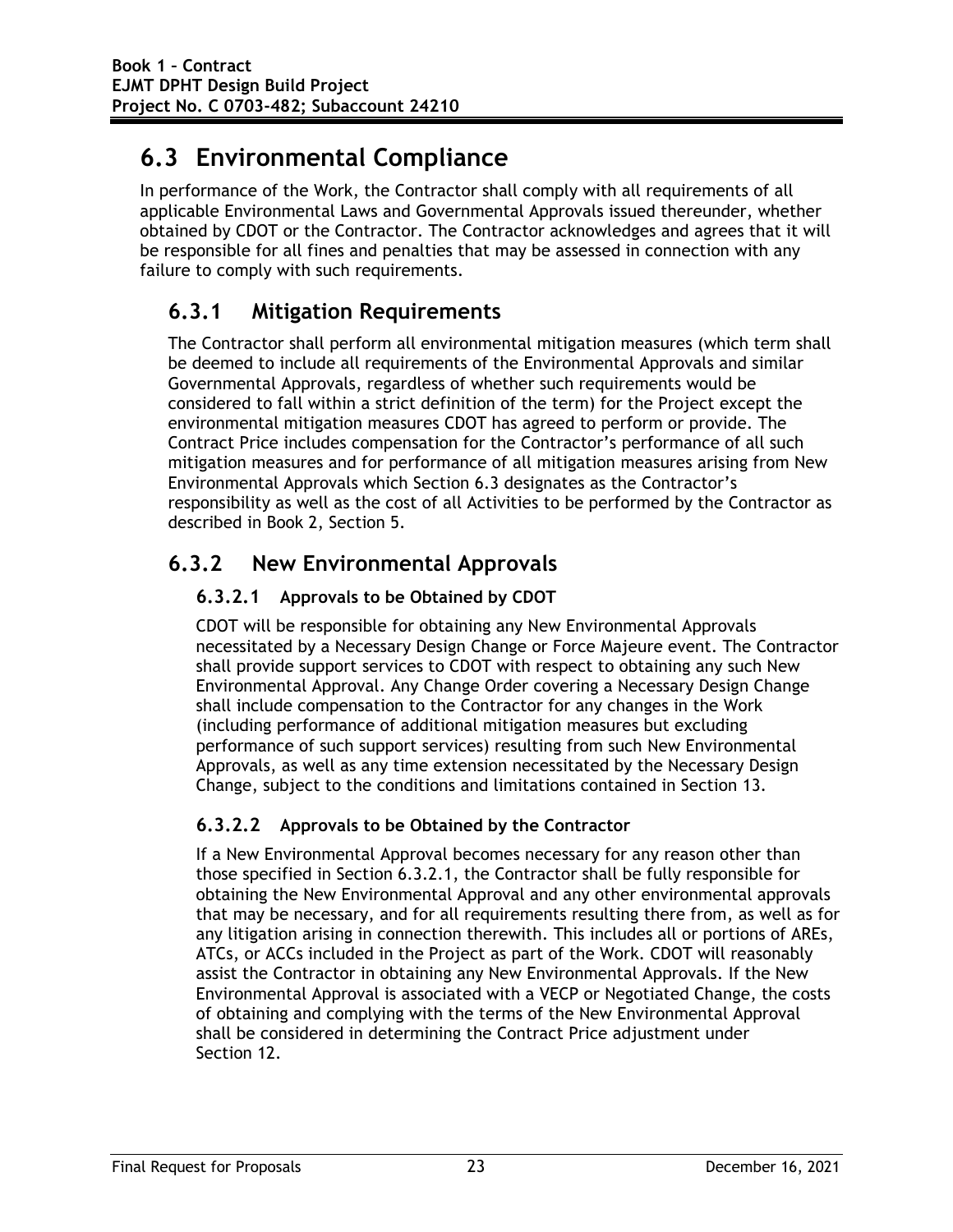# **7.0 Civil Rights and Subcontracting Requirements**

## **7.1 Contractor's Civil Rights Program**

### **7.1.1 Civil Rights Program Manager**

The Contractor's Civil Rights Program Manager shall be responsible for the day-to-day operational components of, and serve as the primary contact to CDOT, for all matters and requirements contained in this Section 7.

## **7.1.2 Civil Rights Plan**

The Contractor shall develop and implement a Civil Rights Plan (CRP). The CRP is intended to be a living document and the Contractor may seek Approval to update the plan at any time. This plan shall be consistent with and expand on the draft plan submitted with the Contractor's Proposal. Requirements for the CRP are contained in Book 2, Section 2.

At minimum, the Contractor shall submit an updated CRP:

- 1. The Contractor shall submit an updated draft CRP for Acceptance within 15 days of obtaining NTP1; and
- 2. The Contractor shall submit an updated CRP for Approval at least 15 days prior to NTP2. Approval of this CRP update shall be a condition of obtaining NTP2.
- 3. The Contractor shall submit an updated CRP for Approval at least annually, with the first annual update to occur no less than 12 months after NTP2. CDOT reserves the right to request additional updates if substantial deficiencies are observed or the Contractor's processes as previously described in the CRP changes in between required CRP updates.

## **7.2 Required Federal Provisions, Federal-Aid Construction Contracts, for FHWA 1273**

### **7.2.1 Applicability**

As this Project will be financed in whole or in part with federal funds, all the statutes, rules and regulations promulgated by the federal government and applicable to work financed in whole or in part with Federal funds will apply to such work.

In accordance with Section 1 of the "Required Contract Provisions, Federal-Aid Construction Contracts, Form FHWA 1273" ("FHWA 1273") contained in Exhibit C-2, FHWA 1273 applies to, and shall be included in this Contract and all Subcontracts under which any part of the Work is performed, excluding those Subcontracts that are purchase orders, rental agreements or other agreements for supplies or services (other than design services). FHWA 1273 applies to, and shall be incorporated by reference in any contract, for work done under any purchase order, rental agreement, or agreement for other services.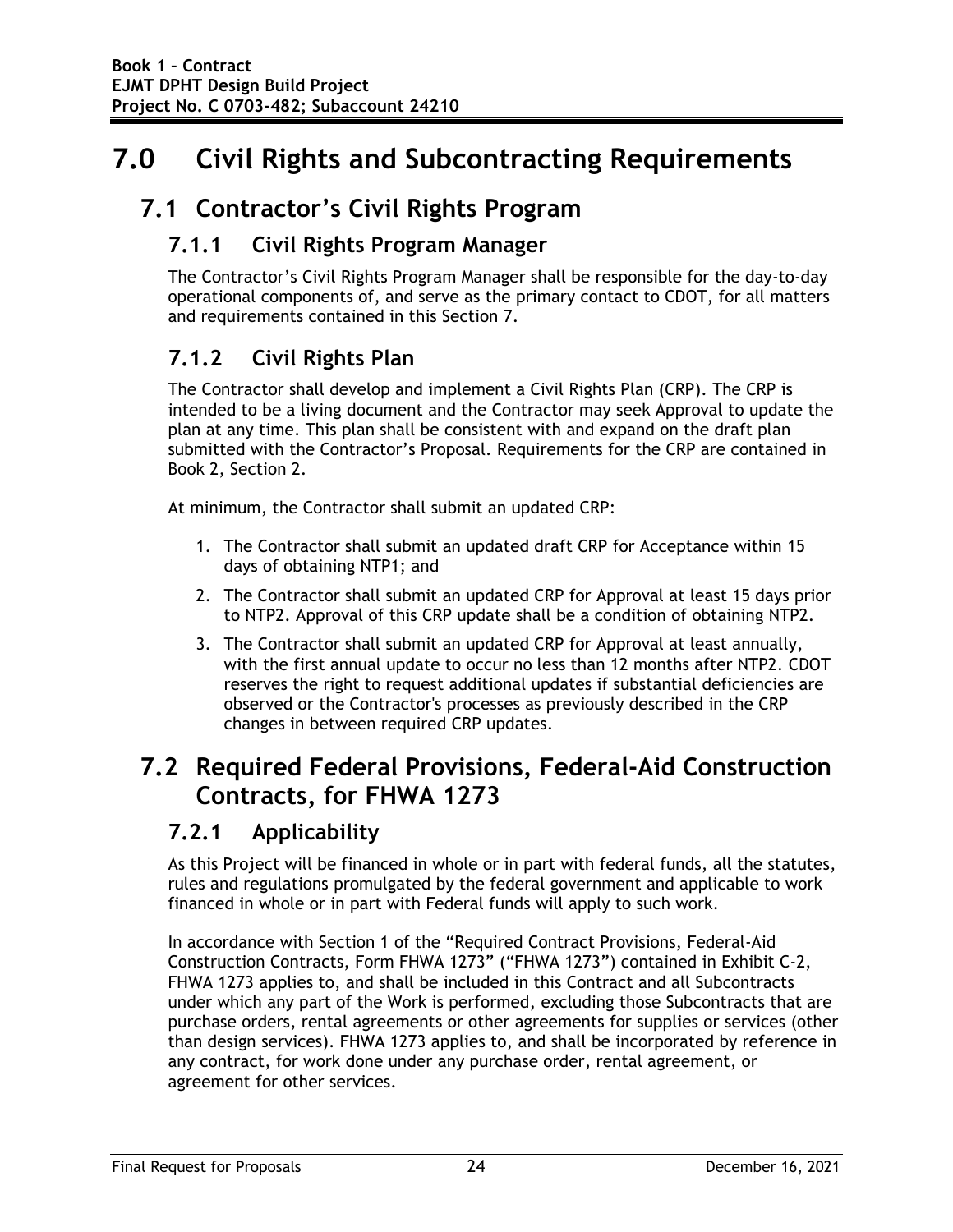## **7.2.2 Compliance Reviews**

The CDOT will periodically conduct compliance reviews to ensure that the Contractor and all Subcontractors are complying with the requirements of FHWA 1273. The Contractor shall, and shall ensure that Subcontractors, remedy any noncompliance with the requirements of FHWA 1273 in a timely manner, whether or not such noncompliance is first identified by the Department.

# **7.3 Equal Employment Opportunity (EEO) and Non-Discrimination**

## **7.3.1 Equal Employment Opportunity (EEO)**

### **7.3.1.1 Executive Order 11246**

The Contractor shall, and shall ensure that all Subcontractors shall, comply with all laws that prohibit certain employment practices. In furtherance of this and in accordance with Executive Order 11246, the Contractor shall not discriminate against any employee or applicant for employment because of race, color, religion, sex, sexual orientation, gender identity, or national origin. The provisions contained in Exhibit C-4 shall be included in all Subcontracts without modification except as appropriate to identify the Subcontractor who will be subject to the provisions of such Subcontract.

### **7.3.1.2 Affirmative Action**

The Contractor shall take affirmative action to ensure that applicants for employment and employees are treated without regard to their race, color, religion, sex, sexual orientation, gender identity, or national origin. The Contractor shall, and shall ensure that all Subcontractors shall, comply with CDOT's Standard Special Provision "Affirmative Action Requirements Equal Employment Opportunity" (contained in Exhibit C-5). This standard special provision shall be included in all Subcontracts without modification except as appropriate to identify the Subcontractor who will be subject to the provisions of such Subcontract.

## **7.3.2 Title VI of the Civil Rights Act and Related Statutes**

### **7.3.2.1 Non-Discrimination Provisions**

Pursuant to Title VI of the Civil Rights Act of 1964 and related statutes, the Contractor shall not, and shall ensure that none of the Subcontractors shall, exclude from participation in the Work, deny the benefits of, or subject to discrimination, any person in the United States on the ground of race, color, national origin, sex, age or disability. The Contractor shall, and shall ensure that all Subcontractors shall, comply with all applicable federal and state nondiscrimination law and with the required terms of USDOT Order No. 1050.2A "USDOT Standard Title VI/Non-Discrimination Assurances, which are set out in Exhibit C-6. The Contractor shall include the clauses contained in Parts I through IV of Exhibit C-6 in all Subcontracts without modification accept as appropriate to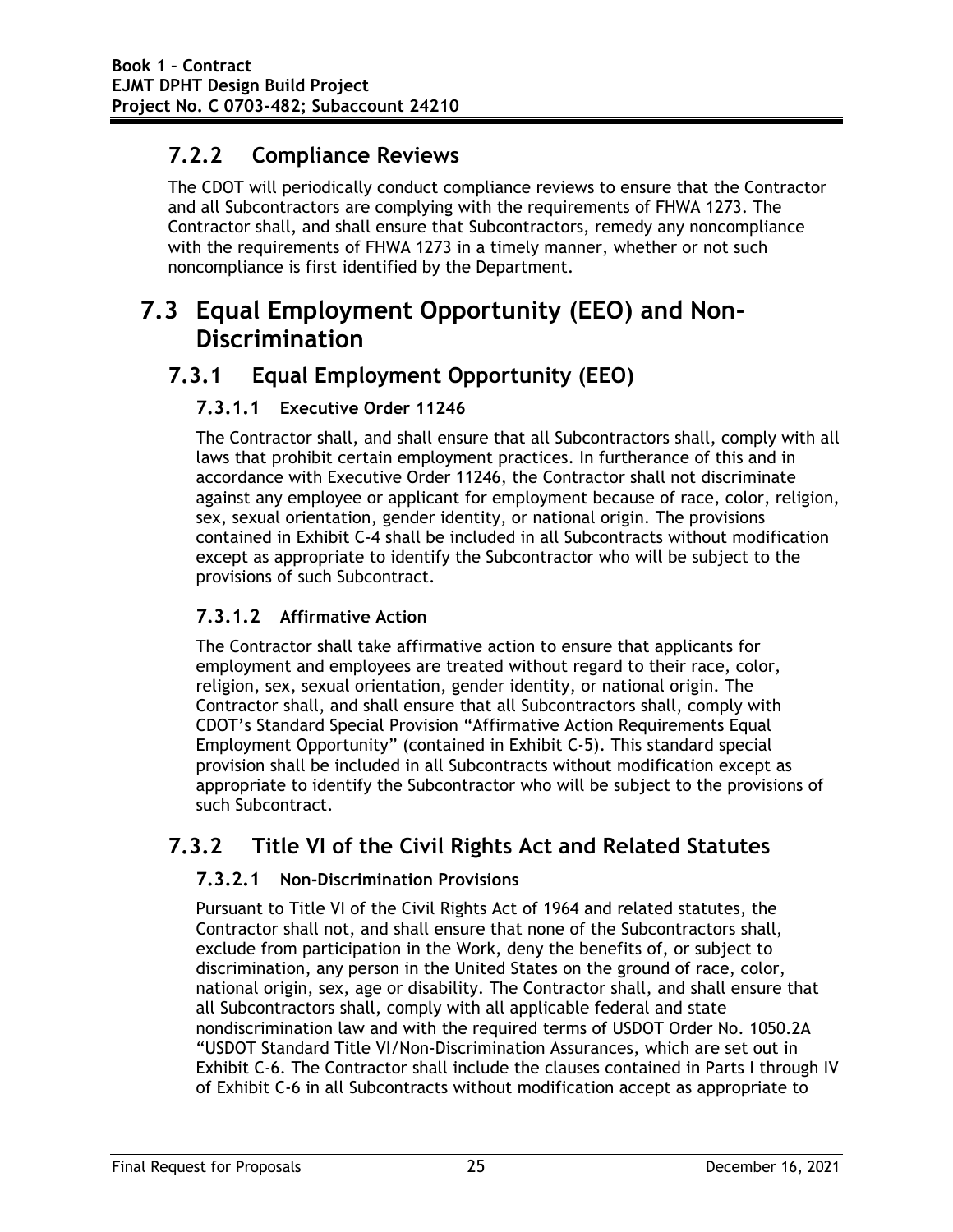identify the Subcontractor who will be subject to the provisions of such Subcontract.

#### **7.3.2.2 Notice and Complaints**

The Contractor shall, and shall ensure that all Subcontractors shall, report all complaints alleging discrimination on the grounds of race, color, national origin, sex, age or disability to the Department. In all facilities open to the public and on any websites (or equivalent digital media) maintained by the Contractor for the Project, the Contractor shall post and make available to the public CDOT's nondiscrimination notice and complaint procedures available at www.codot.gov/admin/business/civilrights/titlevi.

#### **7.3.2.3 Meaningful Access for Limited English Proficiency Persons**

The Contractor, its agents and Subcontractors, shall provide language assistance designed to ensure meaningful access to services for persons with Limited English Proficiency (LEP) pursuant to Title VI of the Civil Rights Act (42 U.S.C. ' 2000d et seq.) and 45 C.F.R. '80.3(b). Meaningful access will mean that the Contactor, its agents or Subcontractors, and LEP person(s) can communicate effectively when services are being provided to LEP persons.

Where a significant number or proportion of the population eligible to be served or likely to be directly affected by this Project needs service or information related to this Project in a language other than English, the Contractor shall take reasonable steps, considering the scope of the Project and the size and concentration of such population, to provide information in appropriate languages to such persons. This requirement applies with regard to written material of the type which is ordinarily distributed to the public.

Some LEP persons may not have the ability to read and understand written materials; therefore, oral interpretation of written materials may be necessary. Interpreters should be aware of variances within a language and should be able to communicate with clients using the appropriate colloquial speech.

### **7.3.3 Americans with Disabilities Act**

Pursuant to federal regulations promulgated under the authority of the Americans with Disabilities Act, 28 CFR § 35.101 et seq., the Contractor, and each of its Subcontractors and each of their Subcontractors, understands and agrees that no individual with a disability shall, on the basis of the disability, be excluded from participation in this Contract or from activities provided for under this Contract. As a condition of accepting and executing this Contract, the Contractor agrees to comply with the "General Prohibitions Against Discrimination," 28 CFR § 35.130, and all other regulations promulgated under Title II of the Americans with Disabilities Act which are applicable to the benefits, services, programs, and activities provided by CDOT through contracts with outside contractors.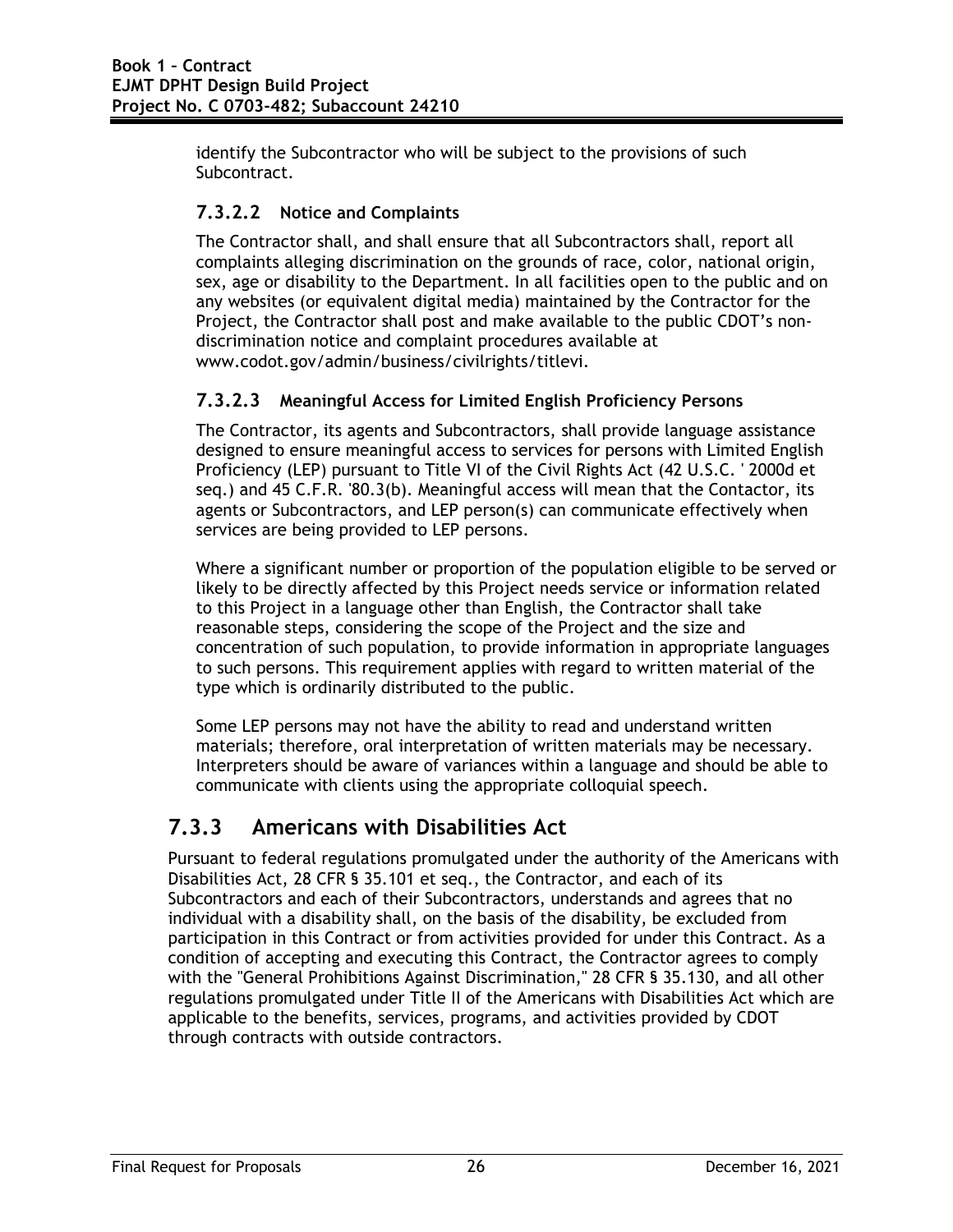# **7.4 Davis-Bacon and Related Acts**

## **7.4.1 Application to all construction, alteration, and repairs.**

The Davis-Bacon and Related Acts (40 USC §276a; 29 CFR Parts 1, 3, 5, 6 and 7) (the "DBRA") apply to the Contractors and Subcontractors performing on federally funded or assisted contracts in excess of \$2,000 for the construction, alteration, or repair (including painting and decorating) of public buildings or public works. The Contractor shall ensure that the requirements of the DBRA, to the extent applicable to the Work being performed, are implemented on all Subcontracts throughout the Project.

## **7.4.2 Wage Rates**

The minimum wage rates to be used for purposes of compliance with this Section 7.4 are established by the U.S. Department of Labor. The applicable federal prevailing wages for this Project are as attached in Exhibit C-3, and shall be included in all Subcontracts without modification.

## **7.4.3 Compliance and Reporting**

The Contractor shall ensure that all employees performing work subject to DBRA classifications and rates working during the Project receive the minimum compensation required in accordance with DBRA and other Law. For all activities subject to DBRA, the Contractor shall submit weekly certified payrolls electronically to CDOT via CDOT's LCPtracker database. The requirements for submitting certified payrolls are outlined in Book 2, Section 2.

The Contractor shall, and shall ensure that all Subcontractors, maintain and make available for review, inspection and audit by CDOT all such project records as are necessary to document compliance with DBRA and other law.

# **7.5 Reserved**

# **7.6 Disadvantaged Business Enterprise (DBE)**

## **7.6.1 DBE Contract Goals**

The DBE Construction Goal is 2%. There is no DBE Design Goal. The Contractor shall make good faith efforts to meet the DBE Contract Goals using certified DBE firms listed on the Colorado Unified Certification Program directory at www.coloradodbe.org. As further described in Book 2, Section 2, Notice to Proceed 1 shall not be issued until CDOT has Accepted the Contractor's Small and Disadvantaged Business Participation Plan (SDBPP) and accepted the Contractor's DBE Design Utilization Plan for Contract Year 1. The NTP2 shall not be issued until CDOT has Accepted the Contractor's DBE Construction Utilization Plan for Contract Year 1.

## **7.6.2 Assurance of Non-Discrimination**

By entering into this Contract, the Contractor agrees to the following assurance (as further included in Exhibit C-1) and shall include it in all Subcontracts without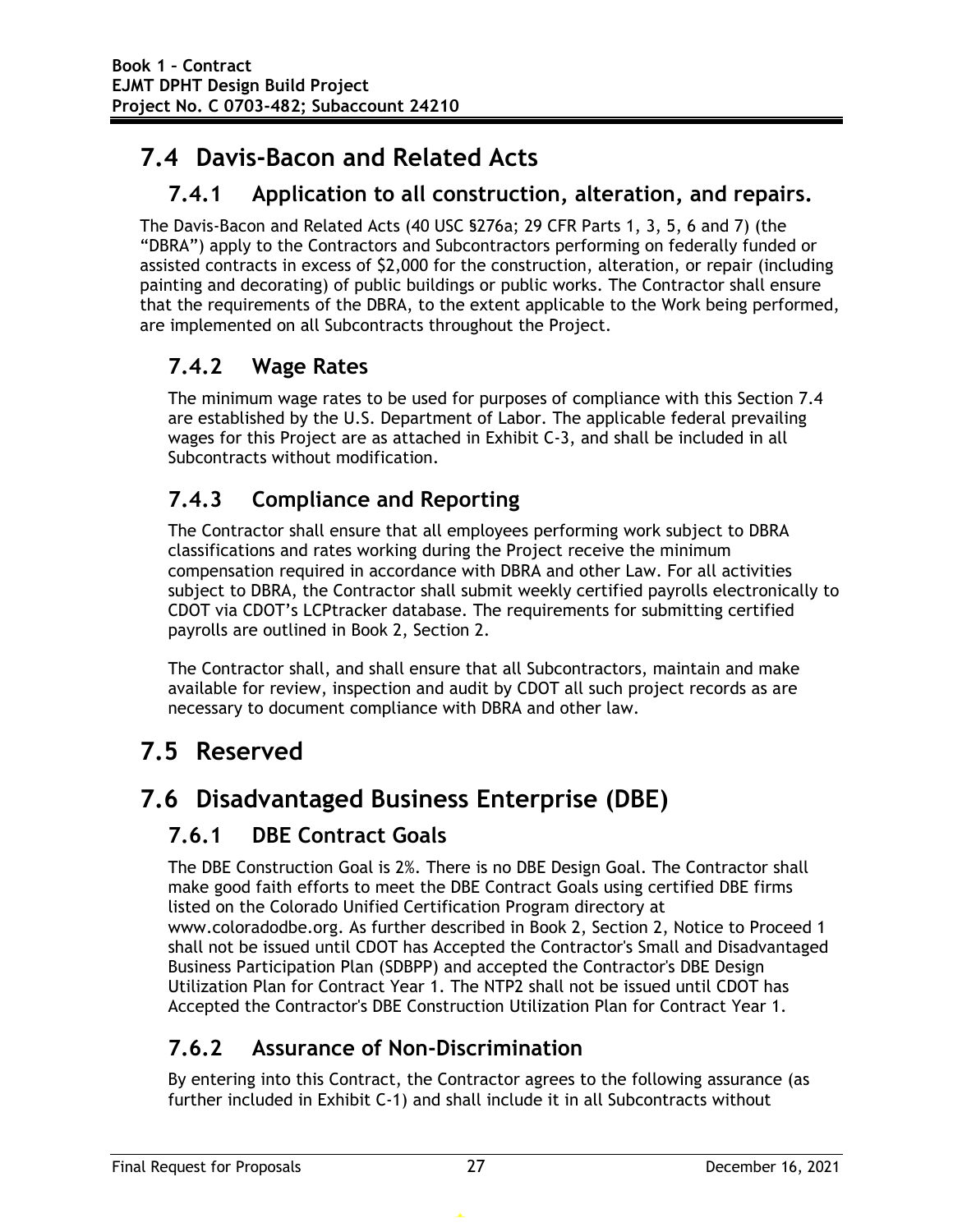modification except as appropriate to identify the Subcontractor who will be subject to the provisions of such Subcontract:

*The contractor, sub-recipient or subcontractor shall not discriminate on the basis of race, color, national origin, or sex in the performance of this contract. The contractor shall carry out applicable requirements of 49 CFR Part 26 in the award and administration of DOT-assisted contracts. Failure by the contractor to carry out these requirements is a material breach of this contract, which may result in the termination of this contract or such other remedy as the recipient deems appropriate, which may include, but is not limited to: (1) Withholding progress payments; (2) Assessing sanctions; (3) Liquidated damages; and/or (4) Disqualifying the contractor from future bidding as non-responsible.* 

### **7.6.3 Payment Reduction**

Failure to achieve the DBE Contract Goals will result in a payment reduction to the Contactor pursuant to Book 2, Section 2.

# **7.7 Emerging Small Business**

## **7.7.1 ESB Contracting Goal**

There is no ESB Contract Goal for this project.

## **7.7.2 Payment Reduction**

Reserved.

# **7.8 On-the-Job Training (OJT)**

The intent of the On-the-Job Training (OJT) program plan is to provide an innovative approach to train and upgrade females and minorities in the journey worker status of the skilled crafts. Training opportunities may be provided with on-the-job trainees or duly registered apprentices.

## **7.8.1 OJT Goal**

The OJT Goal for this Project is 2,500 hours. The OJT requirements are contained CDOT's Standard Special Provision "On the Job Training" (contained in Exhibit P).

## **7.8.2 Reimbursement to Contractors**

Pursuant to CDOT's Standard Special Provision "On the Job Training," attached as Exhibit P, the Contractor will be reimbursed at a rate of \$10.00 per hour per trainee for all OJT hours worked approved in classifications up to the project goal. Each trainee must be Approved by CDOT pursuant to CDOT's Standard Special Provision "On The Job Training" for the trainee's hours to be eligible for reimbursement. The maximum reimbursement the Contractor is eligible for would be the product of the OJT Goal hours and Rate of \$10.00 per hour.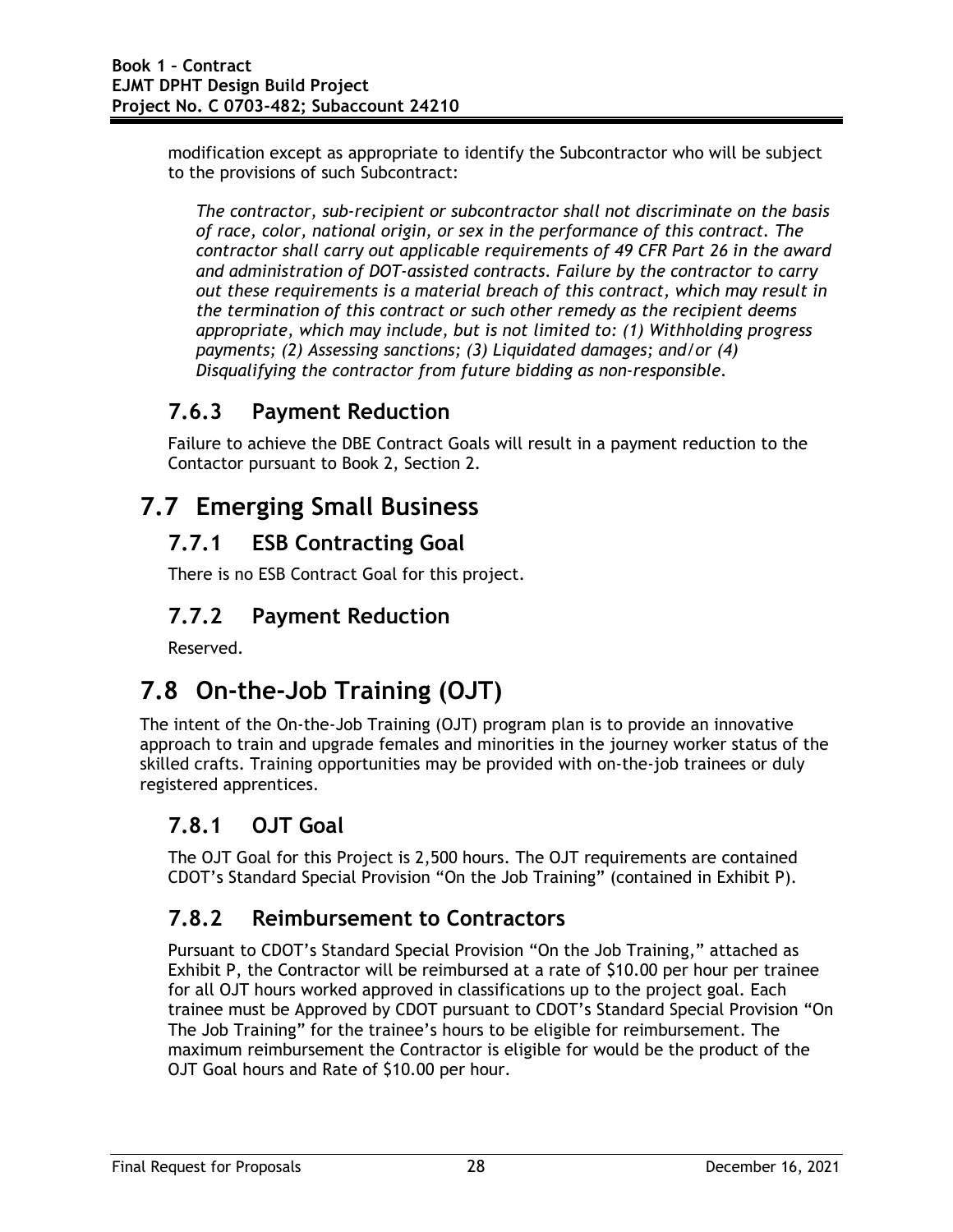## **7.8.3 Payment Reduction**

Failure to achieve the OJT Goal will result in a payment reduction to the Contactor. The payment reduction will be calculated pursuant to CDOT's Standard Special Provision "On the Job Training" contained in Exhibit P.

# **7.9 Assignment of Financial Deductions to Subcontractors**

The Contractor may assign financial deductions associated with the DBE, ESB, and OJT Goals to Subcontractors pursuant to the terms of the relevant Subcontractor's Subcontract, if CDOT Accepts the terms of such assignment and financial consequences prior to execution of the relevant Subcontract.

Any Contractor request for CDOT's Acceptance shall include the relevant Subcontract terms and a description of how the Contractor will monitor and assist the relevant Subcontractor's efforts at achieving the desired DBE, ESB, or OJT participation in connection with such assignment.

Any such proposed assignment must also be proportionate to the amount and type of work to be provided by the relevant Subcontractor. Notwithstanding any assignment of financial deductions and incentives associated with these goals, no such assignment shall relieve the Contractor of its responsibility in meeting its DBE, ESB, and OJT goals.

# **7.10Subcontracting**

The Contractor shall comply with all applicable requirements of the Contract Documents relating to Subcontracts and shall ensure that its Subcontractors (at all tiers) comply with all applicable requirements of the Contract Documents relating to subcontracting. Notwithstanding any Subcontract or agreement with any Subcontractor, the Contractor shall be fully responsible for all of the Work. CDOT shall not be bound by any Subcontract, and no Subcontract shall include a provision purporting to bind CDOT. The Contractor shall maintain a copy of each Subcontract, which shall be made available to CDOT upon request.

## **7.10.1 Modification of Major Participant**

The Contractor shall not add, delete, or change the role of, any Major Participant without the prior written Approval of CDOT.

## **7.10.2 Limitation on Subcontracted Work**

The Contractor shall perform at least 30 percent of the construction Work, and the Major Participant responsible for design shall perform at least 30 percent of the design Work. The percentage of construction Work sublet shall be determined by dividing the total dollar value of the Subcontracts for construction Work, excluding any Subcontracts with Major Participants but including any lower tier Subcontracts through Major Participants, by the portion of the Contract Price allocable to construction Work (as determined by CDOT). The percentage of design Work sublet shall be determined by dividing the total dollar value of the lower tier design Subcontracts by the total dollar value of the prime design Subcontract(s); (i.e. the Subcontract(s) between the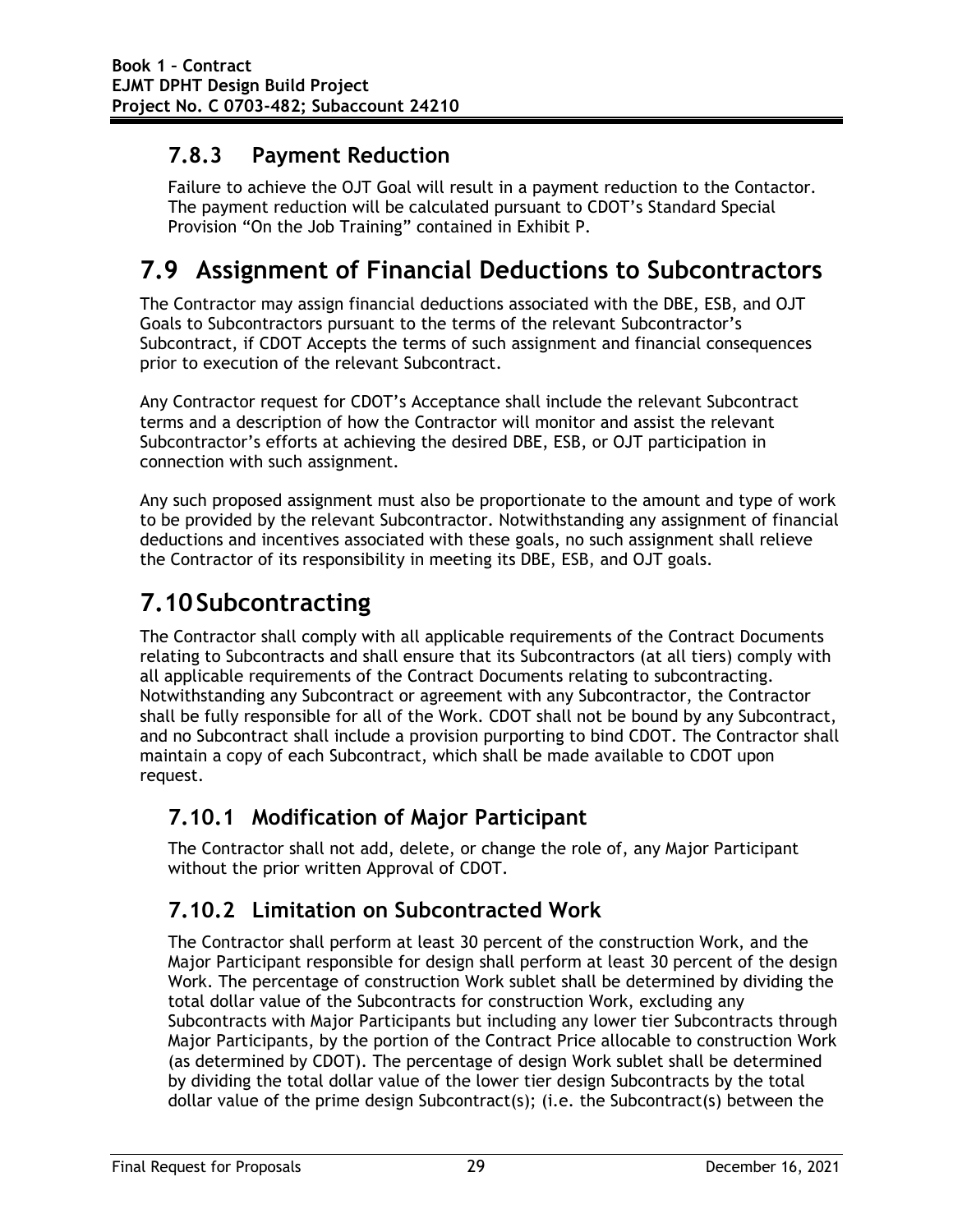Contractor and the Major Participant(s) responsible for design). The thirty percent shall be calculated in accordance with FHWA Form 1273 – Part VI 1-4, attached as Exhibit C-2.

## **7.10.3 Sublet Approval**

The Contractor shall not sublet, sell, transfer, assign, or dispose of the Contract, or any portion thereof without written permission from CDOT. Prior to beginning any work by a Subcontractor, the Contractor shall request Acceptance from CDOT by submitting a completed Sublet Permit Application, CDOT Form No. 205. The subcontract work shall not begin until the Contractor has received CDOT's Acceptance. The Contractor shall make all project related written subcontracts, agreements, and purchase orders available to CDOT for viewing, upon request and at a location convenient to CDOT.

The Contractor shall submit a CDOT Form 1425 listing all suppliers providing materials in the sum of \$10,000 or more during the Project. The Contractor shall update Form 1425 as new suppliers are added.

The Contractor shall submit a revised CDOT Form 205 and/or CDOT Form 1425 in writing if the scope, contract amount, quantities, or any other items change on a previously Accepted CDOT Form 205 or CDOT Form 1425. The revised forms will be submitted 30 days prior to the execution of the change order. The most current form on the CDOT website will be used for revisions.

## **7.10.4 Subcontract Assignment**

Each Subcontract shall provide that, pursuant to terms in form and substance satisfactory to CDOT: (i) CDOT is a third party beneficiary of the Subcontract and shall have the right to enforce all terms of the Subcontract for its own benefit; and (ii) all guarantees and warranties, express and implied, shall inure to the benefit of CDOT as well as the Contractor. Any acceptance of assignment of a Subcontract from CDOT, its successor(s), or assign(s) shall not operate to make the assignee(s) responsible or liable for any breach of the Subcontract by the Contractor or for any amounts due and owning under the Subcontract included in an invoice paid by CDOT.

## **7.10.5 Subcontract Terms**

Each Subcontract shall include terms and conditions sufficient to ensure compliance by the Subcontractor with all applicable requirements of the Contract Documents, and shall include provisions addressing the following requirements as well as any other terms that are specifically required by the Contract Documents to be included therein. Each Subcontract shall include terms that are substantially similar to those terms required by Sections 5.1, 5.2, 5.3, 5.4, 7.1, 7.2, 7.3, 7.4, 7.5, 7.6.2, 7.10, 13.7, 14, 15, 19, 22, 23, and 24.6, specifically including an agreement by the Subcontractor to be joined in any dispute resolution proceeding pursuant to Section 19 if such joiner is reasonably necessary to resolve the dispute; and each Subcontract other than Subcontracts with Suppliers shall include terms that are substantially similar to those contained in Sections 2.2(5), 2.2(6), 2.2(9), 10.4, 21.2 (as appropriate), 21.3, 21.4,and 23. Subcontracts over \$10,000 must also include terms set forth in 7.3.1.2.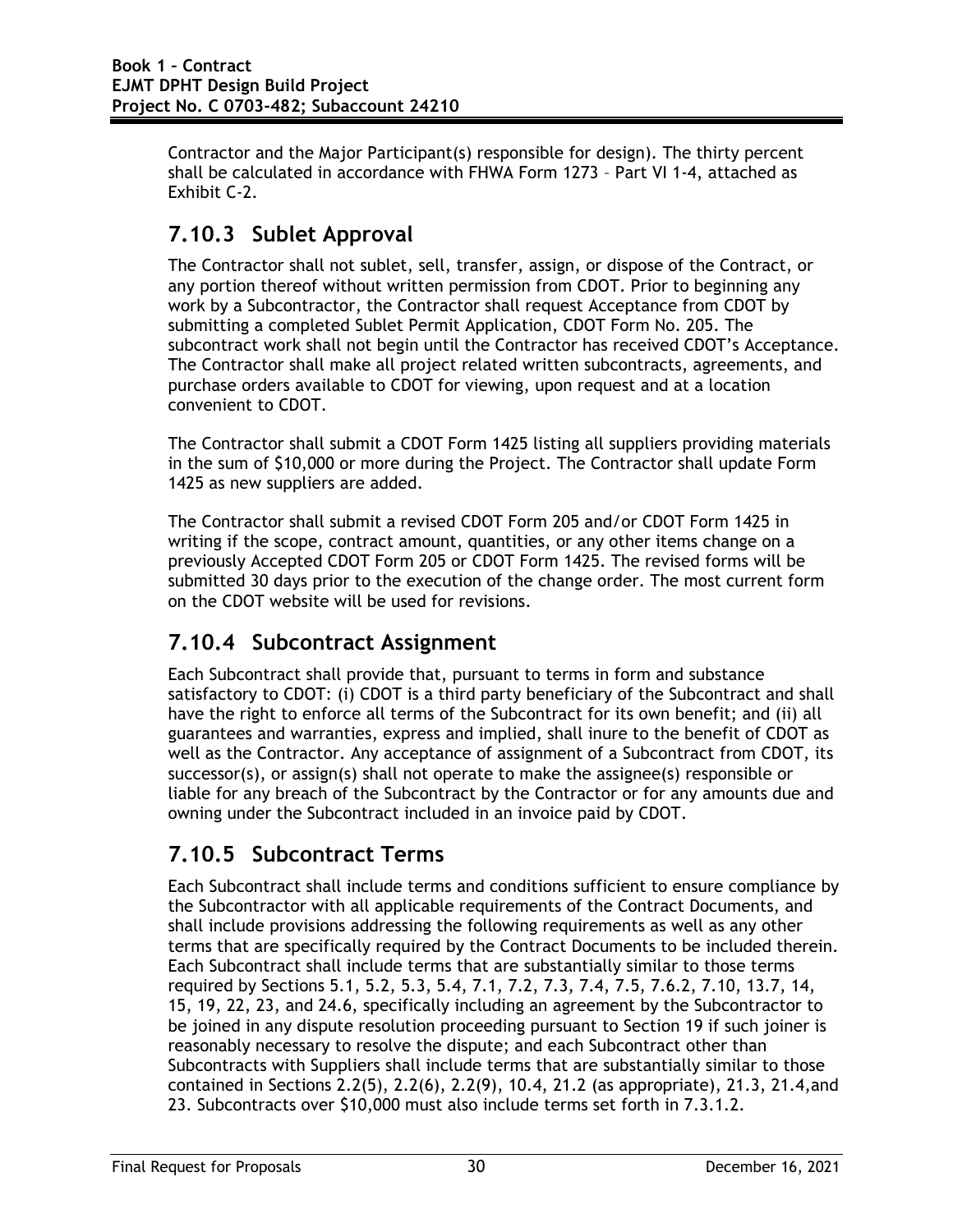### **7.10.6 Subcontractor Payments**

The Contractor is responsible for ensuring that all Subcontractors and suppliers at every tier are promptly paid.

The Contractor shall pay Subcontractors and suppliers for all work that is satisfactorily completed within seven (7) calendar days after receiving payment for that work from the Department. For the purpose of this section only, work shall be considered satisfactorily complete when the Department has made payment for the work.

All Subcontractors acting as payor shall pay their respective Subcontractors and suppliers for all work is been satisfactorily completed within seven (7) calendar days after receiving a payment for that work.

The Contractor shall include in all Subcontracts a provision that this requirement (as further included in Exhibit C-1) for prompt payment to subcontractors and suppliers must be included in all Subcontracts at every tier.

If the Contractor or its Subcontractors fail to comply with this provision, CDOT will not authorize further progress payment for work performed directly by the Contractor or the noncompliant Subcontractor until the required payments have been made. CDOT will continue to authorize progress payments for work performed by compliant Subcontractors.

In the event a Subcontractor invoices the Contractor, the Contractor shall invoice CDOT for that work in its next scheduled monthly invoice if the Contractor reasonably believes the Subcontractor's portion of the work described in the Subcontractor's invoice is satisfactorily complete. If a Subcontractor's invoice is received by the Contractor within five calendar days of the of the Contractor's invoice submittal date to CDOT, then the Contractor may include the Subcontractor's work in the following month's invoice to CDOT.

If the Contractor or any Subcontractor has "good cause" to delay or withhold a lowertier Subcontractor's progress payment, the Contractor or higher-tier Subcontractor shall notify the lower-tier Subcontractor and CDOT in writing within seven calendar days after its receiving payment. The notification shall specify the amount being withheld and provide adequate justification for withholding the payment. The notice shall also clearly state what conditions the Subcontractor must meet to receive payment.

## **7.10.7 Release of Retainage**

The Contractor may withhold retainage from Subcontractors. If the Contractor chooses to withhold retainage from Subcontractors, the Subcontract shall provide for retainage to be withheld and released in accordance with Section 109.06(f) of the CDOT Standard Specifications for Road and Bridge Construction. If the Contractor is requesting a determination of satisfactory completion from CDOT, it shall submit such request within 14 days of the Subcontractor's request for release of retainage.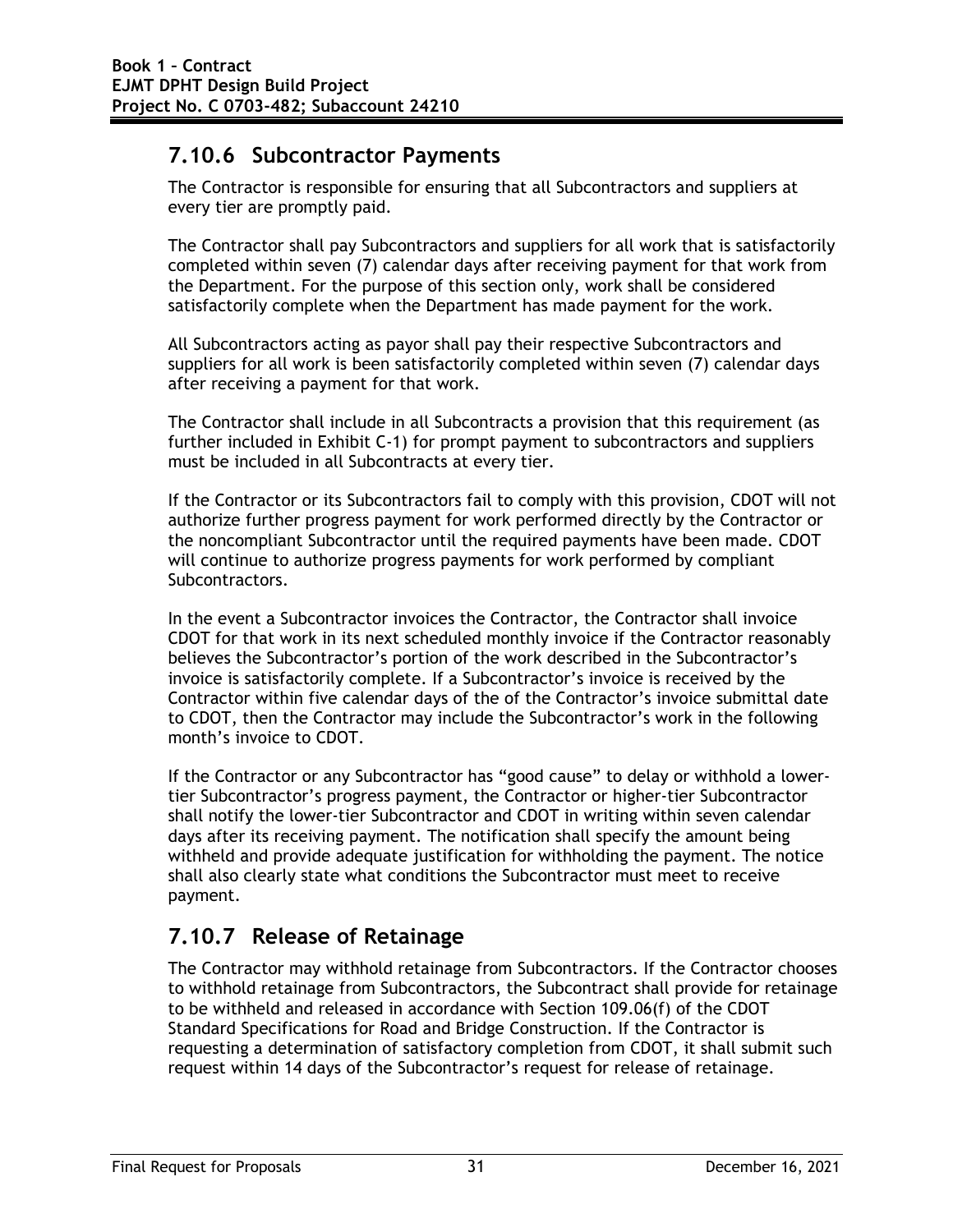# **8.0 Surety Bonds**

The Contractor shall provide to CDOT and maintain at all times during the term of the Contract Security for performance of the Work as described below (or other assurance satisfactory to CDOT in its sole discretion). Each bond required hereunder shall be provided by a Surety licensed as a surety and qualified to do business in Colorado. The Contractor shall obtain the bonds from a surety with an investment grade rating to ensure the completion of the Contract or shall be required to obtain a letter of credit from a bank or other financial institution with an investment grade rating of A or better to ensure completion of the Contract upon terms acceptable to CDOT.

# **8.1 Proposal Bond**

The Contractor has provided the Proposal Bond in the form attached to the ITP as Form L in the amount of five percent of the Contract price.

# **8.2 Performance Bond**

The Contractor has provided the Performance Bond in the form attached to the ITP as Form O in the amount of the Contract Price.

# **8.3 Payment Bond**

The Contractor has provided a Payment Bond in the form attached to the ITP as Form N in the amount of the Contract Price. The Payment Bond shall be released one year after the later to occur of Final Acceptance or CDOT's receipt of satisfactory evidence that all Persons performing any of the Work of the type described in C.R.S. § 38-26-105 and § 38- 26-106 have been fully paid.

# **8.4 Utility Work**

The Utility Work furnished or performed by the Contractor hereunder may have bond requirements separate from the bond required pursuant to Section 8.0. All cost estimates required to be provided under the Contract Documents with respect to Utility Work furnished or performed by the Contractor shall include the cost of bond premiums.

# **8.5 No Relief of Liability**

Notwithstanding any other requirements of the Contract Documents, performance by a Surety of any of the obligations of the Contractor shall not relieve the Contractor of any of its obligations hereunder.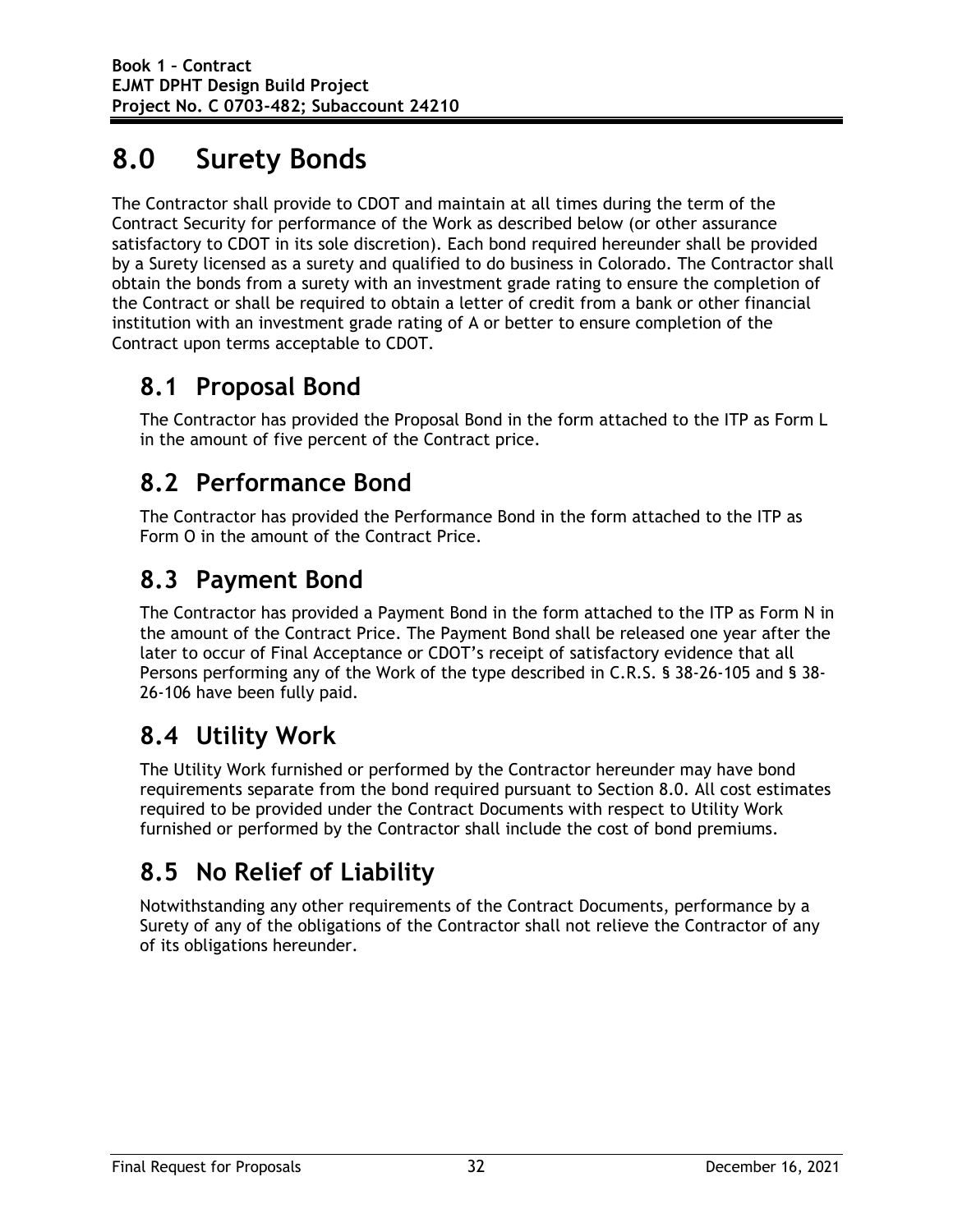# **9.0 Insurance**

Contractor shall obtain and maintain, and ensure that each Subcontractor shall obtain and maintain, insurance as specified in this section at all times during the term of this Contract. All insurance policies required by this Contract shall be issued by insurance companies as approved by the State.

# **9.1 General Conditions**

All insurance companies providing policies obtained to satisfy the insurance requirements must have an A.M. Best rating of A- or better as approved by the State.

The Commercial General Liability, Excess/Umbrella Liability, Contractor's Pollution Liability, and Professional Liability insurance coverage requirements will remain in full force and effect throughout the term of all warranties or as otherwise required by the Contract Documents, whichever is greater.

There shall be no recourse against the State for payment of premiums or other amounts with respect to the insurance provided by the Contractor, or for deductibles under these policies.

The insurance coverage provided hereunder shall support, but is not intended to limit, the Contractor's indemnification obligations under Section 18.

Contractor shall obtain and maintain, and ensure that each Subcontractor shall obtain and maintain, insurance as specified in this section at all times during the term of this Contract.

### **9.1.1 Workers Compensation**

Workers' Compensation insurance as required by state statute, and employers' liability insurance with a minimum limit of \$1,000,000 covering all Contractor or Subcontractor employees acting within the course and scope of their employment. In cases where any class of employees engaged in hazardous work under this Contract at the site of the Work is not protected under the workers' compensation statute, the Contractor shall provide, and shall cause each Subcontractor to provide, adequate and suitable insurance for the protection of employees not otherwise protected.

## **9.1.2 General Liability**

Commercial General Liability (CGL) insurance written on an occurrence basis with broad form coverage covering premises, operations, products and completed operations, contractual liability providing coverage for bodily injury, property damage, personal and advertising injury with minimum limits as follows:

- i. \$1,000,000 each occurrence;
- ii. \$50,000 damage to premises rented to insured;
- iii. \$2,000,000 general aggregate;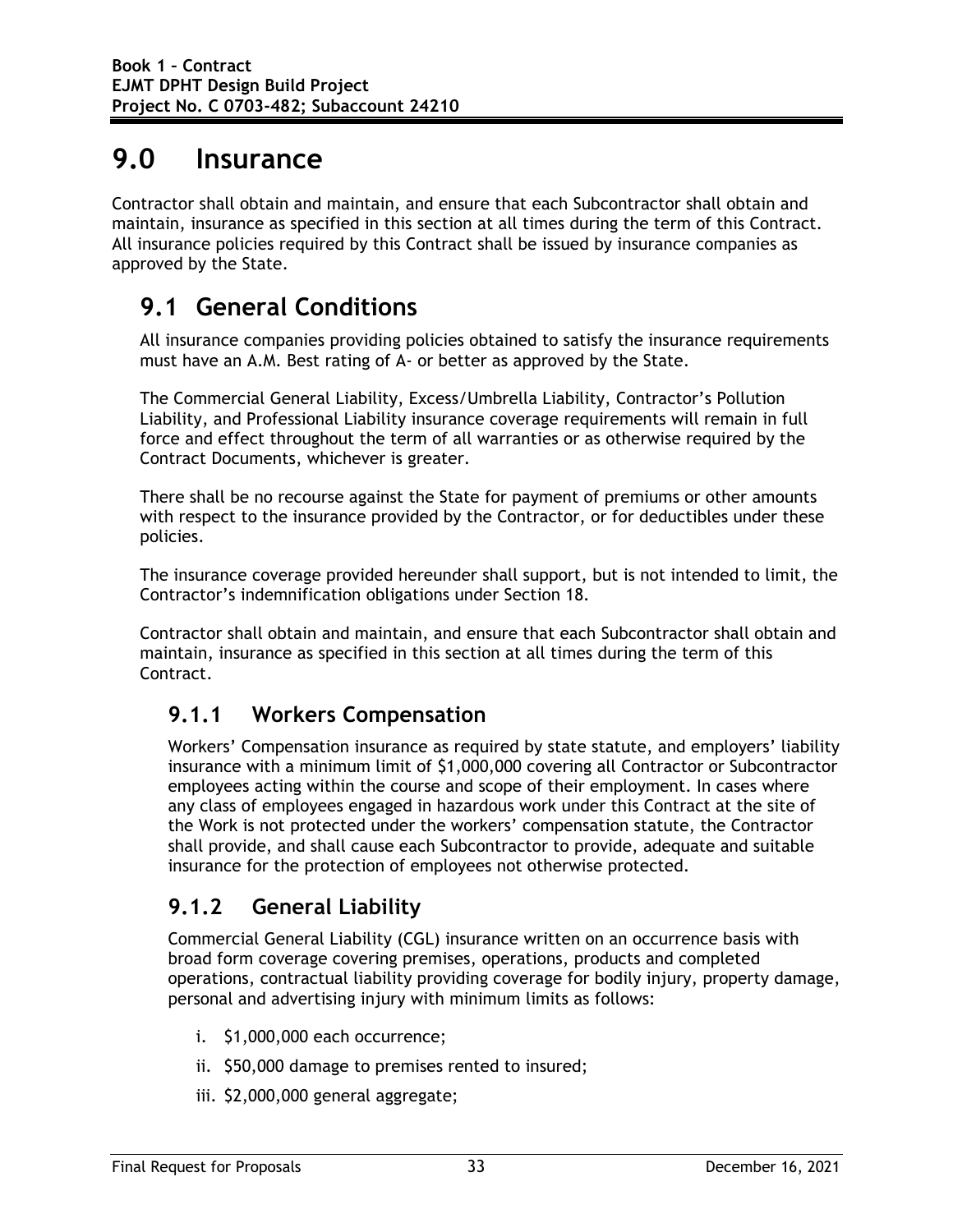- iv. \$2,000,000 products and completed operations aggregate; and
- v. \$1,000,000 personal injury.

### **9.1.3 Automobile Liability**

Automobile Liability insurance covering any auto (including owned, hired and nonowned autos) with a minimum limit of \$1,000,000 each accident combined single limit.

#### **9.1.4 Cyber/Data Breach/Network Security and Privacy Liability**

Liability insurance covering claims involving infringement of intellectual property, including, but not limited to infringement of copyright, trademark, trade dress, invasion of privacy violations, information theft, improper use or disclosure of protected information, damage to or destruction of electronic information, release of private and State Confidential Information, such as PII, PHI, PCI, Tax Information, and CJI, alteration of electronic information, extortion and network security. The policy shall provide coverage for breach response costs and include coverage for civil, regulatory, and statutory damages, contractual damages, data breach management damages, and any loss of income or extra expense as a result of actual or alleged breach, violation or infringement of a computer system or any legal protection for personal information with minimum limits as follows:

- i. \$1,000,000 each occurrence; and
- ii. \$2,000,000 aggregate

### **9.1.5 Professional Liability Insurance**

Professional liability insurance protecting against any negligent act, error or omission arising out of design or engineering including environmental design or consulting or any other professional service with minimum limits as follows:

- i. \$1,000,000 each occurrence; and
- ii. \$2,000,000 aggregate

#### **9.1.6 Crime Insurance**

Crime insurance including employee dishonesty coverage with minimum limits as follows:

- i. \$1,000,000 each occurrence; and
- ii. \$1,000,000 aggregate

#### **9.1.7 Excess/Umbrella Insurance**

Excess/Umbrella liability insurance written on an occurrence basis with minimum limits as follows: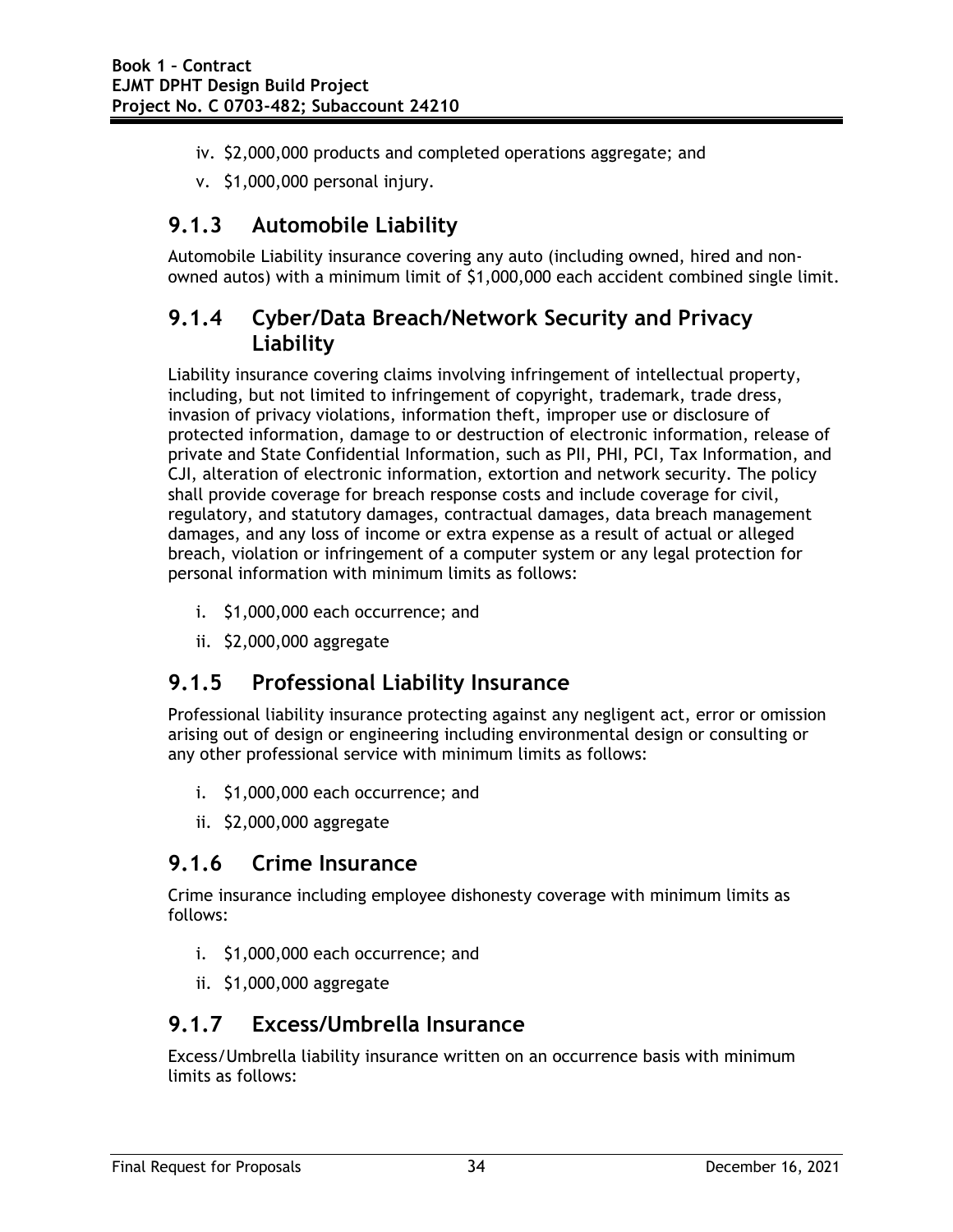- i. \$5,000,000 each occurrence; and
- ii. \$5,000,000 aggregate

providing at least as broad coverage as the primary coverages set forth above, including Employer's Liability, Commercial General Liability and Commercial Automobile Liability.

#### **9.1.8 Builder's Risk Insurance**

Unless otherwise expressly provided, the Contractor shall purchase and maintain, in a company or companies lawfully authorized to do business in the jurisdiction in which the Work is located, property insurance written on a builder's risk "all-risk" or equivalent policy form in the amount of the initial Contract Price, plus value of subsequent modifications and cost of materials supplied or installed by others, comprising total value for the Work at the site on a replacement cost basis without optional deductibles.

Such property insurance shall be maintained, unless otherwise provided in the Contract Documents or otherwise agreed to in writing by all persons and entities who are beneficiaries of such insurance, until final payment has been made or until no person or entity other than the State has an insurable interest in the property or the Date of Notice specified on the Notice of Acceptance, State Form SBP-6.27 or whichever is later.

This insurance shall include interests of the State, the Contractor, all Subcontractors and their Subcontractors in the Project.

All associated deductibles shall be the responsibility of the Contractor. Such policy may have a deductible clause but not to exceed ten thousand dollars (\$10,000) except the deductible for typical perils such as earthquakes, flood, and wind may not exceed fifty thousand dollars (\$50,000) and the deductible for work in a one hundred (100) year flood plain may not exceed two hundred and fifty thousand (\$250,000).

Property insurance shall be on an "all risk" or equivalent policy form and shall include, without limitation, insurance against the perils of fire (with extended coverage) and physical loss or damage including, without duplication of coverage, theft, vandalism, malicious mischief, collapse, earthquake, flood, windstorm, falsework, testing and startup, temporary buildings and debris, removal including demolition occasioned by enforcement of any applicable legal requirements, and shall cover reasonable compensation for Architectural and Engineering Services and expenses required as a result of such insured loss.

Contractor shall maintain Builders Risk coverage including partial use by CDOT. The Contractor shall waive all rights of subrogation as regards to the State and CDOT, its officials, its officers, its agents and its employees, all while acting within the scope and course of their employment. For damages caused by fire or other causes of loss to the extent covered by property insurance obtained pursuant to this Section or other property insurance applicable to the Work. The Contractor shall require all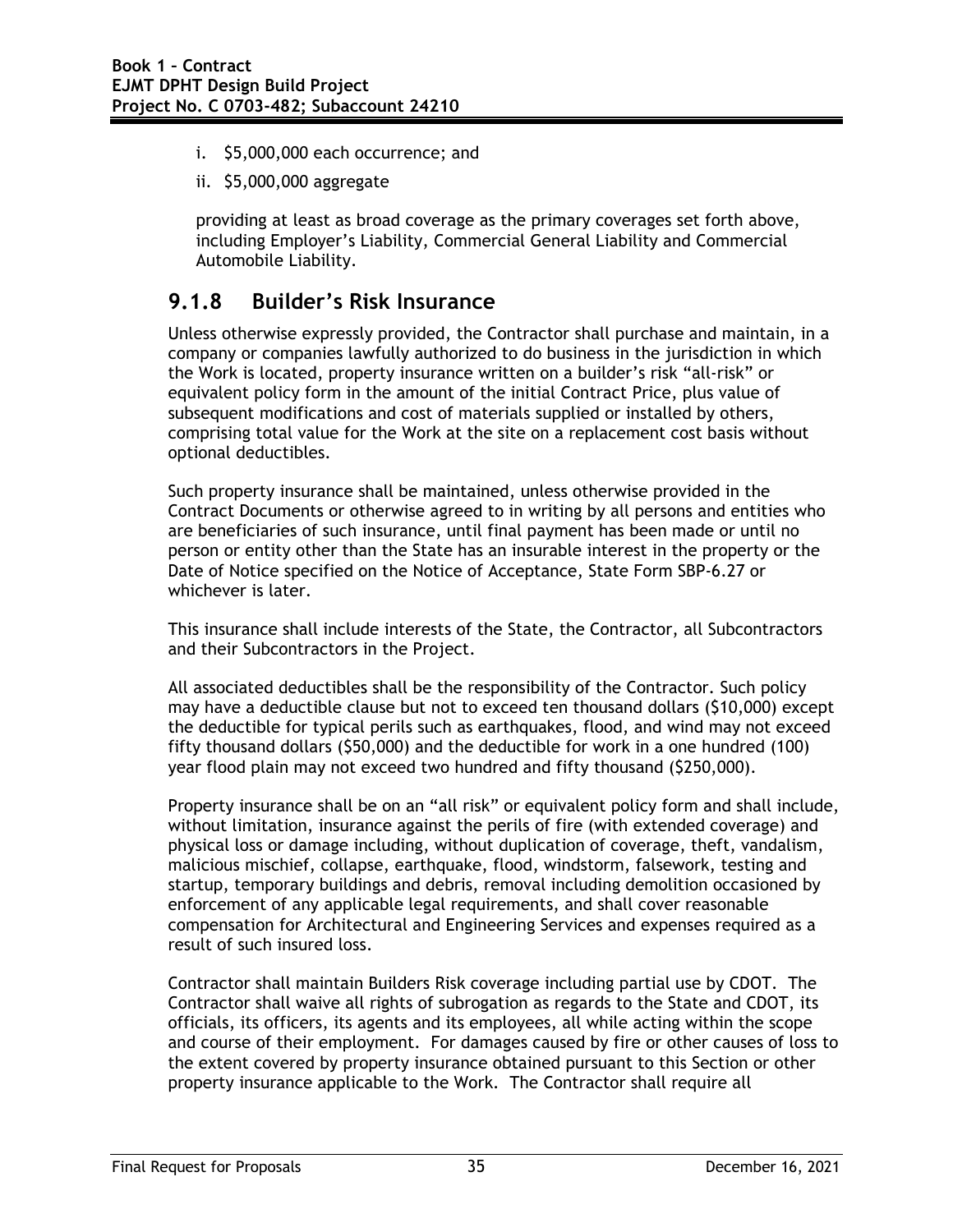Subcontractors at any tier to similarly waive all such rights of subrogation and shall expressly include such a waiver in all subcontracts.

Upon request by CDOT, the amount of such insurance shall be increased to include the cost of any additional Work to be done on the Project, or materials or equipment to be incorporated in the Work, under other independent contracts let or to be let. In such event, the Contractor shall be reimbursed for this cost at its share of the insurance in the same ratio as the ratio of the insurance represented by such independent contracts let or to be let to the total insurance carried.

CDOT, with approval of the Colorado State Controller, shall have the power to adjust or settle any loss. Unless it is agreed otherwise, all monies received shall be applied first on rebuilding or repairing the destroyed or injured work.

## **9.1.9 Contractor's Pollution Legal Liability Coverage**

If Contractor is providing directly or indirectly work with pollution/environmental hazards, the Contractor must provide or cause those conducting the work to provide pollution liability insurance coverage on an occurrence-based form with minimum limits as follows:

- i. \$1,000,000 each occurrence with a maximum deductible of twenty five thousand (\$25,000) deductible
- ii. \$1,000,000 aggregate

The extended reporting period must be at least 24 months following completion of the work. All associated deductibles shall be the responsibility of the Contractor or Subcontractor. Such policy may have a deductible clause but not to exceed twenty five thousand dollars (\$25,000).

# **9.2 Additional Conditions**

#### **9.2.1 Additional Insured**

The State shall be named as additional insured on the Commercial General Liability insurance, Contractor's Pollution Legal Liability insurance and Excess/Umbrella insurance for both, ongoing operations and completed operations utilizing ISO forms CG 20 10 07 04 or a combination of CG 20 10 (10/01) and CG 20 37 (10/01) or equivalent as permitted by law.

## **9.2.2 Primary Coverage**

The Commercial General Liability insurance, Contractor's Pollution Legal Liability insurance and Excess/Umbrella insurance carried by Contractor and Subcontractors shall be endorsed to be primary and non-contributory to any insurance available to CDOT.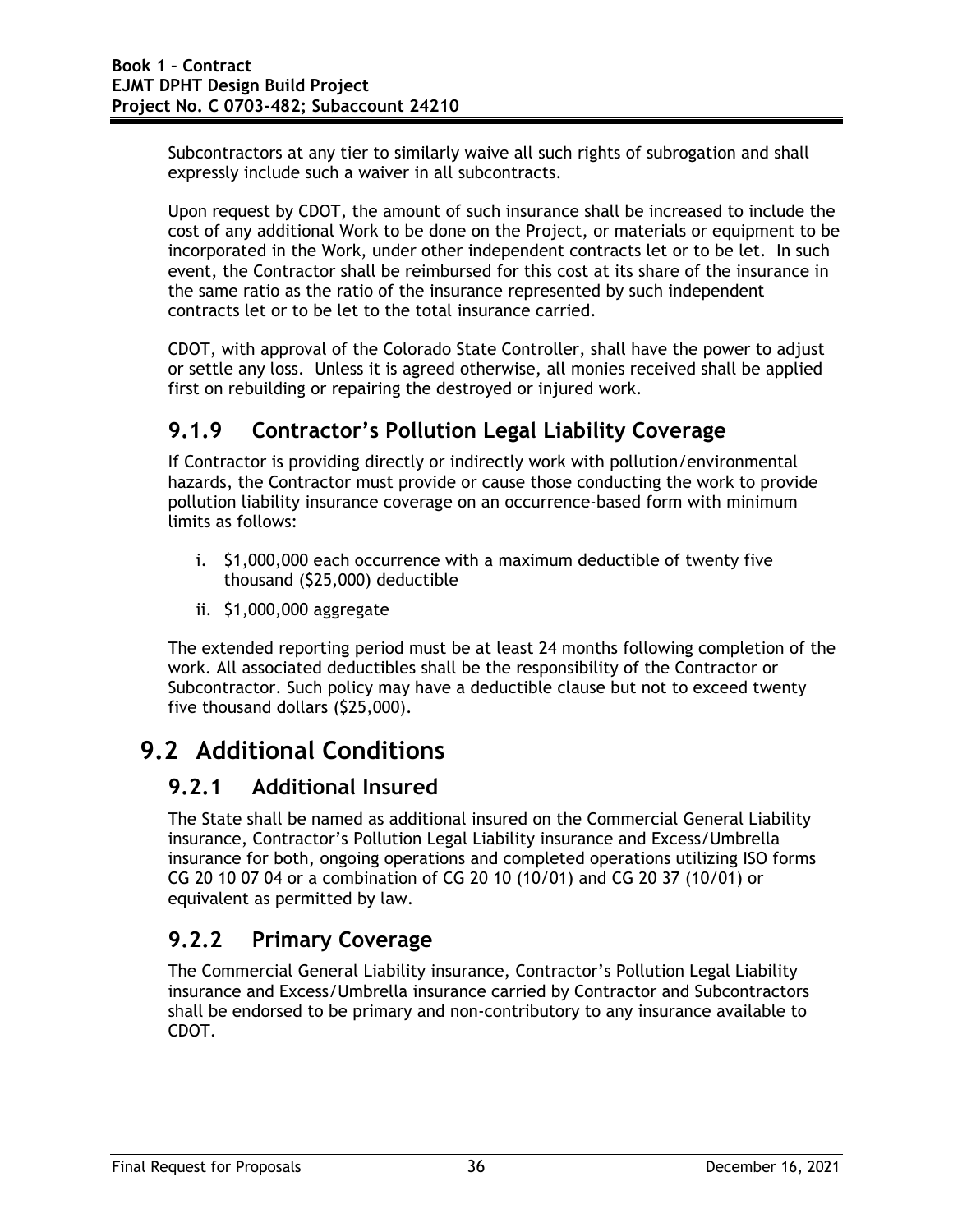## **9.2.3 Waiver or Subrogation**

Contractor and Subcontractor shall waive their rights of subrogation and require all policies (except Professional Liability) of insurance related to the Work to include clauses stating that each insurer waives all rights of recovery under subrogation or otherwise against CDOT and Contractors rendering services at the Project.

## **9.2.4 Insurance Policy Limits**

If a Subcontractor is unable to provide the limits required under this section, the Contractor shall endorse its insurance policies to provide the required insurance to the Subcontractor as required under this section.

## **9.2.5 Evidence of Insurance**

Contractor shall provide to the State certificates evidencing Contractor's insurance coverage required in this Contract, attaching all relevant endorsements, within seven Business Days following the Effective Date. Contractor shall provide to the State certificates evidencing Subcontractor insurance coverage required under this Contract, attaching all relevant endorsements, within seven Business Days following the Effective Date, except that, if Contractor's subcontract is not in effect as of the Effective Date, Contractor shall provide to the State certificates showing Subcontractor insurance coverage required under this Contract within seven Business Days following Contractor's execution of the subcontract. No later than 15 Days before the expiration date of Contractor's or any Subcontractor's coverage, Contractor shall deliver to the State certificates of insurance evidencing renewals of coverage attaching all relevant endorsements, unless otherwise Approved by CDOT. At any other time during the term of this Contract, upon request by the State, Contractor shall, within seven Business Days following the request by the State, supply to the State evidence satisfactory to the State of compliance with the provisions of this section.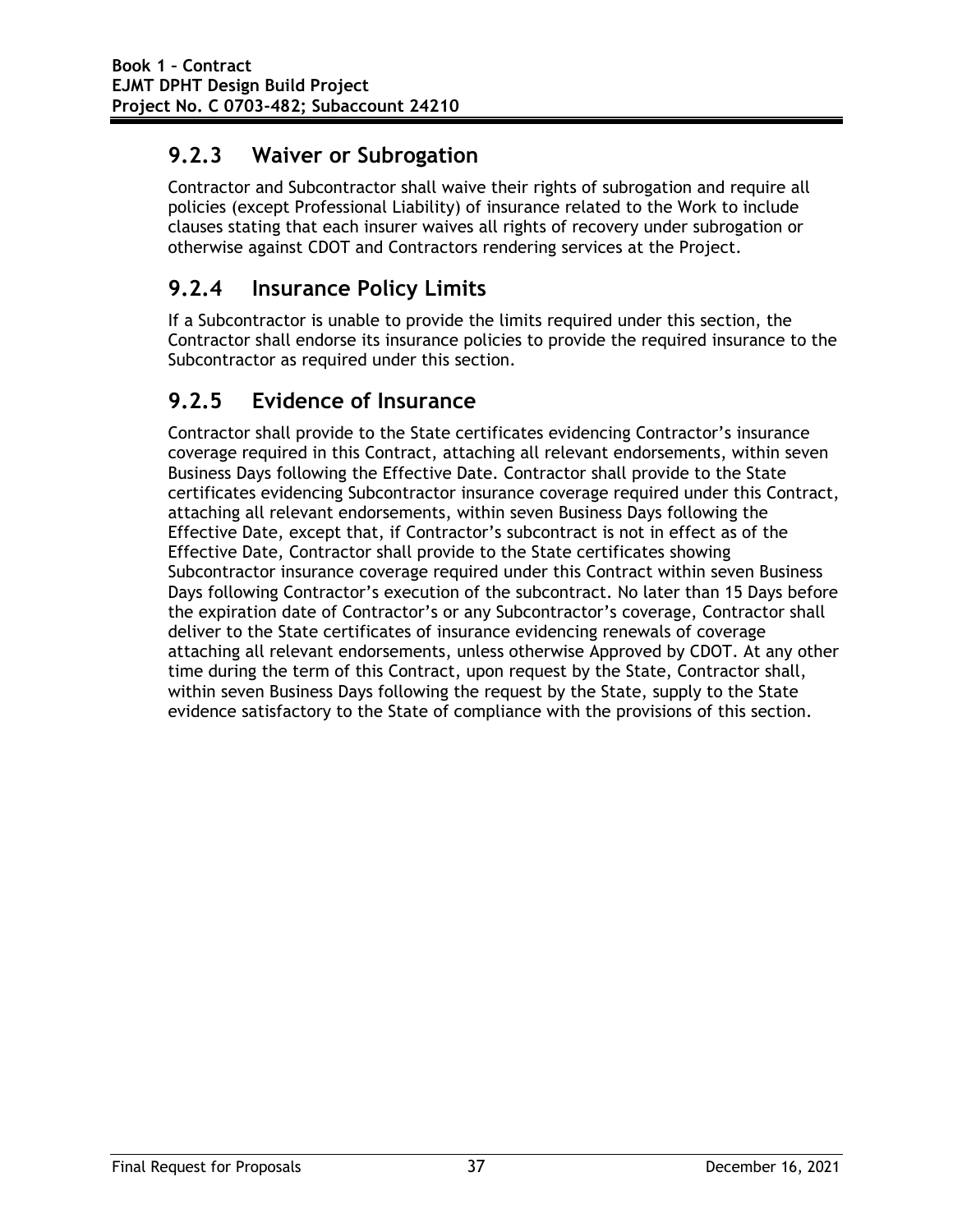# **10.0 Risk of Loss**

# **10.1 Site Security**

The Contractor shall provide appropriate Security for the Site, including securing any buildings from entry, and shall take all reasonable precautions and provide protection to prevent damage, injury or loss to the Work and materials and equipment to be incorporated therein, as well as all other property at the Site, whether owned by the Contractor, CDOT, or any other Person. The Contractor shall at all times keep the Site in a neat and clean condition, including performing litter removal, removal of graffiti, and weed control.

## **10.2 Maintenance and Repair of Work and On-Site Property**

### **10.2.1 Responsibility of the Contractor**

The Contractor shall maintain, rebuild, repair, restore, or replace all Work (including Design Documents, Released for Construction Documents, As-Built Documents, materials, equipment, supplies, and maintenance equipment which are purchased for permanent installation in, or for use during construction of, the Project, regardless of whether CDOT has title thereto under the Contract Documents) that is injured or damaged prior to the date of acceptance of maintenance liability by CDOT or third parties as specified in Section 10.2.2. All such work shall be at no additional cost to CDOT except to the extent that CDOT is responsible for such costs as provided in Section 13. The Contractor shall also have full responsibility during such period for rebuilding, repairing, and restoring all other property at the Site, whether owned by the Contractor, CDOT or any other Person. Additional requirements regarding maintenance during construction are set forth in Book 2, Section 18.

## **10.2.2 Relief from Liability for Maintenance**

Effective as of the date on which Project Completion occurs, CDOT shall be considered to have Accepted maintenance liability for all elements of the Project, which have been Accepted. All remaining elements of the Project shall be considered Accepted for maintenance purposes as of the date on which Final Acceptance occurs. Notwithstanding the foregoing, all elements of the Work, which will be owned by Persons other than CDOT (such as Utility facilities), will be considered accepted for purposes of maintenance responsibility only as of the date of acceptance of maintenance responsibilities by such Persons.

## **10.2.3 Landscape**

Notwithstanding anything to the contrary in Sections 10.2.1 or 10.2.2, requirements regarding landscape establishment are set forth in Book 2, Section 17.

## **10.2.4 Wetland Maintenance**

Notwithstanding anything to the contrary in Sections 10.2.1 or 10.2.2, requirements regarding maintenance of wetlands are set forth in Book 2, Section 5.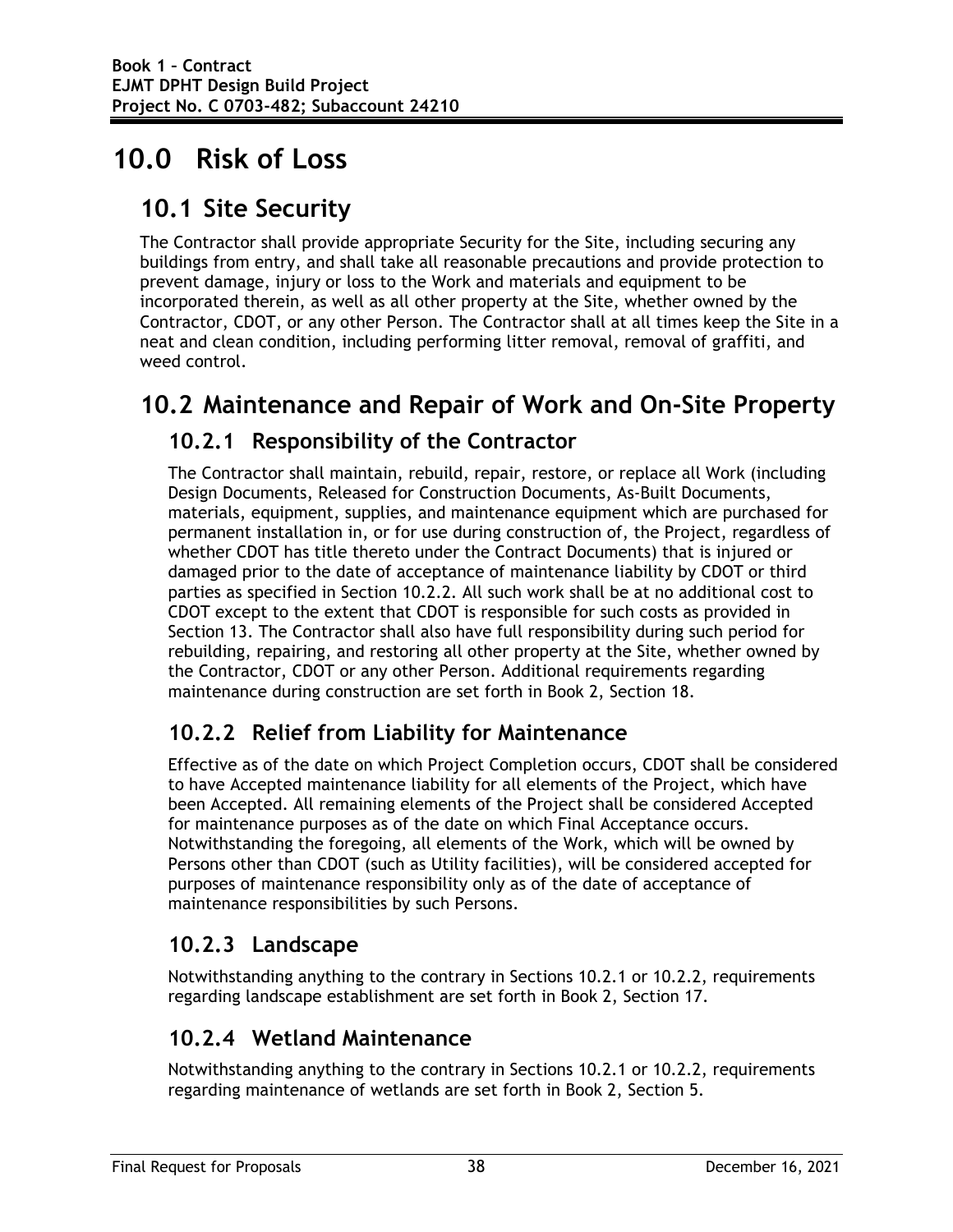# **10.3 Damage to Off-Site Property**

The Contractor shall take all reasonable precautions and provide protection to prevent damage, injury, or loss to property adjacent to the Site or likely to be affected by the Work. The Contractor shall restore damaged, injured, or lost property caused by an act or omission of any Contractor-Related Entity to a condition similar or equal to that existing before the damage, injury, or loss occurred.

# **10.4 Third Party Agreements**

The Contractor shall construct the Project in accordance with the third party agreements listed in Book 2, Section 6.

# **10.5 Title**

The Contractor warrants that it owns, or will own, and has, or will have, good and marketable title to all materials, equipment, tools, and supplies furnished, or to be furnished, by it and its Subcontractors that become part of the Project or are purchased for CDOT for the operation, maintenance, or repair thereof, free and clear of all Liens. Title to all of such materials, equipment, tools, and supplies which shall be delivered to the Site shall pass to CDOT, free and clear of all Liens, upon the sooner of: (i) incorporation into the Project; or (ii) payment by CDOT to the Contractor of invoiced amounts pertaining thereto. Notwithstanding any such passage of title, and subject to Section 10.1, the Contractor shall retain sole care, custody, and control of such materials, equipment, tools, and supplies, and shall exercise due care with respect thereto as part of the Work until Final Acceptance or until the Contractor is removed from the Project.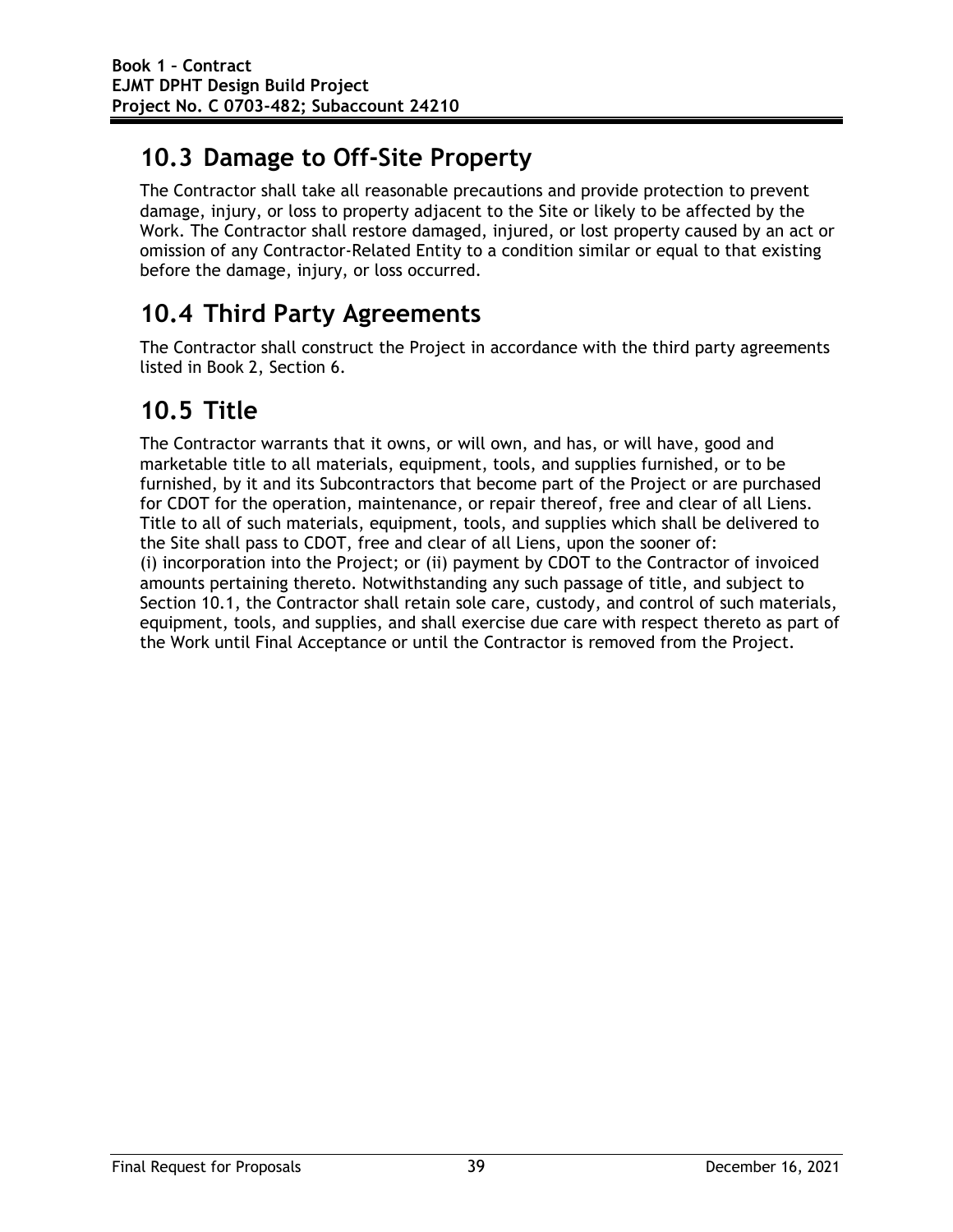# **11.0 Payment**

## **11.1Contract Price**

### **11.1.1 Contract Price**

The costs submitted on Form J of the Instructions to Proposers shall be the "Contract Price" if the Form J costs are equal to or lower than the Upset Amount identified in the Instructions to Proposers. The Contract Price shall be full compensation for the Work and all other obligations to be performed by the Contractor under the Contract Documents. The Contract Price, and maximum payable to Contractor, shall be \$\_\_\_\_\_\_\_\_\_\_\_\_\_\_\_. The Contract Price may be increased or decreased only by a Change Order issued in accordance with Section 13 or by a Contract amendment. This is an incremental encumbrance project, as discussed in Section 13.16 and payment under this Contract shall be made from available CDOT funds encumbered for such purposes. CDOT hereby encumbers \$\_\_\_\_\_\_\_\_\_\_\_\_\_\_dollars.

## **11.1.2 Items Included in Contract Price**

The Contractor acknowledges and agrees that, subject only to the Contractor's rights under Section 13, the Contract Price includes:

- 1. Performance of each and every portion of the Work, including all Additional Requested Elements and Approved ATCs and ACCs and portions thereof included as part of the Contractor's Proposal.
- 2. All designs, equipment, materials, labor, insurance and bond premiums, home office, jobsite and other overhead, profit and services relating to the Contractor's performance of its obligations under the Contract Documents (including all Work, Warranties, equipment, materials, labor and services provided by Subcontractors and intellectual property rights necessary to perform the Work).
- 3. The cost of obtaining all Governmental Approvals (except for approvals which are the responsibility of CDOT, as specifically provided elsewhere in the Contract Documents).
- 4. All costs of compliance with and maintenance of the Governmental Approvals and compliance with Legal Requirements.
- 5. Payment of any taxes, duties, and permit and other fees and/or royalties imposed with respect to the Work and any equipment, materials, labor, or services included therein.
- 6. All Utility Work associated with Public and Private Utilities as required by Section 6.2 and Book 2, Section 7.
- 7. All fines, penalties and damage payments to others as the Contractor is obligated to pay herein.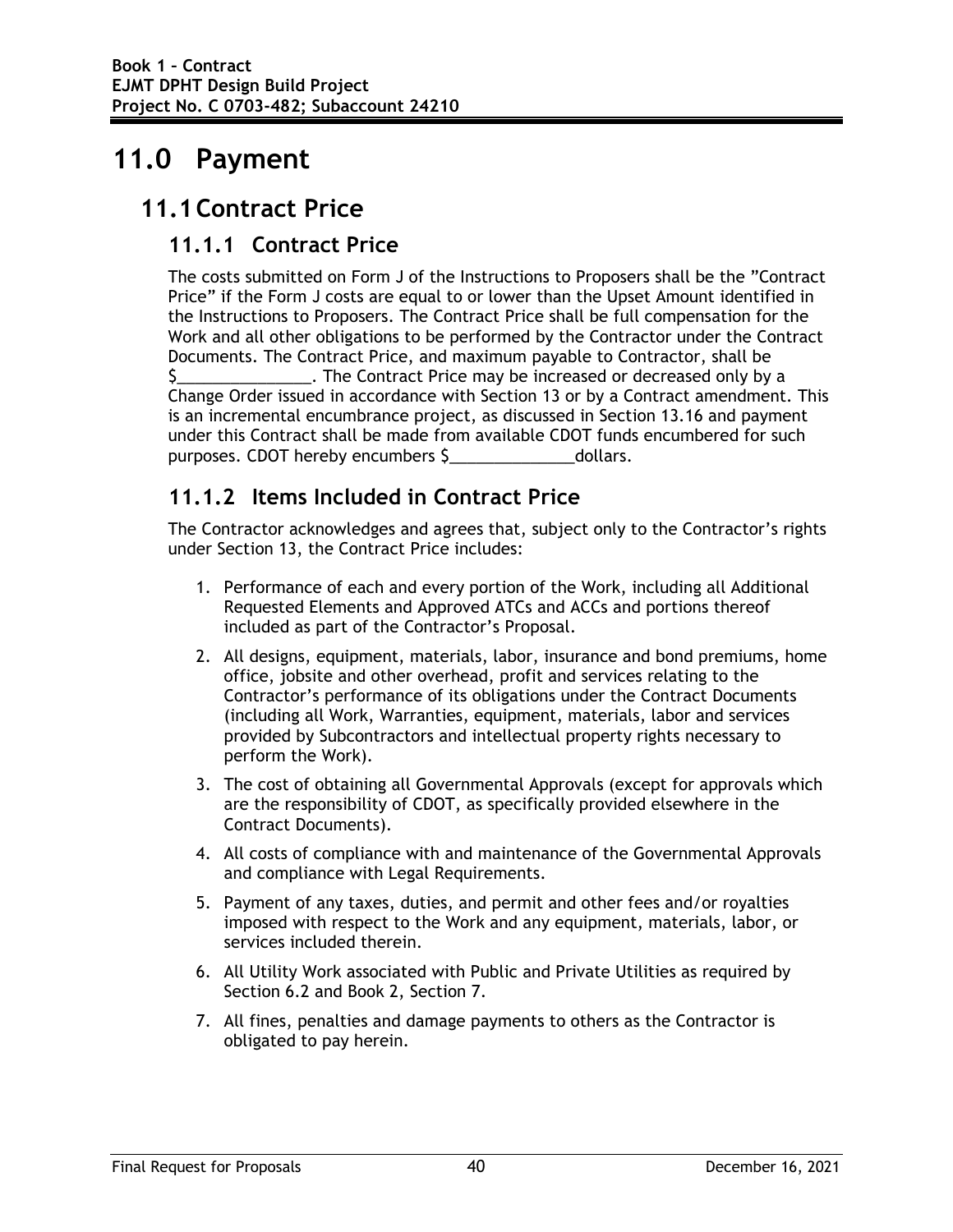## **11.1.3 Delay in Issuance of First Notice to Proceed**

CDOT anticipates that it will issue NTP1 concurrently with or shortly after execution and delivery of the Contract. If CDOT has not issued NTP1 as described in Section 4.2.1, the Contractor may seek to negotiate a Change Order including an extension in the time allowed to CDOT for issuance of NTP1 and an increase in the Contract Price mutually acceptable to the Contractor and CDOT. If the Contractor does not wish to seek a Change Order as provided above or CDOT fails to issue a Change Order acceptable to the Contractor, then the Contractor's sole remedy shall be to terminate the Contract by delivery of notice of termination to CDOT, with the right to receive payment as specified in Section 15. The Contractor is not obligated to perform any work that would result in payments exceeding the NTP1 Payment Cap.

Any price increase under this Section 11.1.3 shall be amortized proportionally over all Work remaining to be performed, and shall be evidenced by a Change Order.

# **11.2Invoices and Payment**

Requirements relating to invoicing are set forth in Book 2, Section 2. Within seven days after receipt by CDOT of each final invoice, CDOT will pay the Contractor the amount of the invoice Approved for payment less any amounts that CDOT is entitled to withhold.

# **11.3Limitations on Payment**

In no event shall CDOT have any obligation to pay the Contractor any amount which would result in: (i) payment for any Activity in excess of the value of the Activity times the completion percentage of such Activity; or (ii) aggregate payments hereunder in excess of: (i) the overall completion percentage for the Project times the Contract Price; or (ii) the Payment Caps described herein. CDOT does not have the obligation to pay the Contractor for any Nonconforming Work.

## **11.3.1 Requirement to Provide Corrected Monthly Update**

After Approval of the Original Baseline Schedule, no payment will be processed or owing to the Contractor for Work performed during any period not covered by the Accepted current Monthly Progress Schedule.

## **11.3.2 First Notice to Proceed Payment Cap**

The amount of funds available to pay the Contractor prior to issuance of NTP2 is limited to the amount of the NTP1 Payment Cap. CDOT has no obligation to make any payment to the Contractor in excess of this amount until such time (if any) as NTP2 is issued. If the Contractor performs any Work in excess of the NTP1 Payment Cap, it does so at its own risk. The NTP1 Payment Cap does not apply to termination costs under Section 15.5.1.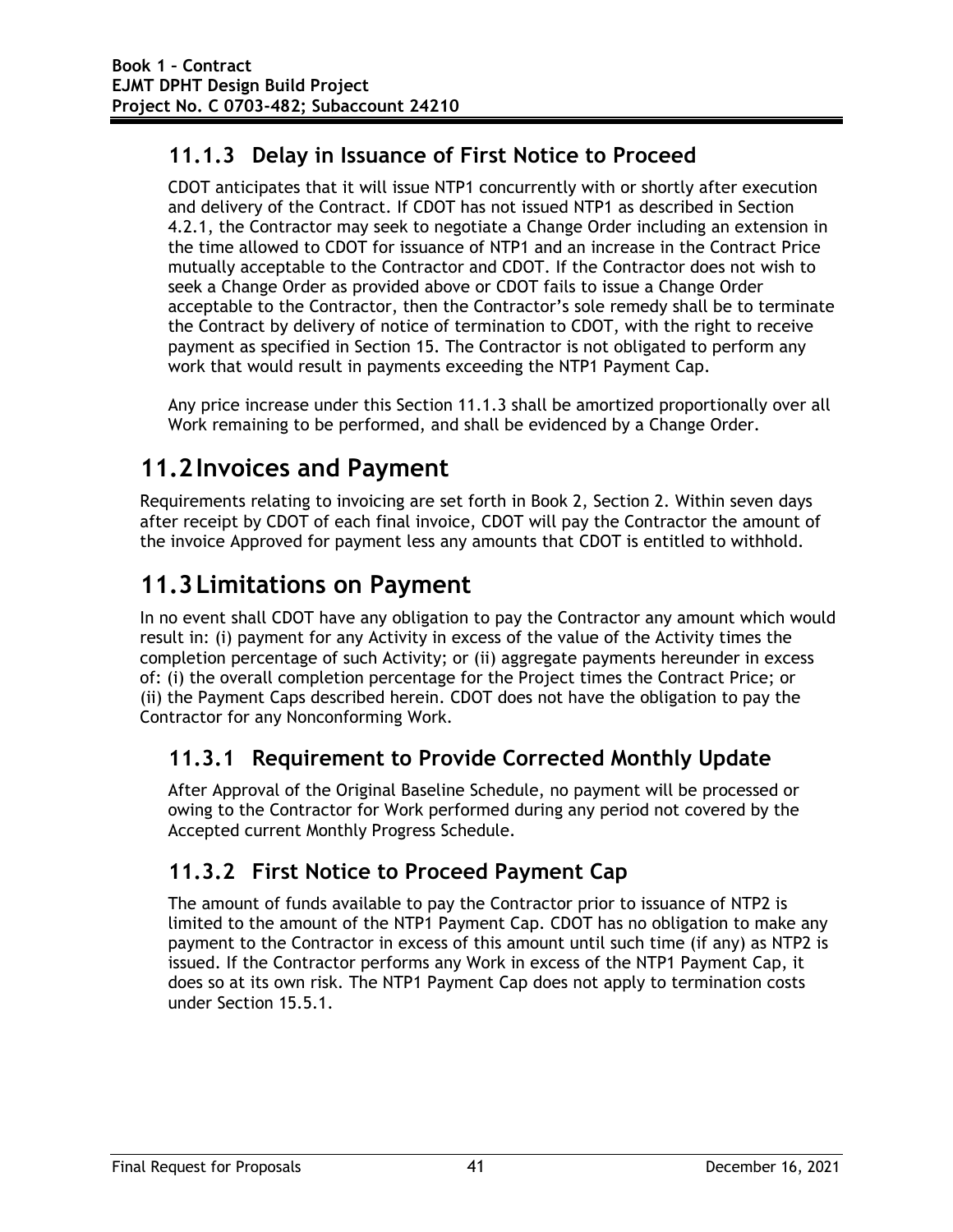### **11.3.3 Unincorporated Materials**

CDOT will not pay for materials associated with a progressed WBS Activity prior to their incorporation into the Project, except under the circumstances described in Section 11.3.3.

#### **11.3.3.1 Exceptions-Stockpiled Structural Steel/Delivery to Site/ Materials Produced for Project**

Materials submitted for Stockpile payment shall be delivered to the Site or delivered to the Contractor and promptly stored by the Contractor in storage Approved by CDOT. In addition, payment for stockpiled structural steel is subject to the provisions of Book 2, Section 20, No.109.07. Girders, sign structures, wall panels and structural steel that have not been delivered to or adjacent to the Site will be eligible for payment only if they were specifically manufactured or produced for the Project, and then only after being irrevocably assigned to CDOT. As a condition to inclusion of such materials in any invoice, the Contractor shall submit certified bills using the form attached hereto as Exhibit H. Payment will not be made when the invoice value of such materials, as determined by CDOT, amounts to less than \$25,000 or if materials are to be stored less than 30 days.

#### **11.3.3.2 Title to Materials**

Materials that meet the requirements in Section 11.3.3.1 and for which payment is made shall become the property of CDOT upon CDOT making payment thereof. Payment for such materials will not constitute final acceptance of such materials. The Contractor shall submit with its invoice for such materials a letter of vested interest in the form attached hereto as Exhibit I. At CDOT's request, the Contractor at its own expense shall promptly execute, acknowledge and deliver to CDOT actual bills of sale or other instruments in a form acceptable to CDOT, conveying and assuring to CDOT title to such materials included in any invoice, free and clear of all Liens. The Contractor at its own expense shall conspicuously mark such materials as the property of CDOT, shall not permit such materials to become commingled with non-CDOT- owned property and shall take such other steps, if any, as CDOT may require or regard as necessary to vest title to such materials in CDOT free and clear of Liens. The required invoice, billing, title, or assignment documents, furnished by the Contractor, shall contain complete material description and identification data.

#### **11.3.3.3 Deductions**

The amount shown in an invoice for material which is subsequently lost, damaged, or unsatisfactory will be deducted from succeeding invoices until the material is repaired or replaced (at the Contractor's expense). In case any Supplier claims against the Contractor remain (for materials so paid for) unsatisfied for more than 30 days following issuance of payment to the Contractor, the applicable payment may be canceled on the next invoice.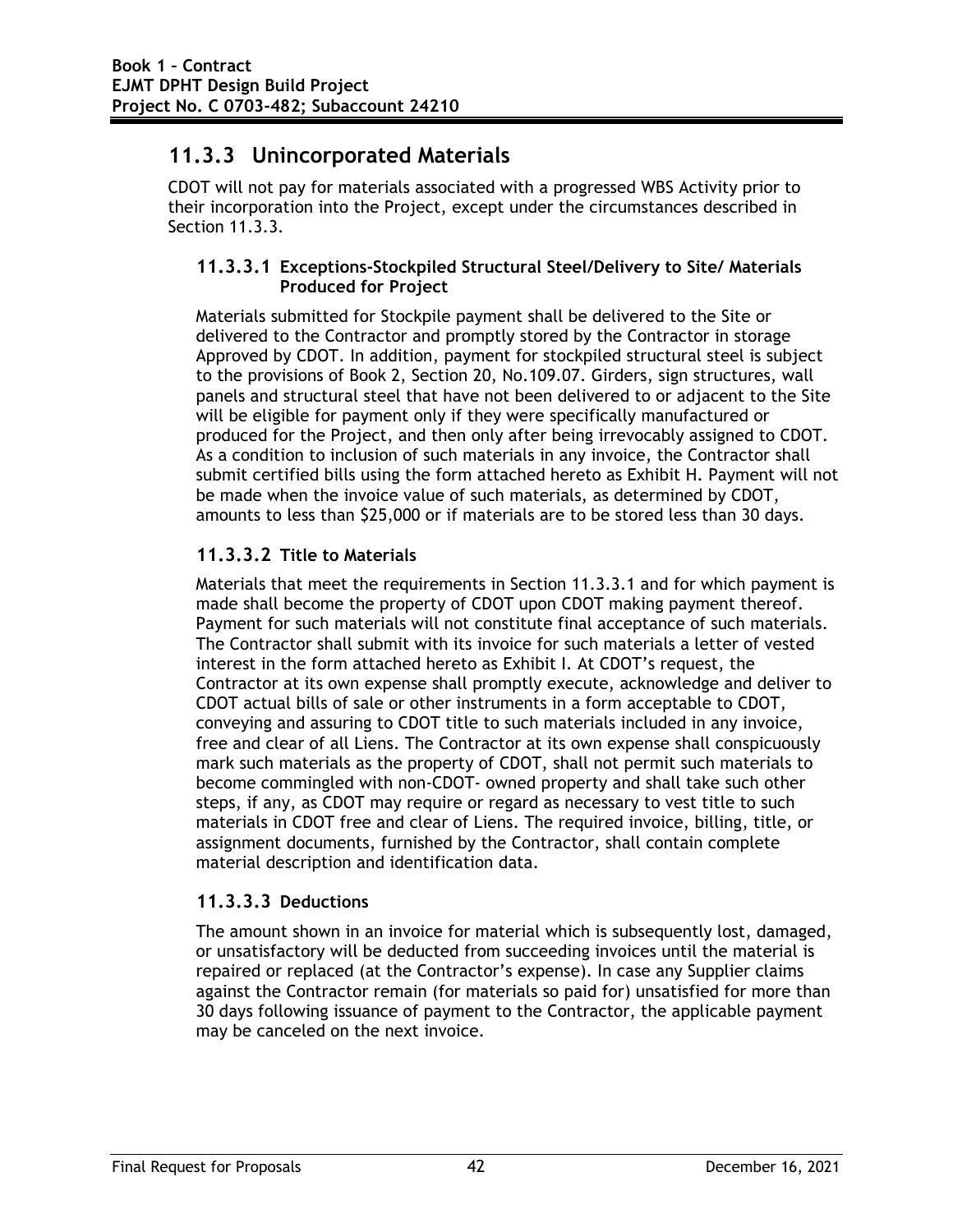#### **11.3.3.4 Not to Exceed Amount**

Payment for material furnished and delivered as indicated in Section 11.3.3 will not exceed the amount paid by the Contractor as evidenced by a bill of sale supported by paid invoice, or 75 percent of the in-place price, whichever is less.

### **11.3.4 Materials Ineligible for Payment**

#### **11.3.4.1 Equipment**

CDOT will not pay directly for equipment costs. Payment for equipment, whether new, used or rented, and to the extent not included in the mobilization payments under Section 11.4, will be allocated to and paid for as part of the Activities with which the equipment is associated, in a manner which is consistent with the requirements of Section 13.7.

#### **11.3.4.2 Perishable Materials**

CDOT will make no partial payment on living or perishable materials until incorporated as specified in the Contract.

#### **11.3.4.3 Contractor Election**

CDOT will make no payment for materials brought onto the Site at the Contractor's election that may be incorporated into the Project such as fuels, supplies, metal decking forms, ties, or supplies used to improve efficiency of operations.

#### **11.3.4.4 Nonconforming Work**

CDOT will make no payment for Nonconforming Work, except as provided under Section 5.7.

## **11.4Mobilization**

#### **11.4.1 Mobilization Amount**

The actual amount of the premiums paid by the Contractor for the Payment and Performance Bonds may be invoiced at any time after issuance of NTP1 and will count towards the NTP1 Payment Cap of \$750,000.00. The Contractor shall be entitled to two additional mobilization payments totaling \$750,000 (that is, the maximum amount payable under this Section 11.4 shall be \$750,000). The initial mobilization payment may be invoiced at any time after issuance of NTP1 and shall be in the amount of \$375,000 less the amount invoiced for the Payment and Performance Bonds premiums. The second payment shall be in the amount of \$375,000, and may be invoiced at any time after 30 days following issuance of NTP1.

## **11.5Retainage and Deductions**

#### **11.5.1 Retainage**

CDOT shall withhold funds (the "Retainage") from each payment to be made to the Contractor under this Section 11 in accordance with the Standard Specifications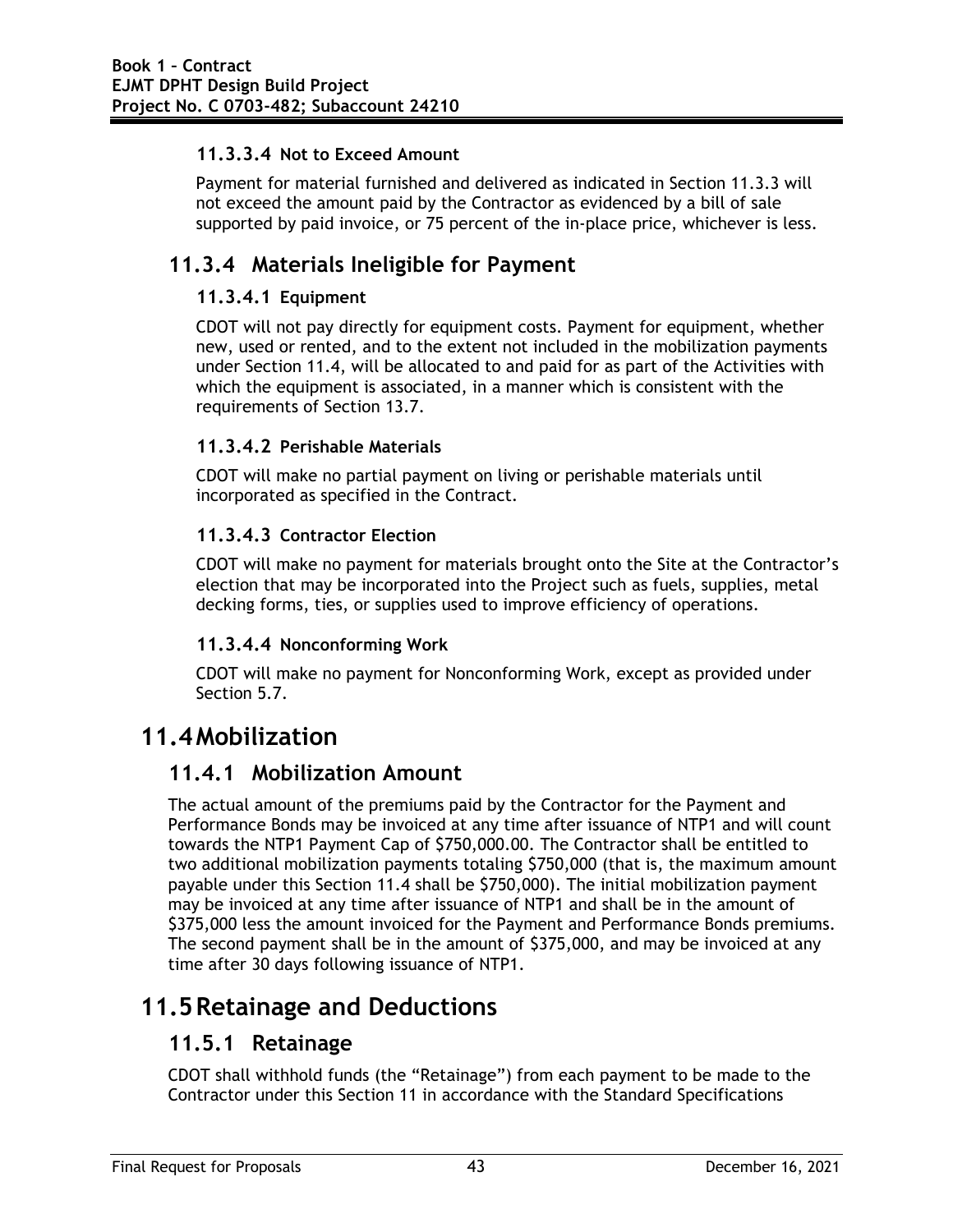Subsection 109.06. The amount retained will be in effect until such time as Final Acceptance is made by CDOT.

### **11.5.2 Substitution of Acceptable Securities**

The Contractor shall have the right to substitute acceptable securities pursuant to C.R.S. § 24-91-105 for the Retainage, provided that no such substitution shall be accepted until the form of such securities and the surety therefore have been Approved by CDOT.

### **11.5.3 Deductions**

In addition to the Retainage, CDOT may deduct from any amounts otherwise owing to the Contractor, including each monthly progress payment and the final payment, the following:

- 1. Any accrued losses, liability, Liquidated Damages, or other damages for which the Contractor is responsible hereunder.
- 2. The estimated cost of remedying any Nonconforming Work or otherwise remedying any breach of contract by the Contractor.
- 3. The amount of any outstanding claim under C.R.S. § 38-26-107 or 24-91-103 relating to the Work.
- 4. The estimated value of the amount of Work that the Contractor is obligated to perform under the Contract, which the Contractor has failed to perform.
- 5. Any other sums which CDOT is entitled to recover from the Contractor under the terms of the Contract.

CDOT's failure to deduct from a progress payment any amount, which CDOT is entitled to recover from the Contractor under the Contract, shall not constitute a waiver of CDOT's right to such amounts.

## **11.6Final Payment**

Final payment will be made in accordance with this Section 11.6.

## **11.6.1 Application for Final Payment**

On or about the date of delivery of its Affidavit of Final Completion, the Contractor shall prepare and submit a proposed Application for Final Payment to CDOT showing the proposed total amount due the Contractor. In addition to meeting all other requirements for invoices hereunder, the Application for Final Payment shall list all outstanding or pending Potential Change Order (PCO) Notices and all existing or threatened claims by CDOT, Subcontractors, laborers, Suppliers, Utility Owners or other third parties relating to the Project, including any notices filed or to be filed with the Affidavit of Final Completion, stating the amount at issue associated with each such notice. The Application for Final Payment shall be accompanied by: (i) complete and legally effective releases or waivers of Liens and stop notices satisfactory to CDOT, from all Persons legally eligible to file Liens and stop notices in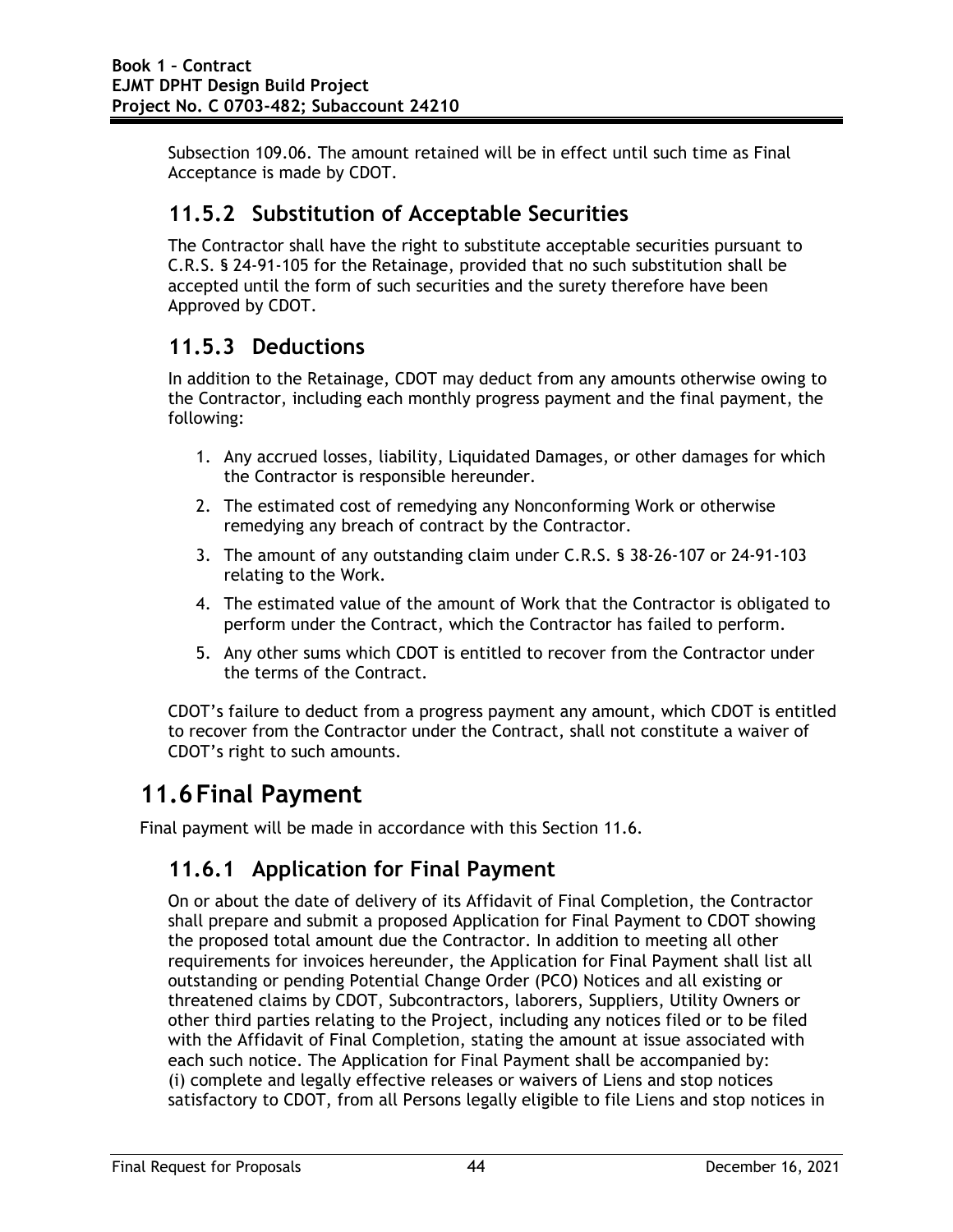connection with the Work; (ii) consent of Surety(ies) to final payment; (iii) the release and affidavit required by Section 11.6.2; and (iv) such other documentation as CDOT may reasonably require. Prior applications and payments shall be subject to correction in the proposed Application for Final Payment. PCO Notices filed concurrently with the Application for Final Payment must be otherwise timely and meet all requirements under Sections 13 and 19. If a Subcontractor or Supplier refuses to furnish a release or waiver required by CDOT, the Contractor may furnish a bond satisfactory to CDOT to indemnify CDOT against such claim. If such claim remains unsatisfied after payments are made, and is not bonded over as provided in the previous sentence, the Contractor shall promptly pay to CDOT all money that CDOT may be compelled to pay in discharging such claim, including all costs and attorneys' fees.

CDOT will review the Contractor's proposed Application for Final Payment, and changes or corrections will be forwarded to the Contractor for correction. If no changes or corrections are required, CDOT will Approve the Application for Final Payment.

#### **11.6.2 Payment**

#### **11.6.2.1 Release and Affidavit as Condition to Final Payment**

As a condition to its obligation to make payment to the Contractor based on the Application for Final Payment, CDOT shall have received an executed release from the Contractor for any and all claims arising from the Work, releasing and waiving any claims against the Indemnified Parties, excluding only the retention amounts set forth in Section 11.5, and those matters identified in any PCO Notices listed as outstanding in the Application for Final Payment, and otherwise satisfactory in form and content to CDOT.

The release shall be accompanied by an affidavit from the Contractor certifying:

- 1. That it has resolved any claims made by Subcontractors, Utility Owners, and others against the Contractor or the Project.
- 2. That it has no reason to believe that any Person has a valid claim against the Contractor or the Project which has not been communicated in writing by the Contractor to CDOT as of the date of the certificate.
- 3. That all guarantees and warranties are in full force and effect.

The release and the affidavit shall survive final payment. The payment amount will be reduced by any amounts deductible under Section 11.5.

#### **11.6.2.2 Partial Estimates and Payments Subject to Correction**

All prior partial estimates and payments shall be subject to correction in the final payment.

#### **11.6.2.3 Waiver of Claims**

The Contractor's acceptance of final payment shall constitute a waiver of affirmative Claims by the Contractor except those previously made in writing and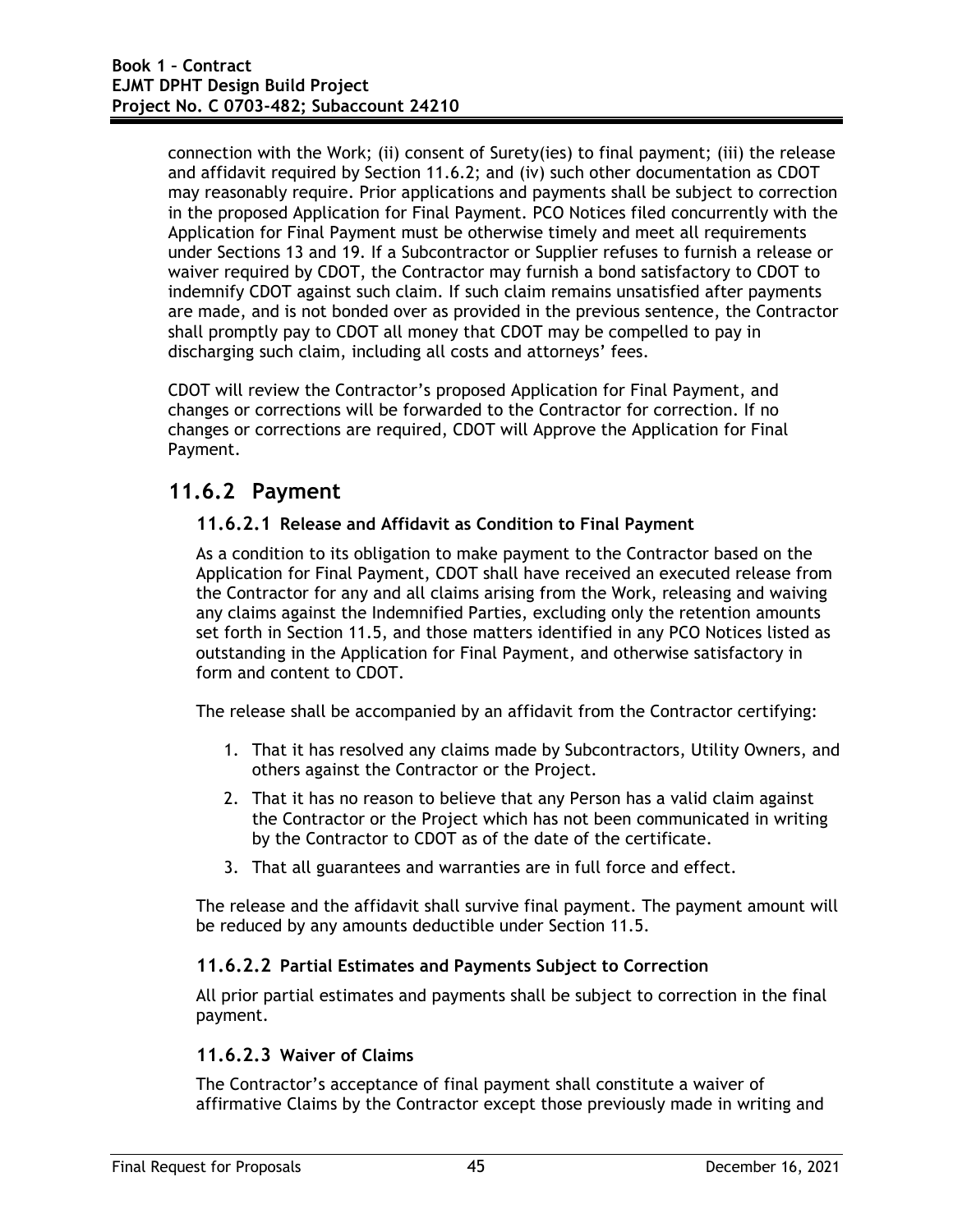identified by the Contractor in accordance with Section 11.6.1 as unsettled at the time of final payment.

# **11.7Disputes**

Subject to CDOT's right to withhold from progress payments any amounts in dispute, and except as expressly stated otherwise in this Section, any disagreement between CDOT and the Contractor relating to this Section 11 shall be subject to Section 19. Failure by CDOT to pay any amount in dispute shall not alleviate, diminish, or modify in any respect the Contractor's obligation to perform under the Contract Documents, including the Contractor's obligation to achieve Final Acceptance in accordance with the Contract Documents, and the Contractor shall not cease or slow down performance under the Contract Documents on account of any such amount in dispute. The Contractor shall proceed as directed by CDOT pending resolution of the dispute. Upon resolution of such dispute, each party shall promptly pay to the other any amount owing. Nothing in this Section is intended to affect the Contractor's rights pursuant to Section 15.16.1.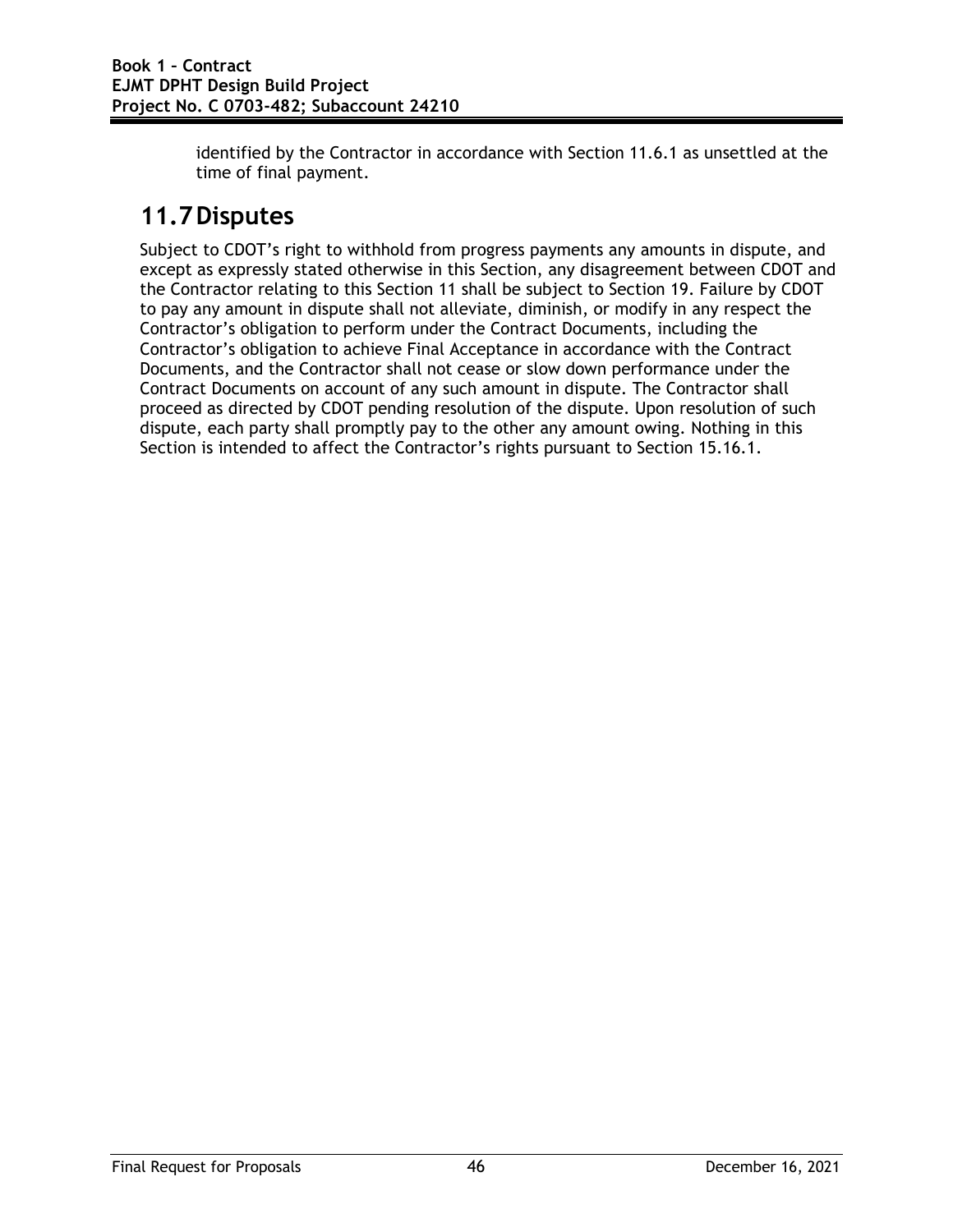# **12.0 Value Engineering and Negotiated Changes**

The parties desire for the Contractor to have significant flexibility in determining how best to deliver the Project within the parameters established by the Contract Documents. Notwithstanding the foregoing, CDOT's Approval is required with respect to any proposed changes in the Contract Requirements. This Section 12 sets forth the requirements applicable to requests for modifications in Contract Requirements submitted by the Contractor. Changes in Contract Requirements may be submitted as Value Engineering Change Proposals (VECPs) provided the request qualifies as a VECP as provided herein. The parties may agree upon the use of a Negotiated Change Order, however, whether the proposed change is a VECP or other change.

# **12.1Value Engineering Change Proposals**

The Contractor is encouraged to submit VECPs whenever it identifies potential savings. CDOT may also request the Contractor to develop and submit a specific VECP. The Contractor has the right to refuse to consider such CDOT-initiated VECPs.

## **12.1.1 Definition of Value Engineering Change Proposal**

A VECP is a proposal developed and documented by the Contractor which:

- 1. Would modify or require a change in any of the Contract Requirements in order to be implemented (including any changes to the Basic Configuration); and
- 2. Reduces the cost of the Project without impairing essential functions or characteristics of the Project (including service life, economy of operation, ease of maintenance, desirability and safety) as determined by CDOT in its sole discretion, and provided that it is not based solely upon a change in quantities, performance, or reliability or a relaxation of the Contract requirements.

## **12.1.2 Required Information**

At a minimum, the following information shall be submitted by the Contractor with each VECP:

- 1. A statement that the submission is a VECP, a narrative description of the proposed change, the advantages and disadvantages of the proposed change and the justification for changes in function or characteristics and the effect the proposed change has on performance.
- 2. Description of the existing Contract requirements, which are involved in the proposed change.
- 3. Identification of the Contract requirements (with reference to specific Sections), which must be changed if the VECP is Approved.
- 4. A description of any previous use or tests of the proposal and the conditions and results. If the proposal was previously submitted on another CDOT project, indicate the date, contract number and the action taken by CDOT.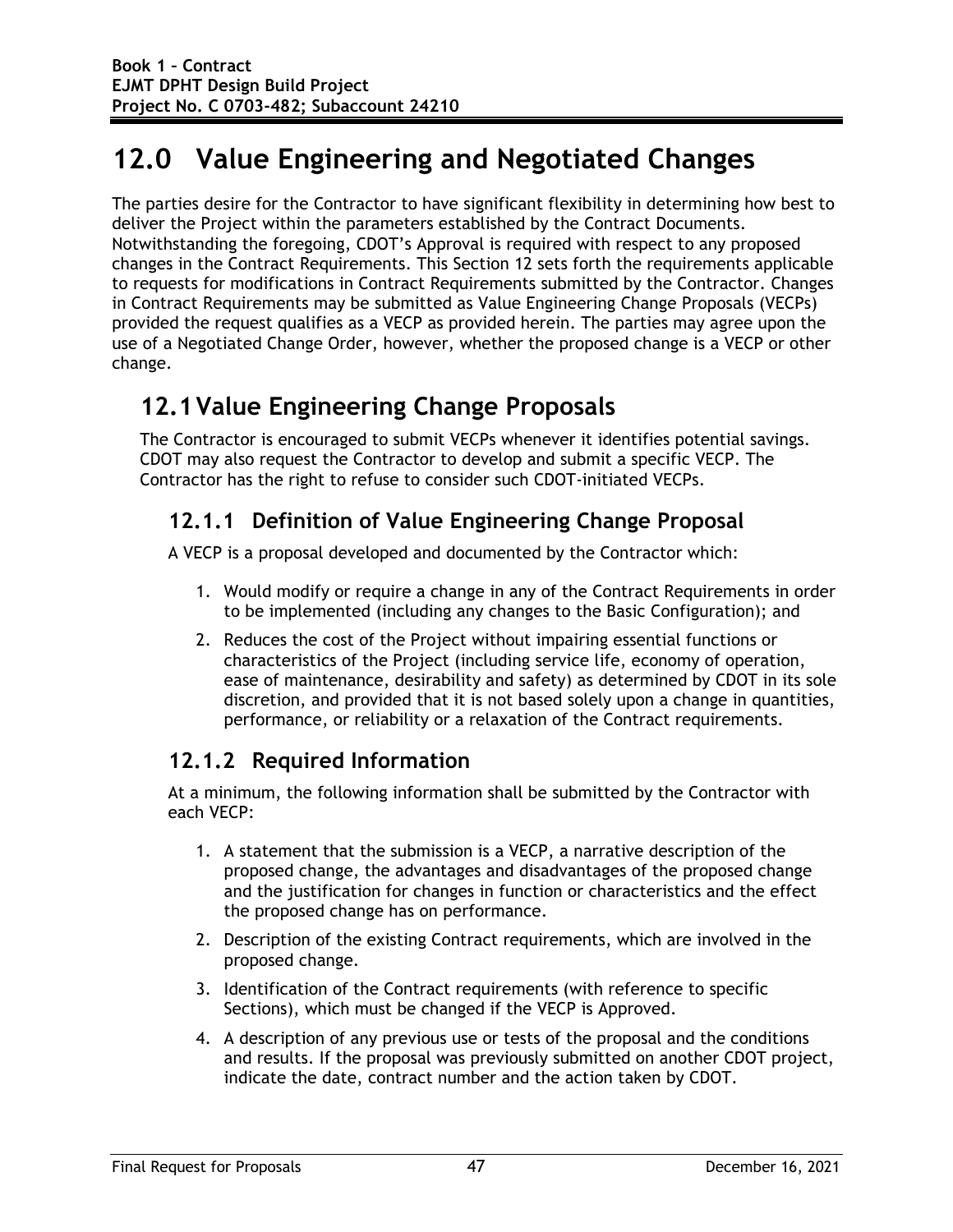- 5. Date or time by which a Change Order adopting the VECP must be issued in order to obtain the maximum cost reduction, noting any effect on the Contract Schedule.
- 6. A complete cost analysis including current pricing for the existing Contract requirements compared to the Contractor's cost estimate of the proposed changes.

The Contractor shall provide any additional information requested by CDOT in a timely manner. Additional information could include results of field investigations and surveys, design computations, and field change sheets.

### **12.1.3 CDOT Review and Approval or Rejection**

#### **12.1.3.1 Review of Value Engineering Change Proposals**

Upon receipt of a VECP, CDOT will process it, but will not be liable for any delay in acting upon any proposal submitted pursuant to Section 12.1. The Contractor may withdraw all or part of any VECP at any time prior to Approval by CDOT.

#### **12.1.3.2 Approval/Rejection of Value Engineering Change Proposals**

CDOT may Approve, in its sole discretion, in whole or in part, by Change Order, any VECP submitted. Until a Change Order is issued on a VECP, the Contractor shall remain obligated to perform in accordance with the Contract Documents. The decision of CDOT as to rejection or Approval of any VECP shall be at the sole discretion of CDOT and shall be final and not subject to partnering, dispute resolution, or appeal. The Contractor shall have no claim for any additional costs or delays resulting from the delayed processing or rejection of a VECP, including development costs, loss of anticipated profits, or increased material or labor costs.

#### **12.1.4 Disputes Regarding Applicability of Value Engineering Change Proposals**

Within 30 days following a request from CDOT for a VECP regarding any Work that CDOT believes should have properly been submitted as a VECP, the Contractor shall deliver a VECP to CDOT meeting all of the requirements of this Section 12.1, but may specify that the VECP is delivered under protest. In such case, either party shall have the right to submit the question of the Contractor's entitlement to proceed without an Approved VECP to dispute resolution. If a determination is ultimately made that the Contractor is not entitled to proceed without an Approved VECP, CDOT shall be entitled to a credit against the Contract Price as provided in Section 12.1.5. If a determination is ultimately made that the Contractor is entitled to proceed without an Approved VECP, the VECP shall be deemed withdrawn and have no effect.

## **12.1.5 Contract Price Adjustment**

If CDOT Approves a VECP submitted by the Contractor pursuant to this Section 12, the Contract Price shall be adjusted in accordance with the following: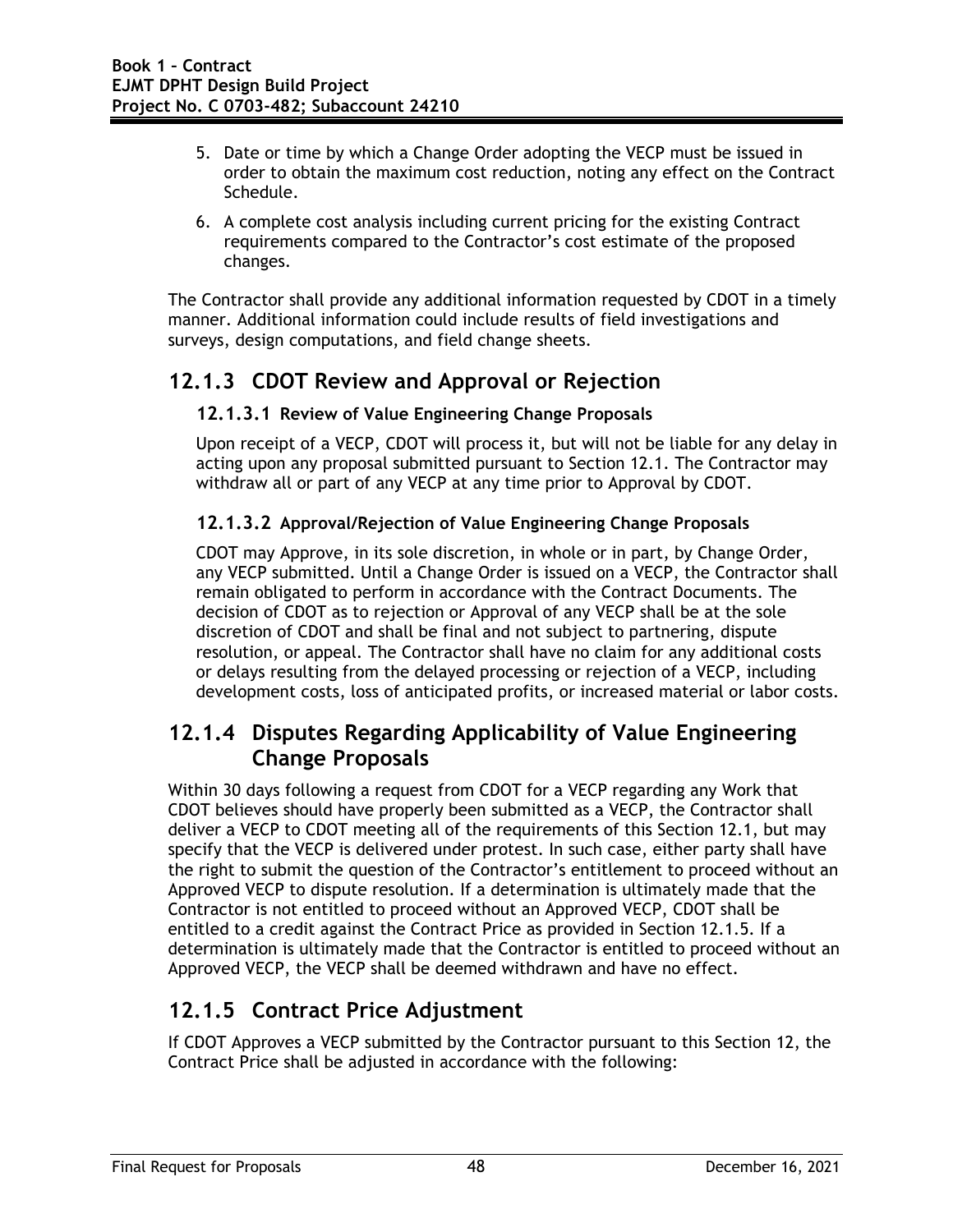#### **12.1.5.1 Estimated Net Savings**

The term "estimated net savings", as used in this Section 12.1, shall mean: (i) the difference between the cost of performing the Work according to the Contract Documents using current estimates and the actual cost to perform it according to the proposed change; less (ii) the costs of studying and preparing the VECP as proven by the Contractor and Approved by CDOT in accordance with the Change Order procedures set forth herein; less (iii) any additional costs incurred by CDOT (including costs relating to any Relocations and ROW and implementation costs) resulting from the VECP. The Contractor's profit shall not be considered part of the cost.

#### **12.1.5.2 Collateral and Future Savings**

Except as specified in Section 12.1.5.4, the Contractor is not entitled to share in either collateral or future contract savings. The term "collateral savings" means those measurable net reductions in CDOT's costs resulting from the VECP, including costs of maintenance by CDOT, logistics, and CDOT-furnished property. The term "future contract savings" shall mean reductions in the cost of performance of future construction contracts resulting from a VECP submitted by the Contractor.

#### **12.1.5.3 Price Adjustment**

Subject to Section 12.1.5.4, the Contract Price shall be reduced by an amount equal to the sum of: (i) 100 percent of any additional costs incurred by CDOT resulting from the VECP; plus (ii) 50 percent of the estimated net savings.

#### **12.1.5.4 Value Engineering Change Proposals Affecting Right-of-Way Plans**

In a case where a VECP involves an adjustment to the ROW Plans (such as a proposal that additional real property be purchased to reduce construction costs), the VECP shall compare:

- 1. The incremental reduction in costs (such as for not designing and building a wall); and
- 2. The costs involved in adjusting the ROW Plans or environmental approvals (which shall be based on the Contractor's additional costs, such as for providing real property acquisition support services, including profit, plus CDOT's additional costs, including land acquisition, appraisals, negotiation, relocation, condemnation, closing, property management, and environmental permitting, specifically including allocated costs of CDOT personnel involved in the acquisition); or (as appropriate) shall compare:
- 3. The incremental reduction in costs (if any) for not acquiring the unnecessary real property; and
- 4. The additional construction costs to be incurred.

The estimated net savings shall be shared 50-50 between CDOT and the Contractor. The Contractor shall include in its VECP an analysis of any impacts on Utility Owners for consideration by CDOT.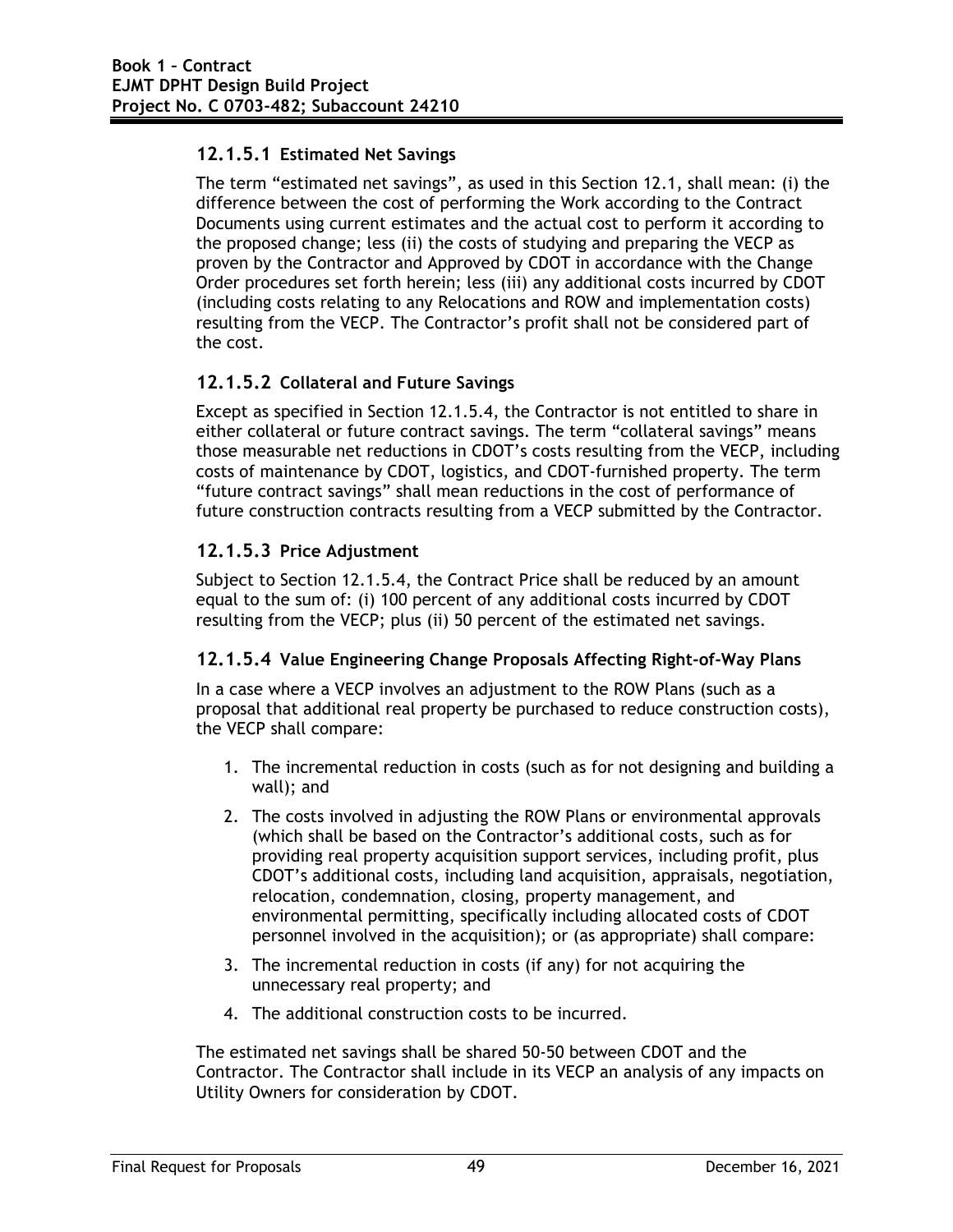Refer to Exhibit E for a sample calculation.

# **12.2Negotiated Changes**

CDOT may, in its sole discretion, Approve any changes in the Contract Requirements that do not qualify as VECPs. Such changes shall be referred to as "Negotiated Changes." CDOT may agree to any share of the cost savings in the Contract Price for Negotiated Changes.

# **12.3Use of Value Engineering Change Proposals and Negotiated Changes by CDOT**

All Approved or disapproved VECPs and Negotiated Changes will become the property of CDOT, and shall contain no restrictions imposed by the Contractor on their use or disclosure. CDOT retains the right to use, duplicate, and disclose in whole or in part any data necessary for the utilization of the proposal on any other or subsequent projects without any obligation to the Contractor. This provision is not intended to deny rights provided by law with respect to patented materials or processes.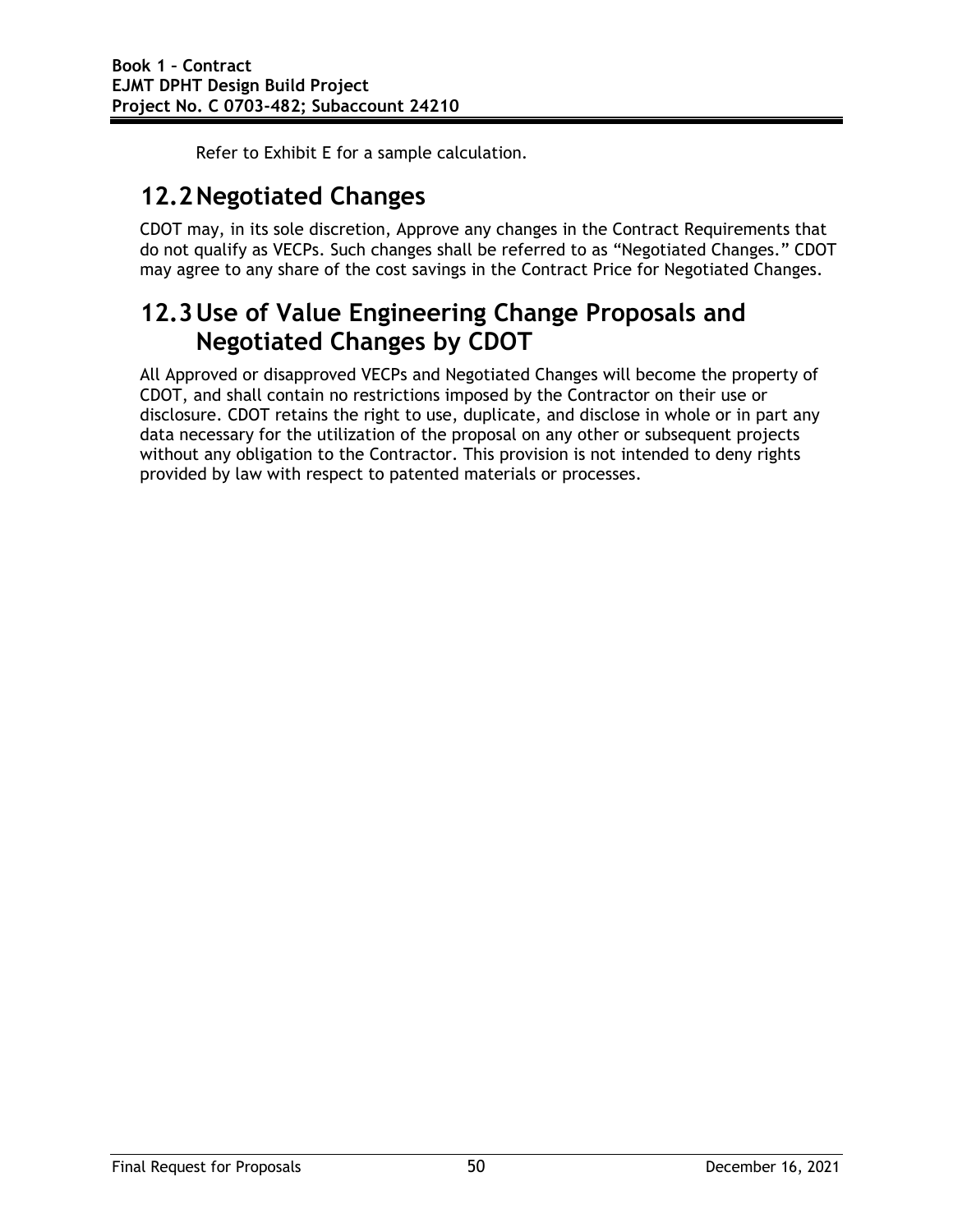# **13.0 Changes in the Work and Encumbrance of Funds**

This Section 13 sets forth the requirements for obtaining all Change Orders under the Contract. The Contractor hereby acknowledges and agrees that the Contract Price constitutes full compensation for performance of all Work, subject only to those exceptions specified in this Section 13, and that CDOT is subject to constraints which limit its ability to increase the Contract Price or extend the Completion Deadlines. The Contractor hereby waives the right to make any claim for a time extension or for any monetary compensation in addition to the Contract Price and other compensation specified in the Contract, except as set forth in this Section 13 or disputes resulting in a Change Order under Section 19. Upon execution of the agreement to accept the Stipend, ATCs and ACCs from unsuccessful Proposers that are made available by CDOT, may be incorporated as a Change Order at CDOT's sole discretion.

## **13.1Circumstances Under Which Change Orders may be Issued**

#### **13.1.1 Definition of and Requirements Relating to Change Orders**

#### **13.1.1.1 Change Orders**

The term "Change Order" shall mean a written amendment to the terms and conditions of the Contract Documents issued in accordance with this Section 13. CDOT may issue unilateral Change Orders as specified in Section 13.2. A Change Order shall not be effective for any purpose unless executed by CDOT. Execution of a Change Order by CDOT shall mean that the Change Order has been fully executed by CDOT and any other necessary parties of the State. The term "Change Order" shall also include any Utility Work Order that has been completed by CDOT to also function as a Change Order, as described in Section 6.2. Except for Utility Work Orders functioning as Change Orders, Change Orders may be requested by the Contractor only pursuant to Section 13.3 and to adopt a VECP or Negotiated Change under Section 12. Change Orders may be issued for the following purposes (or combination thereof):

- 1. To modify the Work.
- 2. To revise a Completion Deadline.
- 3. To revise the Contract Price.
- 4. To revise other terms and conditions of the Contract Documents.

Upon CDOT's Approval of the Change Order form, CDOT will execute the Change Order form indicating Approval thereof. A Change Order may, at the sole discretion of CDOT, direct the Contractor to proceed with the Work with the amount of any adjustment of a Completion Deadline or the Contract Price to be determined in the future.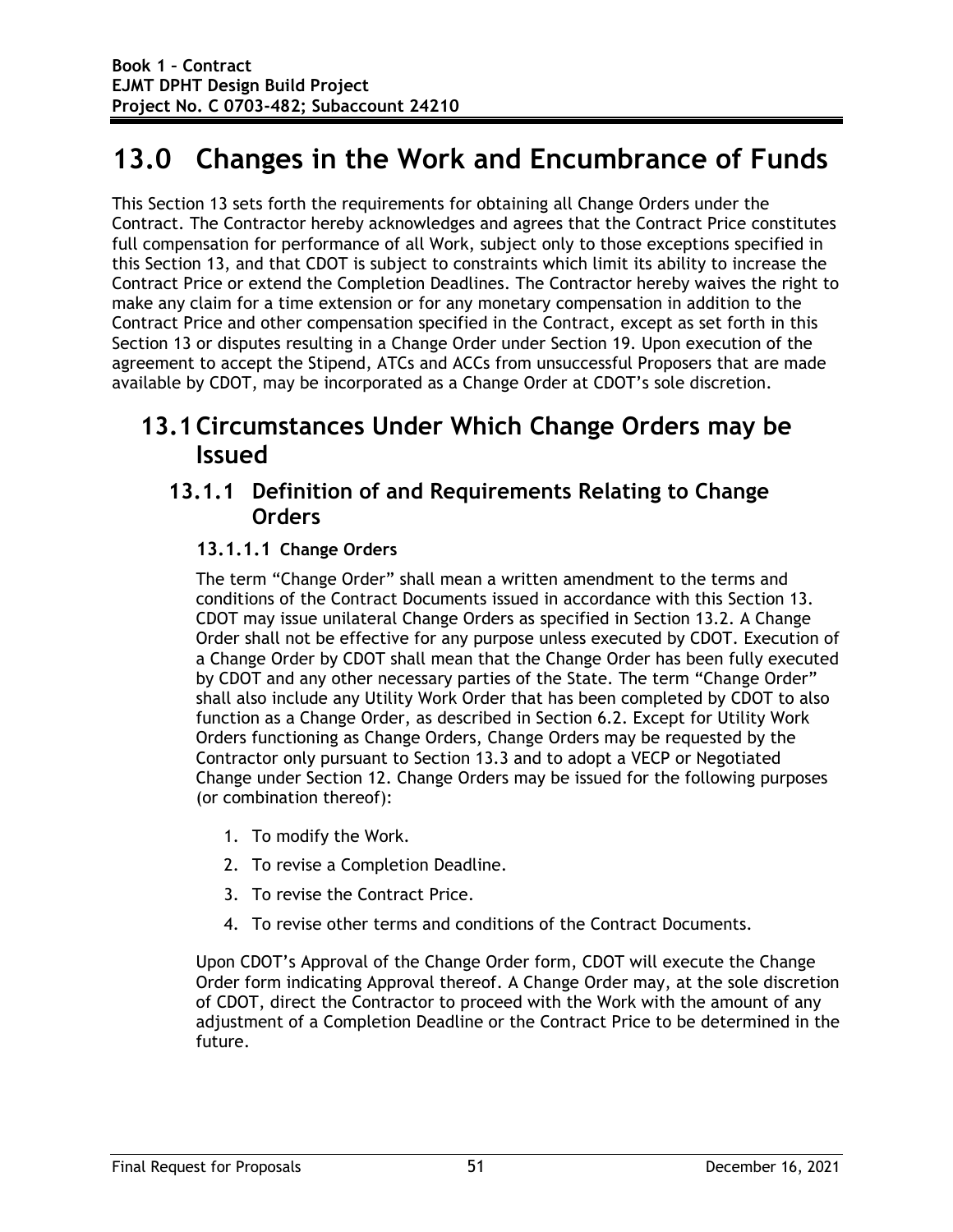#### **13.1.1.2 Issuance of Directive Letter**

CDOT may at any time issue a Directive Letter to the Contractor in the event of any desired change in the Work or of any Dispute regarding the Work. The Directive Letter will state that it is issued under this Section 13.1.1.2, will describe the Work in question and will state the basis for determining compensation, if any. The Contractor shall proceed immediately with the Work as directed in the letter, pending the execution of a formal Change Order (or, if the letter states that the Work is within the original scope of the Work, the Contractor shall proceed with the Work as directed but shall have the right pursuant to Section 13.3 to request that CDOT issue a Change Order with respect thereto).

#### **13.1.1.3 Performance of Changed or Extra Work**

As a condition precedent to the Contractor's right to receive additional payment or an extension of a Completion Deadline for changed or Extra Work, the Contractor shall have received either a Directive Letter from CDOT stating that it is issued pursuant to Section 13.1.1.2 or a Change Order for such work executed by CDOT. To the extent that the Contractor undertakes any such work without receiving a Directive Letter or Change Order executed by CDOT, the Contractor shall be deemed to have performed such work voluntarily and shall not be entitled to a Change Order in connection therewith. In addition, the Contractor may be required to remove or otherwise undo any such work, at its sole cost.

### **13.1.2 Directive Letter as Condition Precedent to Claim that CDOT-Directed Change Occurred**

In addition to the provision of a PCO Notice and subsequent Change Order request pursuant to Section 13.3, receipt of a Directive Letter from CDOT is a condition precedent to the Contractor's right to claim that a CDOT-Directed Change has occurred, provided that no Directive Letter shall be required for alleged CDOT-Directed Changes directly attributable to delays caused by bad faith actions, active interference, gross negligence or comparable tortious conduct by CDOT. The fact that a Directive Letter was issued by CDOT shall not be considered evidence that in fact a CDOT-Directed Change occurred. The determination whether a CDOT-Directed Change in fact occurred shall be based on an analysis of the original Contract Document requirements and a determination whether the Directive Letter in fact constituted a change in those requirements. Whether to issue a Directive Letter is in CDOT's discretion after considering the original Contract Document, but CDOT shall not unreasonably withhold issuing a Directive Letter. The foregoing requirements shall not imply that a Directive Letter would be required in order for the Contractor to have the right to receive compensation for Work within its original scope for which additional compensation is specifically allowed under this Section 13 (such as for Relocation of previously misidentified underground Utilities, if a Change Order is allowed therefore pursuant to Section 6.2).

## **13.1.3 Changes in Law**

The Contractor shall be entitled to an increase in the Contract Price for any change in a Legal Requirement, change in the judicial interpretation of a Legal Requirement, or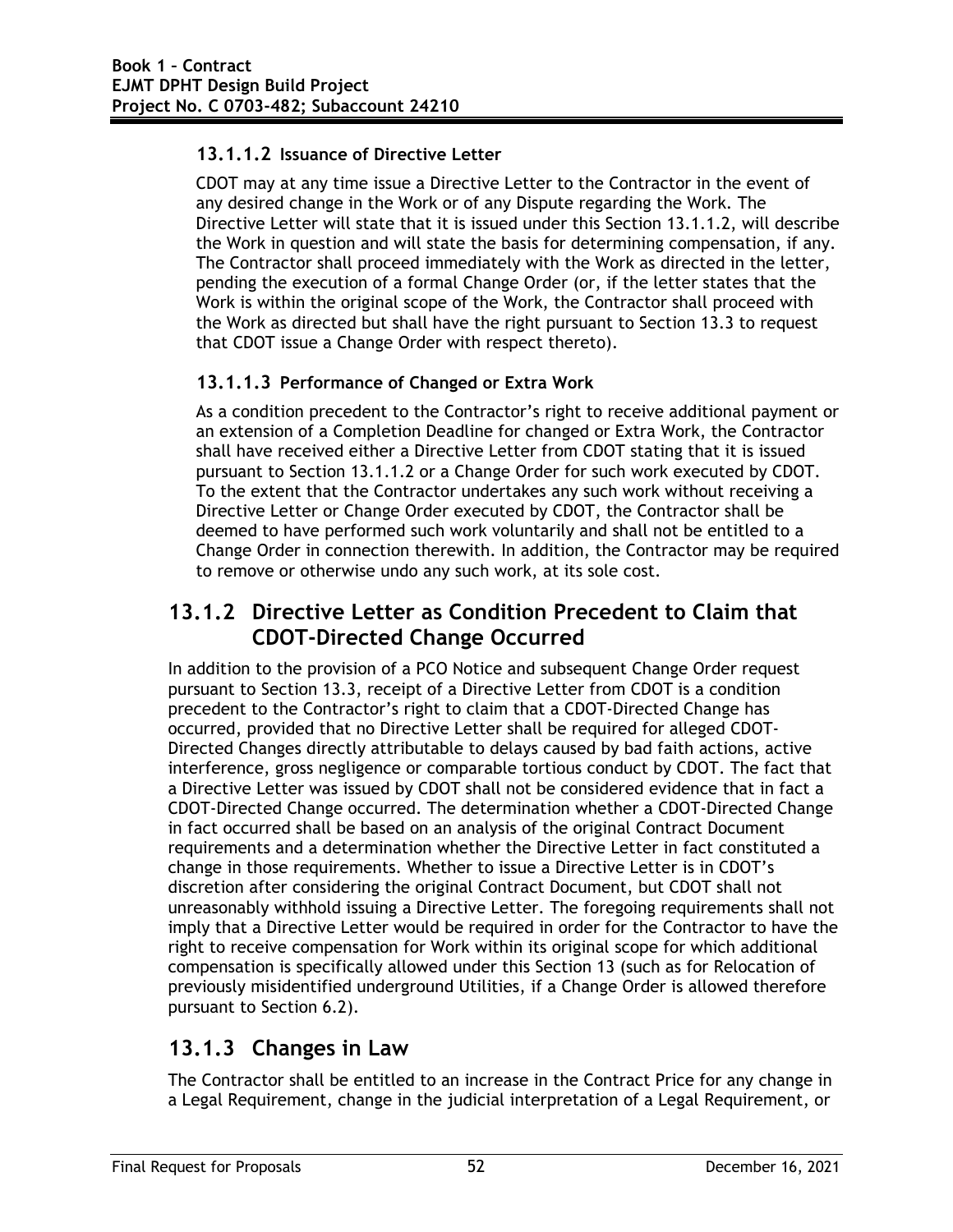adoption of any new Legal Requirement, which is materially inconsistent with Legal Requirements in effect on the Proposal Due Date (excluding any such change or new Legal Requirement which was passed or adopted but not yet effective as of the Proposal Due Date), and which: (i) requires a material modification in the Work; (ii) requires the Contractor to obtain a state or federal environmental approval not previously required for the Project; (iii) eliminates existing tax exemptions or increases applicable sales taxes; or (iv) specifically targets the Project or the Contractor. CDOT shall be entitled to a decrease in the Contract Price for any change in Legal Requirements that reduces the cost of the Work, if and to the extent that the change: (i) allows a material modification in the design of the Project resulting in a net cost savings; or (ii) reduces the requirements of complying with environmental approvals.

# **13.2Procedure for CDOT Initiated Change Orders**

This Section 13.2 concerns Change Orders issued by CDOT following a Request for Change Proposal and Change Orders unilaterally issued by CDOT.

### **13.2.1 Request for Change Proposal (RCP)**

#### **13.2.1.1 Issuance of Request**

If CDOT desires to issue a CDOT-Directed Change or to evaluate whether to initiate such a change, then CDOT may, at its discretion, issue a Request for Change Proposal (RCP).

#### **13.2.1.2 Initial Consultation**

Within seven days after the Contractor's receipt of an RCP, CDOT and the Contractor shall hold an initial consultation to define the proposed scope of the change. Within seven days after the initial consultation, CDOT and the Contractor shall consult concerning an estimated rough order of magnitude (ROM) cost and time impacts, if any. The Contractor shall provide data regarding such matters as requested by CDOT.

#### **13.2.1.3 Notification by CDOT**

Within seven days after the ROM consultation meeting and provision of any data as described in Section 13.2.1.2, CDOT shall notify the Contractor whether CDOT:

- 1. Wishes to issue a Change Order.
- 2. Wishes to request the Contractor to prepare a Change Order form as discussed at the meeting.
- 3. No longer wishes to issue a Change Order.

CDOT may at any time, in its sole discretion, require the Contractor to provide two alternative Change Order forms, one of which shall provide for a time extension if applicable and any additional costs permitted hereunder, and the other of which shall show all Acceleration Costs associated with meeting the original Completion Deadlines, as well as any additional costs permitted hereunder.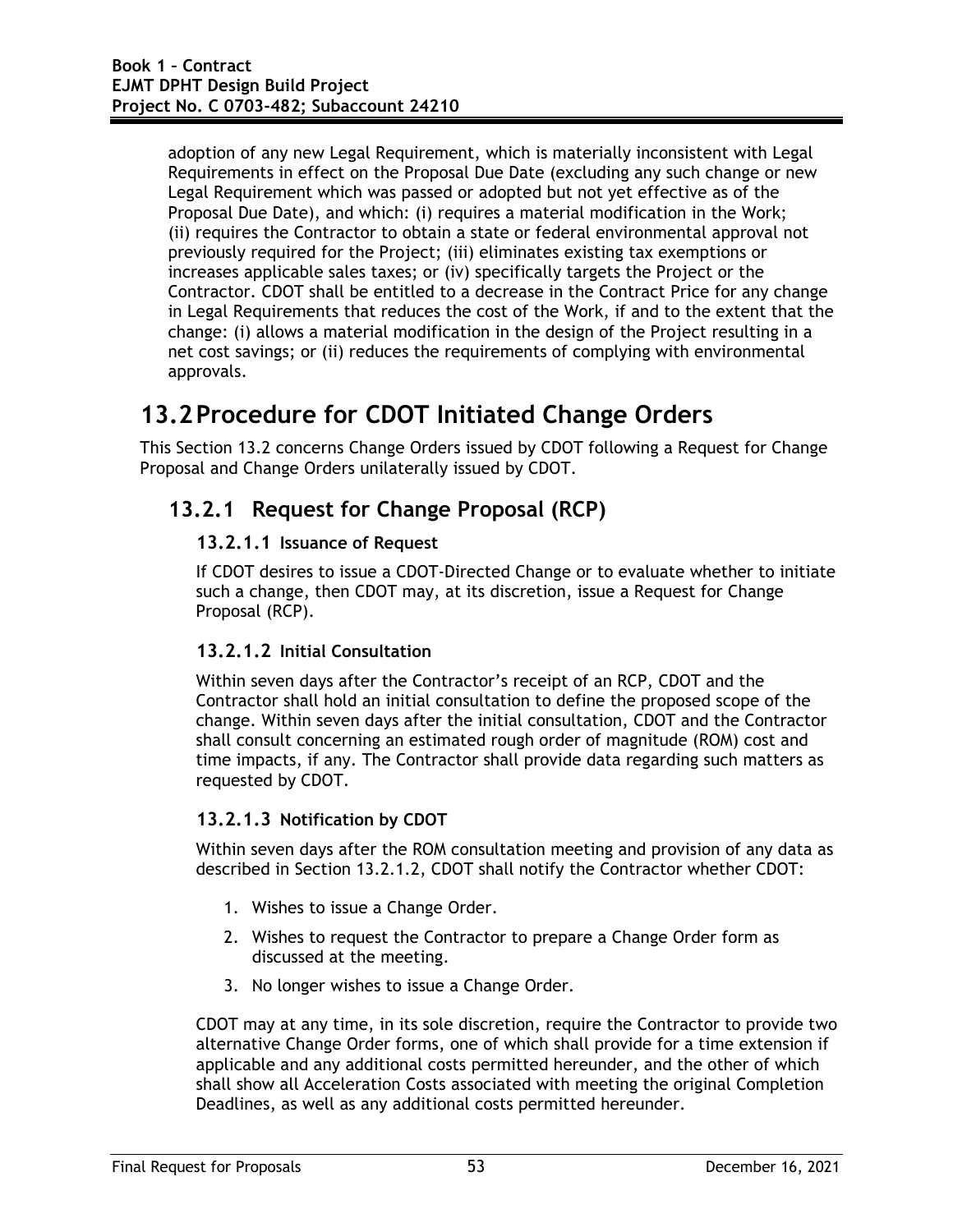#### **13.2.1.4 Submittal of Change Order Form**

If requested by CDOT, the Contractor shall, within 21 days after receipt of the notification described in Section 13.2.1.3, prepare and submit to CDOT for Approval a Change Order form for the requested change, complying with all applicable requirements of Section 13.4, and incorporating all requests made by CDOT. The Contractor shall bear the cost of developing the Change Order form, including any modifications thereto requested by CDOT, except the costs of design and engineering work required for preparation of plans or exhibits necessary for the Change Order form and pre-authorized by CDOT shall be included in the Change Order as reimbursable items. If the Change Order is Approved, the design and engineering costs will be included within the Change Order, otherwise, they shall be separately reimbursed through a separate Change Order.

#### **13.2.1.5 Order To Proceed**

If CDOT and the Contractor agree that a change in the requirements relating to the Work has occurred but disagree as to whether the change justifies additional compensation or time or disagree as to the amount of any change to be made to the Contract Price or a Completion Deadline, CDOT may, in its sole discretion, order the Contractor to proceed with the performance of the Work in question notwithstanding such disagreement. Such order may, at CDOT's option, be in the form of:

- 1. Time and Materials Change Order as provided in Section 13.7; or
- 2. Directive Letter as described in Section 13.1.1.2.

## **13.2.2 Unilateral Change Orders**

CDOT may issue a Change Order at any time, regardless of whether it has issued a Request for Change Proposal. Any such Change Order shall state that the Contractor shall be entitled to compensation in accordance with Section 13.7 for the additional Work required thereby. For deductive unilateral Change Orders, the Change Order may contain a price deduction deemed appropriate by CDOT, and the Contractor shall have the right to dispute the amount of such price deduction in accordance with Section 19.

### **13.2.3 Reserved**

## **13.3Procedure for Contractor Requested Change Orders**

### **13.3.1 Eligible Changes**

The Contractor's entitlement to a Change Order for eligible changes is subject to the restrictions and limitations contained in this Section 13.

#### **13.3.1.1 Contract Price Increase**

The Contractor may request a Change Order to increase the Contract Price, subject to certain limitations with respect to delay and disruption damages as specified in Section 13.5.2, only for increased costs in the Work as follows: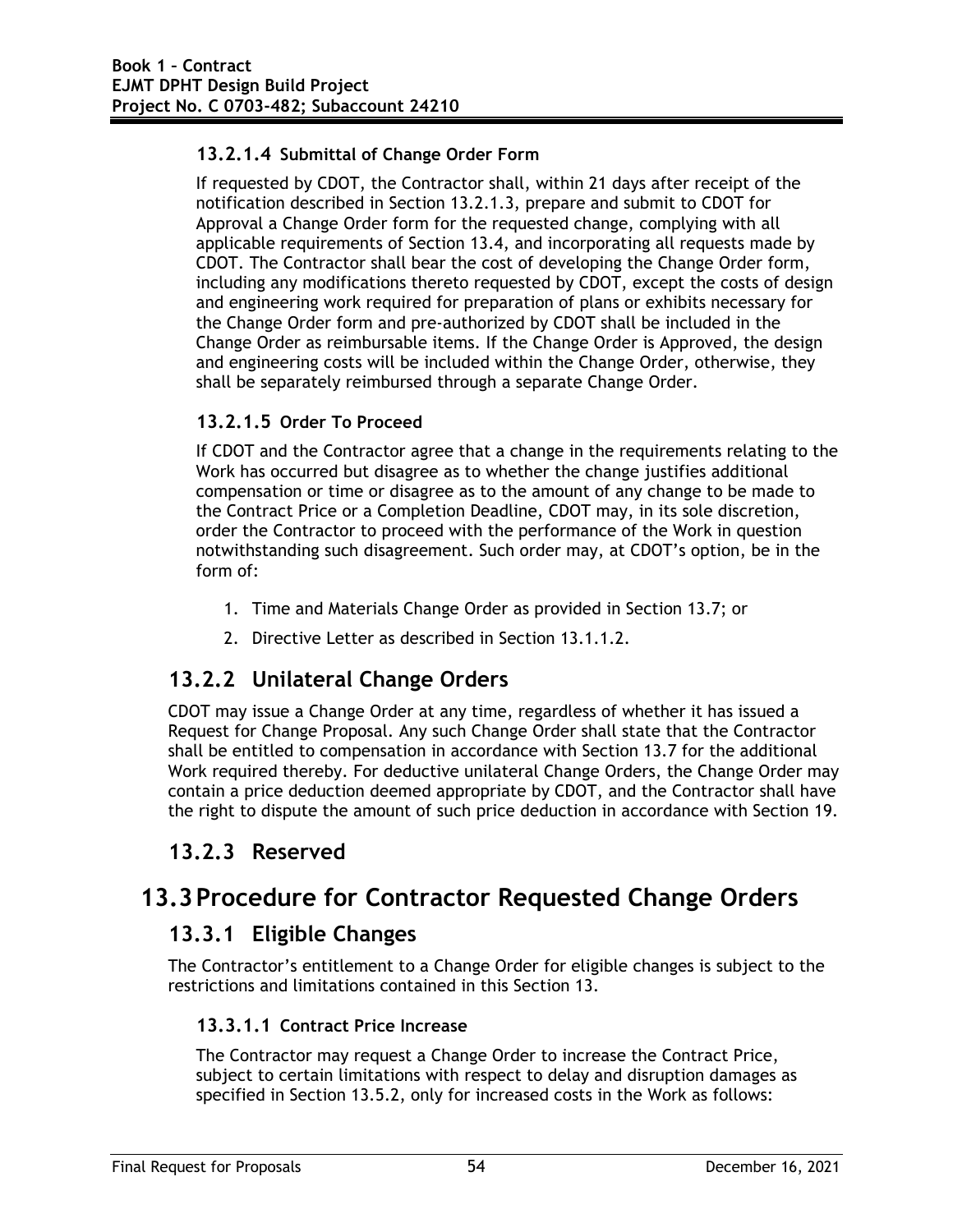- 1. Additional costs directly attributable to additional Work resulting from CDOT-Directed Changes.
- 2. Additional costs directly attributable to CDOT-Caused Delays.
- 3. Additional costs directly attributable to Necessary Design Changes, to the extent permitted in Section 13.8.
- 4. Additional costs directly attributable to Differing Site Conditions, to the extent provided in Section 13.9.
- 5. Certain additional costs relating to Hazardous Substances, as described in Section 13.11, to the extent provided therein.
- 6. Certain additional costs relating to Utility Work, as described in Section 6.2, to the extent provided therein.
- 7. Certain additional costs relating to material Errors in the ROW Plans, as described in Section 13.12, to the extent provided therein.
- 8. Additional costs directly attributable to uncovering, removing, and restoring Work, to the extent provided in Section 5.5.3.
- 9. Additional costs directly attributable to Force Majeure events, to the extent provided in Section 13.10. For purposes of the Contractor's entitlement to costs directly attributable to Force Majeure events, the term "Force Majeure" shall mean any of the following events (provided such events are beyond the control of the Contractor and are not due to an act or omission of the Contractor or Contractor-Related Entity) which materially and adversely affects the Contractor's obligations hereunder and which event (or the effects of which event) could not have been avoided or prevented by due diligence and use of reasonable efforts by the Contractor:
	- (i) A tornado or an earthquake;
	- (ii) Any rebellion, war, riot, act of sabotage, terrorism, or civil commotion;
	- (iii) The discovery at, near, or on the Site of any archaeological, paleontological or cultural resources or any biological resources (which term shall be deemed to mean any threatened or endangered species, raptors or eagles), provided that the existence of such resources was not disclosed in the RFP Documents;
	- (iv) The suspension, termination, interruption, denial, failure to obtain, nonrenewal or amendment of any Environmental Approval, except as otherwise provided in Section 6.3;
	- (v) Any change in a Legal Requirement, change in the judicial interpretation of a Legal Requirement, or adoption of any new Legal Requirement, which is materially inconsistent with Legal Requirements in effect on the Proposal Due Date (excluding any such change or new Legal Requirement which was passed or adopted but not yet effective as of the Proposal Due Date), and which: (i) requires a material modification in the Project Work; (ii) requires the Contractor to obtain a state or federal environmental approval not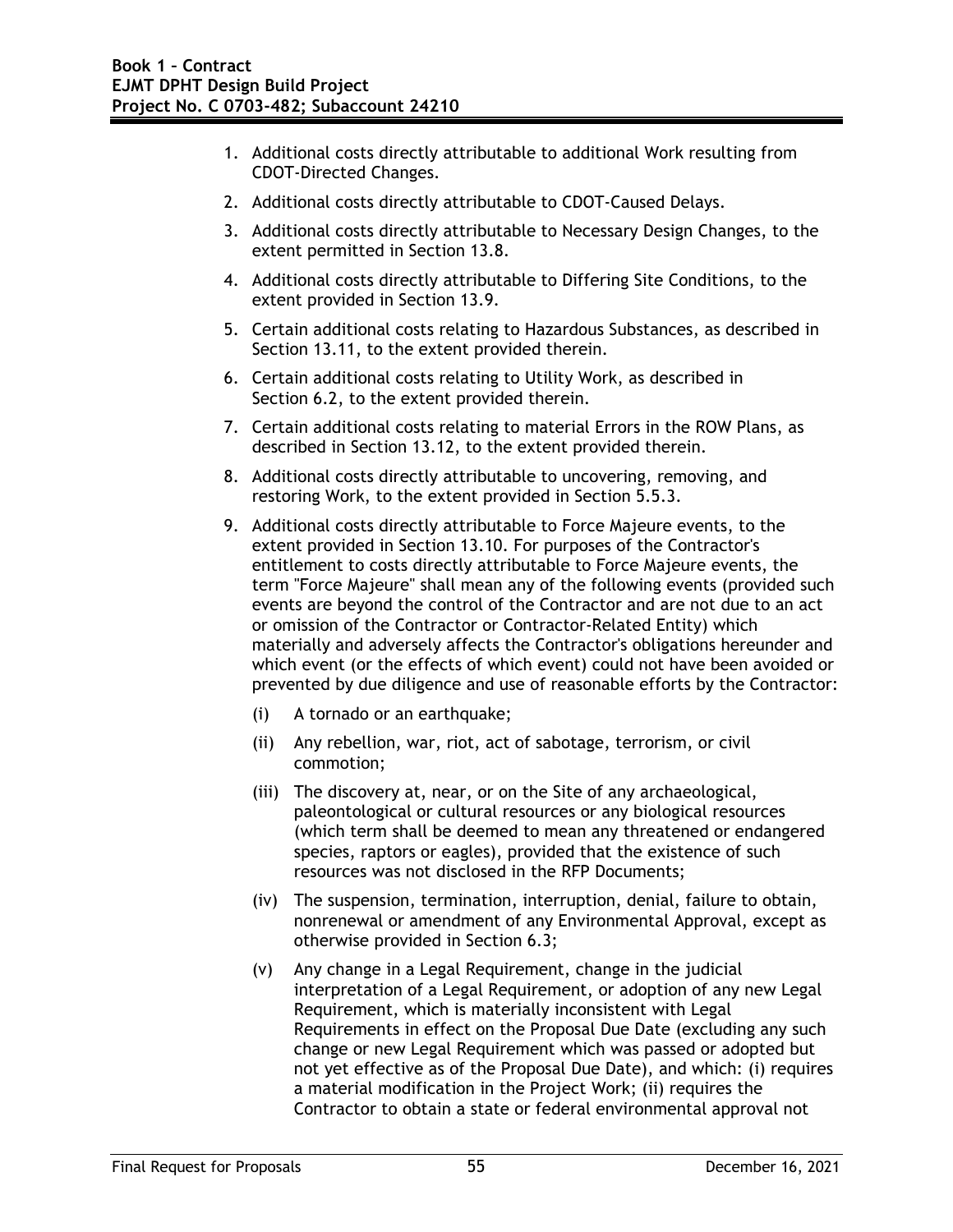previously required for the Project; or (iii) specifically targets the Project or the Contractor; and

- (vi) Any lawsuit seeking to restrain, enjoin, challenge, or delay construction of the Project or the granting or renewal of any Governmental Approval of the Project, except to the extent that: (i) the risk of such lawsuit has been assumed by the Contractor under Section 6.3; or (ii) the lawsuit otherwise arises out of any act, omission, or breach of obligation of the Contractor, a Subcontractor, or any person for whom the Contractor is contractually or legally liable.
- 10. For purposes of the Contractor's entitlement to costs directly attributable to Force Majeure events, the term "Force Majeure" specifically excludes from its definition the following matters, which might otherwise be considered Force Majeure:
	- (i) Fire or other physical destruction or damage, including lightning, explosion, drought, rain, flood not caused by the above-described events, hurricane, storm or action of the elements, or other acts of God;
	- (ii) Except as provided in Subsection 9 above, explosion or malicious or other acts by the Contractor or a Contractor-Related Entity intended to cause loss or damage or other similar occurrence;
	- (iii) Strike, labor dispute, work slowdown, work stoppage, secondary boycott, walkout, or other similar occurrence;
	- (iv) The suspension, termination, interruption, denial or failure to obtain, or nonrenewal of any Governmental Approval other than an Environmental Approval, unless such event is the result of a lawsuit as described in Subsection 9(v) above;
	- (v) The adoption or repeal of, or change in, a Legal Requirement which was passed but not yet effective as of the Proposal Due Date or which increases the Contractor's costs but does not change the obligations to be performed by the Contractor (except to the extent provided in Section 13.1.3);
	- (vi) Any lawsuit relating to any New Environmental Approval, which is the Contractor's risk under Section 6.3;
	- (vii) Any Force Majeure event under a Utility Agreement unless the claimed Force Majeure event also constitutes Force Majeure as provided in Subsection 9 above;
	- (viii) Any Utility Delays; and
	- (ix) All other matters not caused by CDOT or beyond the control of CDOT and not listed in Subsection 9 above.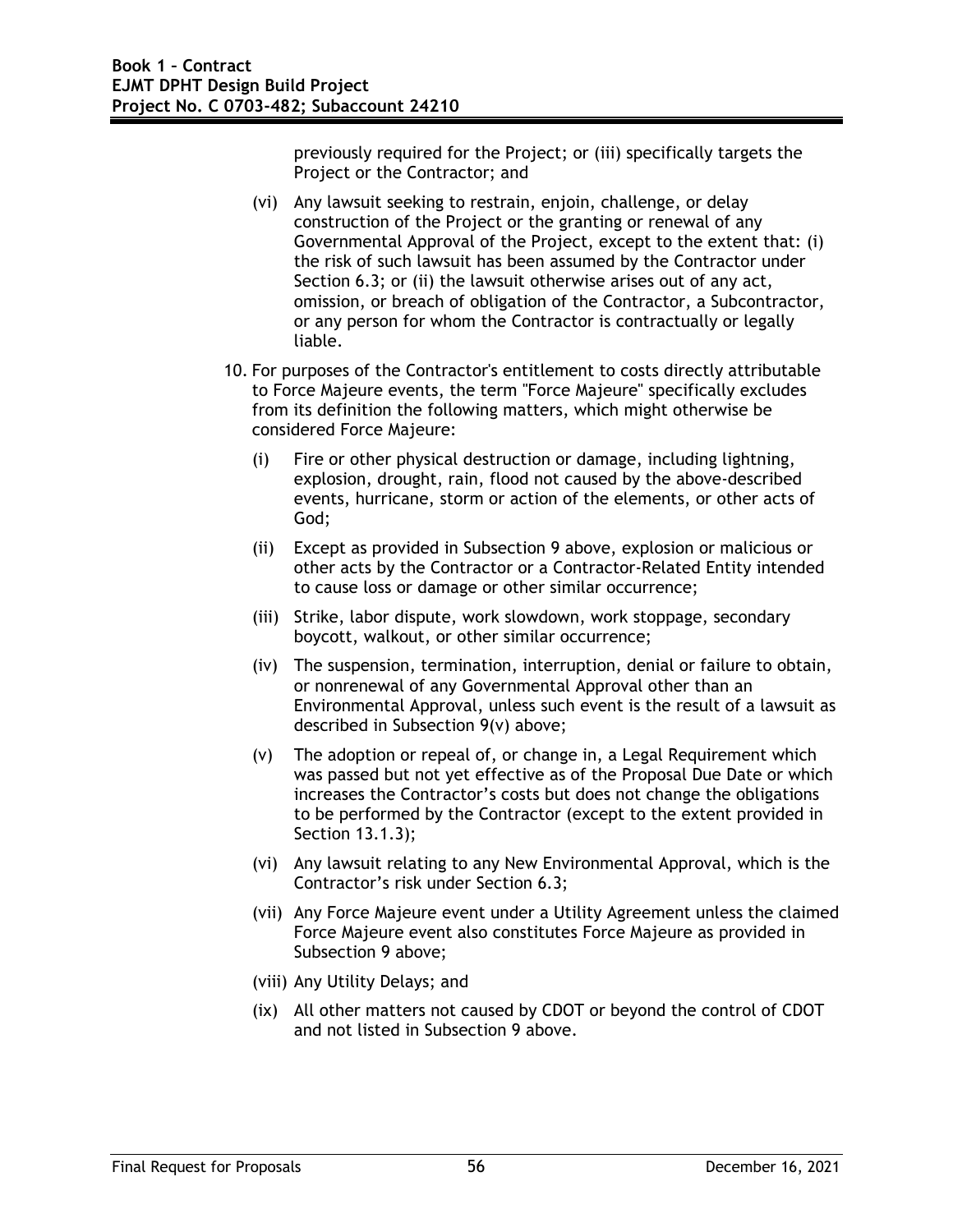#### **13.3.1.2 Time Extension**

The Contractor may request a Change Order to extend a Completion Deadline only for the following delays in the Critical Path:

- 1. CDOT-Caused Delays.
- 2. Delays directly attributable to Necessary Design Changes, to the extent permitted by Section 13.8.
- 3. Delays directly attributable to Differing Site Conditions, to the extent permitted by Section 13.9.
- 4. Certain delays relating to Utility Work, as described in Section 6.2, to the extent permitted therein.
- 5. Certain delays relating to Hazardous Substances, as described in Section 13.11, to the extent permitted therein.
- 6. Certain delays relating to material Errors in the ROW Plans, to the extent permitted by Section 13.12.
- 7. Delays directly attributable to Force Majeure events, to the extent permitted by Section 13.10. For purposes of the Contractor's entitlement to a time extension hereunder, the term "Force Majeure" shall mean a loss, injury, or damage to the Work due to unforeseeable causes beyond the control of the Contractor or Contractor-Related Entities, including but not limited to acts of God, such as earthquake, flood, tornado, high winds, or other cataclysmic phenomenon of nature, or acts of the public enemy or of governmental authorities.

### **13.3.2 Conditions Precedent**

The requirements set forth in this Section 13.3.2 constitute conditions precedent to the Contractor's entitlement to request and receive a Change Order in all circumstances except those involving a request for a price increase under Section 11.1.3. The Contractor agrees that the filing of PCO Notices and subsequent filing of requests for Change Orders with CDOT pursuant to this Section 13.3.2 are necessary in order to begin the administrative process for Contractor-requested Change Orders. The Contractor understands that it shall be forever barred from recovering against CDOT under this Section 13 if it fails to give notice of any act, or failure to act, by CDOT or any of its representatives or the happening of any event, thing or occurrence pursuant to a proper PCO Notice, and thereafter complies with the remaining requirements of this Section 13.3.

#### **13.3.2.1 Delivery of Potential Change Order (PCO) Notice**

The Contractor shall deliver to CDOT written notice ("PCO Notice") stating that an event or situation has occurred within the scope of Sections 13.3.1.1 and/or 13.3.1.2 and shall state which subsection thereof is applicable. The first notice shall be labeled "PCO No. 1" and subsequent notices shall be numbered sequentially. Any notice regarding a situation involving a Necessary Design Change shall specifically state that it involves such a change.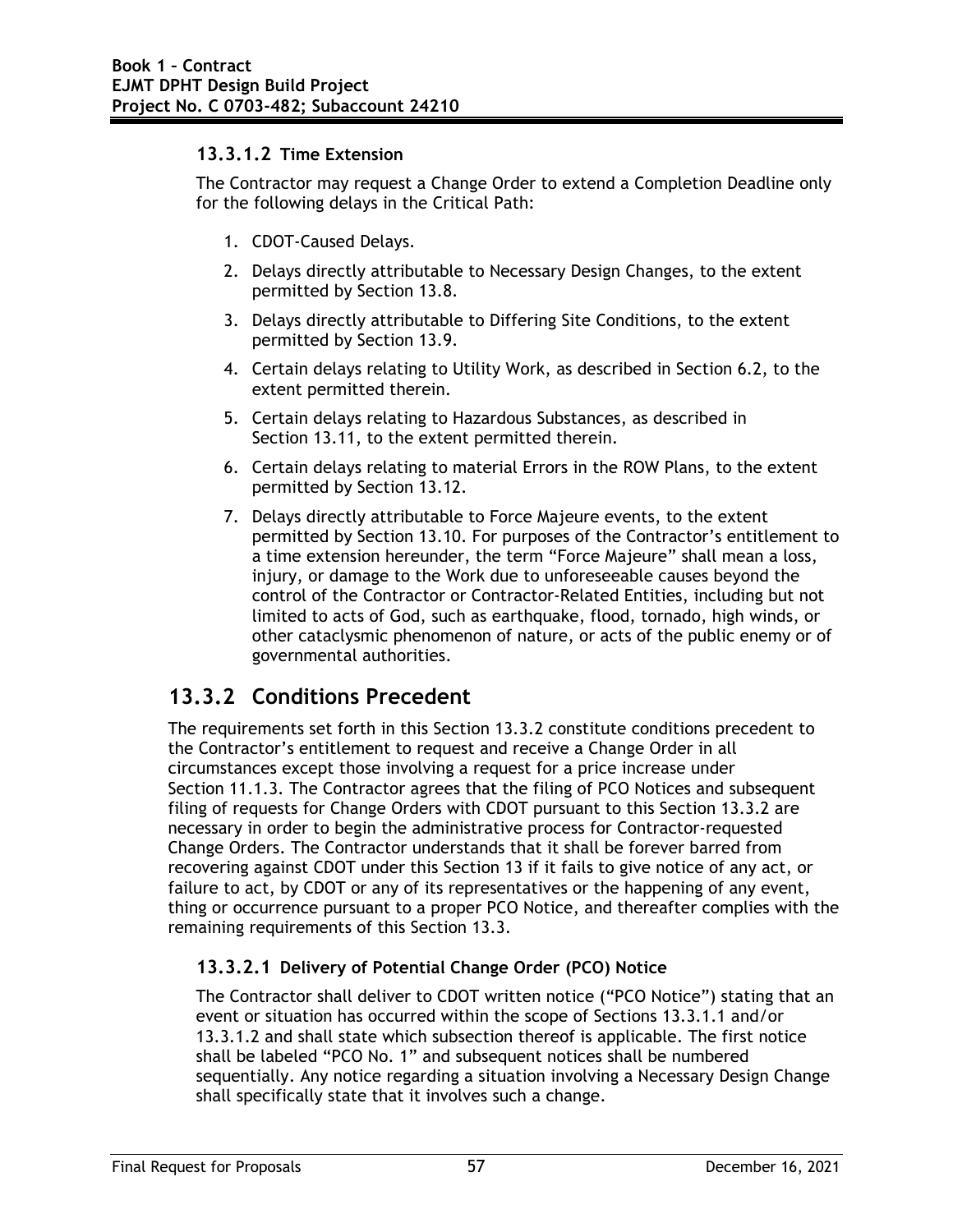#### **13.3.2.1.1 Importance of Prompt Delivery**

Each PCO Notice shall be delivered as promptly as possible after the occurrence of such event or situation. If any PCO Notice is delivered later than 10 days after the Contractor first discovered (or should have discovered in the exercise of reasonable prudence) the occurrence which is described therein, the Contractor shall be deemed to have waived the right to collect any and all costs incurred prior to the date of delivery of the PCO Notice, and shall be deemed to have waived the right to seek an extension of any Completion Deadline with respect to any delay in the Critical Path which accrued prior to the date of delivery of the written notice. Furthermore, if any PCO Notice concerns any condition or material described in Section 5.3, the Contractor shall be deemed to have waived the right to collect any and all costs incurred in connection therewith to the extent that CDOT is not afforded the opportunity to inspect such material or condition before it is disturbed. The Contractor's failure to provide a PCO Notice within 30 days after the Contractor first discovered (or should have discovered in the exercise of reasonable prudence) the occurrence of a given event or situation shall preclude the Contractor from any relief, unless the Contractor can show, based on a preponderance of the evidence that: (i) CDOT was not materially prejudiced by the lack of notice; or (ii) CDOT's designated representative specified in accordance with Section 24.10 had actual knowledge (including all items (i) through (v) of Section 13.3.2.1.2), prior to the expiration of the 30 day period, of the event or situation and that the Contractor believed it was entitled to a Change Order with respect thereto. A PCO Notice shall be deemed delivered only if it fully conforms to the requirements of Section 13.3.2.1.2.

#### **13.3.2.1.2 Contents of PCO Notice**

The PCO Notice shall: (i) state in detail the facts underlying the potential Change Order, the reasons why the Contractor believes additional compensation or time will or may be due and the date of occurrence; (ii) state in detail the basis that the work is not required by the Contract, if applicable; (iii) identify particular elements of Contract performance for which additional compensation may be sought under this Section 13; (vi) identify any potential Critical Path impacts; and (v) provide an estimate of the time within which a response to the notice is required to minimize cost, delay, or disruption of performance.

#### **13.3.2.1.3 Notices Under Other Contract Provisions**

The written notification under Section 5.3 may also serve as a PCO Notice provided it meets the requirements for PCO Notices.

#### **13.3.2.1.4 Failure to Provide Information**

Any adjustments made to the Contract shall not include increased costs or time extensions for delay resulting from the Contractor's failure to provide requested additional information under this Section 13.3.2.1.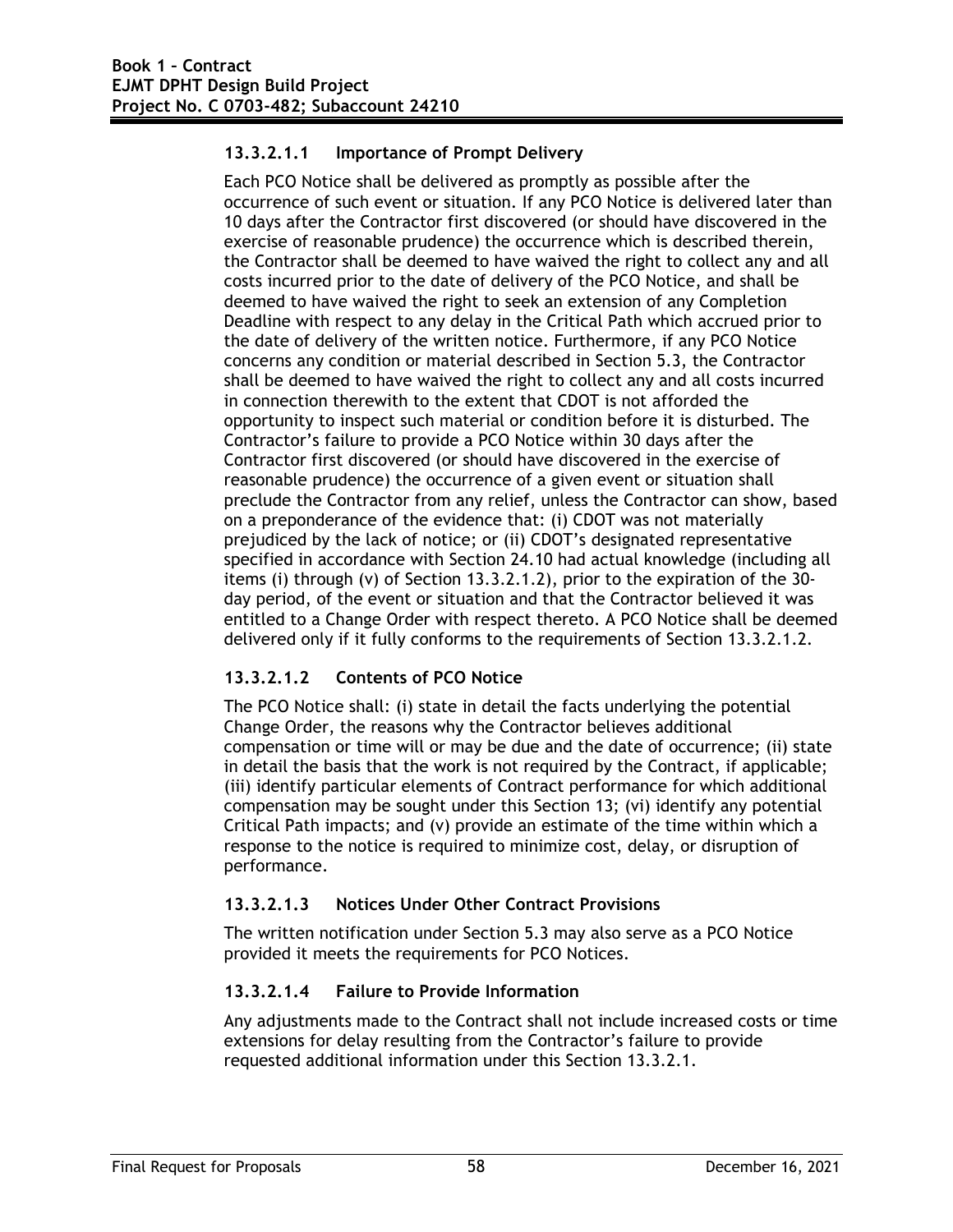### **13.3.2.2 Delivery of Requests for Change Orders (RCO)**

The Contractor shall deliver all requests for Change Orders under this Section 13.3 to CDOT within 30 days after delivery of the PCO Notice. CDOT may require design and construction costs to be covered by separate Change Order requests. If the Contractor requests a time extension, then CDOT, in its sole discretion, may require the Contractor to provide two alternative Change Order requests, one of which shall provide for a time extension and any additional costs permitted hereunder, and the other of which shall show all Acceleration Costs associated with meeting the original Completion Deadlines, as well as any additional costs permitted hereunder.

### **13.3.2.3 Importance of Timely Delivery**

The Contractor acknowledges and agrees that, due to the limited availability of funds for the Project, timely delivery of notification of such events and situations and requests for Change Orders and updates thereto are of vital importance to CDOT. CDOT is relying on the Contractor to evaluate, promptly upon the occurrence of any event or situation, whether the event or situation will affect schedule or costs and, if so, whether the Contractor believes a time extension and/or price increase is required hereunder. If an event or situation occurs which may affect the Contract Price or a Completion Deadline, CDOT will evaluate the situation and determine whether it wishes to make any changes to the definition of the Project so as to bring it within CDOT's funding and time restraints.

The following matters (among others) shall be considered in determining whether CDOT has been prejudiced by the Contractor's failure to provide timely notice:

- 1. The effect of the delay on alternatives available to CDOT (that is, a comparison of alternatives which are available at the time notice was actually given and alternatives which would have been available had notice been given within 10 days after occurrence of the event or when such occurrence should have been discovered in the exercise of reasonable prudence).
- 2. The impact of the delay on CDOT's ability to obtain and review objective information contemporaneously with the event.

#### **13.3.2.4 Subcontractor Claims**

Prior to submission by the Contractor of any request for a Change Order to CDOT which is based in whole or in part on a request by a Subcontractor to the Contractor for a price increase or time extension under its Subcontract, the Contractor shall have reviewed all claims by the Subcontractor which constitute the basis for the request for Change Order and determined in good faith that each such claim is justified hereunder and that the Contractor is justified in requesting an increase in the Contract Price and/or change in Completion Deadlines in the amounts specified in the request for Change Order. Each request for Change Order involving Subcontractor Work shall include a sworn certification in form acceptable to CDOT signed by the Contractor's Design Build Project Manager stating that the Contractor has investigated the basis for the Subcontractor's claims and has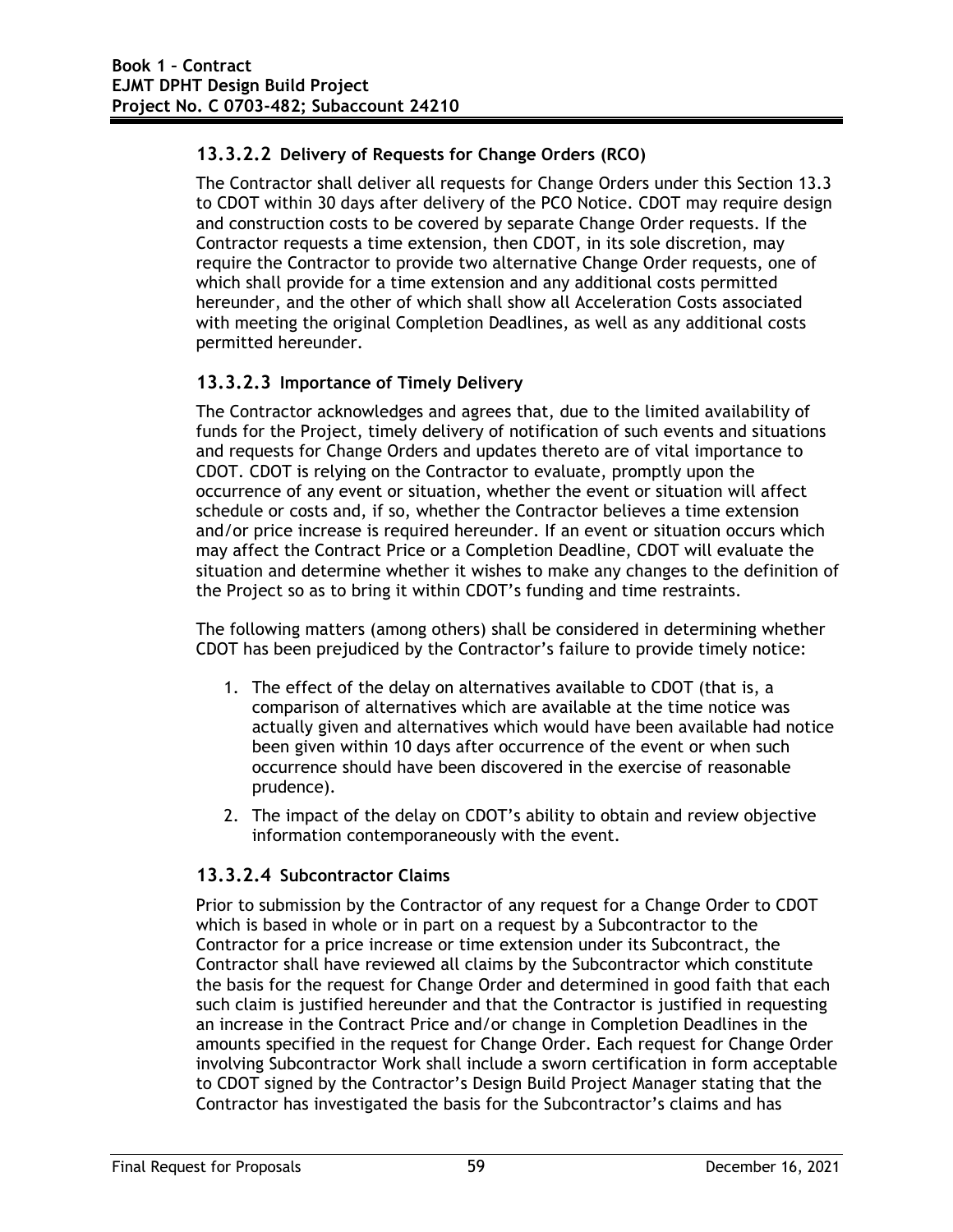determined that all such claims are justified as to entitlement and amount of money and/or time requested and has no reason to believe and does not believe that the factual basis for the Subcontractor's claim is falsely represented. Any request for Change Order involving Subcontractor Work shall be considered incomplete if it is not accompanied by such certification.

## **13.3.3 Performance of Disputed Work**

If CDOT refuses to issue a Change Order based on the Contractor's request, the Contractor shall nevertheless perform all work as specified in an appropriate Directive Letter, with the right to submit the issue of entitlement to a Change Order to dispute resolution in accordance with Section 19. The Contractor shall maintain and deliver to CDOT, upon request, contemporaneous records, meeting the requirements of Section 13.7.7, for all work performed which the Contractor believes constitutes extra work, until all Disputes regarding entitlement or cost of such work are resolved.

# **13.4Contents of Change Orders**

## **13.4.1 Form of Change Order**

Each Change Order form and request for Change Order shall meet all applicable requirements of this Section 13 and shall include a Cost Analysis to be prepared in the form attached as Exhibit G. The completed and/or modified Work Order Form described in Section 6.2 shall be considered an appropriate form, where applicable.

### **13.4.2 Scope of Work, Cost Estimate, Delay Analysis, and Information Regarding Change**

The Contractor shall prepare a scope of work, cost estimate, impacted delay analysis, if any, and other information as required by this Section 13.4.2 for each Change Order form and request for Change Order.

### **13.4.2.1 Scope of Work**

The scope of work shall describe in detail satisfactory to CDOT all Activities associated with the Change Order, including a description of additions, deletions, and modifications to the existing Contract requirements.

### **13.4.2.2 Cost Estimate**

The cost estimate shall set out the estimated costs in such a way that a fair evaluation can be made. It shall include a breakdown for labor, materials, equipment, overhead (which includes all indirect costs) and profit, unless CDOT agrees otherwise. The estimate shall include costs allowable under Section 13.5.2, if any. If the work is to be performed by Subcontractors and if the work is sufficiently defined to obtain Subcontractor quotes, the Contractor shall obtain quotes (with breakdowns showing cost of labor, materials, equipment, overhead, and profit) on the Subcontractor's stationery and shall include such quotes as backup for the Contractor's estimate. No mark-up shall be allowed in excess of the amounts allowed under Sections 13.5.2 and 13.7.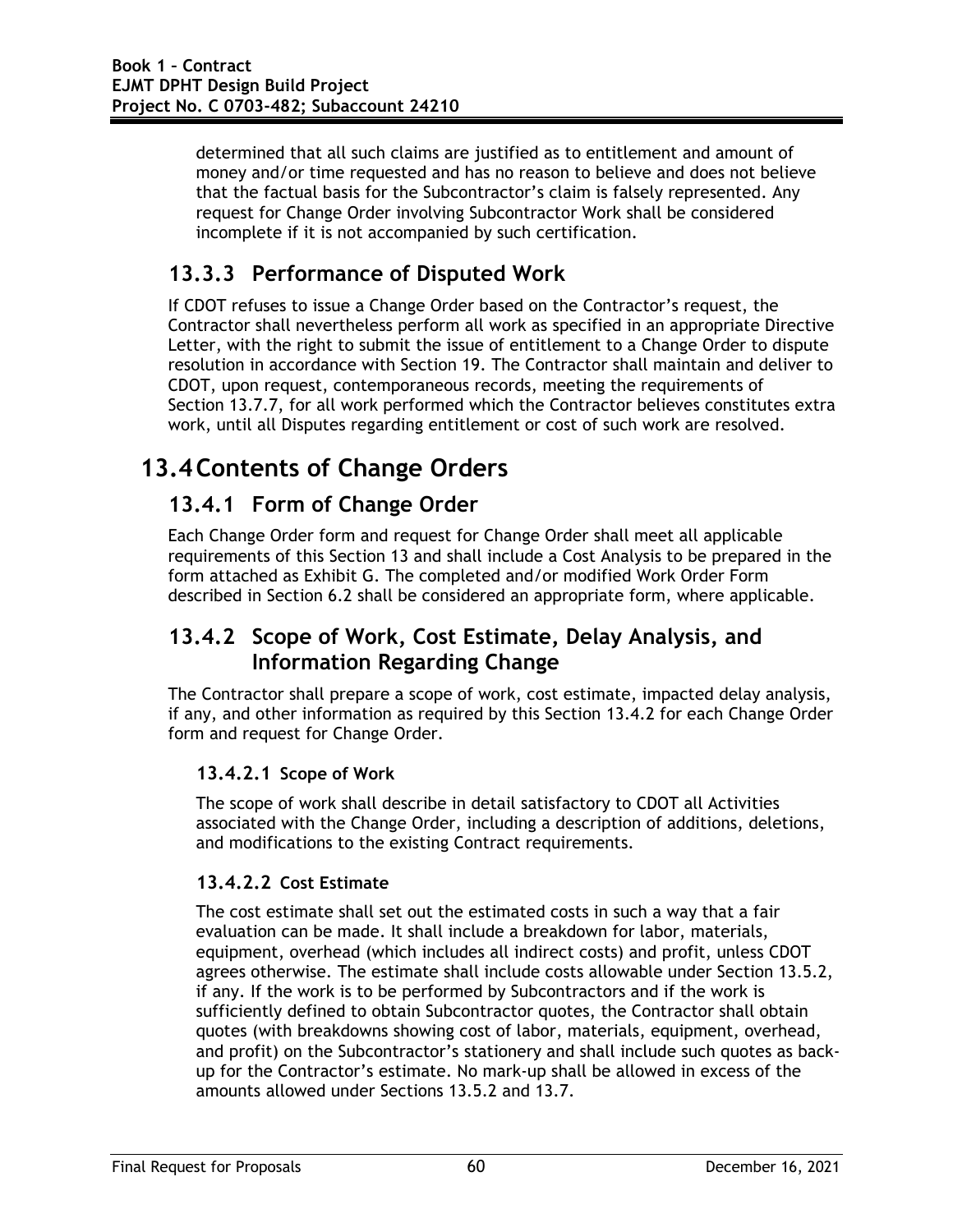### **13.4.2.3 Impacted Delay Analysis**

The Contractor shall provide an impacted delay analysis for every change order, regardless if the Contractor claims that such event, situation, or change affects the Critical Path. The impacted delay analysis shall indicate all Activities represented or affected by the change, with Activity numbers, durations, predecessor and successor Activities, resources and cost, and with a narrative report, in a form satisfactory to CDOT, and shall be conducted in accordance with Subsection 108.8(d)(1) and/or (2) of the Standard Specifications. Except as otherwise provided in this Section 13, the impacted delay analysis shall only modify the Activities, which have been impacted by the event which justifies the extension. The Contractor may reschedule Activities not otherwise affected by the event, in order to take advantage of additional Float available as a result of the requested time extension. Any such rescheduling shall be reflected in the impacted delay analysis.

### **13.4.2.4 Other Supporting Documentation**

The Contractor shall provide such other supporting documentation as may be required by CDOT. This information shall be provided by the Contractor to CDOT within 14 Days of receipt of the request by CDOT.

### **13.4.3 Justification**

All requests for Change Orders shall include a narrative justification therefore, detailing all causes of the proposed change, making specific reference to the applicable provisions of this Section 13 which permit a Change Order to be issued, and describing the data and documents which establish the necessity of such proposed change.

## **13.4.4 Contractor Representation**

Each Change Order (other than Change Orders issued unilaterally by CDOT) shall contain a sworn certification in form acceptable to CDOT by the Contractor that the amount of time and/or compensation requested includes all known and anticipated impacts or amounts, direct, indirect, and consequential, which may be incurred as a result of the event or matter giving rise to such proposed change and that the Contractor has no reason to believe and does not believe that the factual basis for the Change Order is falsely represented.

## **13.4.5 Incomplete Change Orders**

Each request for Change Order provided under Section 13.3 shall meet all requirements set forth in this Section 13.4; provided that if any such requirements cannot be met due to the nature of the occurrence, the Contractor shall provide an incomplete request for Change Order, which shall: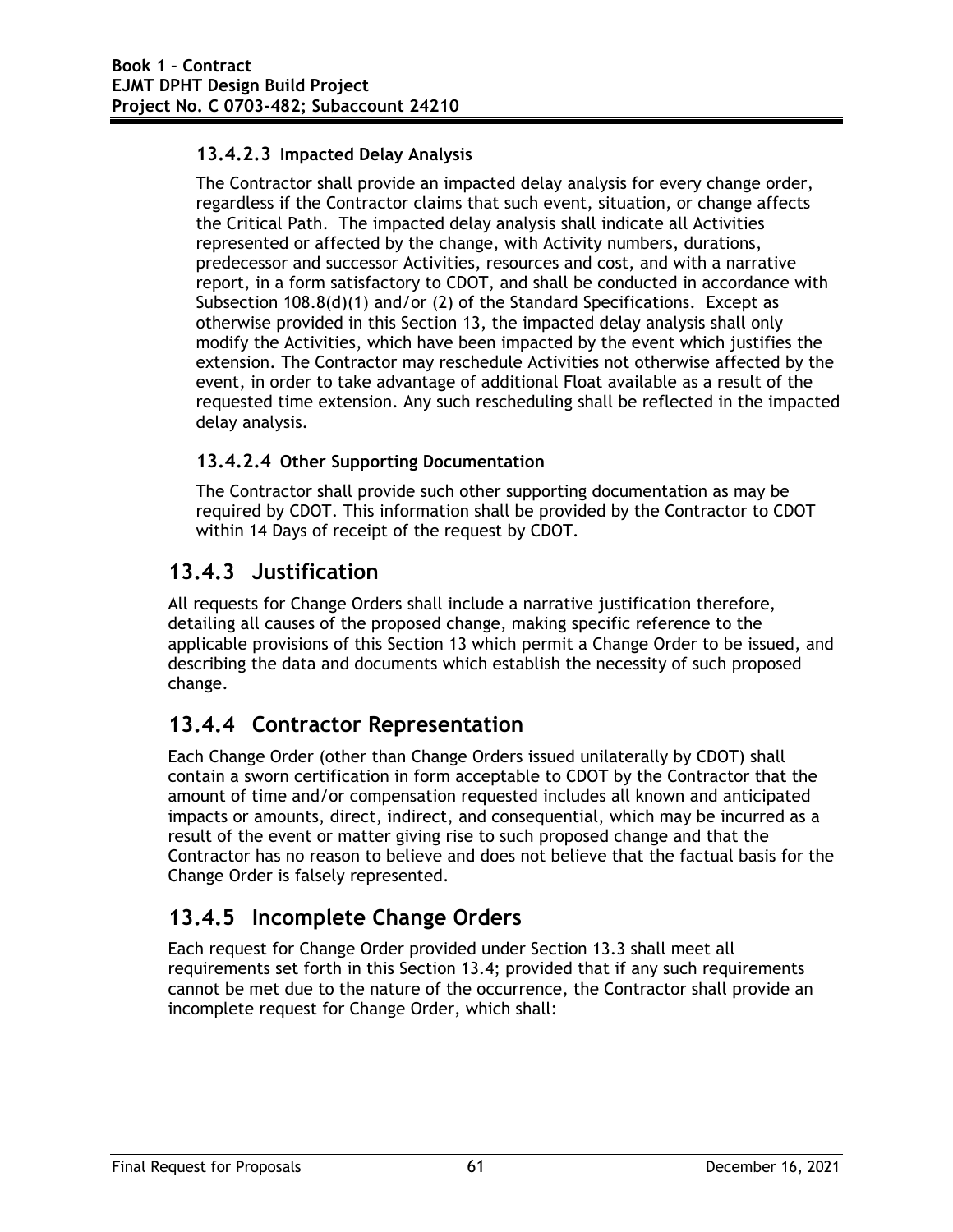- 1. Comply with all requirements capable of being met.
- 2. Include a list of requirements, which are not fulfilled together with an explanation reasonably satisfactory to CDOT stating why such requirements cannot be met.
- 3. Provide such information regarding projected impact on the Critical Path as is requested by CDOT.
- 4. In all events include sufficient detail to ascertain the basis for the proposed Change Order and for any price increase associated therewith, to the extent such amount is then ascertainable.

The Contractor shall furnish, when requested by CDOT, such further information and details as may be required to determine the facts or contentions involved. The Contractor agrees that it shall give CDOT access to any and all of the Contractor's books, records, and other materials relating to the Work, and shall cause its Subcontractors to do the same, so that CDOT can investigate the basis for such proposed Change Order. The Contractor shall provide CDOT with a monthly update to all outstanding incomplete requests for Change Order, describing the status of all previously unfulfilled requirements and stating any changes in projections previously delivered to CDOT, time expenditures to date and time anticipated for completion of the Activities for which the time extension is claimed. CDOT may reject the Contractor's claim at any point in the process. Once a complete request for Change Order is provided, CDOT's failure to respond thereto within 14 days of delivery of the request shall be deemed a rejection of such request. Although CDOT intends to review incomplete Change Orders for the purposes described in Section 13.3, CDOT shall have no obligation to review the backup associated with any request for Change Order until a complete request for Change Order is provided.

# **13.5Certain Limitations**

### **13.5.1 Limitation on Contract Price Increases**

Any increase in the Contract Price allowed hereunder shall exclude:

- 1. Costs caused by the breach of contract or fault or negligence, or act, or failure to act of any Contractor-Related Entity.
- 2. Costs, which could reasonably have been avoided by the Contractor-Related Entity, including by resequencing, reallocating, or redeploying its forces to other portions of the Work or to other activities unrelated to the Work (including any additional costs reasonably incurred in connection with such reallocation or redeployment).
- 3. Costs for any rejected Work which failed to meet the requirements of the Contract Documents and any necessary remedial Work.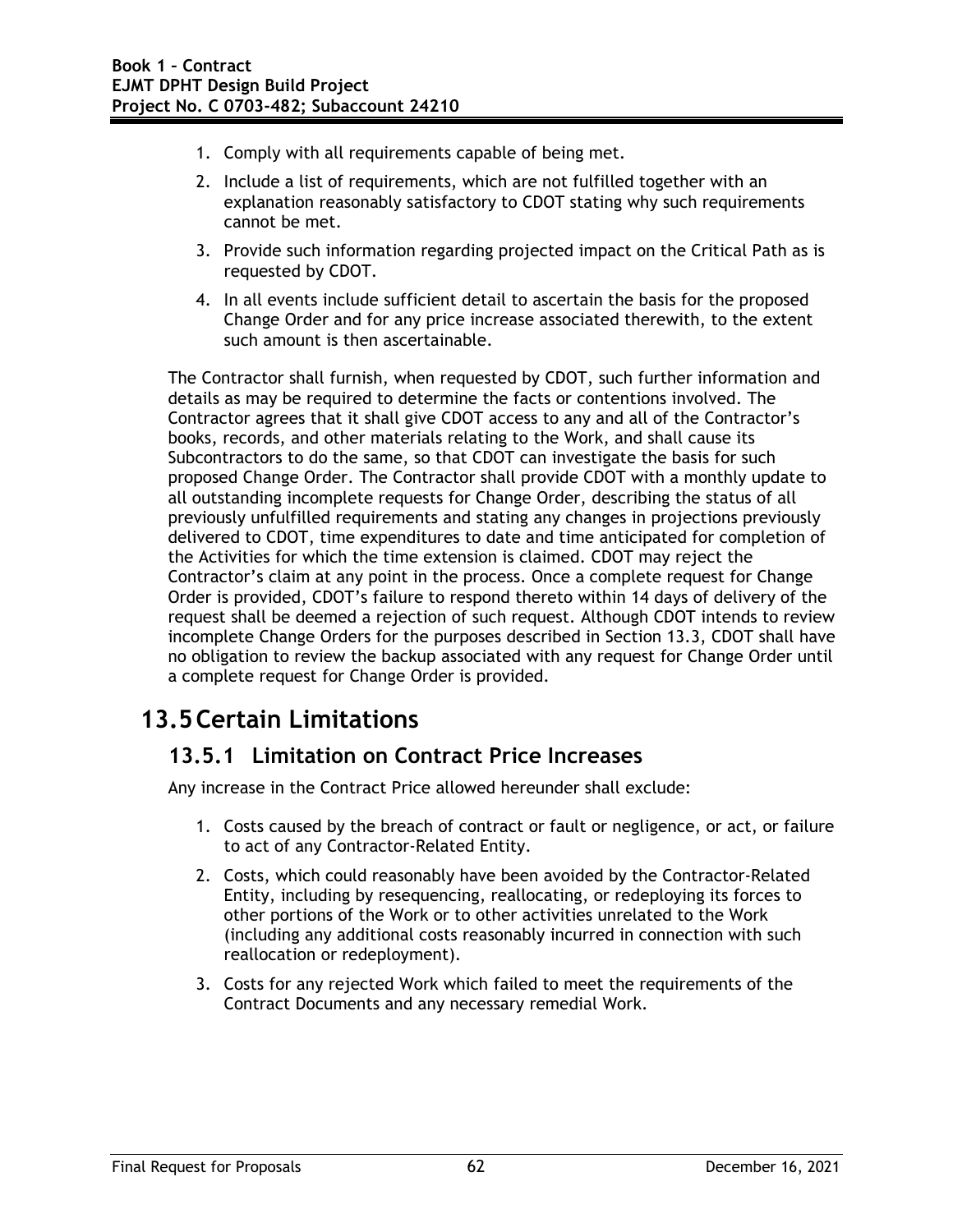### **13.5.2 Limitation on Acceleration Costs; Delay and Disruption Damages**

#### **13.5.2.1 Acceleration Costs; Delay, and Disruption Damages**

Acceleration Costs shall be compensable hereunder only with respect to Change Orders issued by CDOT as an alternative to allowing an extension of a Completion Deadline as contemplated by Sections 13.2 and 13.3.2.2. Delay and disruption damages shall be compensable hereunder only in the case of a delay which qualifies as a CDOT-Caused Delay to the extent that it entitles the Contractor to an extension of a Completion Deadline. Costs of rearranging the Contractor's work plan not associated with an extension of a Completion Deadline shall not be compensable hereunder.

#### **13.5.2.2 Other Limitations**

Delay and disruption damages shall be limited to direct costs directly attributable to the delays described in Section 13.5.2.1 and mark-ups thereon in accordance with Section 13.7 and any additional field office and jobsite overhead costs incurred by the Contractor directly attributable to such delays. In addition, before the Contractor may obtain any increase in the Contract Price to compensate for any delay and disruption damages or Acceleration Costs, the Contractor shall have demonstrated to CDOT's satisfaction that:

- 1. Its schedule, which defines the affected Critical Path in fact, sets forth a reasonable method for completion of the Work.
- 2. The change in the Work or other event or situation, which is the subject of the requested Change Order, has caused or will result in an identifiable and measurable disruption of the Work, which impacted the Critical Path Activity.
- 3. The delay or disruption damage was not due to any breach of contract, or fault, or negligence, or act, or failure to act of any Contractor-Related Entity, and could not reasonably have been avoided by the Contractor, including by resequencing, reallocating, or redeploying its forces to other portions of the Work or other activities unrelated to the Work (subject to reimbursement for additional costs reasonably incurred in connection with such reallocation or redeployment).
- 4. The delay for which compensation is sought is not concurrent with any other delay excluding CDOT-Caused Delays.
- 5. The Contractor has suffered or will suffer actual costs due to such delay, each of which costs shall be documented in a manner satisfactory to CDOT.

### **13.5.3 Limitation on Time Extensions**

Any extension of a Completion Deadline allowed hereunder shall exclude any delay to the extent that it: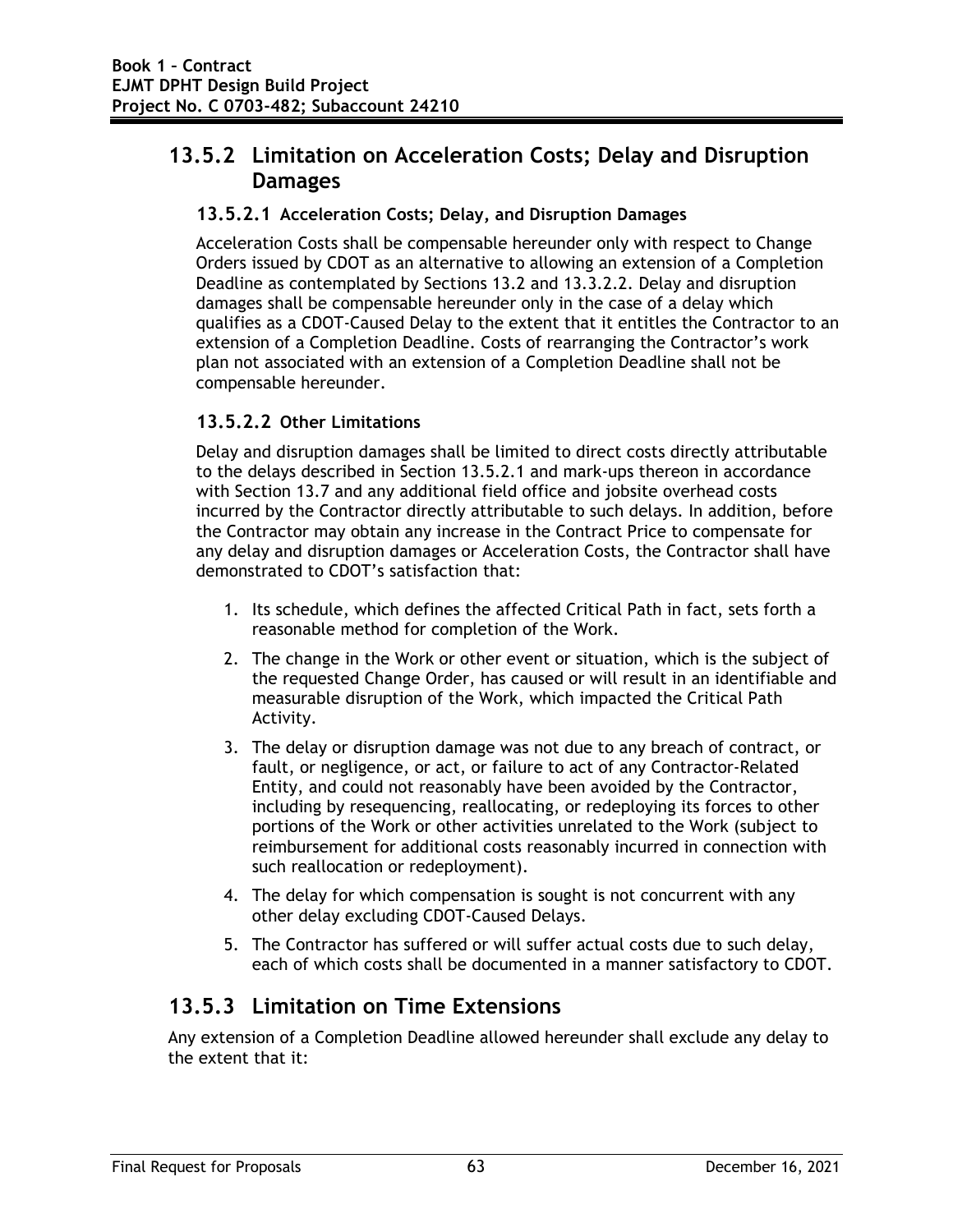- 1. Did not impact the Critical Path affecting a Completion Deadline.
- 2. Was due to the fault or negligence, or act or failure to act of any Contractor-Related Entity.
- 3. Could reasonably have been avoided by the Contractor, including by resequencing, reallocating, or redeploying its forces to other portions of the Work (provided that if the request for extension involves a CDOT-Caused Delay, CDOT shall have agreed, if requested to do so, to reimburse the Contractor for its costs incurred, if any, in resequencing, reallocating, or redeploying its forces).

The Contractor shall be required to demonstrate to CDOT's satisfaction that the change in the Work or other event or situation which is the subject of the request for Change Order seeking a change in a Completion Deadline has caused or will result in an identifiable and measurable disruption of the Work which has impacted the Critical Path Activity affecting a Completion Deadline.

# **13.6Pricing of Change Orders**

CDOT and the Contractor (on its own behalf and on behalf of its Subcontractors) shall endeavor to negotiate, in good faith, a reasonable cost for each Change Order, provided that Change Orders issued under Section 13.2.2 are not subject to negotiations. Subject to the foregoing exceptions, in general the price of a Change Order shall be negotiated in accordance with this Section 13.6 or shall be based on Time and Materials records pursuant to Section 13.7.

## **13.6.1 Contents**

A negotiated Change Order shall specify, as applicable, scheduling requirements, time extensions, if any, and all costs of any nature arising out of the Work covered by the Change Order. Notwithstanding the foregoing, the parties may mutually agree to use a multiple-step process involving issuance of a Change Order which includes an estimated design cost and which provides for another Change Order modifying the first Change Order to be issued after a certain design level has been reached, thus allowing a refinement and definition of the estimated construction cost.

## **13.6.2 Unit Price Change Orders**

CDOT and the Contractor may agree to negotiate unit prices for changed Work. Measurement of unit-priced quantities will be as specified in the Change Order. Unit prices shall be deemed to include all costs for labor, material, overhead, and profit, and shall not be subject to change regardless of any change in the estimated quantities. Unit-priced Change Orders shall initially include an estimated increase in the Contract Price based on estimated quantities. Upon final determination of the quantities, CDOT will issue a modified Change Order setting forth the final adjustment to the Contract Price.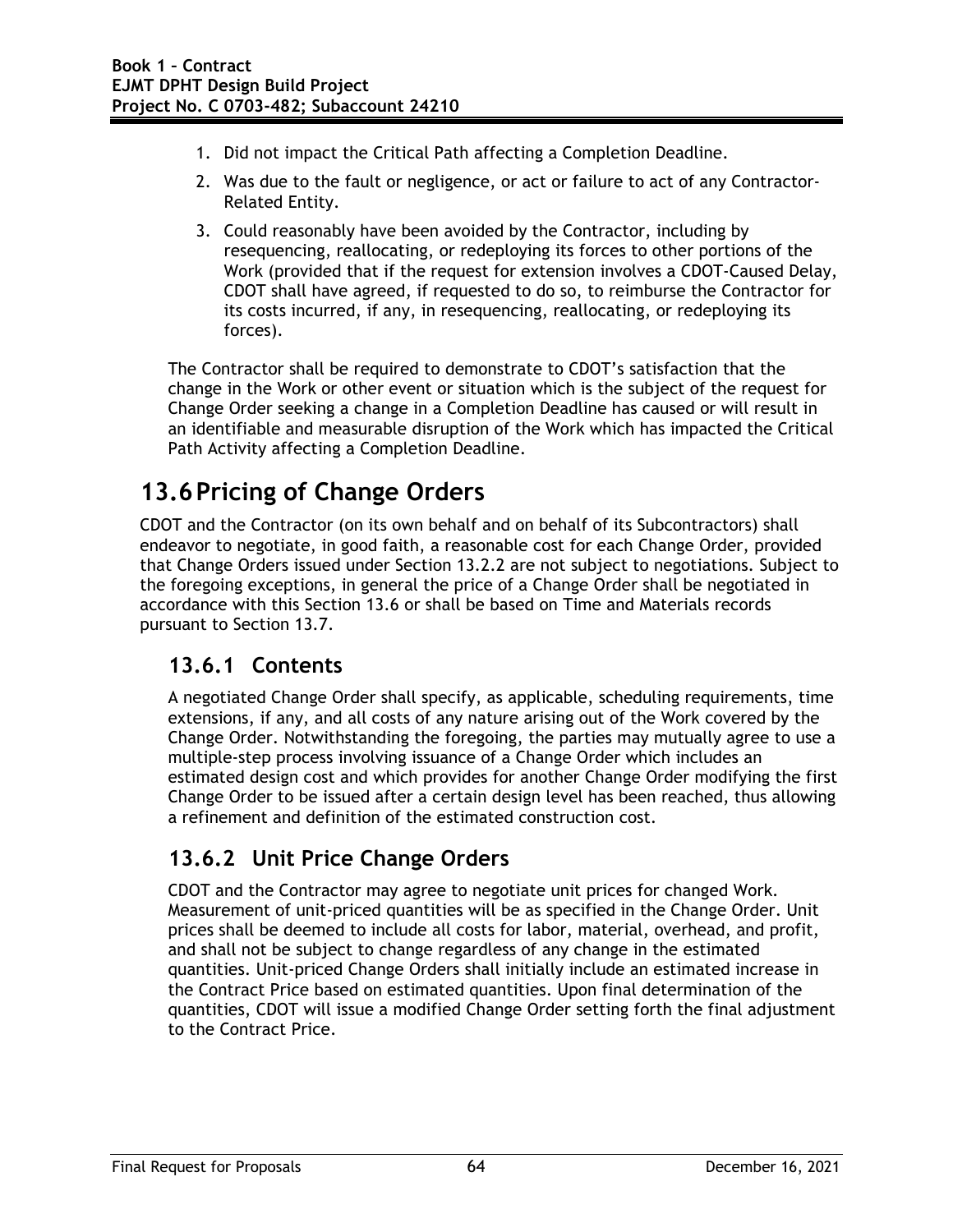## **13.6.3 Added, Deleted, or Both Added and Deleted Work**

When the Change Order adds Work to the Contractor's scope, deletes Work from the Contractor's scope (including deletion of any Work contained in the Contract that is found to be unnecessary), or both adds and deletes Work, the increase or decrease in the Contract Price shall be negotiated based on estimated costs of labor, material and equipment, or shall be based on actual costs in accordance with Section 13.7. For negotiated Change Orders, mark-ups for profit and overhead shall be as provided in Section 13.7, and risk associated with the Work described in the Change Order shall be addressed through an additional amount agreed to by CDOT and the Contractor. The negotiated mark-up for risk shall not exceed 5% of the estimated costs of labor, material, and equipment. For negotiated Change Orders with actual costs, mark-ups for profit and overhead shall be as provided in Section 13.7.

# **13.7Time and Materials Change Orders**

CDOT may at its discretion issue a Time and Materials Change Order whenever CDOT determines that a Time and Materials Change Order is advisable. The Time and Materials Change Order shall instruct the Contractor to perform the Work, indicating expressly the intention to treat the items as changes in the Work, and setting forth the kind, character, and limits of the Work as far as they can be ascertained, the terms under which changes to the Contract Price will be determined and the estimated total change in the Contract Price anticipated there under. Upon final determination of the allowable costs, CDOT shall issue another Change Order modifying the prior Change Order setting forth the final adjustment to the Contract Price. The following costs and mark-ups (and no others) shall be used for calculating the change in the Contract Price. No direct compensation will be allowed for other miscellaneous costs for which no specific allowance is provided in this Section 13.7.

### **13.7.1 Labor Costs**

The cost of labor shall be separated into construction-related Work and nonconstruction-related Work as described below. The use of a labor classification that would increase the extra work cost will not be permitted unless the Contractor establishes the necessity for such additional costs. The cost of labor shall be calculated based on straight time for all hours worked, unless the Contractor obtains CDOT's prior Approval for overtime.

### **13.7.1.1 Construction Labor**

The cost of labor for workers used in the actual and direct performance of construction-related Work, whether provided by the Contractor or a Subcontractor, will equal the sum of the following: (i) Actual unburdened wages (i.e. the base wage paid to the employee exclusive of any fringe benefits); plus (ii) a labor surcharge of 67 percent of actual unburdened wages, which shall constitute full compensation for all state and federal payroll, unemployment and other taxes, insurance, fringe benefits (including health insurance, retirement plans, vacation, sick leave, and bonuses) and all other payments made to, or on behalf of, the workers, in excess of actual wages, as well as for overhead.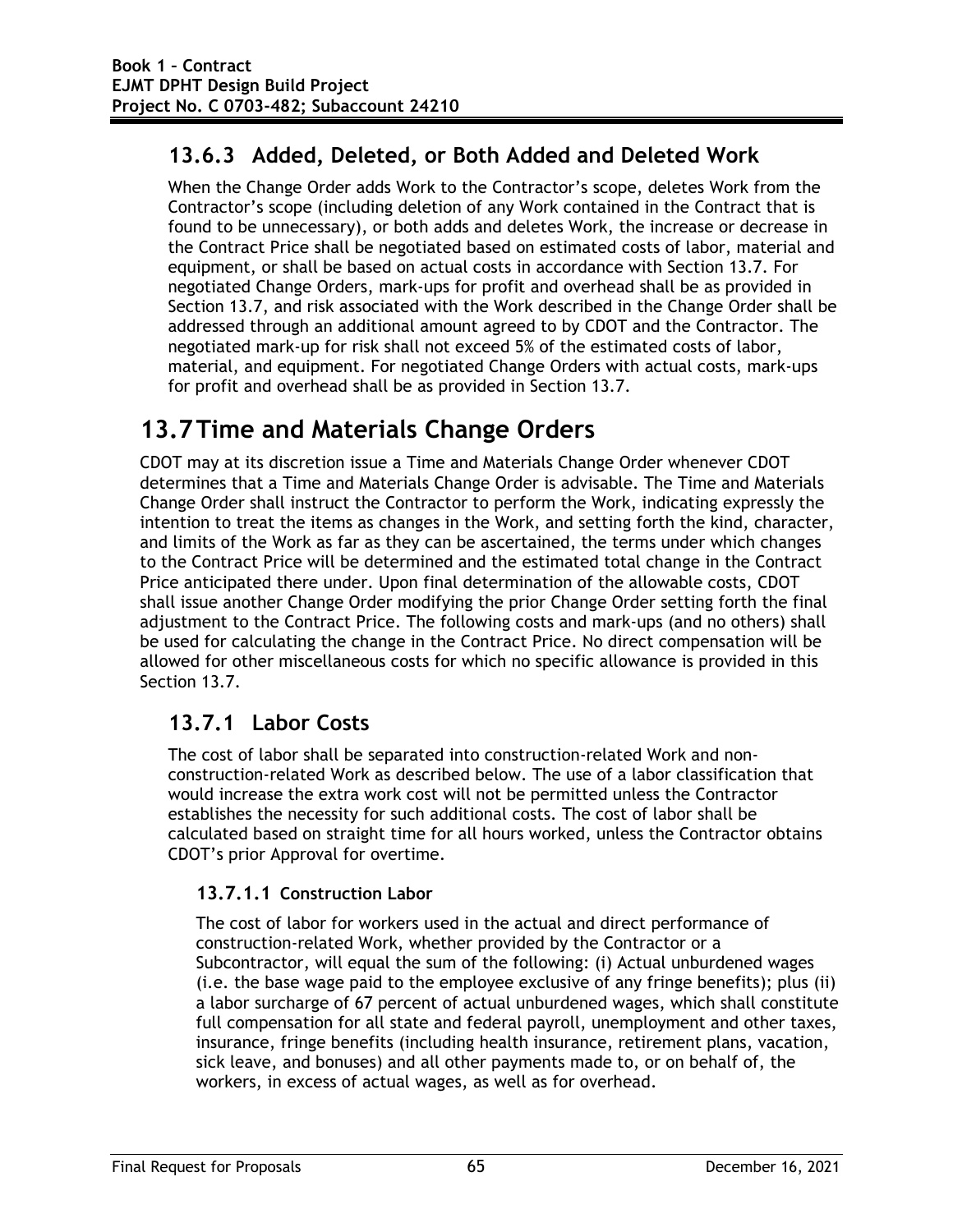### **13.7.1.2 Non-Construction Labor**

The cost of labor for non-construction-related Work, whether provided by the Contractor or a Subcontractor, will equal the sum of the following: (i) Actual wages (i.e. the base wage paid to the employee exclusive of any fringe benefits); plus (ii) Actual direct costs paid to, or on behalf of, workers (subject to audit under Section 22.3), including all state and federal payroll, unemployment and other taxes, insurance, fringe benefits (including health insurance, retirement plans, vacation, sick leave, and bonuses) and overhead, but not to exceed 140 percent.

### **13.7.2 Material Costs**

Material costs shall be the actual cost of all materials to be used in the performance of construction Work including normal wastage allowance as per industry standards, subject to the requirements set forth in this Section 13.7.2. The material prices shall be supported by certified invoices from the Suppliers. The cost shall include applicable sales taxes, freight and delivery charges and any allowable discounts (exclusive of machinery rentals). CDOT reserves the right to Approve materials and sources of supply of materials to be furnished by the Contractor or Subcontractors, and shall have the right to furnish such materials as it deems advisable. The price allowed for materials shall be adjusted as follows:

### **13.7.2.1 Affiliated Source of Supply**

If the materials are obtained from a supply or source owned in whole or in part by the Contractor or a Subcontractor, the cost of such materials shall not exceed the lesser of the lowest price charged by the Contractor or such Subcontractor (as applicable) for similar materials furnished to other jobs or the current wholesale price for such materials delivered to the Site.

### **13.7.2.2 Excessive Cost**

If the cost of such materials is, in the opinion of CDOT, excessive, then the cost allowed for such materials shall be the lowest current wholesale price at which such materials were available, in the quantities needed and delivered to the Site.

### **13.7.2.3 Evidence of Cost**

If the Contractor or any Subcontractor (as applicable) does not furnish satisfactory evidence of the cost of such materials from the actual supplier thereof within 60 days after the date of delivery of the material, CDOT reserves the right to establish the cost of such materials at the lowest current wholesale prices at which such materials were available, in the quantities needed and delivered to the Site.

### **13.7.3 Equipment**

#### **13.7.3.1 Blue Book**

The Contractor will be paid for the use of equipment owned or rented by the Contractor or any Subcontractor for actual use in construction of the Project at an hourly rate derived from the most recently published *Rental Rate Blue Book for*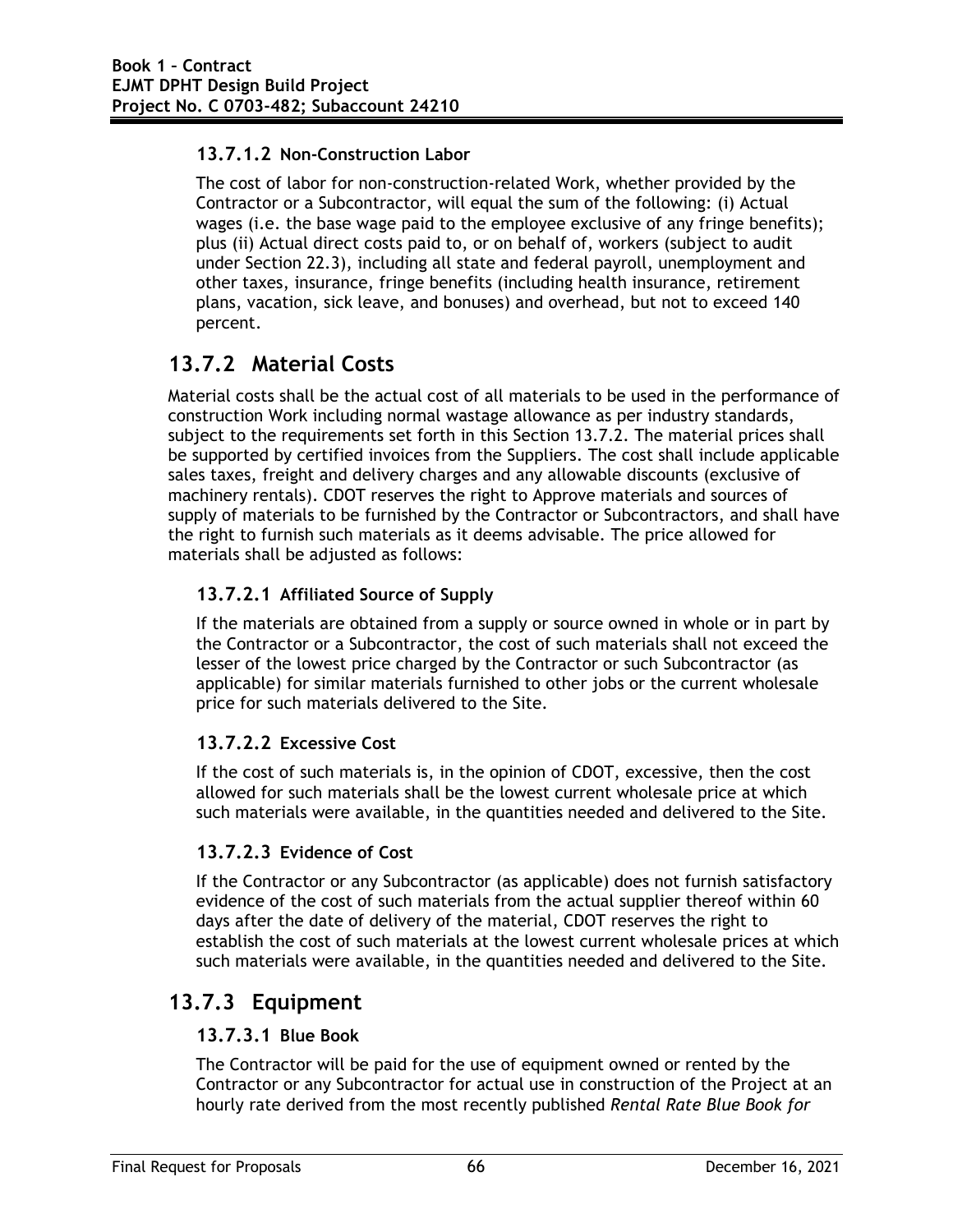*Construction Equipment* by Dataquest, Inc., San Jose, California which is in effect at the time of commencement of the changed Work (the "Blue Book").

The total hourly rates derived from the above publication are computed from equipment costs currently in effect. The rates derived do not include costs for operating personnel. The rates require adjustment by a Regional Factor and a Depreciation Factor found in the front of each chapter in the Blue Book.

### **13.7.3.2 Rate Categories**

Equipment use rates fall in the following two categories:

#### **13.7.3.2.1 Operating Rate:**

This rate applies to those hours the equipment is actually in use, includes ownership and operating costs, and shall equal the Blue Book monthly rate adjusted for year of manufacture divided by 176 times the Regional Factor of 1.06 plus the estimated hourly operating costs from the Blue Book.

### **13.7.3.2.2 Standby Rate:**

This rate applies to equipment required to be at the Site but not operating, includes ownership costs only, and shall equal the Blue Book monthly rate adjusted for year of manufacture divided by 176 times the Regional Factor of 1.06 times 0.5. The duration of allowable standby time is to be Approved in writing by CDOT with a maximum of eight hours per day or 40 hours in a normal week.

When the "manufacturer's rated capacity" falls between those shown in the Blue Book, the closest rated capacity will be used, without interpolation. All rates shall be agreed upon in writing before work is begun. Payment will not be made for pickup trucks used solely for transportation of people and small tools (as described in Section 13.7.3.5).

### **13.7.3.3 Specialized Equipment**

In cases where the equipment to be used is specialized in nature and is not available in the Contractor's inventory and is rented or leased from an outside agency, a 10 percent allowance will be added on the first \$5,000 plus five percent of the balance in excess of \$5,000 for overhead for all rented or leased equipment paid for by invoices. Where the rate charged by the agency exceeds the rate determined by the Blue Book, the rental or lease agreement shall be submitted to CDOT for Approval. The equipment operating costs from the Blue Book will be paid for rented or leased equipment for each hour the equipment was actually used.

### **13.7.3.4 Rented Equipment**

In those cases where the required equipment is in the Contractor's or Subcontractor's available inventory but not on the Site, the equipment may be rented from a local source. CDOT may Approve rental rates for equipment obtained from local sources when such rates are within 10 percent of rates in the Blue Book. When the equipment use is of short duration (less than a week)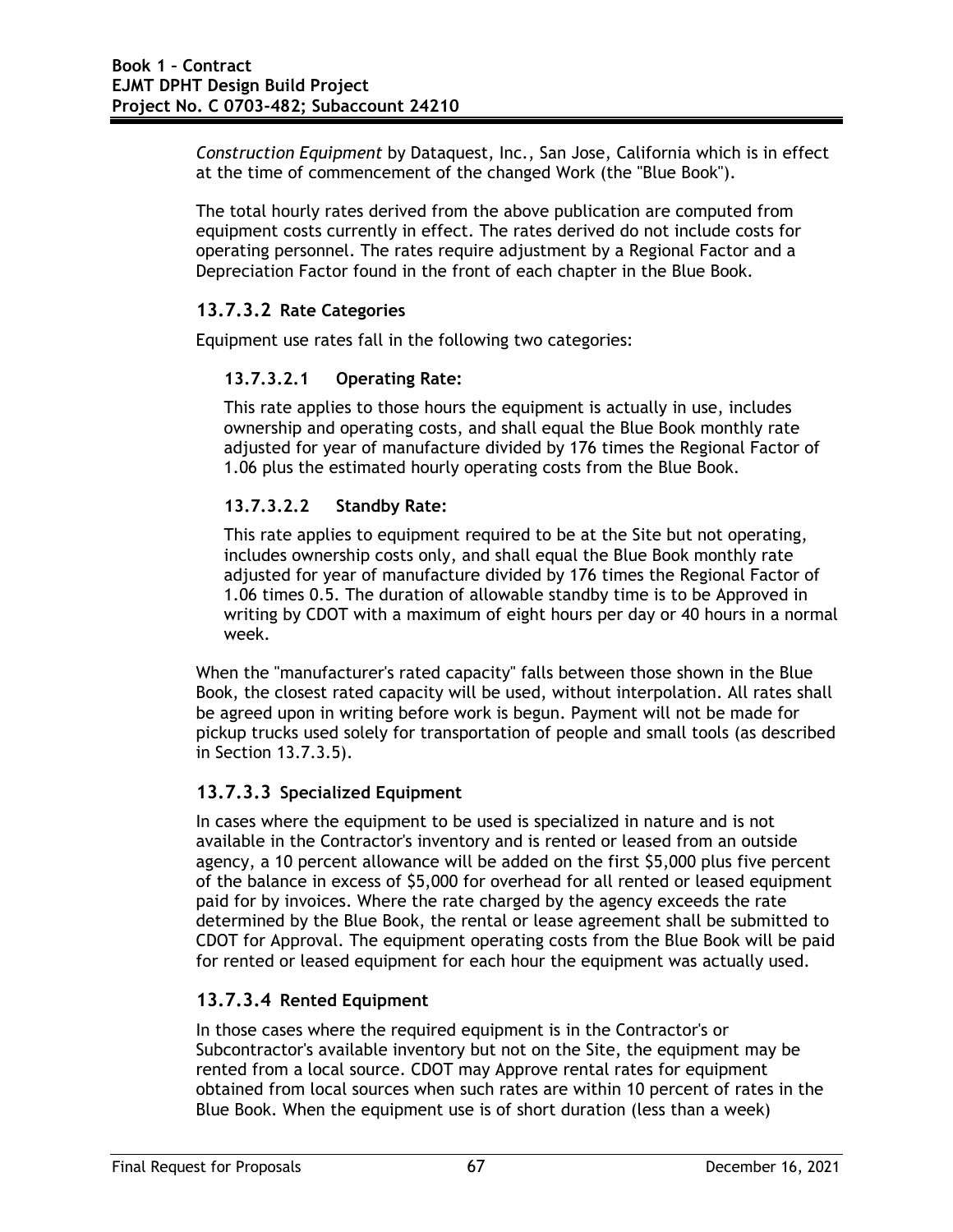"move-in" and "move-out" costs for equipment owned by the Contractor or Subcontractors may be considered when comparing rental costs of equipment obtained from local sources. This option will only be allowed when the cost of locally rented equipment would be less than using owned equipment, including "move-in" and "move-out" charges. Such rentals must be supported by a cost analysis indicating the method used was the least expensive. Should equipment be rented even though it is of a type that is in the Contractor's or Subcontractor's inventory and the rental costs exceed that allowed by this paragraph, the Contractor will be reimbursed for such equipment based on the rates in the Blue Book. The rates paid as above provided shall be deemed to include compensation for the cost of fuel, oil, lubricants, supplies, small tools, necessary attachments, repairs and maintenance of all kinds, depreciation, storage, insurance, and all incidentals. Equipment rental rates not provided by the Blue Book must be Accepted by CDOT prior to commencement of any Change Order Work.

### **13.7.3.5 Small Tools**

Individual pieces of equipment or tools not listed in the Blue Book and having an individual replacement value between \$500 and \$2000 if purchased new, whether or not consumed by use, shall be considered to be small tools. The rental rate for small tools shall be \$2.00 per operating hour. Pieces of equipment or tools with an individual value less than \$500 shall be considered incidental to the Work.

### **13.7.3.6 Equipment Operators**

Equipment operators will be paid for as stipulated in Section 13.7.1.

#### **13.7.3.7 Condition of Equipment**

All equipment shall be in good working condition and suitable for the purpose for which the equipment is to be used.

#### **13.7.3.8 Classification of Equipment**

Unless otherwise specified, manufacturer's ratings and manufacturer-approved modifications shall be used to classify equipment for the determination of applicable rental rates.

#### **13.7.3.9 Computation of Time**

The time to be paid for use of equipment on the Site shall be the time the equipment is in operation on the Time and Materials Change Order Work being performed. The time shall include the reasonable time required to move the equipment to the location of the Time and Materials Change Order Work and return it to the original location or to another location requiring no more time than that required to return it to its original location. Moving time will not be paid for if the equipment is also used at the Site other than for Time and Materials Change Order Work. Loading and transporting costs will be allowed, in lieu of moving time, when the equipment is moved by means other than its own power. No payment for loading and transporting will be made if the equipment is also used at the Site other than for Time and Materials Change Order Work. Time will be computed in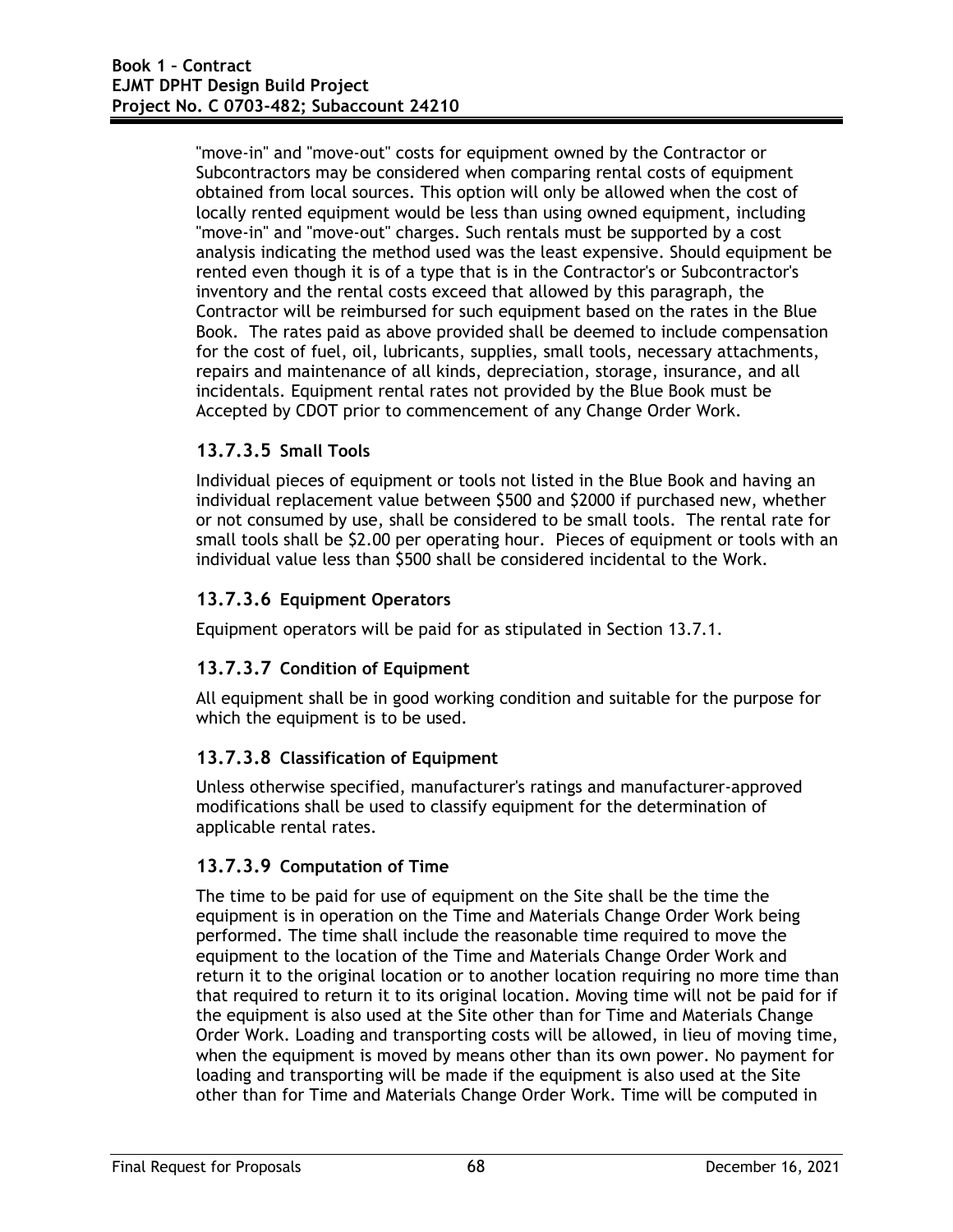half and full hours. In computing the time for use of equipment, less than 30 minutes shall be considered one-half hour.

## **13.7.4 Permit Fees**

The Contractor will be reimbursed for the cost of any additional permit fees payable as the result of the change in the Work. Back-up documentation supporting each cost item for this category shall be provided by the Contractor and Approved by CDOT prior to any payment authorization being granted.

## **13.7.5 Subcontracted Work**

CDOT will pay the Contractor one, and only one, mark-up of 5% on Subcontracted Work. This mark-up shall fully compensate the Contractor (and all Subcontractors) for general superintendence, overhead, profit, and expenses not otherwise recoverable with respect to subcontracted Work. No mark-up shall be allowed for: (i) Subcontracts with Affiliates; or (ii) Subcontracts with Suppliers.

## **13.7.6 Mark-Ups**

In addition to the added costs as determined above, the Contractor will be paid markups in accordance with the Standard Specifications Subsection 109.04, which is incorporated herein by this reference.

### **13.7.7 Time and Materials Records**

### **13.7.7.1 Collection and Maintenance of Data**

The Contractor shall maintain its records in such a manner as to provide a clear distinction between: (i) the direct cost of Work for which it is entitled (or for which it believes it is entitled) to an increase in the Contract Price; and (ii) the costs of other operations. The Contractor shall contemporaneously collect, record in writing, segregate, and preserve: (i) all data necessary to determine the costs described in this Section 13.7 with respect to all Work which is the subject of a Change Order or a requested Change Order, specifically including costs associated with design Work as well as Utility Relocations, but specifically excluding all negotiated Change Orders (except for lump sum Work Orders that are also Change Orders as described in Section 13.1.1.1); and (ii) all data necessary to show the actual impact (if any) of the change on the Critical Path affecting a Completion Deadline with respect to all Work which is the subject of a Change Order or a proposed Change Order, if the impact on the Critical Path affecting a Completion Deadline is in dispute. Such data shall be provided pursuant to Section 19 on forms Approved by CDOT. The cost of furnishing such reports is included in the Contractor's predetermined overhead and profit mark-ups.

### **13.7.7.2 Daily Reports**

The Contractor shall furnish daily, on forms Approved by CDOT, reports of Time and Materials Change Order Work. The cost of furnishing such reports shall be included in the Contractor's overhead and profit percentages. The reports shall include: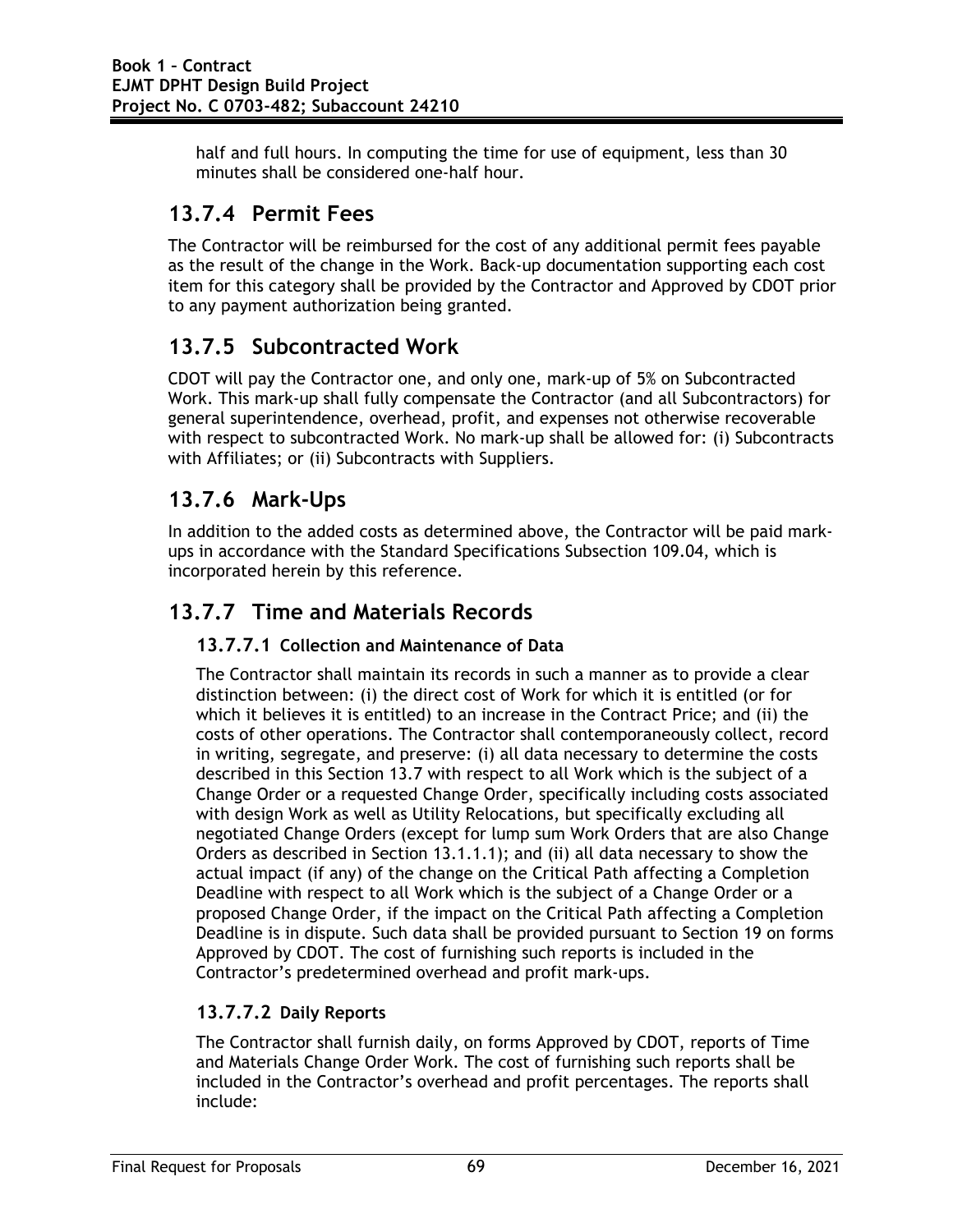- 1. Name, classification, date, daily hours, total hours, rate, and extension for each worker (including both construction and non-construction personnel) and foreman.
- 2. Designation, dates, daily hours, total hours, rental rate, and extension for each unit of machinery and equipment.
- 3. Quantities of materials, prices, and extensions.
- 4. Transportation costs of materials, machinery, and equipment.
- 5. Invoices for materials used and for transportation charges.

The reports shall also state the total costs to date for the Time and Materials Change Order Work.

#### **13.7.7.3 Materials**

If materials used on the Time and Materials Change Order Work are not specifically purchased for the Work but are taken from the Contractor's stock, the Contractor shall furnish an affidavit certifying that such materials were taken from the Contractor's stock, that the quantity claimed was actually used, and that the price and transportation costs claimed represent actual costs to the Contractor.

### **13.7.7.4 Reports as Basis for Payment**

All Time and Materials Change Order reports shall be signed by the Contractor's Design Build Project Manager. CDOT will compare its records with the Contractor's reports, make the necessary adjustments and compile the costs of Time and Materials Change Order Work. When such reports are agreed upon and signed by both parties, they will become the basis of payment, but shall not preclude subsequent adjustment based on a later audit. The Contractor's (and each Subcontractor's) cost records pertaining to Work paid for on a time and materials basis shall be open, during all regular business hours, to inspection or audit by representatives of CDOT during the life of the Contract and for a period of not less than seven years after Final Acceptance, and the Contractor (and each Subcontractor) shall retain such records for that period. If an audit is to be commenced more than 60 days after Final Acceptance, the Contractor will be given a 20-day notice of the time when such audit is to begin.

## **13.7.8 Compliance with Federal Acquisition Regulation**

Reimbursable expenses shall be limited to and comply with the Federal Acquisition Regulation (FAR). Expenses excluded by the FAR shall not be reimbursed. If FHWA asserts that any claimed reimbursable expenses are not reimbursable under FAR, CDOT will allow the Contractor the opportunity to respond to FHWA and defend the allowability of the expenses.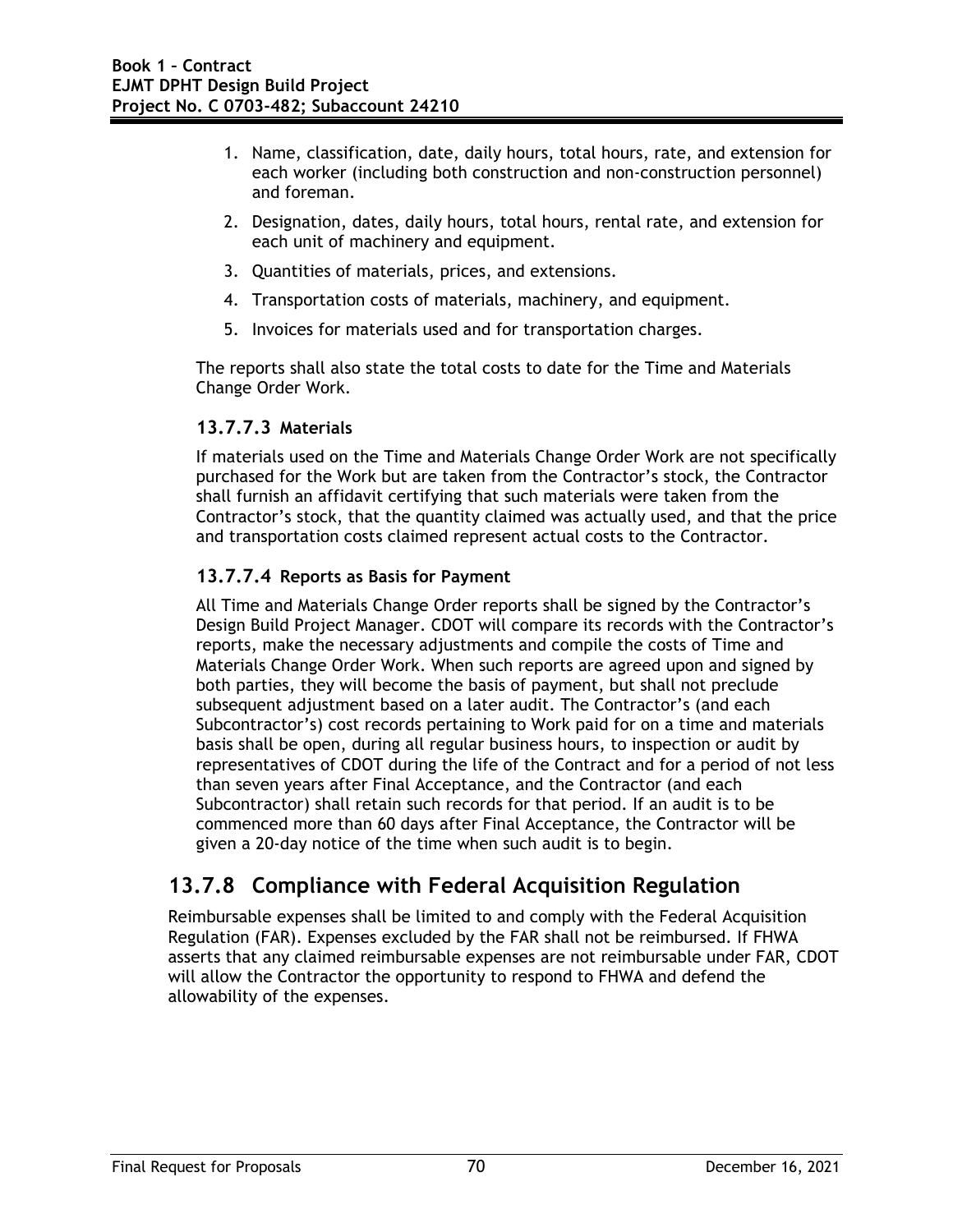# **13.8Necessary Design Changes**

## **13.8.1 Increase in Contract Price and/or Extension of Completion Deadlines**

Upon the Contractor's fulfillment of all applicable requirements of Section 13, and subject to the limitations contained therein, if a Necessary Design Change increases the cost and/or time to perform the Work, the Contractor shall be entitled to an increase in the Contract Price and/or an extension of the Completion Deadlines, excluding any costs and/or time that could have been avoided by the Contractor; provided, however, the Contractor shall not be entitled to an increase in the Contract Price or an extension of the Completion Deadlines in connection with Errors resulting from Approved ATCs and ACCs incorporated in the Contract Documents.

## **13.8.2 Decrease in Contract Price and/or Extension of Completion Deadlines**

If a Necessary Design Change decreases the cost and/or time to perform the Work, the Contract Price and/or Completion Deadlines shall be decreased accordingly.

### **13.8.3 Change in Basic Configuration or Temporary Configuration Resulting from Value Engineering Change Proposal**

If a VECP results in a material change in Basic Configuration or Temporary Configuration, any cost savings from such VECP shall be shared in accordance with Section 12.

# **13.9Differing Site Conditions**

## **13.9.1 Responsibilities of CDOT**

Upon the Contractor's fulfillment of all applicable requirements of Sections 5.3 and 13, and subject to the limitations contained therein, CDOT shall be responsible for, and agrees to issue Change Orders to: (i) compensate the Contractor for additional costs directly attributable to changes in the Work arising from Differing Site Conditions; and (ii) extend the Completion Deadlines as the result of any delay in the Critical Path caused by any such conditions.

## **13.9.2 Burden of Proof**

The Contractor shall bear the burden of proving that a Differing Site Condition exists and that it could not reasonably have worked around the Differing Site Condition so as to avoid additional cost. Each request for a Change Order relating to a Differing Site Condition shall be accompanied by a statement signed by a qualified professional setting forth all relevant assumptions made by the Contractor with respect to the condition of the Site, justifying the basis for such assumptions, explaining exactly how the existing conditions are eligible for a Change Order under the terms of this and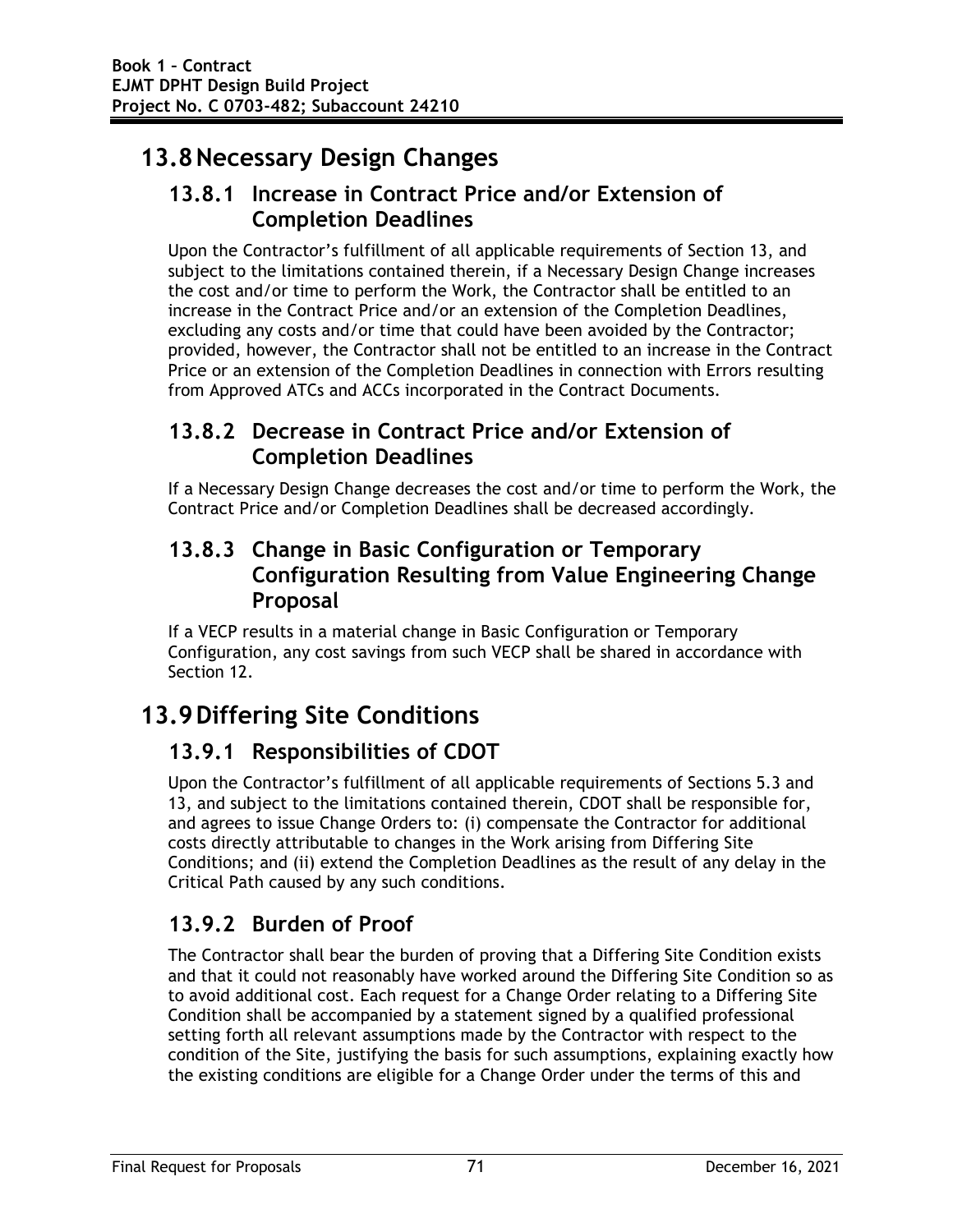stating the efforts undertaken by the Contractor to find alternative design or construction solutions to eliminate or minimize the problem and the associated costs.

# **13.10 Certain Events**

Upon the Contractor's fulfillment of all applicable requirements of Section 13, and subject to the limitations contained therein, CDOT shall be responsible for, and agrees to issue Change Orders: (i) to compensate the Contractor for additional costs directly attributable to the events set forth in Section 13.3.1.1; and/or (ii) extend the applicable Completion Deadlines as the result of any delay in the Critical Path affecting a Completion Deadline caused by a Force Majeure event as defined in Section 13.3.1.2.

# **13.11 Hazardous Substances Management**

Except as expressly provided in this Section 13.11, the Contract Price includes the cost of all Activities to be performed by the Contractor as described in Book 2, Section 5. (Accordingly, compensation for certain Activities required under Book 2, Section 5, including investigating, monitoring, characterizing and testing, are included in the Contract Price and therefore, the Contractor shall not be entitled to additional payment under Section 13.11.1.)

## **13.11.1 Price Increase**

Subject to Section 13.11.3, the Contractor shall be entitled to payment for Remediation Work (excluding those conditions for which the Contractor has agreed to be responsible as described in Section 18.1.1(7)) through a Change Order priced in accordance with Section 13.6 or 13.7.

## **13.11.2 Time Extension**

The Contractor shall be entitled to an extension of the Completion Deadlines to the extent that any delay in the Critical Path affecting a Completion Deadline is directly attributable to Remediation Work compensable under Section 13.11.1.

## **13.11.3 Limitations on Change Orders**

All Change Orders authorized by this Section 13.11 shall be subject to the restrictions, limitations, and procedures set forth in Section 13. Allowable costs shall be limited to the incremental costs associated with the fact that Hazardous Substances subject to Remediation Work compensable under Section 13.11.1 are present (deducting any avoided costs such as re-use and/or disposal of Non-Hazardous Substances) after completion of the testing process to determine whether Hazardous Substances are present. The Contractor shall take all reasonable steps to minimize any such costs. In addition, compensation for Remediation Work compensable under Section 13.11.1 will not be allowed unless the Contractor demonstrates to CDOT's satisfaction that: (i) the Remediation Work could not have been avoided by reasonable design modifications or construction techniques; and (ii) the Contractor's plan for the Remediation Work represents the approach which is most beneficial to the Project and the public. The Contractor shall provide CDOT with such information, analyses, and certificates as may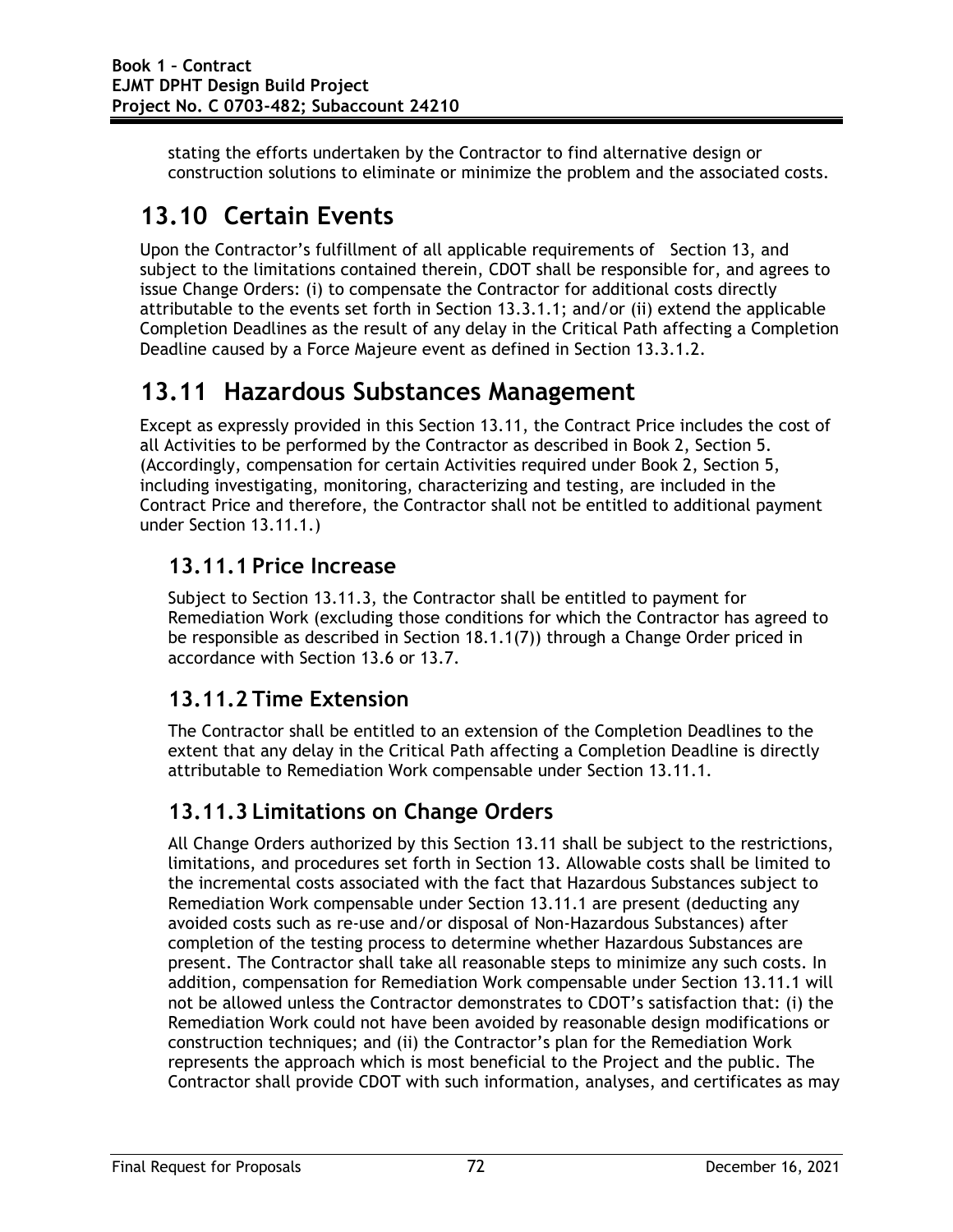be requested by CDOT in order to enable a determination regarding eligibility for payment.

# **13.12 Material Errors in Right-of-Way Plans**

Upon the Contractor's fulfillment of all applicable requirements of this Section 13, and subject to the limitations contained therein, CDOT shall be responsible for, and agrees to issue Change Orders: (i) to compensate the Contractor for additional costs directly attributable to material Errors in the right-of-way limits indicated in the ROW Plans; and (ii) to extend the Completion Deadlines as the result of any delay in the Critical Path caused by any such Errors. The Contractor shall provide written notice to CDOT immediately upon discovery of any such material Error. CDOT, in CDOT's sole discretion, shall have the right to cure any such Error such as by acquiring additional property.

# **13.13 Waiver**

THE CONTRACTOR HEREBY EXPRESSLY WAIVES ALL RIGHTS TO ASSERT ANY AND ALL CLAIMS BASED ON ANY CHANGE IN THE WORK, CDOT-DIRECTED CHANGE, DELAY OR ACCELERATION (INCLUDING ANY CHANGE, DELAY, SUSPENSION, OR ACCELERATION WHICH, BUT FOR THE EXPRESS TERMS OF THE CONTRACT DOCUMENTS, COULD BE INFERRED OR IMPLIED AT LAW) FOR WHICH THE CONTRACTOR FAILED TO PROVIDE PROPER AND TIMELY NOTICE OR FAILED TO PROVIDE A TIMELY CHANGE REQUEST FOR CHANGE ORDER, AND AGREES THAT THE CONTRACTOR SHALL BE ENTITLED TO NO COMPENSATION OR DAMAGES WHATSOEVER IN CONNECTION WITH THE WORK EXCEPT TO THE EXTENT THAT THE CONTRACT DOCUMENTS EXPRESSLY SPECIFY THAT THE CONTRACTOR IS ENTITLED TO A CHANGE ORDER OR OTHER COMPENSATION OR DAMAGES. IF A DEADLINE IS MISSED THAT DOES NOT PREJUDICE EITHER PARTY, FURTHER RELEASE SHALL BE ALLOWED.

# **13.14 Disputes**

If CDOT and the Contractor agree that a request to increase the Contract Price and/or extend any Completion Deadline by the Contractor has merit, but are unable to agree as to the amount of such price increase and/or time extension, CDOT agrees to mark up the Change Order request or Change Order form, as applicable, provided by the Contractor to reduce the amount of the price increase and/or time extension as deemed appropriate by CDOT. In such event, CDOT will execute and deliver the marked-up Change Order to the Contractor within a reasonable period after receipt of a request by the Contractor to do so, and thereafter will make payment and/or grant a time extension based on such marked-up Change Order. The failure of CDOT and the Contractor to agree to any Change Order under this Section 13 (including agreement as to the amount of compensation allowed under a Time and Materials Change Order and the disputed amount of the increase in the Contract Price and/or extension of a Completion Deadline in connection with a Change Order as described above) shall be a Dispute to be resolved pursuant to Section 19. Except as otherwise specified in the Change Order, execution of a Change Order by both parties shall be deemed accord and satisfaction of all claims by the Contractor of any nature arising from or relating to the Work covered by the Change Order. The Contractor's Claim and any award by the dispute resolver shall be limited to the incremental costs incurred by the Contractor with respect to the disputed matter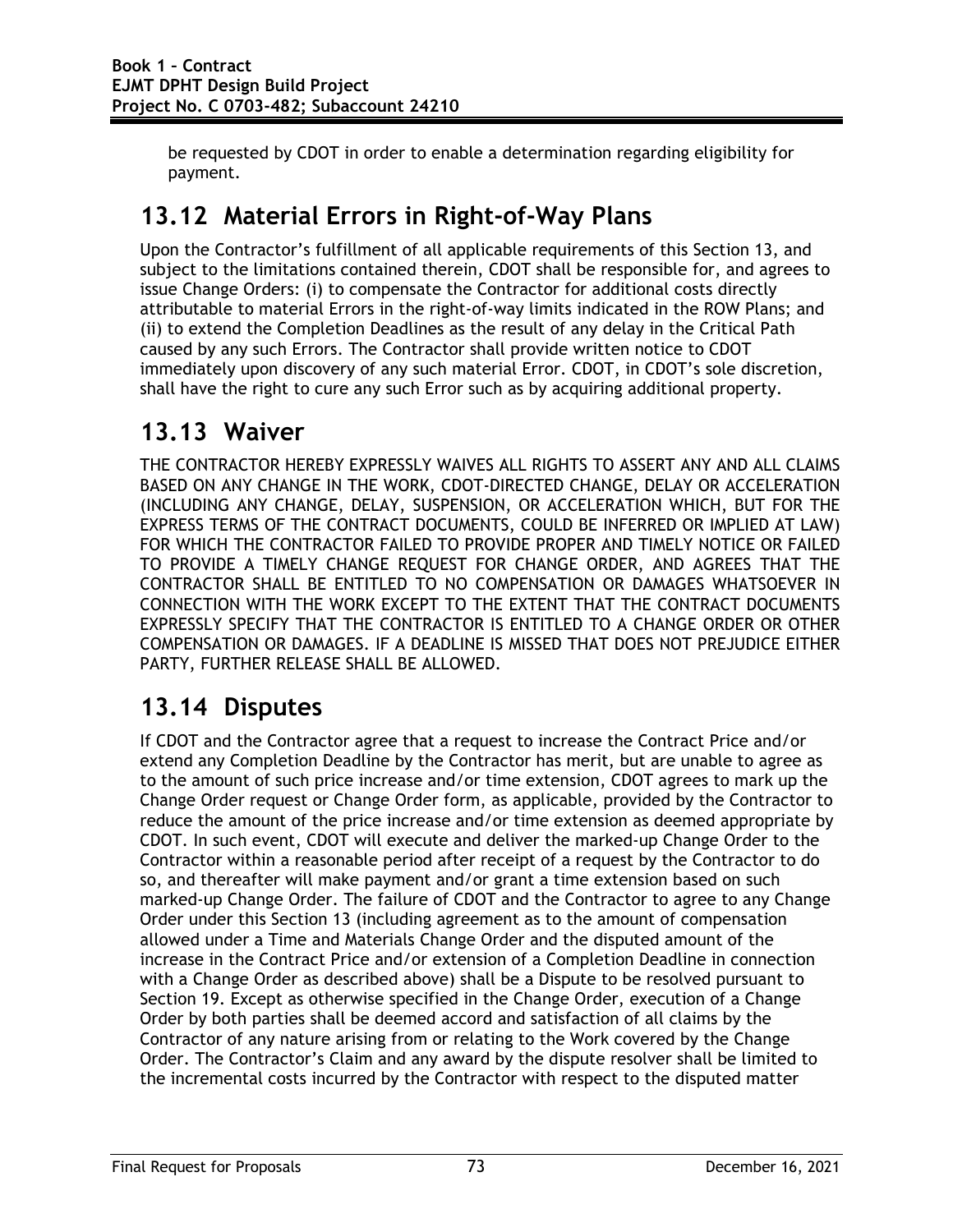(crediting CDOT for any corresponding reduction in the Contractor's other costs) and shall in no event exceed the amounts allowed by Section 13.7 with respect thereto.

# **13.15 No Release or Waiver**

### **13.15.1 Extension of Time for Performance**

No extension of time granted hereunder shall release the Contractor's Surety from its obligations. CDOT shall not be deemed to have waived any rights under the Contract (including its right to abrogate the Contract for abandonment or for failure to complete within the time specified, or to impose and deduct damages as may be provided herein) as the result of any grant of an extension of time beyond the date fixed for the completion of any part of the Work, any acceptance of performance of any part of the Work after a Completion Deadline, or the making of any payments to the Contractor after such date.

### **13.15.2 No Change Order Based on Course of Conduct or Order by Unauthorized Person**

No course of conduct or dealings between the parties, or express or implied acceptance of alterations or additions to the Work, and no claim that CDOT has been unjustly enriched shall be the basis for any claim, request for additional compensation or extension of a Completion Deadline. Further, the Contractor shall undertake, at its risk, work included in any request, order or other authorization issued by a person in excess of that person's authority as provided herein, or included in any oral request. The Contractor shall be deemed to have performed such work as a volunteer and at its sole cost. In addition, CDOT may require the Contractor to remove or otherwise undo any such work, at the Contractor's sole cost.

# **13.16 Encumbrance of Funds**

This is an incremental encumbrance project, as authorized by section 24-91-103.6(7)(a), C.R.S. Pursuant to subsection (2) of section 24-91-103.6, not all of the funds needed to pay for the performance of the entire project will be encumbered, in advance.

CDOT will encumber additional funds using Exhibit U based on the Approved Payment Schedule (Drawdown Plan) submitted by Contractor as an NTP2 requirement outlined in Book 2, Section 2. Contractor must comply with CDOT Standard Specifications for Road and Bridge Construction, No 108.04. However, annually, the modified Payment Schedule Approved by CDOT by April 1 will be used by CDOT to encumber funds for the next fiscal year. CDOT may unilaterally modify the encumbrance amount for future fiscal years by using a form substantially equivalent to Exhibit T under this Contract based on the Contractor's updated and Approved Payment Schedule. The Payment Schedule that CDOT has accepted as of April 1 is what will be used for the current fiscal year encumbrance and for future fiscal years' encumbrances only if the new Payment Schedule is not submitted or Approved by April 1.

The Contractor shall not perform Work that creates a financial obligation for the State exceeding the amount of the encumbrance amount. During a current fiscal year, except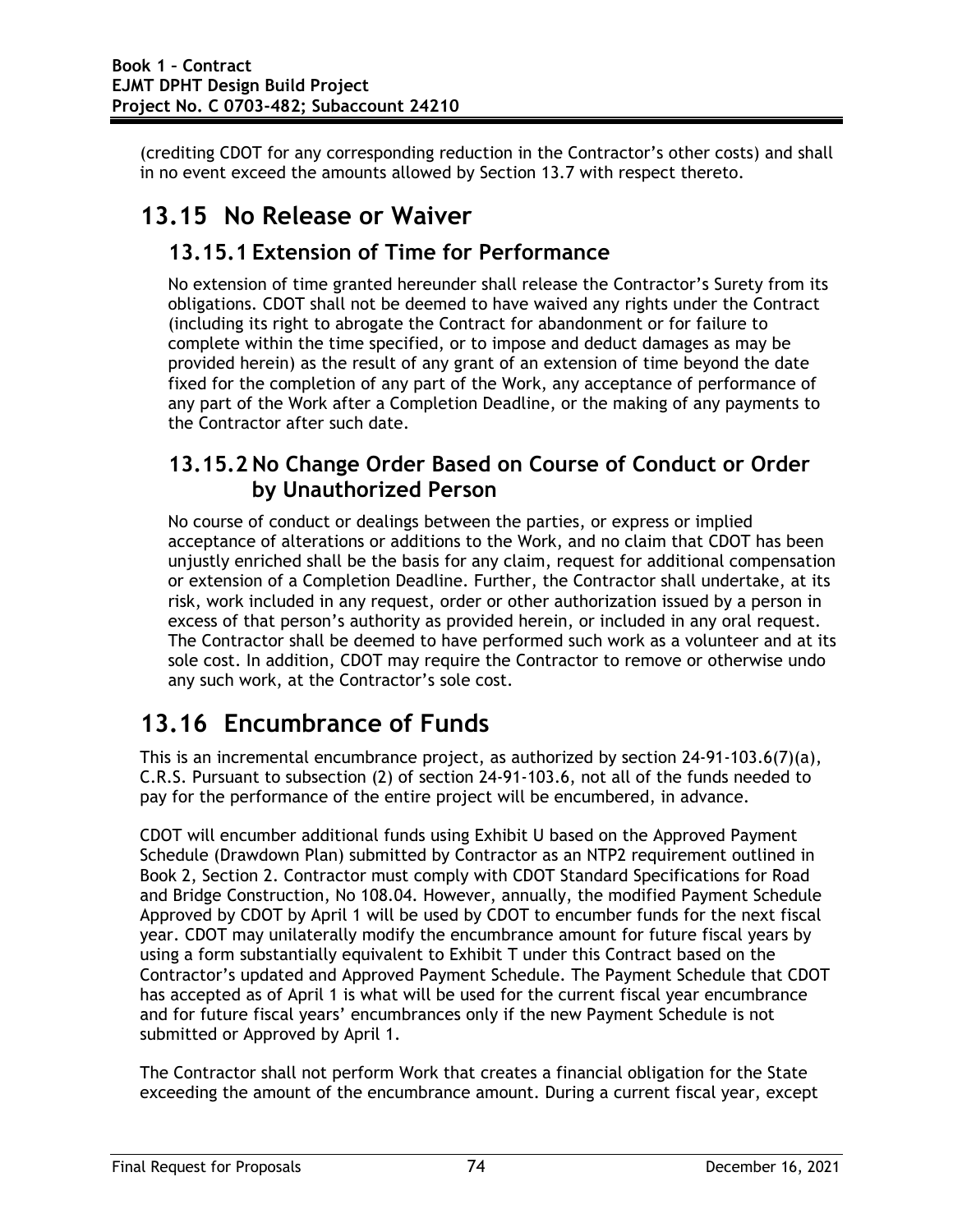for the initial encumbrance as part of NTP2, if Contractor anticipates exceeding the encumbrance amount that was contained in the Payment Schedule that was approved on or before April 1 or that was encumbered as part of NTP2, Contractor shall use the process outlined in Section 13.3.2.1 to notify CDOT and the Contractor shall comply with Book 2, Section 20, specifically CDOT Special Provision 108.04.

The State's incremental funding of the project under this Contract shall not be deemed to create any state multiple-fiscal year direct or indirect debt or other financial obligation whatsoever for purposes of section 20 (4) (b) of Article X of the State Constitution ("Tabor"), and it shall not in any way be construed to create a general obligation indebtedness of CDOT or of the State under any other constitutional or statutory requirement.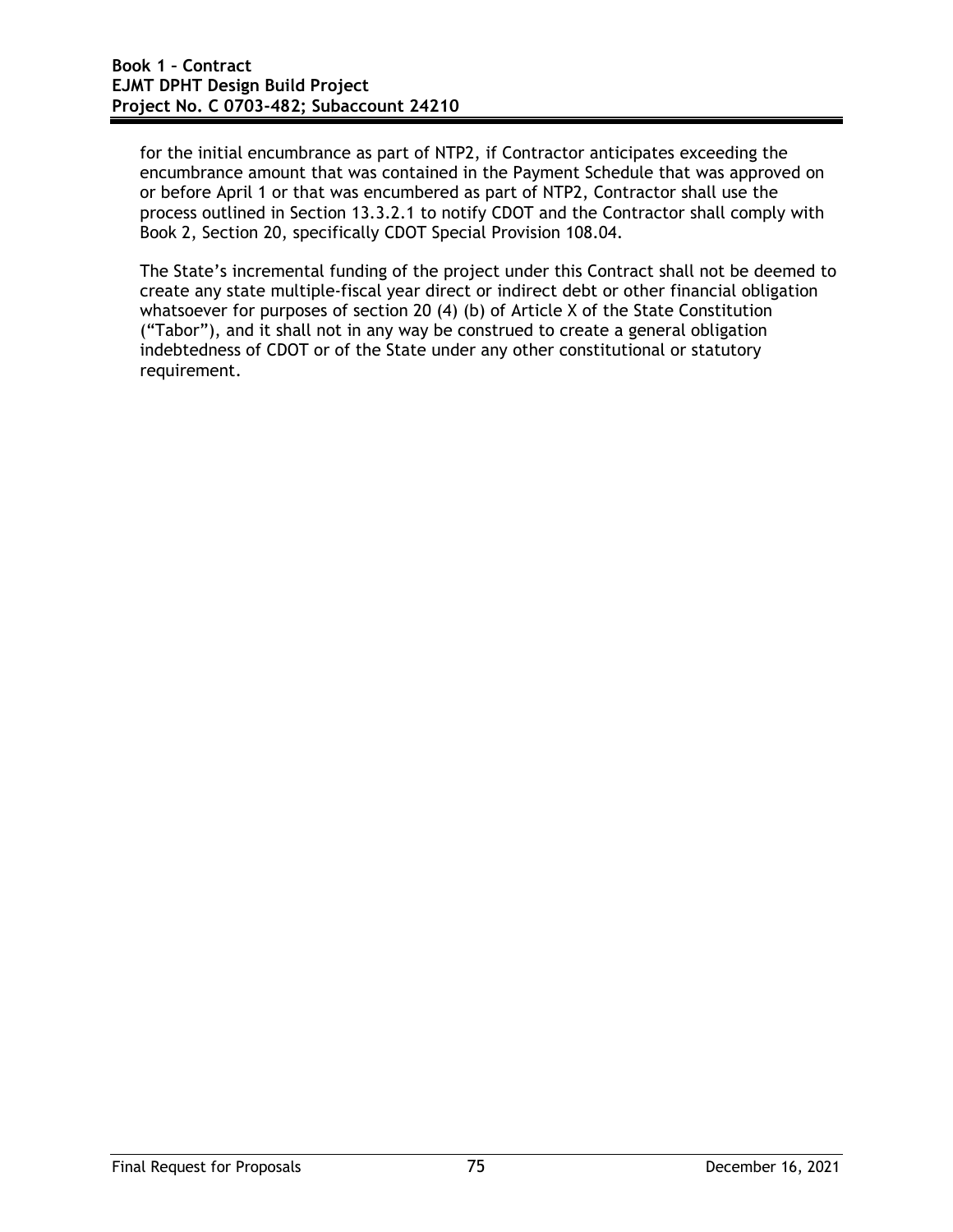# **14.0 Suspension of Work**

# **14.1Suspension for Convenience**

CDOT may, at any time and for any reason, by written notice, order the Contractor to suspend all or any part of the Work required under the Contract Documents for the period of time that CDOT deems appropriate for the convenience of CDOT. The Contractor shall promptly comply with any such written suspension order. The Contractor shall promptly recommence the Work upon receipt of written notice from CDOT directing the Contractor to resume Work. Suspensions related to seasonal or climatic conditions, or Force Majeure events shall not be considered a CDOT-Caused Delay.

# **14.2Suspension for Cause**

CDOT has the authority by written order to suspend the Work without liability to CDOT wholly or in part for the Contractor's failure to:

- 1. Correct conditions unsafe for the Project personnel or general public.
- 2. Comply with any Governmental Approval, Legal Requirement, or otherwise carry out the requirements of the Contract.
- 3. Carry out orders of CDOT.
- 4. Comply with environmental requirements or requirements for developing and implementing the Quality Management Plan.

The Contractor shall promptly comply with any such written suspension order. The Contractor shall promptly recommence the Work upon receipt of written notice from CDOT directing the Contractor to resume Work.

# **14.3Contractor Responsibilities During Suspension**

During periods that Work is suspended, the Contractor shall continue to be responsible for the Work and shall prevent damage or injury to the Project and other facilities in the Project vicinity, provide for drainage, obtain and maintain compliance with all Governmental Approvals, maintain all Contractor-provided insurance and bonds and erect necessary temporary structures, signs or other facilities required to maintain the Project and other facilities in the Project vicinity. During any suspension period, unless otherwise directed by CDOT, the Contractor shall continue to be responsible for maintenance of traffic in accordance with the Traffic Management Plan and Book 2, Section 16, for plant and landscape maintenance in accordance with Book 2, Section 17, and for maintenance during construction in accordance with Book 2, Section 18. If the suspension is for CDOT's convenience, the additional work performed by the Contractor during the suspension period shall be considered CDOT-Directed Changes.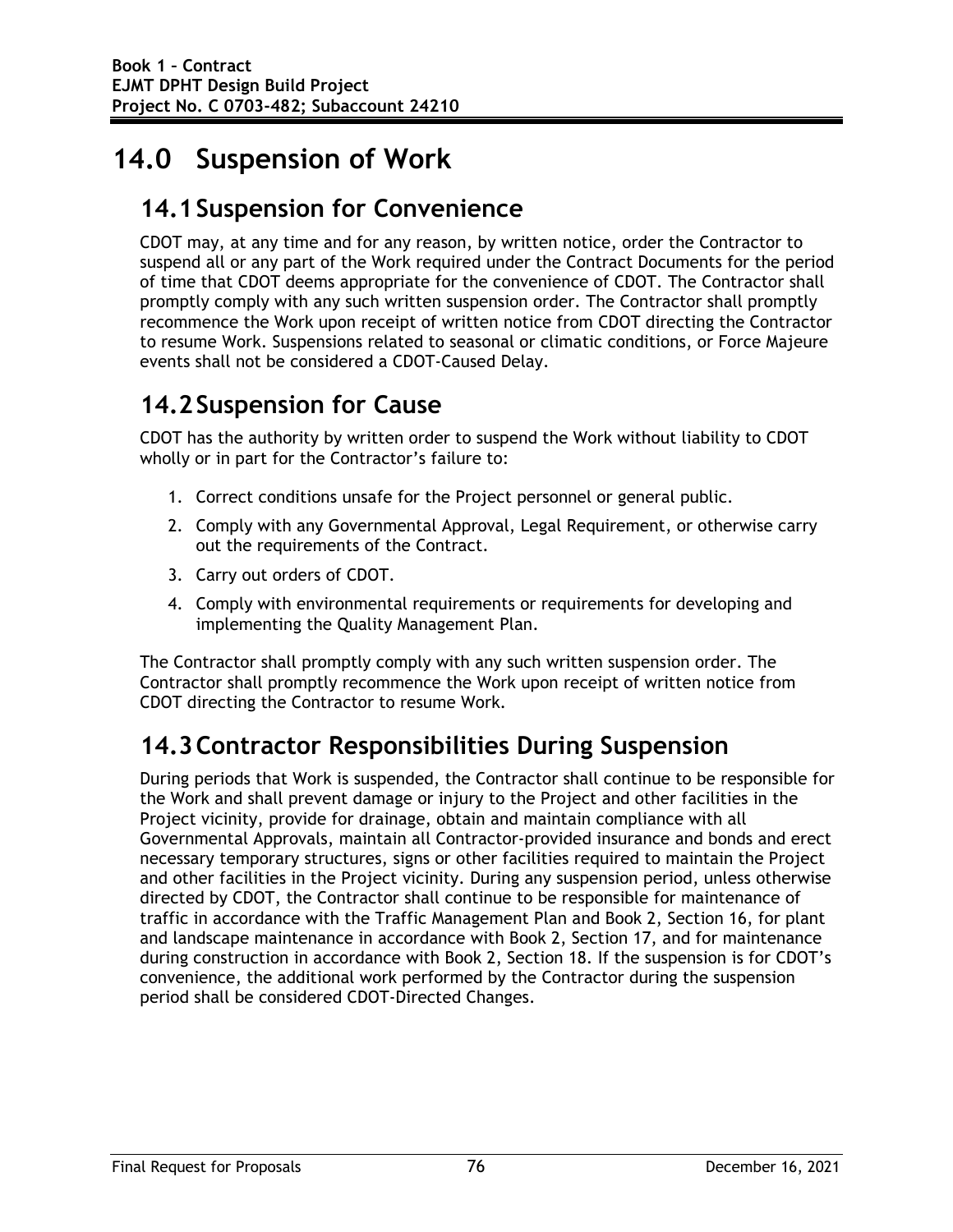# **15.0 Termination for Convenience**

# **15.1Notice of Termination**

CDOT may terminate the Contract and the performance of the Work by the Contractor in whole or, from time to time, in part, if CDOT determines, in its sole discretion that a termination is in the best public, State, or national interest to do so. CDOT shall notify the Contractor of its decision to terminate by delivering to the Contractor a written Notice of Termination specifying the extent of termination and its effective date. Termination (or partial termination) of the Contract shall not relieve any Surety of its obligation for any claims arising out of the Work performed.

# **15.2Contractor Responsibilities Upon Termination**

After receipt of a Notice of Termination, and except as otherwise directed by CDOT, the Contractor shall immediately proceed as follows, regardless of any delay in determining or adjusting any amounts due under this Section 15.

- 1. Stop Work as specified in the notice.
- 2. Communicate such notice to all affected Subcontractors and that their Subcontracts are not to be further performed unless otherwise authorized in writing by CDOT.
- 3. Place no further Subcontracts or orders for materials, services, or facilities, except as necessary to complete the continued portion of the Work, if any, or for mitigation of damages.
- 4. Terminate all Subcontracts to the extent that they relate to the Work terminated.
- 5. Assign to CDOT in the manner, at the times, and as and to the extent directed by CDOT, all of the right, title, and interest of the Contractor under the Subcontracts so terminated, in which case CDOT will have the right, in its sole discretion, to accept performance, settle, or pay any or all claims arising out of the termination of such Subcontracts.
- 6. Settle all outstanding liabilities and claims arising out of such termination of Subcontracts, with the Approval or ratification of CDOT, to the extent it may be required, which Approval or ratification shall be final.
- 7. Provide CDOT with an inventory list of all materials previously produced, purchased, or ordered from Suppliers for use in the Work and not yet used in the Work, including its storage location, as well as any documentation or other property required to be delivered hereunder which is either in the process of development or previously completed but not yet delivered to CDOT, and such other information as CDOT may request; and transfer title and deliver to CDOT, in the manner, at the times, and to the extent, if any, directed by CDOT: (i) fabricated or unfabricated parts, the Work in process, completed Work, supplies and other material produced or acquired for the Work terminated; and (ii) the Design Documents, Construction Documents, and all other completed or partially completed drawings (including plans, elevations, Sections, details and diagrams),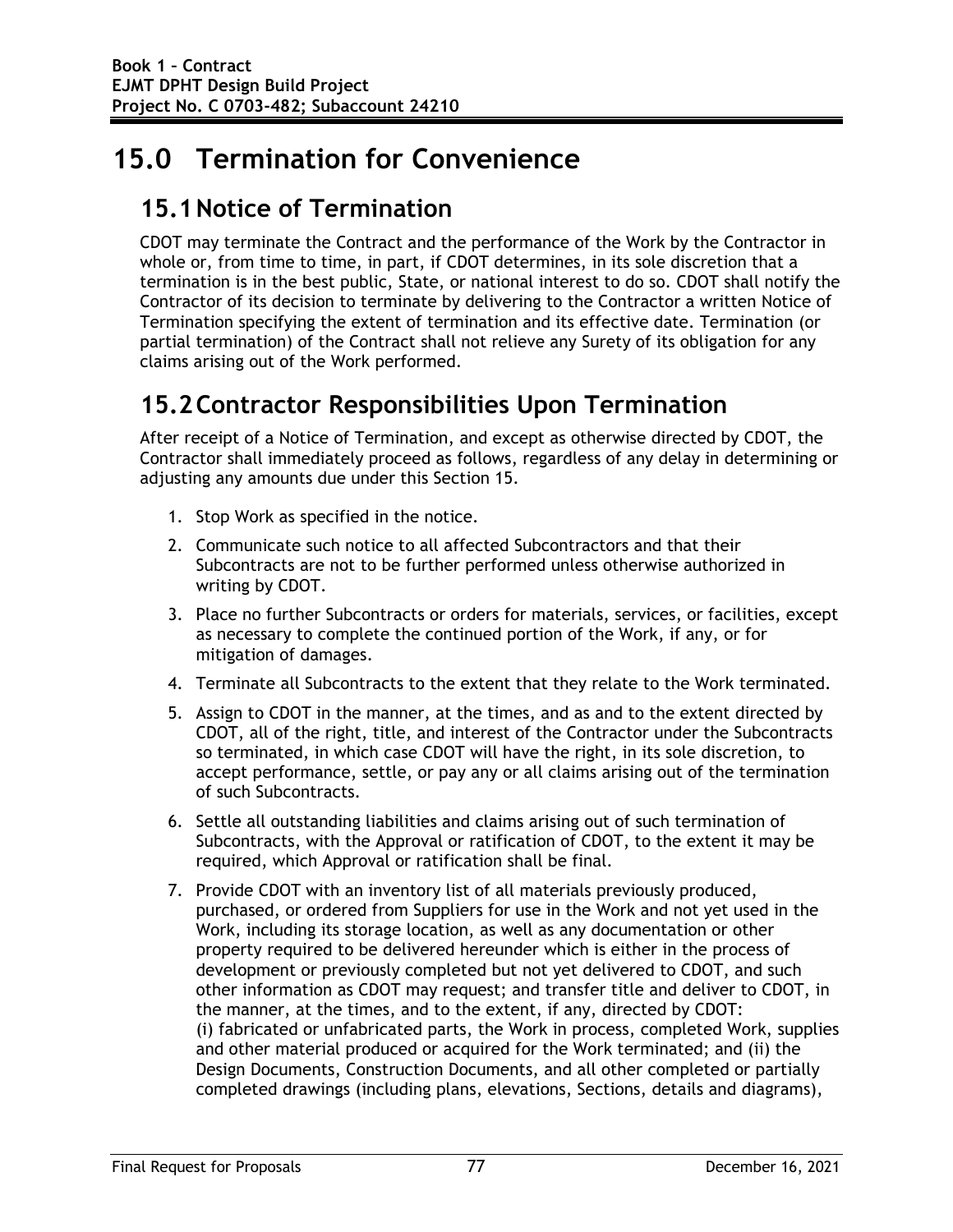specifications, records, samples, information, and other property that would have been required to be furnished to CDOT if the Work had been completed.

- 8. Complete performance in accordance with the Contract Documents of all Work not terminated.
- 9. Take all action that may be necessary, or that CDOT may direct, for the safety, protection, and preservation of: (i) the public, including public and private vehicular movement; (ii) the Work; and (iii) the equipment, machinery, materials, and property related to the Contract Documents that is in the possession of the Contractor and in which CDOT has or may acquire an interest.
- 10. As authorized by CDOT in writing, use its best efforts to sell, in a manner, at the times, to the extent, and at the price or prices directed or authorized by CDOT, any property of the types referred to in Section 15.2(7); provided, however, that the Contractor: (i) is not required to extend credit to any purchaser; and (ii) may acquire the property under the conditions prescribed and at prices Approved by CDOT. The proceeds of any transfer or disposition will be applied to reduce any payments to be made by CDOT under the Contract Documents or paid in any other manner directed by CDOT.
- 11. If requested by CDOT, withdraw from the portions of the Site designated by CDOT and remove such materials, equipment, tools, and instruments used by, and any debris or waste materials generated by, the Contractor and any Subcontractor in the performance of the Work as CDOT may direct.
- 12. Take other actions directed by CDOT.

# **15.3Responsibility After Notice of Termination**

The Contractor shall continue to be responsible for damage to materials after issuance of the Notice of Termination, except as follows:

- 1. The Contractor's responsibility for damage to materials for which partial payment has been made as provided herein shall terminate when CDOT certifies that those materials have been stored in the manner and at the locations directed by CDOT.
- 2. The Contractor's responsibility for damage to materials purchased by CDOT subsequent to the issuance of Notice of Termination shall terminate when title and delivery of those materials has been taken by CDOT.

Immediately after CDOT determines that the Contractor has completed the Work directed to be completed prior to termination and such other work as may have been ordered to secure the Project for termination, the Contractor will not be required to provide for continuing safety, security, and maintenance at the Site.

# **15.4Negotiated Termination Settlement**

## **15.4.1 Settlement Proposal**

After receipt of a Notice of Termination, the Contractor shall submit a final termination settlement proposal to CDOT in the form and with the certification prescribed by CDOT. The Contractor shall submit the proposal promptly, but no later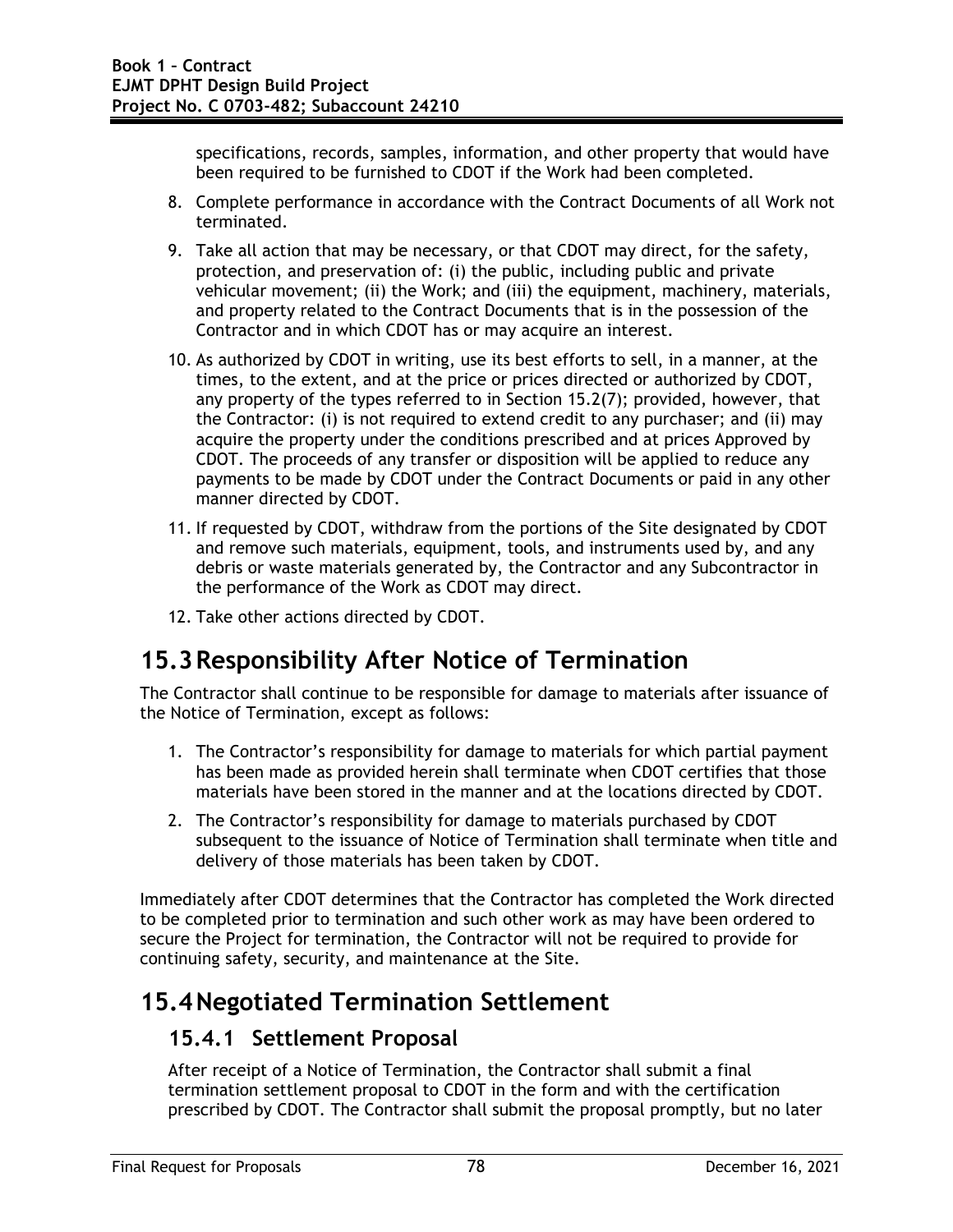than 60 days from the effective date of termination, unless the Contractor has requested a time extension in writing within such 60-day period and CDOT has agreed in writing to allow such an extension. CDOT will then review the Contractor's termination settlement proposal and will act upon it, return it with comments, or reject it. If the Contractor fails to submit the proposal within the time allowed, CDOT may determine, on the basis of information available to it, the amount, if any, due the Contractor because of the termination and shall pay the Contractor the amount so determined.

## **15.4.2 Negotiated Settlement Amount**

The Contractor and CDOT may agree, as provided in Section 15.4.1, upon the whole or any part of the amount or amounts to be paid to the Contractor by reason of the total or partial termination of Work pursuant to this Section 15. Such negotiated settlement may include a reasonable allowance for profit solely on Work which has been completed as of the termination date and subsequently Accepted by CDOT. Such agreed amount(s), exclusive of settlement costs, shall not exceed the total Contract Price as reduced by the amount of payments otherwise made and as further reduced by the Contract Price of Work not terminated. Upon determination of the settlement amount the Contract will be amended accordingly, and the Contractor will be paid the agreed amount. Nothing in Section 15.5, prescribing the amount to be paid to the Contractor in the event that the Contractor and CDOT fail to agree upon the whole amount to be paid to the Contractor by reason of the termination of Work pursuant to this Section 15, shall be deemed to limit, restrict, or otherwise determine or affect the amount(s) which may be agreed upon to be paid to the Contractor pursuant to this Section 15.4. Unless otherwise agreed to by the parties as a part of a negotiated settlement, CDOT's execution and delivery of any settlement agreement shall not affect any of its rights under the Contract Documents with respect to completed Work, relieve the Contractor from its obligations with respect thereto, including Warranties, or affect CDOT's rights under the Payment and Performance Bond as to such completed or non-terminated Work.

# **15.5Determination of Settlement Amount if Negotiations Fail**

If the Contractor and CDOT fail to agree, as provided in Section 15.4.2, upon the whole amount to be paid to the Contractor by reason of the termination of Work pursuant to this Section 15, the amount payable (exclusive of interest charges) shall be determined by CDOT in accordance with the following, but without duplication of any amounts agreed upon in accordance with Section 15.4:

## **15.5.1 Payment Amount**

CDOT will pay the Contractor the sum of the following amounts for Work performed prior to the effective date of the Notice of Termination, as such amounts are determined by CDOT:

1. The Contractor's actual reasonable out-of-pocket cost (without profit, and including equipment costs only to the extent permitted by Section 13) for all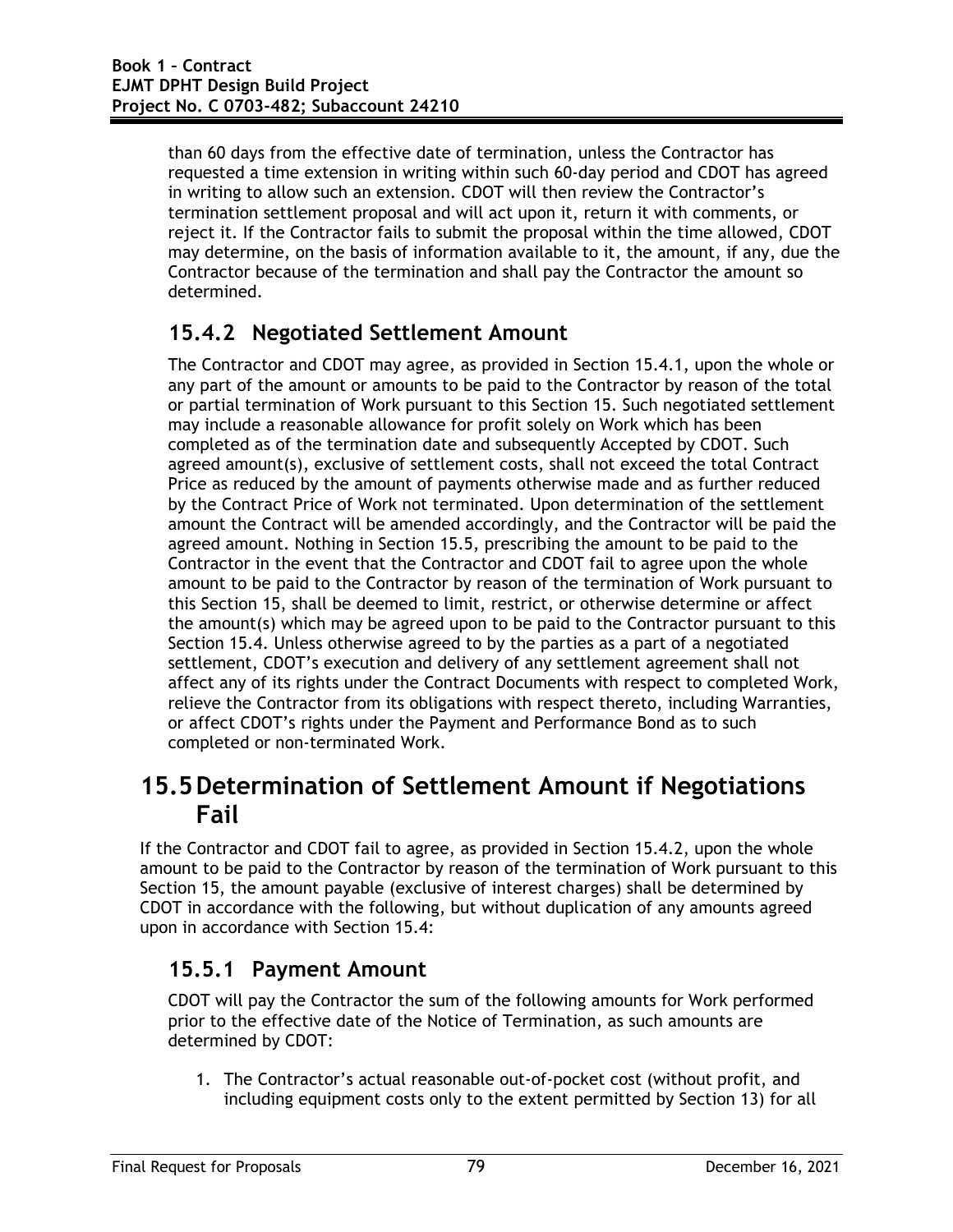Work performed, including mobilization, demobilization, and work done to secure the Project for termination, including reasonable overhead and accounting for any refunds payable with respect to insurance premiums, deposits or similar items, as established to CDOT's satisfaction. In determining the reasonable cost, deductions will be made for the cost of materials to be retained by the Contractor, amounts realized by the sale of materials and for other appropriate credits. Deductions will also be made for the cost of damaged materials. When, in the opinion of CDOT, the cost of an item of Work is excessively high due to costs incurred to remedy or replace defective or rejected Work, the reasonable cost to be allowed will be the estimated reasonable cost of performing that Work in compliance with the requirements of the Contract Documents and the excessive actual cost will be disallowed.

- 2. As profit on Clause 1 above, a sum determined by CDOT to be fair and reasonable; provided, however, that if it appears that the Contractor would have sustained a loss on the entire Contract had it been completed, no profit shall be included or allowed under this Section 15.5.1 and an appropriate adjustment shall be made by reducing the amount of the settlement to reflect the indicated rate of loss.
- 3. The cost of settling and paying claims arising out of the termination of Work under Subcontracts as provided in Section 15.2(6), exclusive of the amounts paid or payable on account of supplies or materials delivered or services furnished by the Subcontractor prior to the effective date of the Notice of Termination under the Contract, which amounts shall be included in the cost on account of which payment is made under Clause 1 above.
- 4. The reasonable out-of-pocket cost (including reasonable overhead) of the preservation and protection of property incurred pursuant to Section 15.2(9) and any other reasonable out-of-pocket cost (including overhead) incidental to termination of Work under the Contract, including the reasonable cost to the Contractor of handling material returned to the vendor, delivered to CDOT, or otherwise disposed of as directed by CDOT, and including a reasonable allowance for the Contractor's administrative costs in determining the amount due to the Contractor as the result of the termination of Work under the Contract.
- 5. If the termination occurs prior to issuance of NTP2, the stipend amount of \$50,000.00.

### **15.5.2 Maximum Compensation**

The Contractor acknowledges and agrees that it shall not be entitled to any compensation in excess of the value of the Work performed (determined as provided in Section 15.5.1) plus its settlement costs, and that items such as lost or anticipated profits, unabsorbed overhead and opportunity costs shall not be recoverable by it upon termination of the Contract. However, the total amount to be paid to the Contractor, exclusive of costs described in Sections 15.5.1(3), (4) and (5), may not exceed the total Contract Price less the amount of payments previously made and less the Contract Price of any Work not terminated. Furthermore, if any refund is payable with respect to insurance or bond premiums, deposits, or similar items which were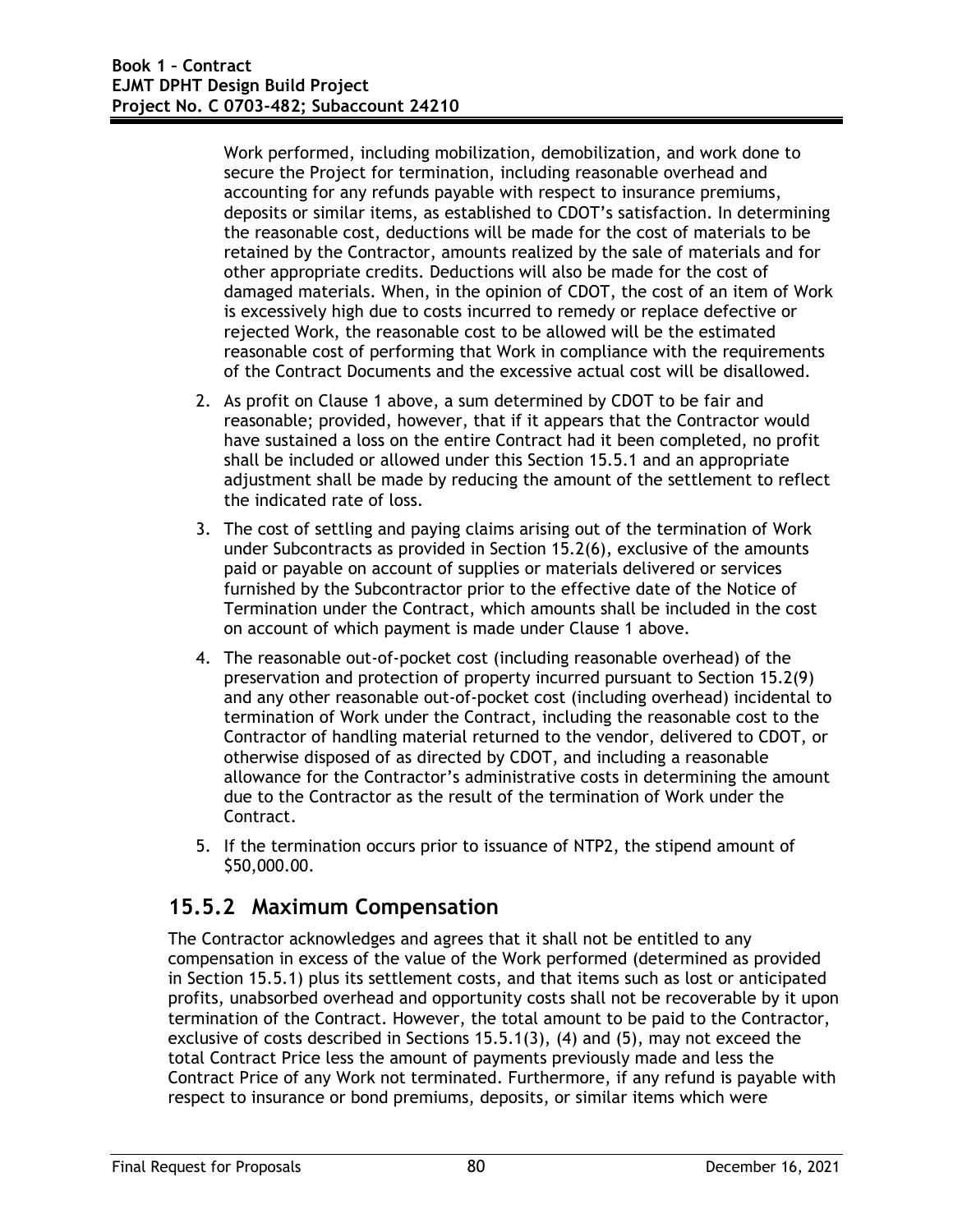previously passed through to CDOT by the Contractor, such refund shall be paid directly to CDOT or otherwise credited to CDOT. Notwithstanding anything to the contrary contained herein, if a termination occurs prior to issuance of NTP2, the total amount payable to the Contractor shall in no event exceed the NTP1 Payment Cap.

## **15.5.3 Excluded Items**

Except for normal spoilage, and except to the extent that CDOT will have otherwise expressly assumed the risk of loss, there will be excluded from the amounts payable to the Contractor under Section 15.5.1, the fair value, as determined by CDOT, of equipment, machinery, materials, and property which is destroyed, lost, stolen, or damaged so as to become undeliverable to CDOT, or to a buyer pursuant to Section 15.2(10). The amount set forth in the Proposal by the Contractor for the Work terminated shall be a factor to be analyzed in determining the value of the Work terminated.

## **15.5.4 Payment of Termination Amount**

Upon determination of the amount of the termination payment, the Contract shall be amended to reflect the agreed termination payment, and the Contractor shall be paid the agreed amount.

# **15.6Partial Termination**

If a termination hereunder is partial, the Contract Price for the remainder of the Work shall be adjusted as appropriate to account for the change in the overall scope of the Project.

# **15.7Reduction in Amount of Claim**

The amount otherwise due the Contractor under this Section 15 shall be reduced by: (i) all unliquidated advance or other payments made to or on behalf of the Contractor applicable to the terminated portion of the Contract; (ii) the amount of any claim which CDOT may have against any Contractor-Related Entity in connection with the Contract; (iii) the agreed price for, or the proceeds of the sale of, any property, materials, supplies, or other things acquired by the Contractor or sold, pursuant to the provisions of this Section 15, and not otherwise recovered by or credited to CDOT; (iv) amounts that CDOT deems advisable, in its sole discretion, to retain to cover any existing or threatened claims, Liens and stop notices relating to the Project, including claims by Utility Owners; (v) the cost of repairing any Nonconforming Work, and (vi) any amounts due or payable by the Contractor to CDOT.

# **15.8Partial Payments**

CDOT may, from time to time, under such terms and conditions as it may prescribe and in its sole discretion, make partial payments on account against costs incurred by the Contractor in connection with the terminated portion of the Contract, whenever in the opinion of CDOT the aggregate of such payments shall be within the amount to which the Contractor will be entitled under this Section 15. If the total of such payments is in excess of the amount finally agreed or determined to be due under this Section 15, such excess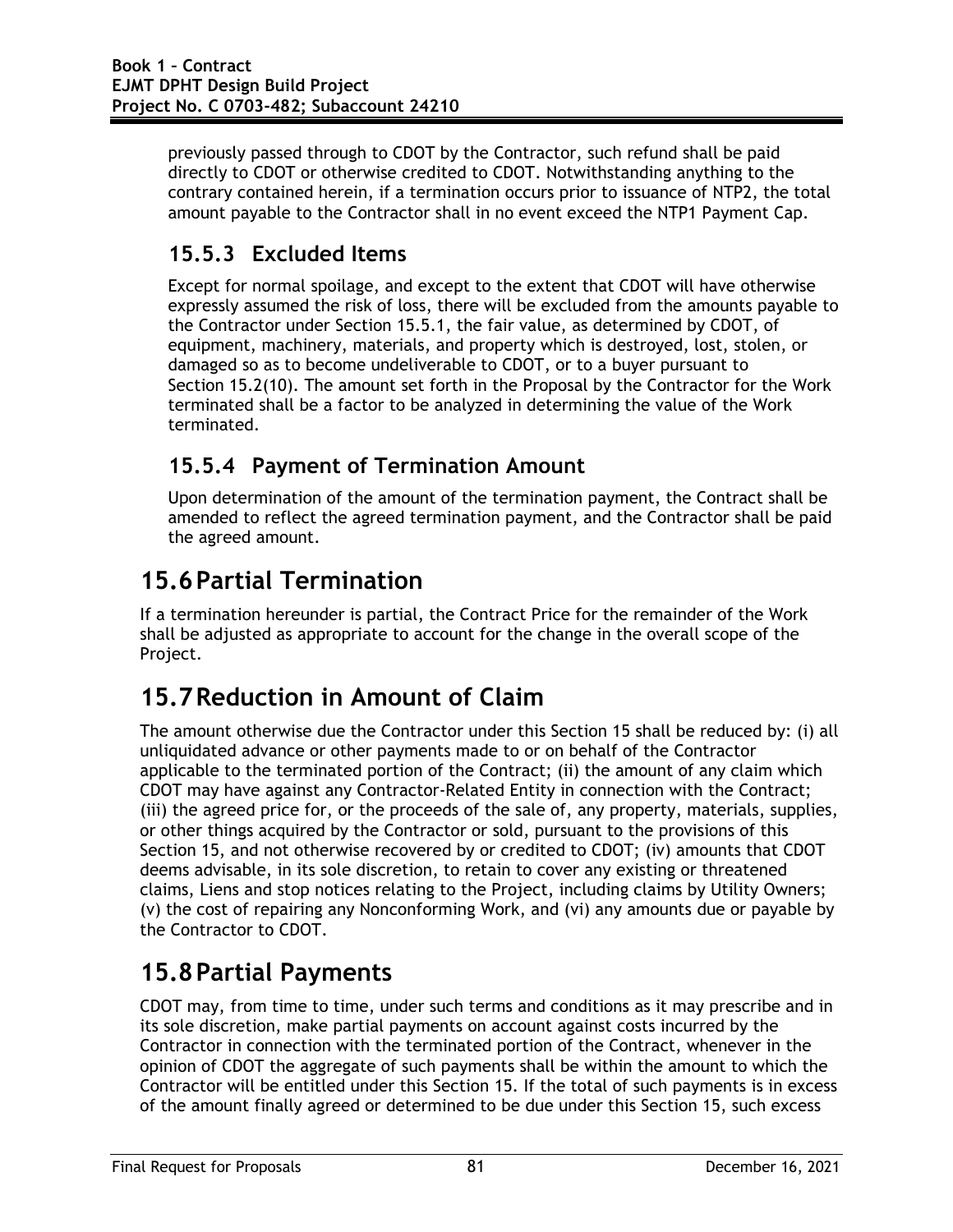shall be payable by the Contractor to CDOT upon demand together with interest at a rate equal to the average rate at the time being received from the investment of state funds, as determined by the State Treasurer, for the period from the date such excess payment is received by the Contractor to the date on which such excess is repaid to CDOT. However, no interest will be charged with respect to any such excess payment attributable to a reduction in the Contractor's claim by reason of retention or other disposition of termination inventory until 10 days after the date of such retention or disposition, or such later date as determined by CDOT by reason of the circumstances.

# **15.9Inclusion in Subcontracts**

The Contractor shall insert in all Subcontracts a requirement that the Subcontractor shall stop Work on the date and to the extent specified in a Notice of Termination from CDOT in accordance with this Section 15, and shall require Subcontractors to insert the same provision in each Subcontract at all tiers.

# **15.10 Limitation on Payments to Subcontractor**

For the purposes of Sections 15.4.2 and 15.5, upon termination under Section 15.2(4) of Work under any Subcontract, the Contractor shall not be entitled to reimbursement for that portion of the termination settlement with any such Subcontractor which constitutes anticipatory or unearned profit on Work not performed, or which constitutes consequential damages on account of the termination or partial termination.

# **15.11 No Unearned Profits or Consequential Damages**

Under no circumstances shall the Contractor be entitled to anticipatory or unearned profits or consequential or other damages as a result of a termination or partial termination under this Section 15. The payment to the Contractor determined in accordance with this Section 15 constitutes the Contractor's sole and exclusive remedy for a termination under this Section 15.

# **15.12 No Waiver**

Anything contained in the Contract to the contrary notwithstanding, a termination under this Section 15 shall not waive any right or claim to damages, which CDOT may have, and CDOT may pursue any cause of action, which it may have at law or in equity or under the Contract.

# **15.13 Dispute Resolution**

The failure of the parties to agree on amounts due under this Section 15 shall be a Dispute to be resolved in accordance with Section 19.

# **15.14 Allowability of Costs**

All costs claimed by the Contractor under this Section 15 shall, at a minimum, be allowable, allocable, and reasonable in accordance with the cost principles and procedures of 48 CFR Part 31.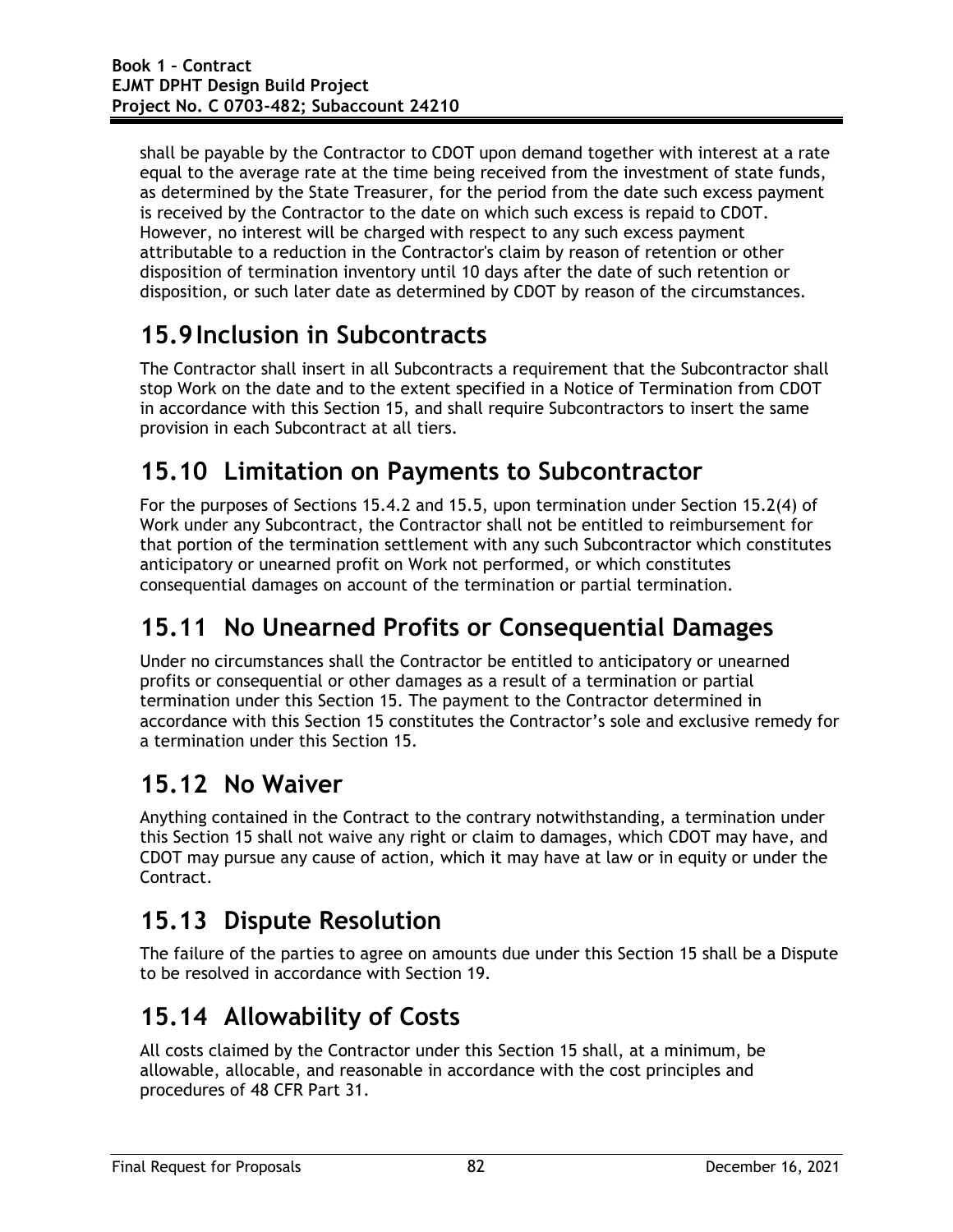# **15.15 Suspension of Work**

In the event of any suspension of Work by CDOT, after issuance of NTP1, for more than 180 consecutive days, the Contractor shall have the right to consider the Contract to have been terminated for convenience under this Section 15. The Contractor shall notify CDOT of such election by delivering to CDOT a written notice of termination due to such suspension specifying its effective date. Upon delivery by the Contractor to CDOT of a notice of termination due to suspension, the provisions of this Section 15 shall apply.

# **15.16 Termination Due to Non-Appropriation of Funds**

## **15.16.1 Availability of Funds**

The obligation of CDOT to make any payments to the Contractor hereunder is contingent upon funds being appropriated, budgeted, allocated, and otherwise made available by CDOT in amounts to meet its funding obligations for the Contract. The Contractor is not obligated to perform Work, and correspondingly is not entitled to any compensation for Work performed, in any fiscal year beyond the amount, if any, appropriated and made available by CDOT in amounts to meet its funding obligations for the Contract.

# **15.16.2 Anticipated Appropriations**

CDOT anticipates that:

- 1. Prior to issuance of NTP1, an amount will be appropriated sufficient to allow CDOT to make estimated payments under the Contract for Work to be performed through the end of the fiscal year in which NTP1 is issued.
- 2. Prior to issuance of NTP2, an amount will be appropriated sufficient to allow CDOT to make estimated payments under the Contract for Work to be performed through the end of the fiscal year in which NTP2 is issued.
- 3. In each succeeding fiscal year during the life of the Contract, an amount will be appropriated sufficient to allow CDOT to make estimated payments under the Contract for Work to be performed through the end of such fiscal year.

# **15.16.3 Remedy for Failure to Appropriate**

If funds are not budgeted, allocated, or otherwise made available by CDOT or the state or federal Legislature fails to make an appropriation, resulting in stoppage of Work, the Contractor agrees to resume performance of the Work without any modification to the terms and conditions hereof, provided that an appropriation therefore is approved or funds are made available within 60 days after the Contractor stops Work under Section 15.16.1. Any such Work stoppage shall be considered a suspension for convenience under Section 14.1. If funds are not appropriated or made available before expiration of such 60-day period, either party may terminate the Contract.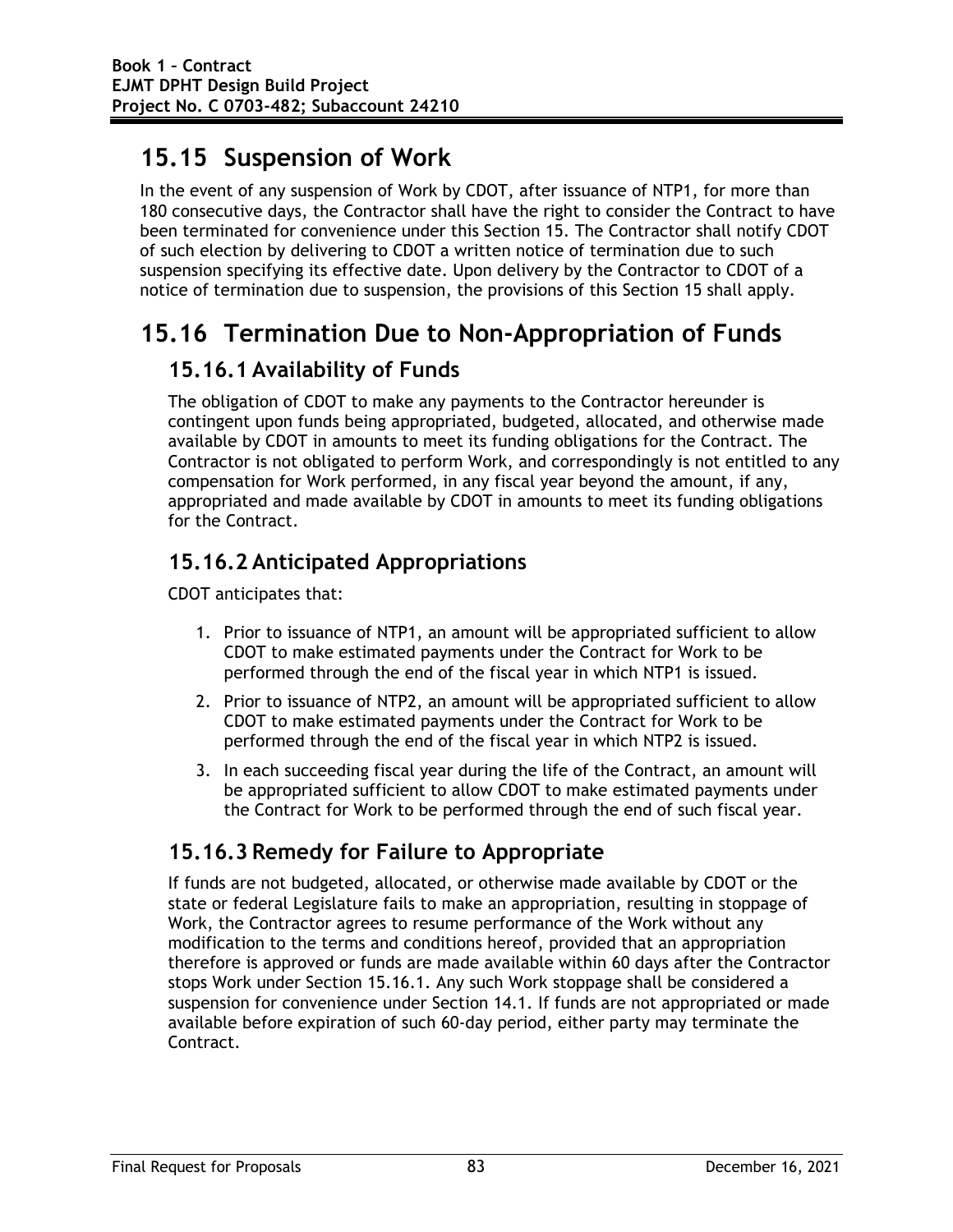# **16.0 Default**

## **16.1Default by the Contractor**

### **16.1.1 Events of Default**

The Contractor shall be in breach under the Contract upon the occurrence of any one or more of the following events or conditions:

- 1. The Contractor fails to promptly begin the Work under the Contract Documents following issuance of NTP1.
- 2. The Contractor fails to perform the Work with sufficient resources to ensure the prompt completion thereof; (i.e., the Contractor fails to execute remedial action in accordance with the Quality Management Plan and Book 2, Section 3.0).
- 3. The Contractor fails to perform the Work in accordance with the Contract Documents, refuses to remove and replace rejected materials or Nonconforming or unacceptable Work, or fails to remove and replace workers as directed by CDOT under Section 2.3.7.
- 4. The Contractor discontinues or suspends the prosecution of the Work (exclusive of Work stoppage due to: (i) termination by CDOT; (ii) a Force Majeure event or suspension by CDOT; or (iii) nonpayment by CDOT not related to a breach by the Contractor).
- 5. The Contractor fails to resume performance of Work, which has been suspended or stopped, within a reasonable time after receipt of notice from CDOT to do so or (if applicable) after cessation of the event preventing performance.
- 6. The Contractor breaches any other agreement, representation, or warranty contained in the Contract Documents, or the Contractor fails to perform any other obligation under the Contract Documents, including EEO and DBE requirements.
- 7. The Contractor fails to provide and maintain the required insurance and payment and performance bond.
- 8. The Contractor assigns or transfers the Contract Documents or any right or interest therein, except as expressly permitted under Section 24.3.2.
- 9. The Contractor fails, absent a valid dispute, to make payment when due for labor, equipment or materials in accordance with its agreements with Subcontractors and applicable law, fails to comply with any Legal Requirement or Governmental Approval; or fails reasonably to comply with the instructions of CDOT consistent with the Contract Documents.
- 10. The Contractor fails to discharge or obtain a stay within 10 days of any final judgment(s) or order for the payment of money against it in excess of \$100,000 in the aggregate arising out of the prosecution of the Work (provided that, for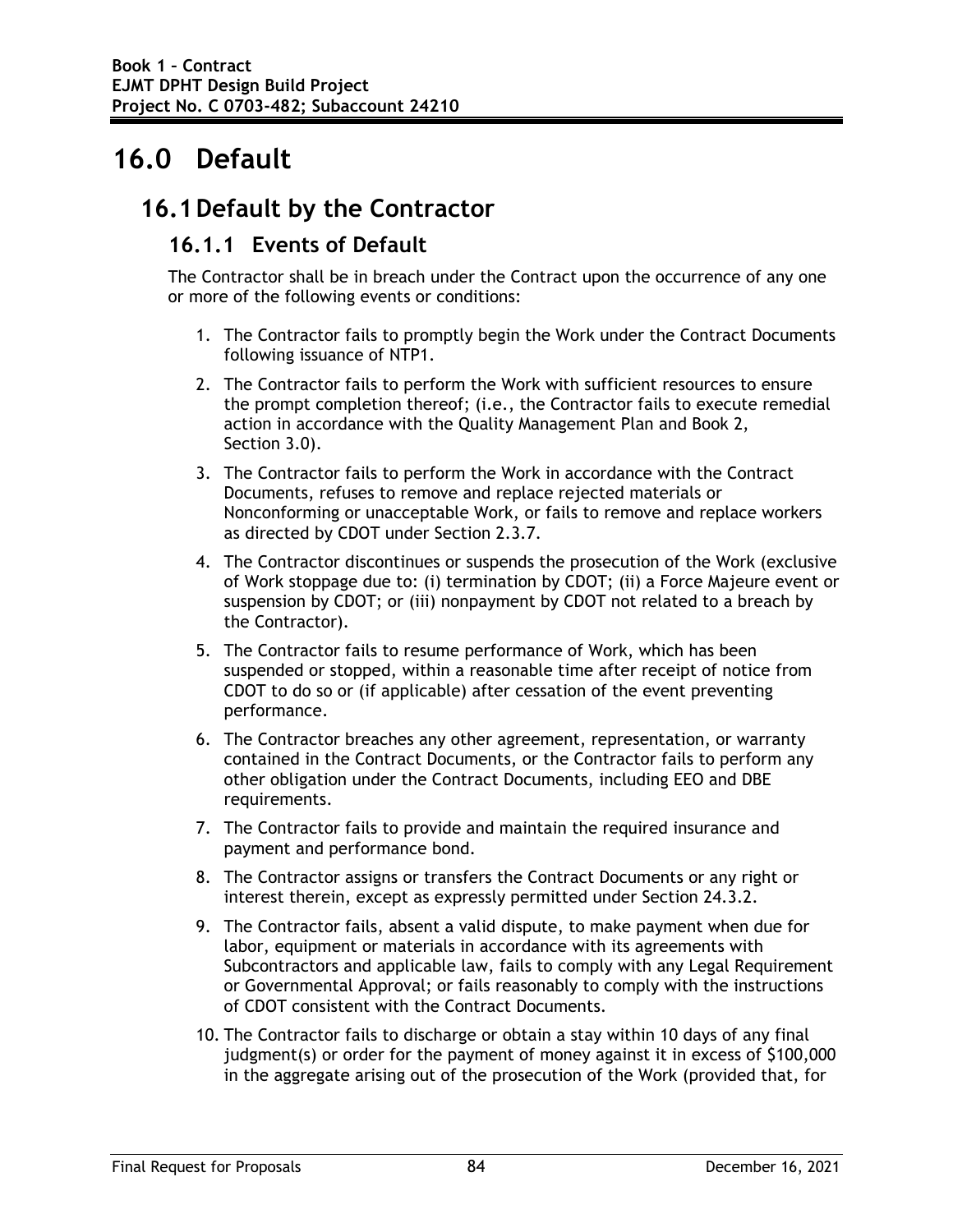purposes hereof, posting of a bond in the amount of 125 percent of such judgment or order shall be deemed an effective stay).

- 11. The Contractor or any partner, joint venture member, or other member of the Contractor shall have become insolvent, generally does not pay its debts as they become due, admits in writing its inability to pay its debts, or makes an assignment for the benefit of creditors.
- 12. Insolvency, receivership, reorganization, or bankruptcy proceedings shall have been commenced by or against the Contractor or any partner, joint venture member, or other member of the Contractor and not dismissed within 60 days.
- 13. Any representation or warranty made by the Contractor in the Contract Documents or in any certificate, schedule, instrument, or other document delivered pursuant to the Contract Documents shall have been false or materially misleading when made.
- 14. The Contractor is a party to fraud.

## **16.1.2 Right to Cure**

CDOT agrees to allow the Contractor and Surety 15 Days' notice and opportunity to cure any breach before declaring an Event of Default, provided that no such notice and opportunity to cure is required for any breach, which by its nature cannot be cured. If a breach is curable but by its nature cannot be cured within 15 Days, as determined by CDOT, CDOT agrees not to declare an Event of Default provided that the Contractor commences such cure within such 15-Day period and thereafter diligently prosecutes such cure to completion; provided, however, that in no event will such cure period exceed 60 days in total. The Contractor hereby acknowledges and agrees that the events described in Section 16.1.1(7) through (8) and (11) through (14) are not curable. Notwithstanding the foregoing, if CDOT believes a condition affecting the Project poses an immediate and imminent danger to public health or safety, CDOT may, without notice and without awaiting lapse of any cure period, rectify the condition at the Contractor's cost, and so long as CDOT undertakes such action in good faith, even if under a mistaken belief in the occurrence of such default, such action shall not expose CDOT to liability to the Contractor and shall not entitle the Contractor to any other remedy, it being acknowledged that CDOT has a paramount public interest in providing and maintaining safe public use of and access to the Project. CDOT's good faith determination of the existence of such danger shall be deemed conclusive in the absence of clear and convincing evidence to the contrary.

# **16.2Remedies**

### **16.2.1 Rights of CDOT**

If an Event of Default occurs, then, in addition to all other rights and remedies provided by law or equity or available under the Contract or otherwise, including the rights to recover Liquidated Damages and to seek recourse against the surety bonds required hereby and/or other performance Security, CDOT shall have the following rights and remedies, without further notice, and without prejudice to any of its other rights or remedies and without waiving or releasing the Contractor from any obligations, and the Contractor shall have the following obligations (as applicable):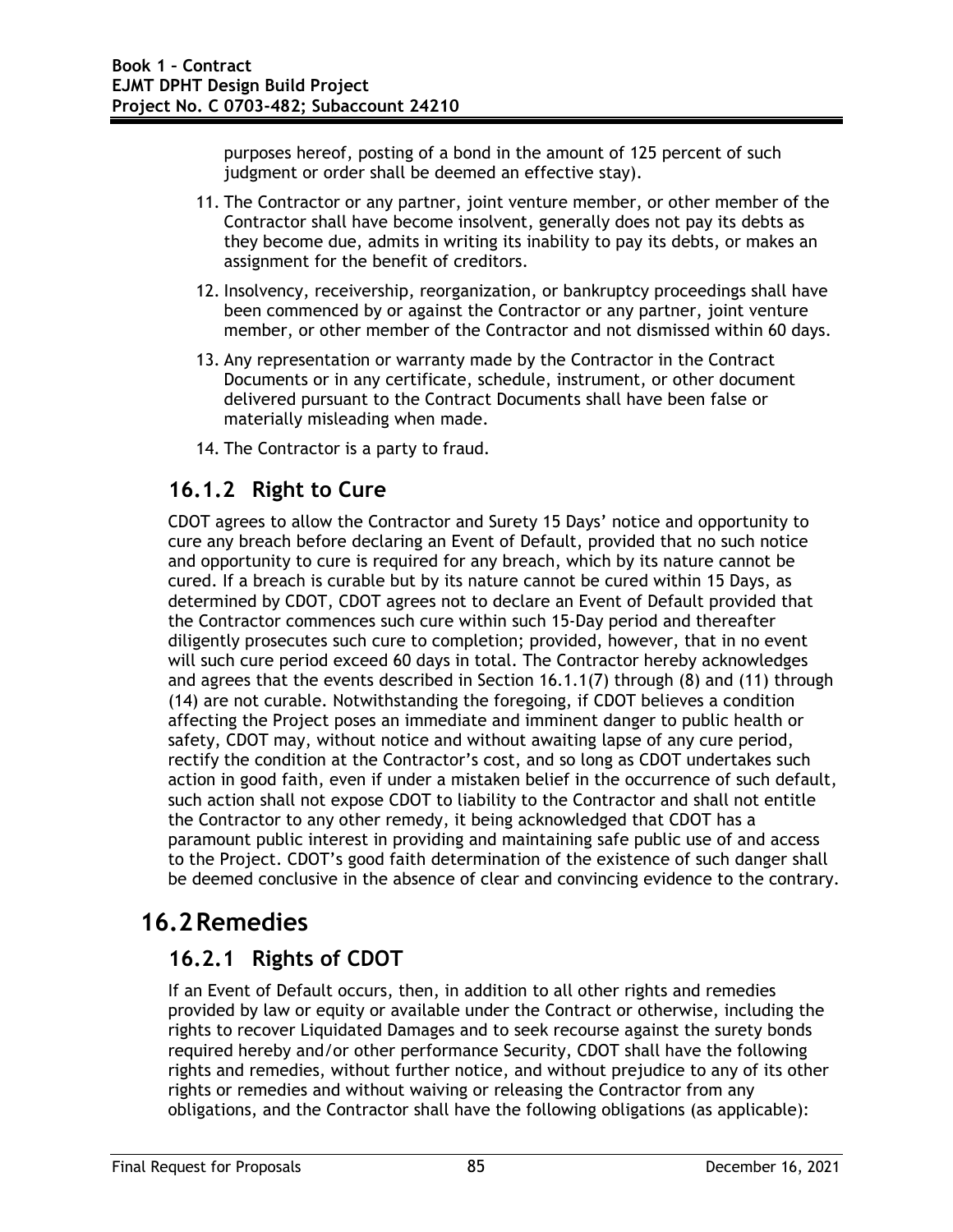- 1. CDOT may order the Contractor to suspend or discontinue the Work or any portion of the Work.
- 2. CDOT may terminate the Contract or a portion thereof, in which case, the provisions of Sections 15.2 and 15.3 shall apply.
- 3. If, and as directed by CDOT, the Contractor shall withdraw from the Site; and shall remove such materials, equipment, tools, and instruments used by, and any debris or waste materials generated by, any Contractor-Related Entity in the performance of the Work.
- 4. The Contractor shall deliver to CDOT possession of any or all facilities of the Contractor located on the Site as well as any or all Design Documents, Construction Documents, and all other completed or partially completed drawings (including plans, elevations, details and diagrams), specifications, records, information, schedules, samples, Shop Drawings, and other documents that CDOT deems necessary for completion of the Work.
- 5. The Contractor shall confirm the assignment to CDOT of the Subcontracts requested by CDOT, and the Contractor shall terminate, at its cost, all other Subcontracts.
- 6. CDOT may deduct from any amounts payable by CDOT to the Contractor such amounts payable by the Contractor to CDOT, including Liquidated Damages or other damages payable to CDOT under the Contract Documents.
- 7. CDOT shall have the right, but not the obligation, to pay such amount and/or perform such act as may then be required.
- 8. CDOT, without incurring any liability to the Contractor, shall have the right to: (i) take the performance of all or a portion of the Work from the Contractor (either with or without the use of the Contractor's materials, equipment, tools, and instruments) and enter into an agreement with another Person for the completion of such Work; or (ii) use such other methods, which, as in the opinion of CDOT, will be required for the completion of the Project.
- 9. If CDOT exercises any right to perform any obligations of the Contractor, in the exercise of such right CDOT may, but is not obligated to, among other things: (i) perform or attempt to perform, or cause to be performed, such work; (ii) spend such sums as CDOT deems necessary and reasonable to employ and pay such architects, engineers, consultants, and contractors and obtain materials and equipment as may be required for the purpose of completing such work; (iii) execute all applications, certificates, and other documents as may be required for completing the work; (iv) modify or terminate any contractual arrangements; (v) take any and all other actions which it may in its sole discretion consider necessary to complete the Work; and (vi) prosecute and defend any action or proceeding incident to the Work.

## **16.2.2 Liability of the Contractor**

### **16.2.2.1 Occurrence of an Event of Default**

If an Event of Default has occurred, the Contractor and Surety shall be jointly and severally liable to CDOT (in addition to any damages specifically provided for under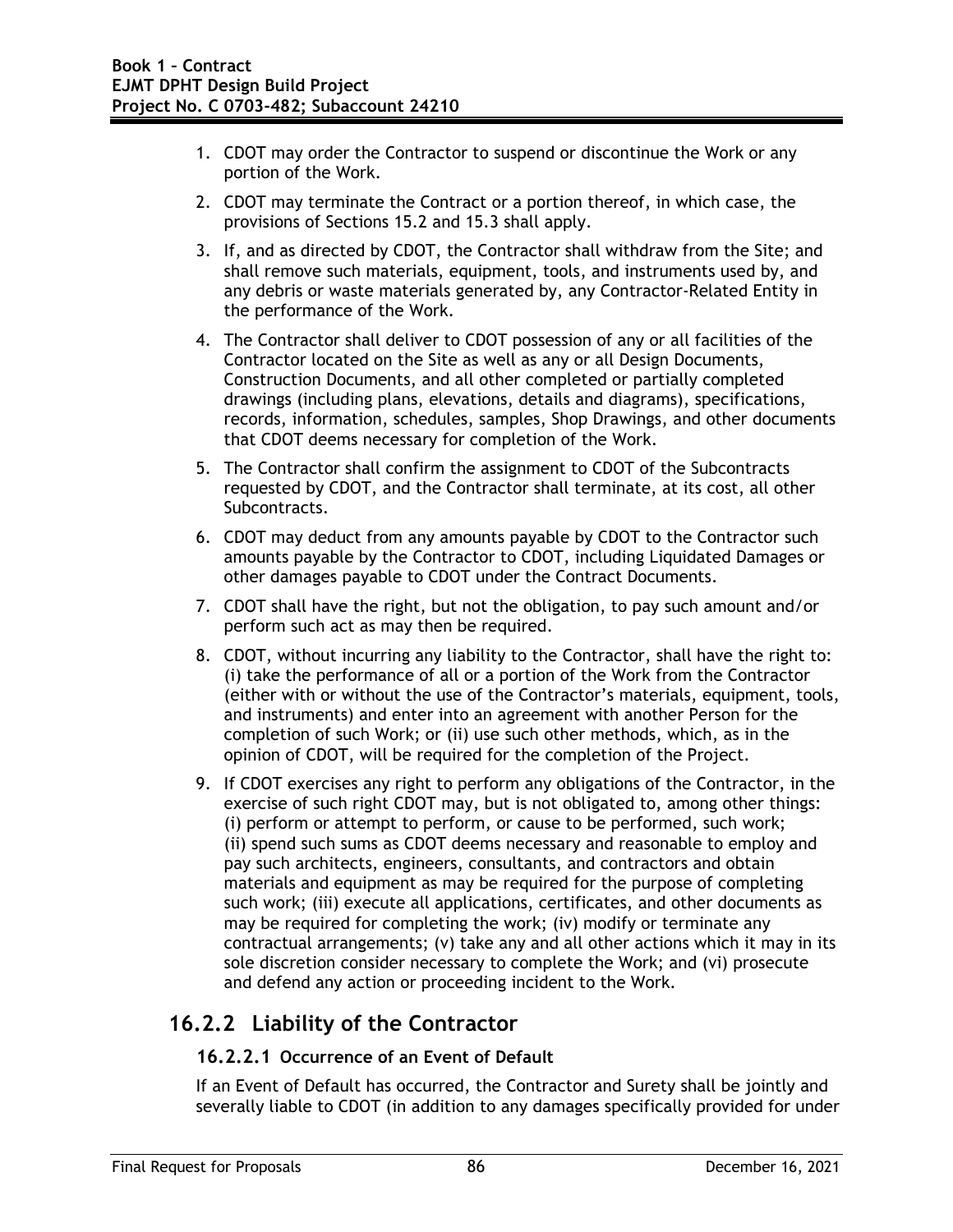the Contract Documents including the Liquidated Damages payable hereunder) for all costs reasonably incurred by CDOT or any party acting on CDOT's behalf in completing the Work or having the Work completed by another Person (including any re-procurement costs, throw away costs for unused portions of the completed Work and increased financing costs). Upon the occurrence of an Event of Default, CDOT shall be entitled to withhold all or any portion of further payments to the Contractor until such time as CDOT is able to determine how much (if any) remains owing to the Contractor. Promptly upon such determination, CDOT shall notify the Contractor in writing of the amount, if any, that the Contractor shall pay CDOT or that CDOT shall pay the Contractor with respect thereto. All costs and charges incurred by CDOT, including attorneys', accountants', and expert witness fees and costs, together with the cost of completing the Work under the Contract Documents, will be deducted from any moneys due or which may become due to the Contractor. If such expense exceeds the sum which would have been payable under the Contract, then the Contractor and its Surety(ies) shall be liable and shall pay to CDOT the amount of such excess.

### **16.2.2.2 Assurance of Future Performance**

It is recognized that if a default under Section 16.1.1(11) or (12) occurs, such event could impair or frustrate the Contractor's performance of the Work. Accordingly, it is agreed that upon the occurrence of any such event, CDOT shall be entitled to request of the Contractor, or its successor in interest, adequate assurance of future performance in accordance with the terms and conditions hereof. Failure to comply with such request within 10 Days of delivery of the request shall entitle CDOT to terminate the Contract and the accompanying rights set forth above. Pending receipt of adequate assurance of performance and actual performance in accordance therewith, CDOT shall be entitled to proceed with the Work with its own forces or with other contractors on a time and material or other appropriate basis, the cost of which will be credited against and deducted from CDOT's payment obligations hereunder. The foregoing shall be in addition to all other rights and remedies provided by law or equity and such rights and remedies as are otherwise available under the Contract and Payment and Performance Bond.

#### **16.2.2.3 Alternative to Terminating Contract and Completing Work**

In lieu of the provisions of this Section 16.2 for terminating the Contract and completing the Work, CDOT may pay the Contractor for the parts already done according to the provisions of the Contract Documents and may treat the parts remaining undone as if they had never been included or contemplated by the Contract. No claim under this provision will be allowed the Contractor for prospective profits on, or any other compensation relating to, Work uncompleted by the Contractor.

#### **16.2.2.4 Termination Deemed to Constitute Termination for Convenience**

If the Contract is terminated for grounds, which are later determined not to justify a termination for default, such termination shall be deemed to constitute a termination for convenience pursuant to Section 15.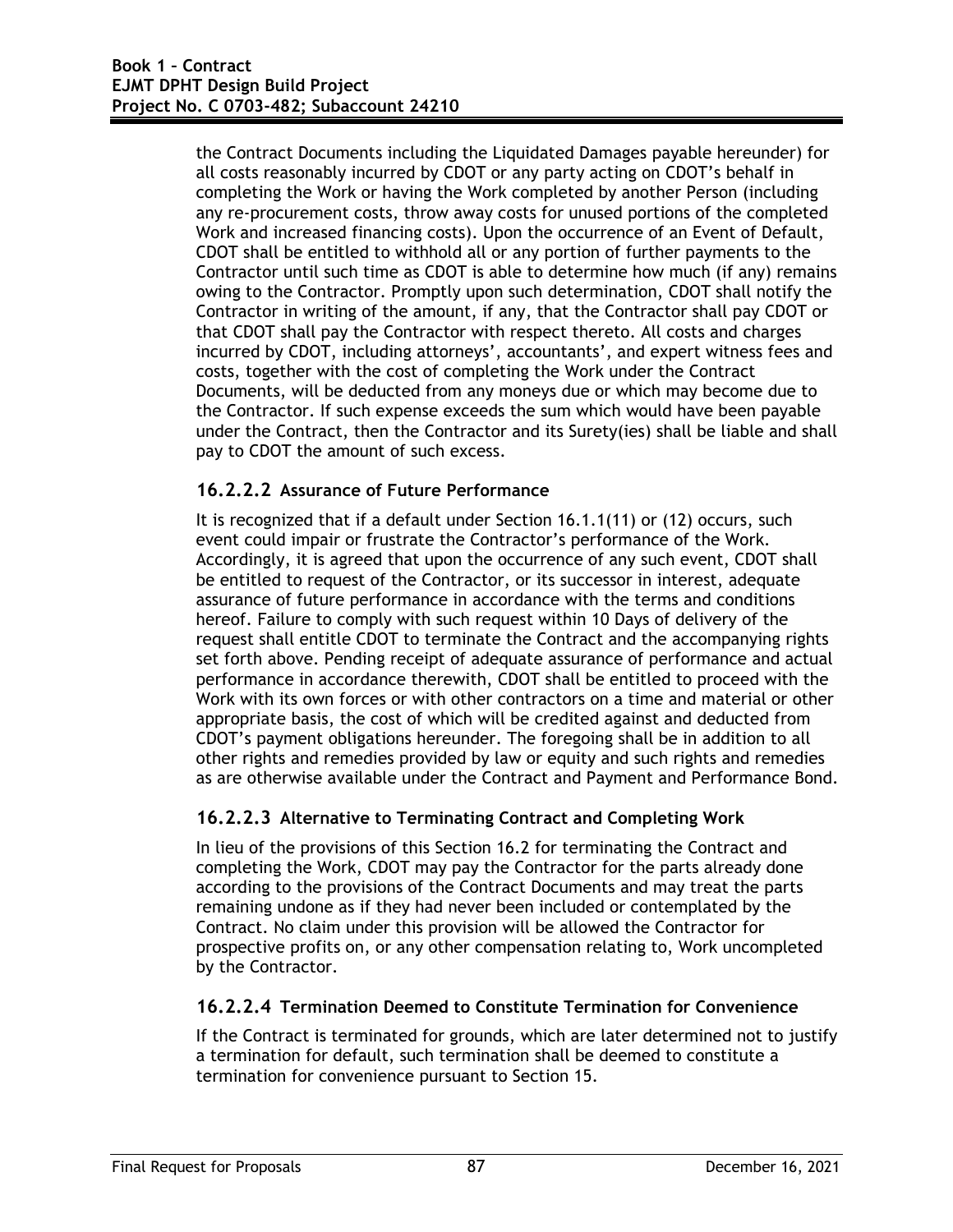#### **16.2.2.5 Damages Resulting from the Contractor's Breach or Failure to Perform**

If CDOT suffers damages as a result of the Contractor's breach or failure to perform an obligation under the Contract Documents, then CDOT shall be entitled to recovery of such damages from the Contractor regardless of whether the breach or failure that gives rise to the damages ripens into an Event of Default.

#### **16.2.2.6 Cumulative Remedies**

The exercise or beginning of the exercise by CDOT of any one or more rights or remedies under this Section 16.2 shall not preclude the simultaneous or later exercise by CDOT of any or all other rights or remedies, each of which shall be cumulative.

### **16.2.2.7 Continued Liability of the Contractor and Surety**

The Contractor and Surety shall not be relieved of liability for continuing Liquidated Damages on account of a default by the Contractor hereunder or by CDOT's declaration of an Event of Default, or by actions taken by CDOT under this Section 16.2.

# **16.3Right to Stop Work if Undisputed Payment is Not Made**

The Contractor shall have the right to stop Work if CDOT fails to make an undisputed payment due hereunder within seven days after receipt of notice of nonpayment. Any such Work stoppage shall be considered a suspension under Section 14.1. The Contractor shall not have the right to terminate the Contract for default as the result of any failure by CDOT to make an undisputed payment due hereunder, but the Contractor shall have the right to declare a termination for convenience under Section 15 upon meeting the requirements of Section 15.15.

## **16.4Notice and Opportunity to Cure Other Types of CDOT Breaches**

In the event of any breach of the Contract by CDOT other than a failure to make payments to the Contractor, the Contractor shall provide to CDOT a written notice describing the breach and the opportunity to cure such breach. CDOT shall be entitled to 30 Days' notice and opportunity to cure any such breach; provided that if such breach is capable of cure but by its nature cannot be cured within 30 Days, CDOT shall have such additional period of time as may be reasonably necessary to cure the breach so long as CDOT commences such cure within such 30-Day period, and thereafter diligently prosecutes such cure to completion. The Contractor shall have no right to exercise any remedies to which it may be entitled at law or in equity until the foregoing notice is delivered and the foregoing cure period lapses without cure of the breach.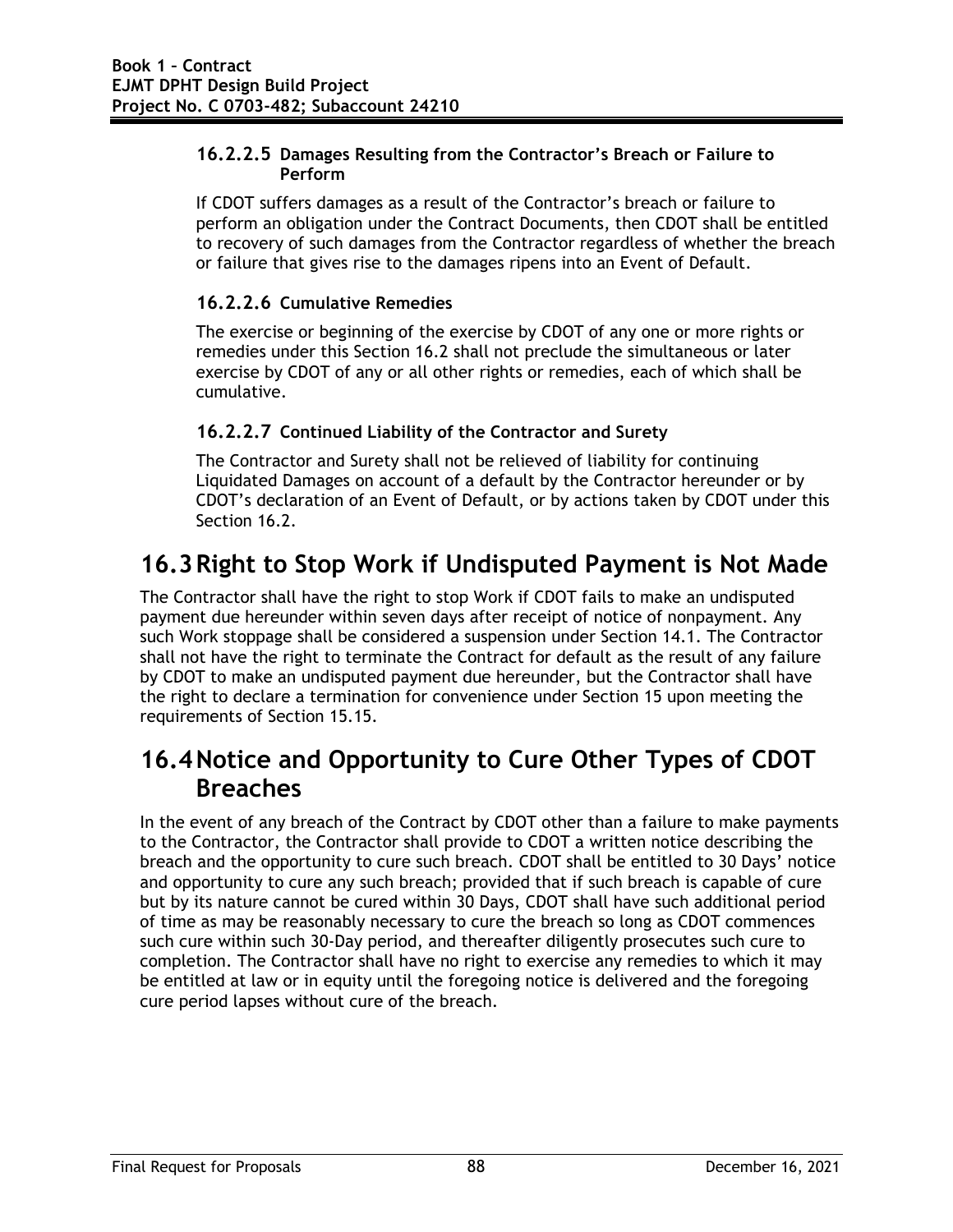# **17.0 Damages**

# **17.1Liquidated Damages**

### **17.1.1 Failure to Meet Contract Requirements**

The Contractor understands and agrees that if the Contractor fails to complete the Work in accordance with the Contract Documents, CDOT will suffer substantial losses and damages. The Contractor agrees that it shall be liable for all such losses and damages. Therefore, the Contractor and CDOT have agreed to stipulate the amount payable by the Contractor in the event of its failure to meet a Completion Deadline or to obtain necessary rights of access. The Contractor acknowledges and agrees that such Liquidated Damages are intended to compensate CDOT solely for the Contractor's failure to meet these Contract Document requirements, and shall not excuse the Contractor from liability from any other breach of Contract requirements, including any failure of the Work to conform to applicable requirements.

#### **17.1.1.1 Failure to Meet Contract Deadlines and Access Requirements**

If the Contractor fails to achieve Project Completion and/or Final Acceptance by the applicable Completion Deadline, the Contractor agrees to pay CDOT Liquidated Damages in the following amounts:

1. \$7,800 per day (or portion of a day) for the Contractor's failure to achieve final completion by the Project Completion Deadline as established in the Form P of the ITP.

#### **17.1.1.2 Maximum Damage Amounts**

Cumulative Liquidated Damages under Section 17.1.1.1 shall not exceed \$1,560,000.00.

### **17.1.2 Reasonableness of Liquidated Damage Amounts**

The Contractor acknowledges and agrees that the foregoing damages have been set based on an evaluation by CDOT of damages, which it will incur in each of the above events, including additional interest expense as well as administrative costs. The Contractor and CDOT agree that the amount of such damages are impossible to ascertain as of the date of execution hereof and the parties have agreed to such Liquidated Damages in order to fix the Contractor's costs and to avoid later disputes over which items are properly chargeable to the Contractor. The Contractor understands and agrees that any Liquidated Damages payable in accordance with this Section 17.1 are in the nature of liquidated damages and not a penalty and those such sums are reasonable under the circumstances existing as of the date of execution and delivery of the Contract. The Contractor further acknowledges and agrees that Liquidated Damages may be owed even though no Event of Default has occurred.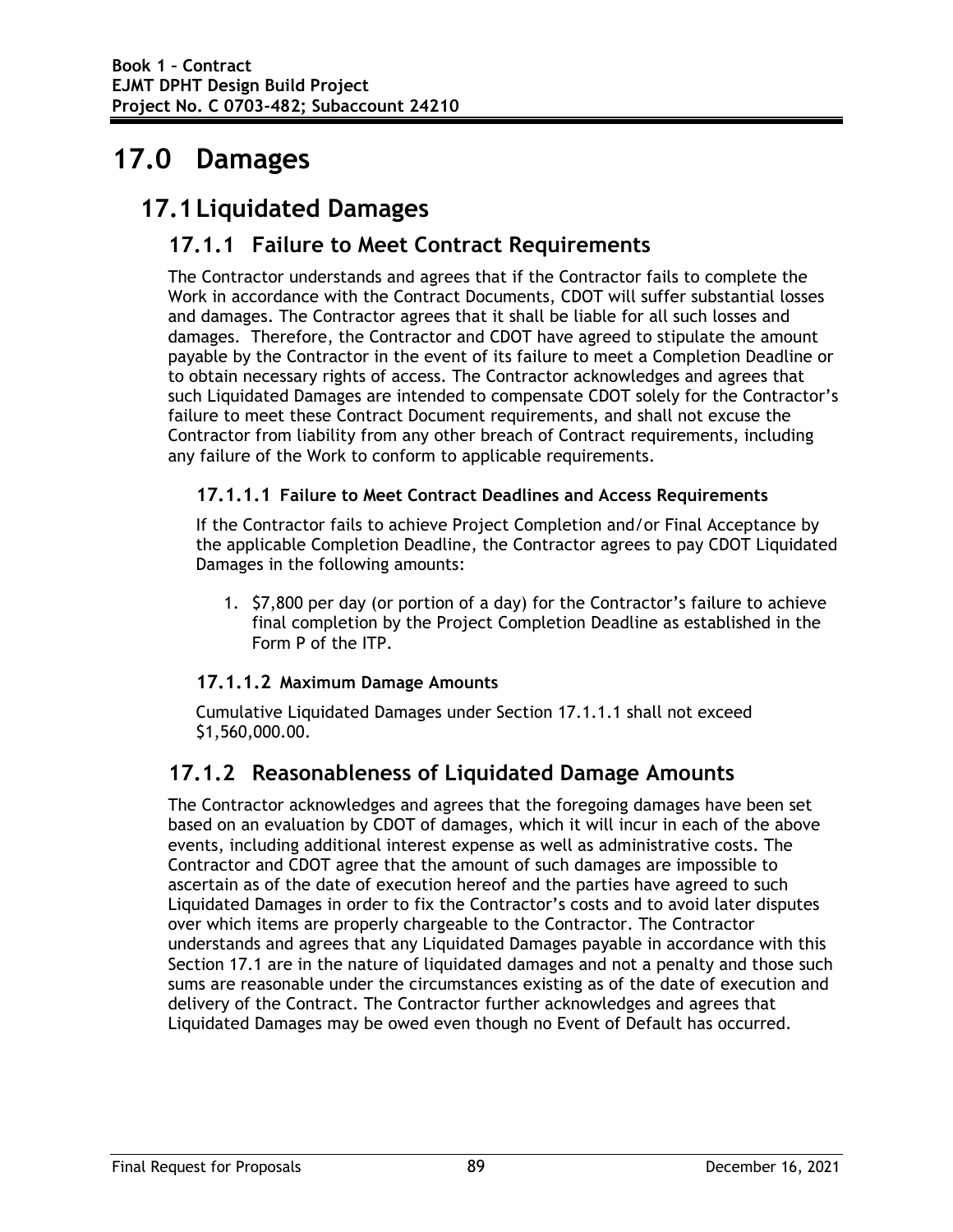# **17.2Waiver**

### **17.2.1 No Waiver**

Permitting or requiring the Contractor to continue and finish the Work or any part thereof after a Completion Deadline shall not act as a waiver of CDOT's right to receive Liquidated Damages hereunder or any rights or remedies otherwise available to CDOT.

# **17.3Payment of Liquidated Damages**

To the extent Liquidated Damages are not deducted from any amount owed by CDOT to the Contractor, CDOT may send the Contractor an invoice and the Liquidated Damages shall be payable by the Contractor to CDOT within 10 days after the Contractor's receipt of the invoice.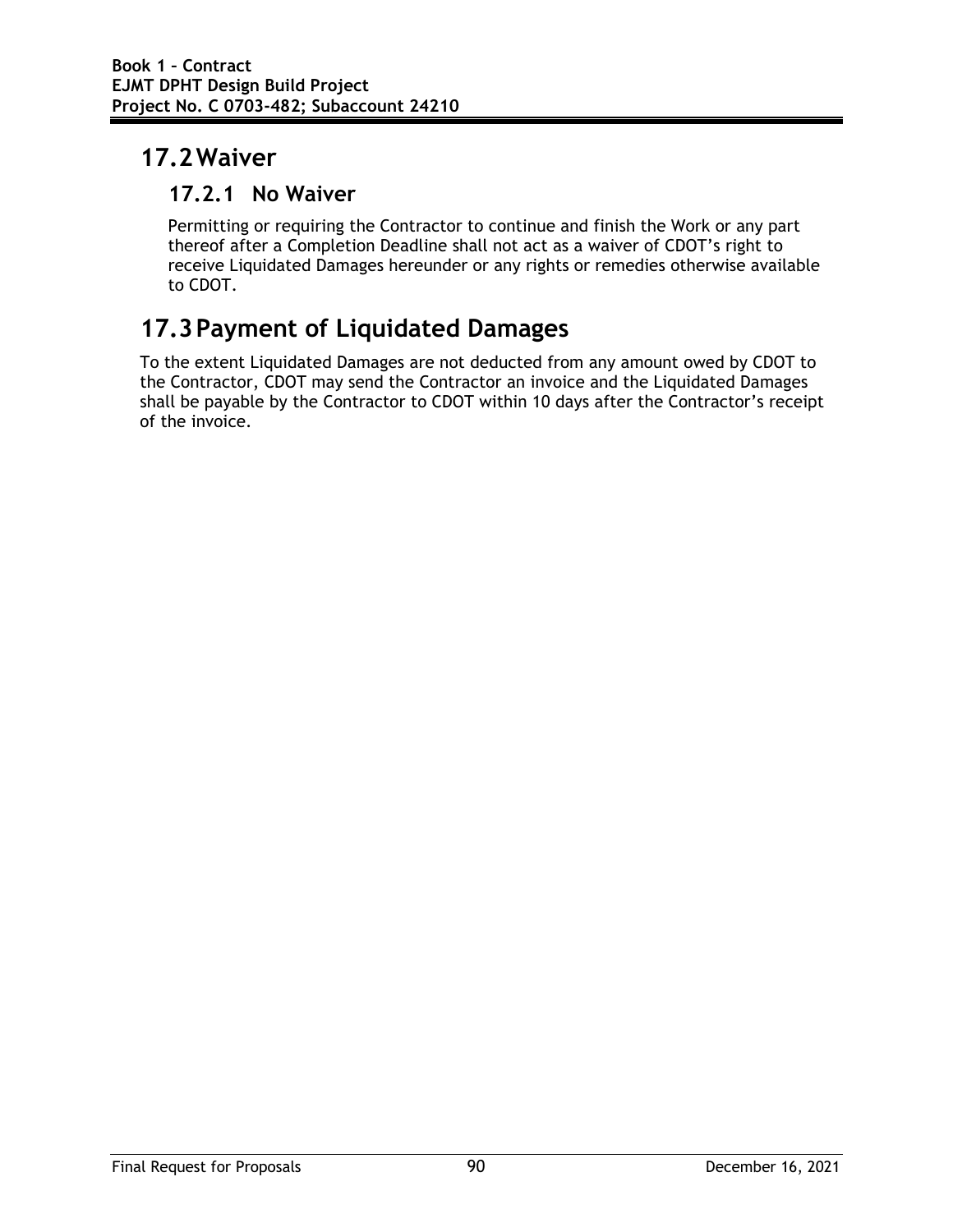# **18.0 Indemnification**

## **18.1Indemnifications by the Contractor**

### **18.1.1 General Indemnities**

Subject to Section 18.1.3, the Contractor shall release, defend, indemnify, and hold harmless CDOT and its agents, consultants, and their respective successors and assigns and their respective shareholders, officers, directors, agents, and employees (collectively referred to as the "Indemnified Parties") from and against any and all claims, causes of action, suits, judgments, investigations, legal or administrative proceedings, penalties, fines, damages, losses, liabilities, costs and expenses, including any injury to or death of persons or damage to or loss of property (including damage to utility facilities), and including attorneys', accountants' and expert witness fees and costs, arising out of, relating to or resulting from:

- 1. The breach or alleged breach of the Contract by any Contractor-Related Entity.
- 2. The failure or alleged failure by any Contractor-Related Entity to comply with any applicable Environmental Laws or other Legal Requirements (including Legal Requirements regarding handling, generation, treatment, storage, transportation, and disposal of Hazardous Substances) or Governmental Approvals in performing the Work.
- 3. Any alleged patent or copyright infringement or other allegedly improper appropriation or use of trade secrets, patents, proprietary information, knowhow, copyright rights, or inventions in performance of the Work, or arising out of any use in connection with the Project of methods, processes, designs, information, or other items furnished or communicated to CDOT or another Indemnified Party pursuant to the Contract; provided that this indemnity shall not apply to any infringement resulting from CDOT's failure to comply with specific written instructions regarding use provided to CDOT by the Contractor.
- 4. The alleged negligent act or omission or willful misconduct of any Contractor-Related Entity.
- 5. Any and all claims by any governmental or taxing authority claiming taxes based on gross receipts, purchases or sales, or the use of any property or income of the Contractor or any of its Subcontractors or any of their respective agents, officers, or employees with respect to any payment for the Work made to or earned by any Contractor-Related Entity.
- 6. Any and all claims filed in connection with the Work, including all expenses and attorneys', accountants', and expert witness fees and costs incurred in discharging any claim, provided that CDOT is not in default in payments owing to the Contractor with respect to such Work.
- 7. Any spill or release or threatened spill or release of Hazardous Substances: (i) attributable to the negligence, willful misconduct or breach of contract by any Contractor-Related Entity; or (ii) which was brought onto the Site by any Contractor-Related Entity.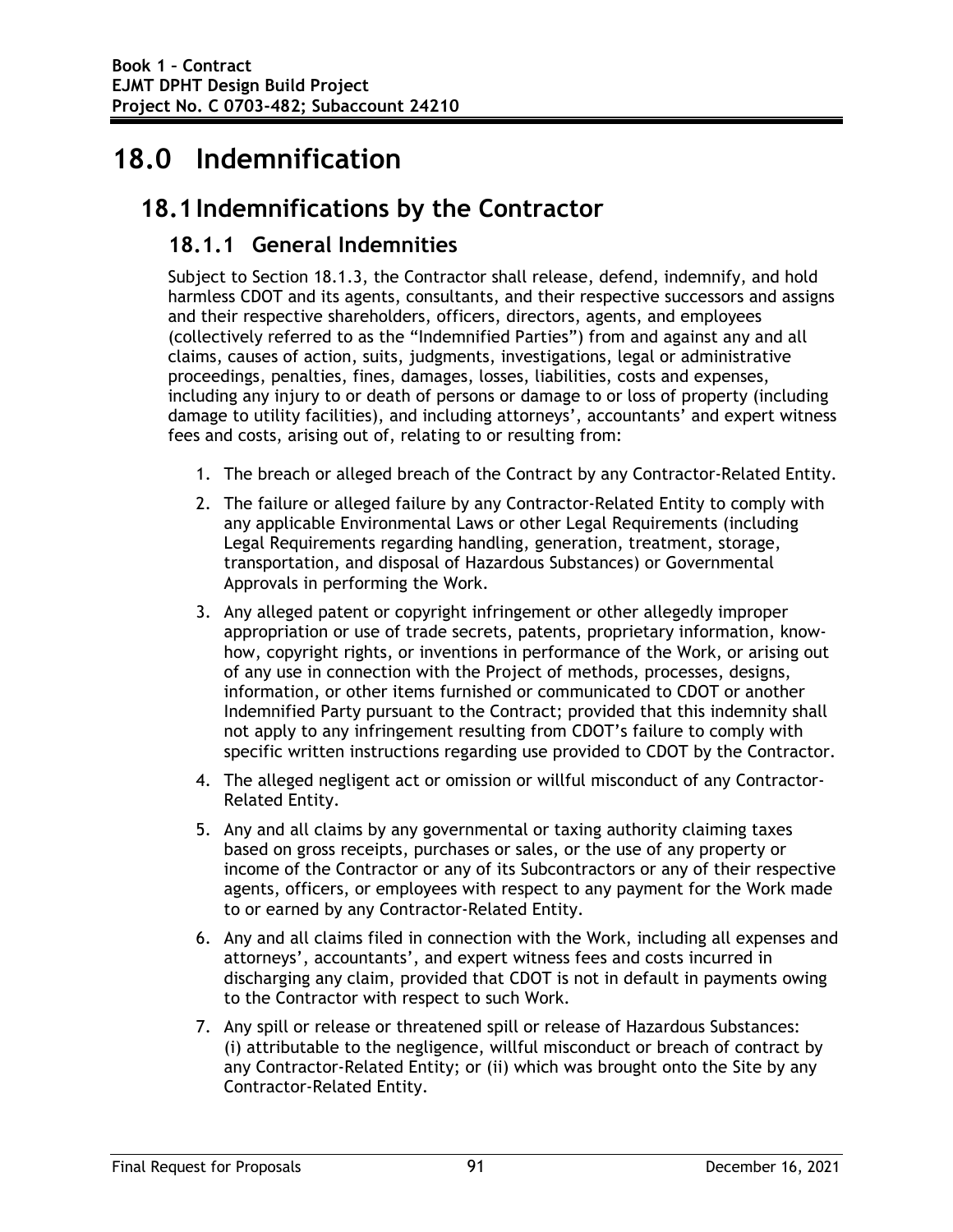8. The claim or assertion by any Contractor of inconvenience, disruption, delay, or loss caused by interference by any Contractor-Related Entity with or hindering the progress or completion of work being performed by other Contractors as described in Section 23.1, or failure of any Contractor-Related Entity to cooperate reasonably with other Contractors in accordance therewith.

## **18.1.2 Design Defects**

Subject to Section 18.1.3, the Contractor shall release, defend, indemnify, and hold harmless the Indemnified Parties from and against any and all claims, causes of action, suits, judgments, investigations, legal or administrative proceedings, penalties, fines, damages, losses, liabilities, costs and expenses, including any injury to or death of persons or damage to or loss of property (including damage to utility facilities), and including attorneys', accountants', and expert witness fees and costs, arising out of, relating to or resulting from Errors in the Design Documents, regardless of whether such Errors were also included in the Basic Configuration or Reference Documents. The Contractor agrees that, because the Basic Configuration and Reference Documents are subject to review and modification by the Contractor, it is appropriate for the Contractor to assume liability for Errors in the completed Project even though they may be related to Errors in the Basic Configuration or Reference Documents.

### **18.1.3 Losses Due to Negligence of Indemnified Parties**

The Contractor's indemnity obligation under Sections 18.1.1 and 18.1.2 shall not extend to any loss, damage, or cost to the extent that such loss, damage, or cost was caused by the negligence or willful misconduct of such Indemnified Party or its agents, servants, or independent contractors who are directly responsible to such Indemnified Party (in other words, a comparative negligence standard shall apply).

### **18.1.4 Claims by Employees**

In claims by an employee of the Contractor, a Subcontractor, anyone directly or indirectly employed by them or anyone for whose acts they may be liable, the indemnification obligation under this Section 18.1 shall not be limited by any limitation on the amount or type of damages, compensation, or benefits payable by or for the Contractor or a Subcontractor under workers' compensation, disability benefit, or other employee benefits laws.

### **18.1.5 Reliance on the Contractor's Performance**

The Contractor hereby acknowledges and agrees that it is the Contractor's obligation to cause the Project to be designed and to construct the Project in accordance with the Contract Documents and that the Indemnified Parties are fully entitled to rely on the Contractor's performance of such obligation. The Contractor further agrees that any review, acceptance and/or approval by CDOT and/or others hereunder shall not relieve the Contractor of any of its obligations under the Contract Documents or in any way diminish its liability for performance of such obligations or its obligations to provide indemnities hereunder.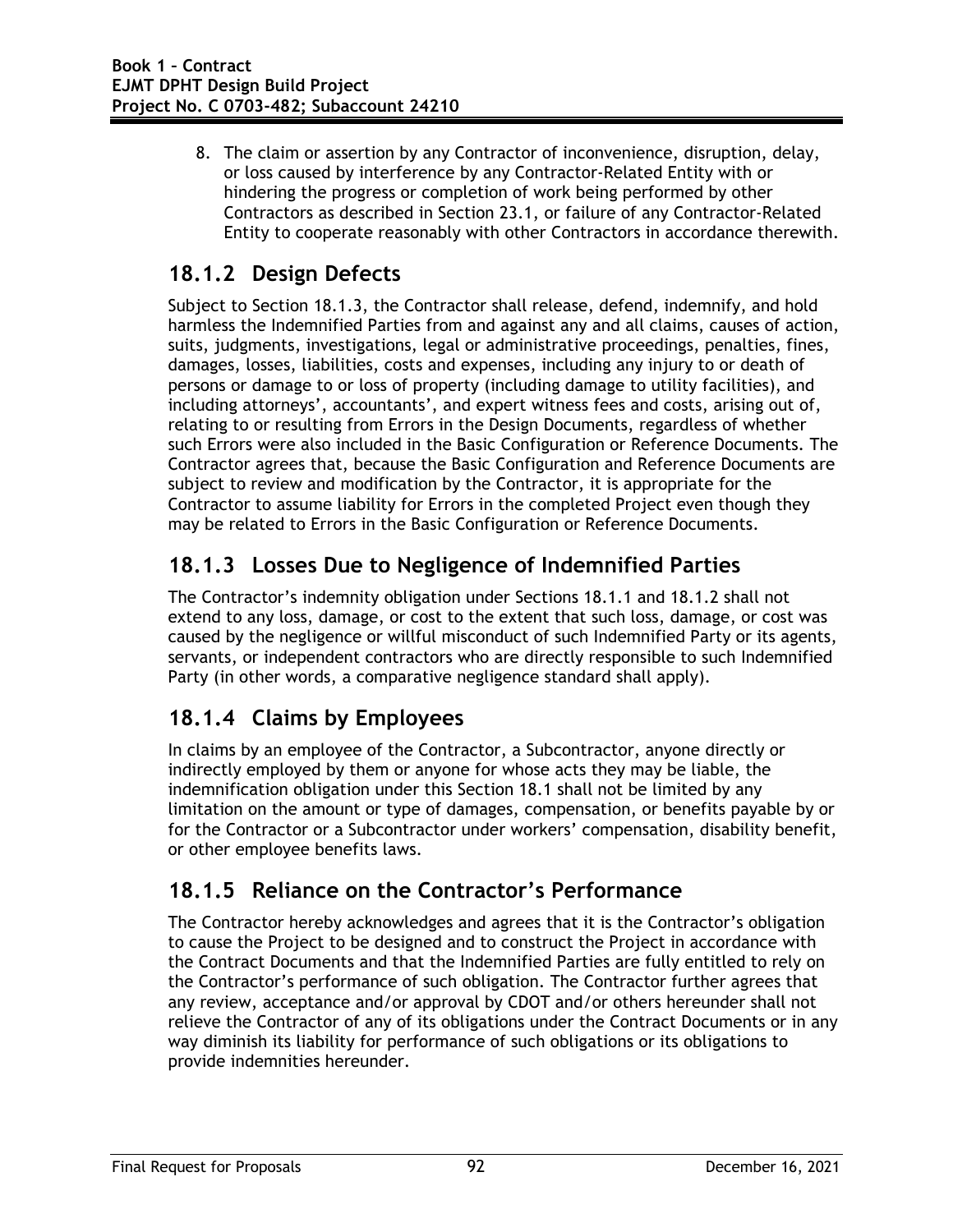## **18.1.6 Indemnities in Connection with Utilities**

- 1. The Contractor is advised that each Utility Agreement contains provisions for the Contractor to indemnify, save, and hold harmless the Utility Owner, its employees, and agents with respect to certain matters. The Contractor hereby agrees to and shall perform and comply with such provisions of the Utility Agreements for the benefit of the Utility Owners, their employees, and agents.
- 2. The Contractor is also advised that the Utility Agreements may include certain agreements by CDOT to indemnify, defend, and hold harmless the Utility Owners with respect to certain matters. The Contractor's obligation under this Section 18.1 shall automatically apply to require it to release, indemnify, defend, and hold harmless the Utility Owners, in addition to the Indemnified Parties, with respect to all such matters.

# **18.2Responsibility of CDOT for Certain Hazardous Substances**

## **18.2.1 Pre-Existing Site Contamination**

It is recognized that CDOT may assert that certain third persons or parties may rightfully bear the ultimate legal responsibility for any and all Hazardous Substances, which may currently be present on the Site. It is further recognized that certain state and federal statutes provide that individuals and firms may be held liable for damages and claims related to Hazardous Substances under such doctrines as joint and several liability and/or strict liability. It is not the intention of the parties that the Contractor be exposed to any such liability arising solely out of: (i) pre-existing Site contamination, whether known or unknown, except as otherwise provided in Section 18.1.1(7); (ii) the non-negligent performance by the Contractor, its employees, agents, officers, or Subcontractors or any other Persons for whom the Contractor may be contractually or legally responsible, in the handling of such Hazardous Substances; and/or (iii) the activities of any Persons not described in (ii) above, including CDOT.

Accordingly, for the purposes of the Contract only, CDOT shall reimburse the Contractor for Remediation Work (through payment of the Contract Price, as it may be increased by Change Order pursuant to Section 13), and will be responsible for, any and all claims, damages, losses, liabilities, costs and expenses, including the Contractor's attorneys' fees, arising out of, or in connection with, bodily injury (including death) to persons, damage to property or environmental removal or response costs arising out of the presence, release or threatened release of Hazardous Substances on or from the Site, irrespective of whether such substances were generated or introduced on the Site before or after execution of the Contract and irrespective of whether CDOT was aware of, or directly involved in, the generation or introduction of such materials, but specifically excluding from any obligation of responsibility for those conditions for which the Contractor has agreed to be responsible as described in Section 18.1.1(7).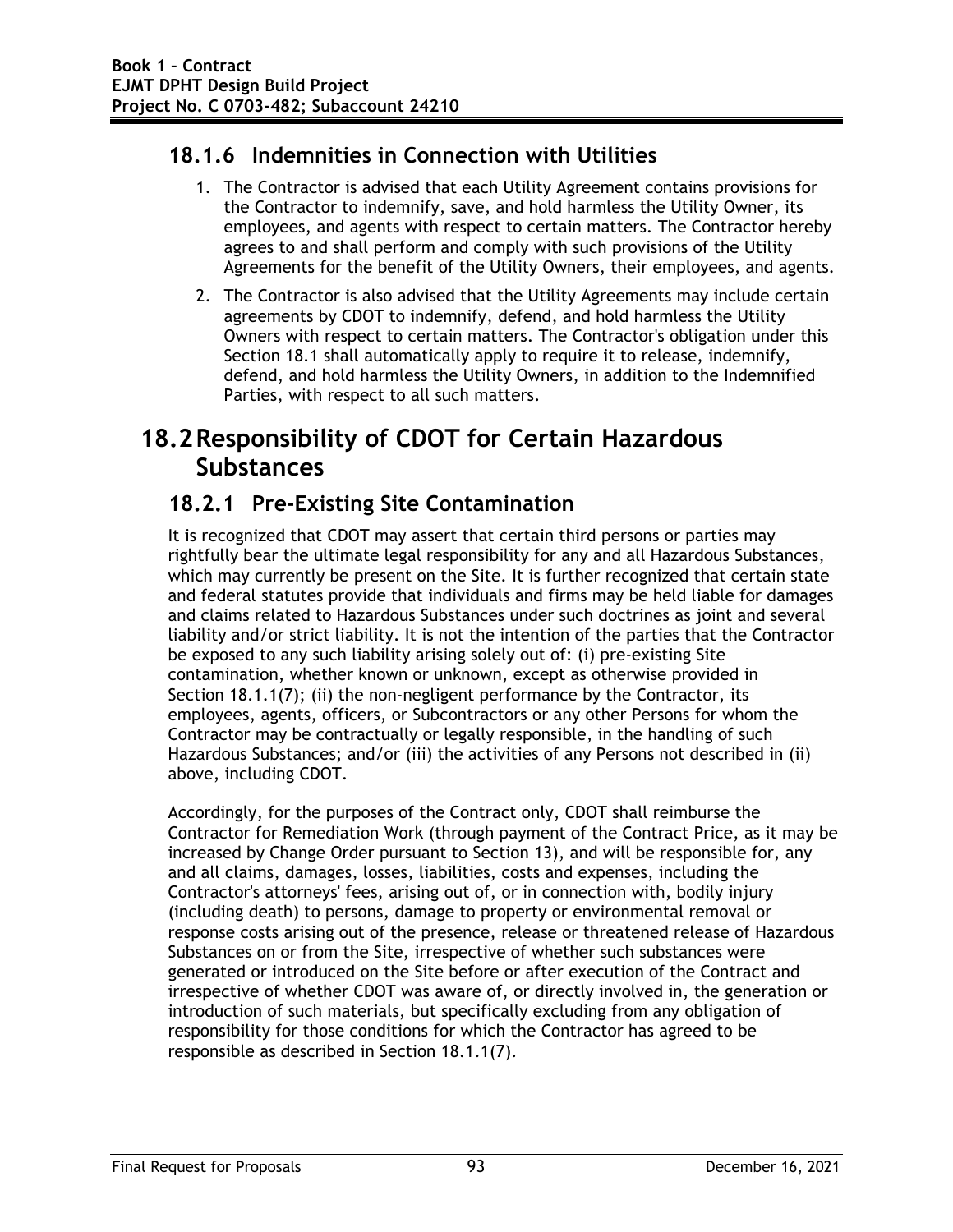### **18.2.2 Generator Number for Hazardous Waste Remediation**

Except for Hazardous Substances for which the Contractor is responsible as described in Section 18.1.1(7), without contradiction of any assertion by CDOT of third-party liability, and for purposes of the Contract only:

- 1. The Contractor shall not be required to execute any hazardous waste manifests as a "generator".
- 2. Hazardous Substances encountered in the performance of the Work shall be disposed of, if at all, utilizing an EPA Identification Number or other appropriate legal device obtained by, and carried in the name of, CDOT or another Person designated by CDOT.

# **18.3No Effect on Other Rights**

The foregoing obligations shall not be construed to negate, abridge, or reduce other rights or obligations, which would otherwise exist in favor of a party hereunder.

# **18.4Comprehensive Environmental Response, Compensation, and Liability Act Agreement**

Without limiting their generality, the indemnities set forth in Section 18.1.1(7) are intended to operate as agreements pursuant to Section 107(e) of the Comprehensive Environmental Response, Compensation and Liability Act (CERCLA), 42 U.S.C. Section 9607(e), to insure, protect, hold harmless, and indemnify the parties indemnified in said Section 18.1.1(7).

# **18.5Intent of Indemnity for Breach of Contract**

The requirement to provide an indemnity for breach of contract set forth in Section 18.1.1(1) is intended to provide protection to CDOT with respect to third party claims associated with such breach. It is not intended to provide CDOT with an alternative cause of action for damages incurred directly by CDOT with respect to such breach.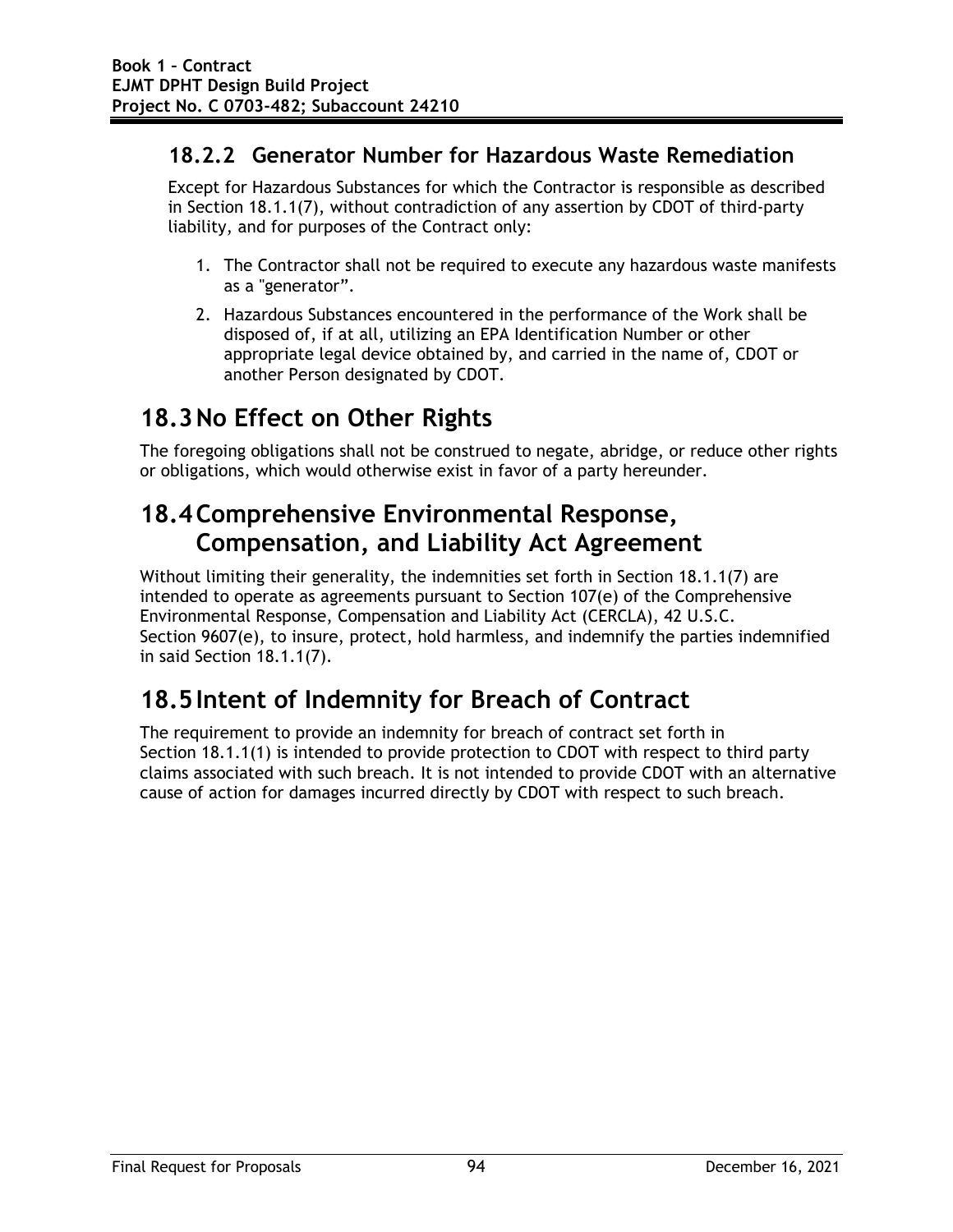# **19.0 Project First, Claims for Adjustment and Disputes**

## **19.1Project First**

CDOT intends to encourage the use of an extensive Project First among CDOT, the Contractor, its Subcontractors, and other stakeholders, where appropriate. The Contractor shall follow the partnering process as set forth in Book 2, Section 20.

It is the intent of the parties that the dispute resolution provisions contained in this Section shall apply only in the event that the normal CDOT-Contractor issue resolution efforts through partnering are not successful. The dispute resolution provisions set forth in Section 19.2 shall apply to all Disputes arising out of the Work that are not resolved by the parties through the partnering process, except as expressly provided to the contrary in the Contract Documents.

## **19.2Dispute Resolution; General Provisions**

#### **19.2.1 Mandatory Nature of Process**

All Disputes between the Contractor and CDOT that have not been resolved by the parties through the partnering process shall be resolved as provided by this Section.

#### **19.2.2 Disputes; Disputes Governed by this Section; Priorities; Disputes Involving Utility Owners**

Disputes include, but are not limited to:

- 1. Any disagreement resulting from a change, delay, change order, another written order, or an oral order from the CDOT Project Director or their designee, including any direction, instruction, interpretation, or determination by the CDOT Project Director or their designee concerning extra work, increased costs, delay, or any other issue including, but not limited to, an assertion by the Contractor seeking, as a legal right, the payment of money, adjustment or interpretation of Contract terms, or other relief, arising under or relating to this Contract.
- 2. Any unsatisfied request for additional compensation or time based on: (a) Work or materials not clearly defined in the Contract; (b) extra work not ordered by CDOT; (c) extensions of time made pursuant to Section 13; or (d) any other cause.

Participation in and completion of this dispute resolution process is a condition precedent to de novo litigation.

Hereafter, all references to Disputes brought by the Contractor refer also to Disputes brought by the Contractor on behalf of any of its Subcontractors, provided all the requirements of this Section are complied with.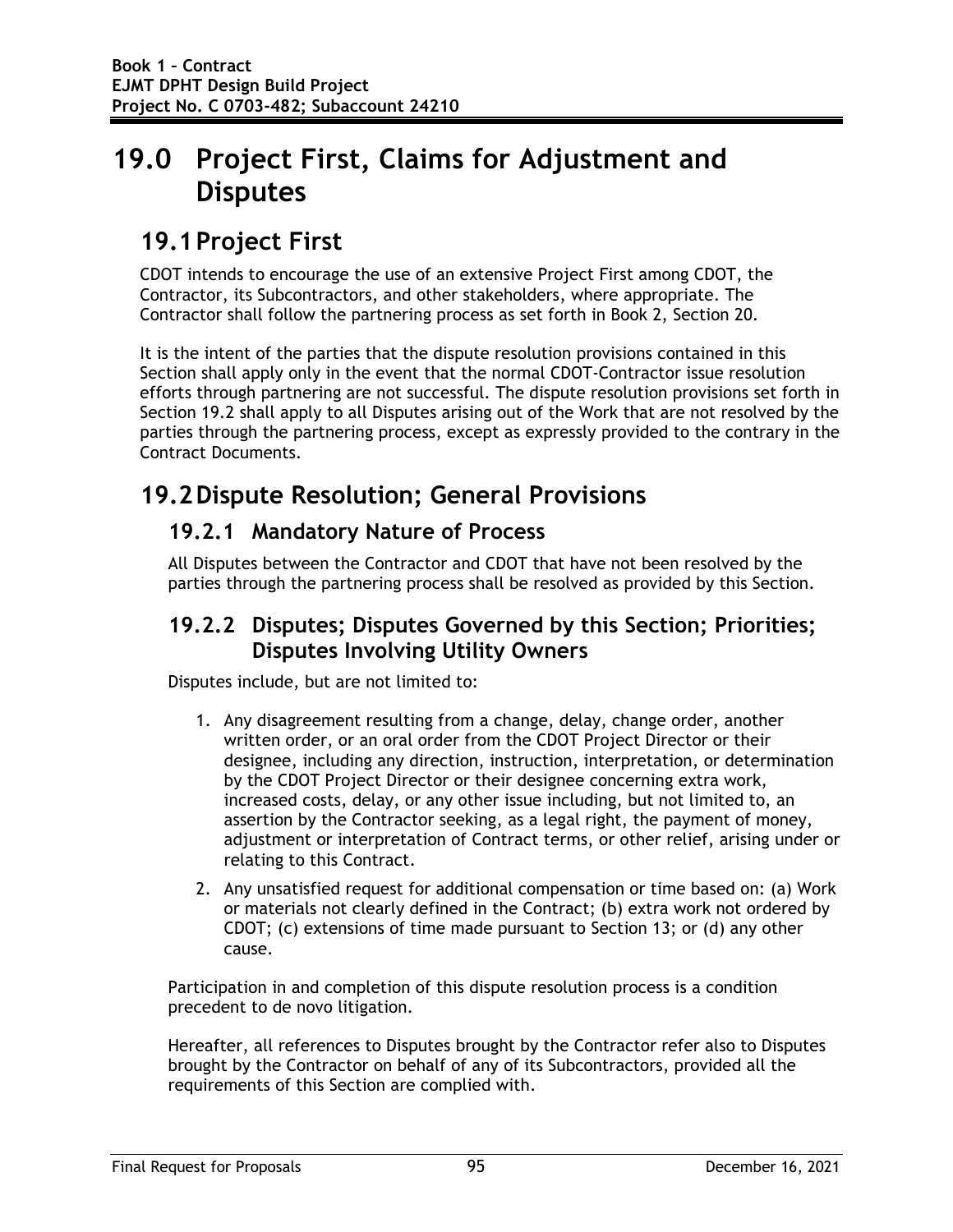If a Dispute arises relating to a Utility Agreement or the Utility Work there under, and the Utility Owner is a necessary or appropriate party to such Dispute, then such Dispute shall be resolved in the manner set forth in the applicable Utility Agreement, and the Contractor shall participate in such Dispute resolution process as appropriate to resolve such Dispute.

### **19.2.3 Overview of Process**

In the event of any Dispute, the Contractor shall follow the processes and requirements set forth in the CDOT Standard Specifications for Road and Bridge Construction, No. 105.22, No. 105.23, and No. 105.24 and as amended by Revision of Section 105 Disputes and Claims for Contract Adjustments included in Book 2, Section 20. Any and all Dispute Resolution Boards shall be On Demand.

### **19.2.4 Continuation of Work**

At all times during this Dispute resolution process or any subsequent administrative or court proceeding, and at all times during the pendency of any Dispute with any other project contractor, the Contractor and all Subcontractors shall proceed with the Project Work diligently, without delay, in accordance with all provisions of the Contract Documents. Continued performance by the Contractor shall not prejudice the right to bring any claim.

### **19.2.5 Notice and Record Keeping for Disputes**

In the event of any Dispute, the Contractor shall comply with all notice and record keeping requirements contained in the CDOT Standard Specifications for Road and Bridge Construction, No. 105.22, No. 105.23, and No. 105.24.

### **19.2.6 Monthly Settlement Negotiations**

Throughout protested work, the Contractor and the CDOT Project Director shall discuss the Dispute on a monthly basis and attempt to negotiate a resolution in good faith. The content of the monthly discussions shall be inadmissible in any legal, equitable, or administrative proceeding.

#### **19.2.7 Claim Requirements**

#### **19.2.7.1 Definition**

Claim(s) are all Disputes that remain unsettled and/or unresolved after the Contractor has complied with all of the processes and requirements of Section 19.2.3 through 19.2.6 of this Contract.

#### **19.2.7.2 Process**

The Contractor shall follow the processes and requirements from Claim(s) set forth in the CDOT Standard Specifications for Road and Bridge Construction No. 105.24, which is incorporated herein by this reference. The Contractor shall select de novo litigation to finally resolve a Claim and shall indicate this on Exhibit K. Exhibit K shall be completed and submitted with the Contractor's Proposal.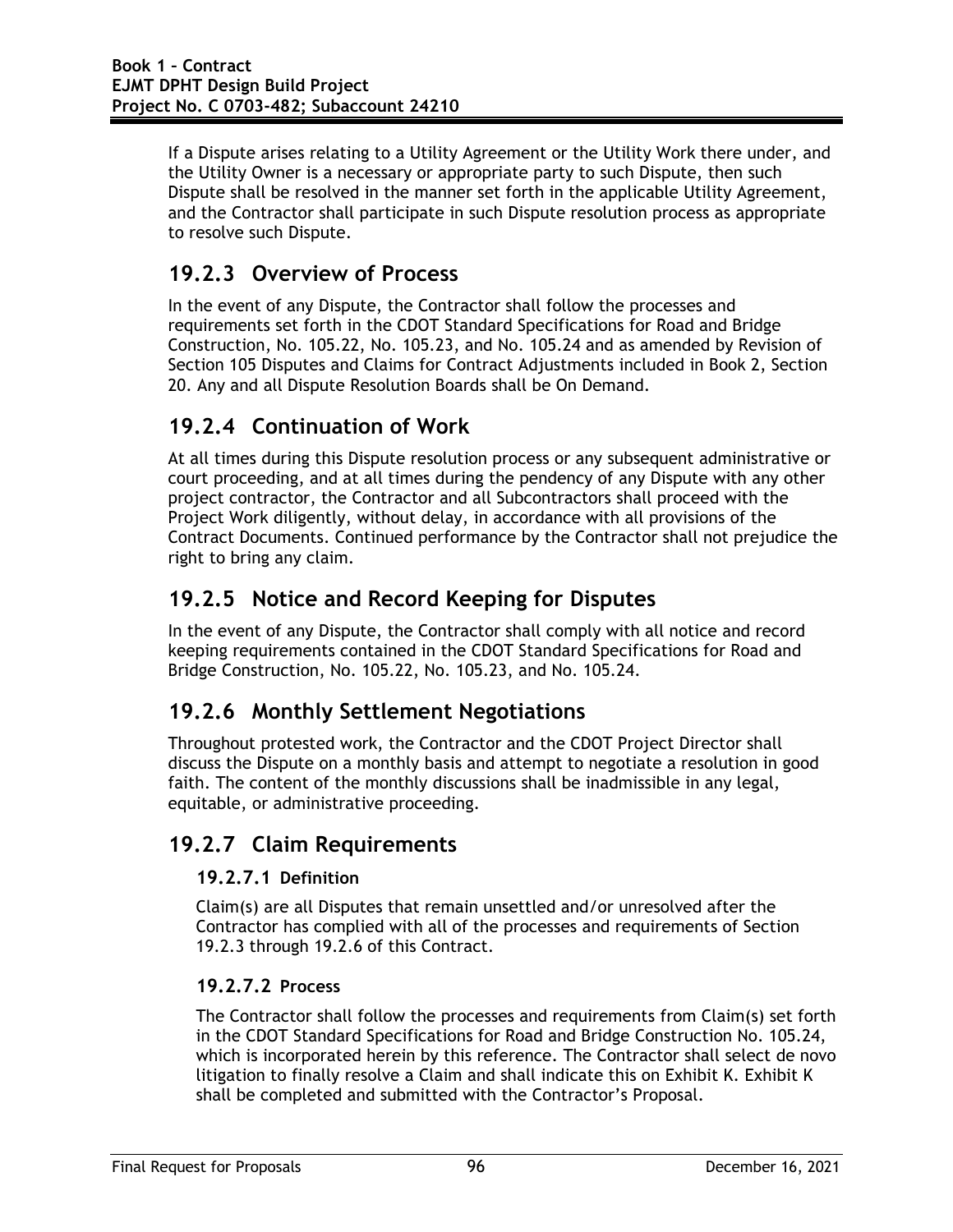#### **19.2.7.3 Record Keeping**

The record keeping requirements for Disputes shall apply to Claims and any additional record keeping requirements contained in the Standard Specifications Subsection 105.24 shall also apply.

#### **19.2.7.4 Complete and Final Claim Package**

The Contractor shall provide the CDOT Project Director with one electronic copy (in searchable .pdf format) of a complete and final claim package. The claim package shall follow the processes and requirements contained in the CDOT Standard Specifications for Road and Bridge Construction No. 105.24.

#### **19.2.7.5 Multiple Claims**

If more than one Claim has been filed by the Contractor on the Project, CDOT will have the right to consolidate all related claims and issue one decision on all such claims. Consolidation on unrelated Claims will not be made.

#### **19.2.7.6 Total Cost Claims**

For the purpose of this Contract, "total cost claim" or "modified total cost claim" shall be deemed to include all work required by the contract or any portion, unit part or parts of the work required by the contract however such portion, unit, part or parts of the work may be identified, categorized or isolated from remaining work and any claims for compensation for all work on the contract or any portion, unit, part or parts of the work of the contract using any form, technique, method or mode which results in a "total cost" figure, sum or result from cost computation. All disputes and claims seeking damages calculated on a total cost or modified total cost basis will not be considered unless the party asserting such damages established all legal requirements thereof.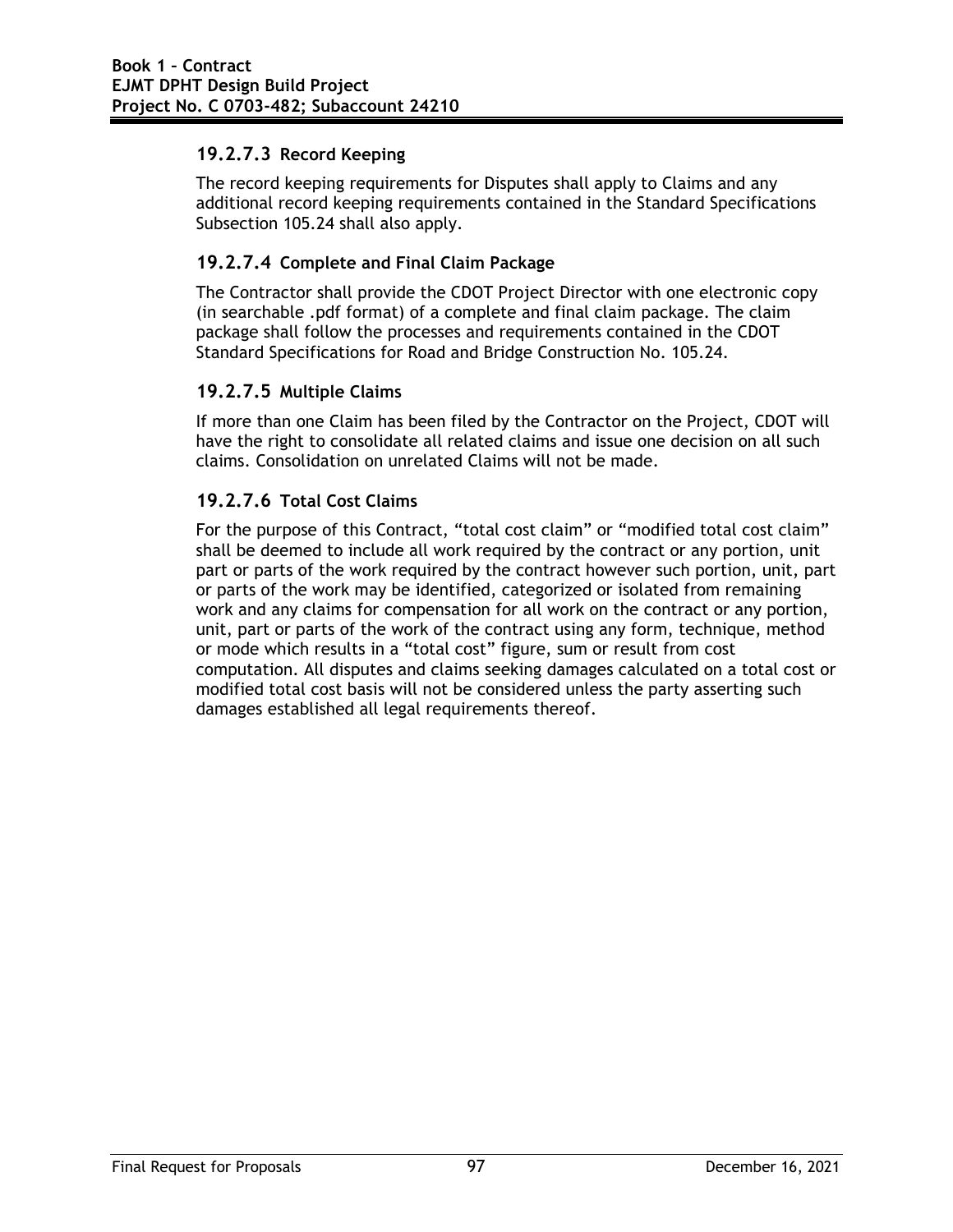# **20.0 Acceptance of Project**

## **20.1Project Completion**

#### **20.1.1 Notice by the Contractor**

As a pre-requisite to Project completion, the Contractor shall provide written notice to CDOT when all of the following have occurred with respect to the Project:

- 1. The Contractor has completed all Work (except for Punch List items, final cleanup, and other items only included in the requirements for Final Acceptance).
- 2. The Contractor has ensured that the Work has been performed in accordance with the requirements of the Contract Documents.
- 3. The Contractor has received all applicable Governmental Approvals required for the Project.
- 4. The Contractor has furnished to CDOT certifications from the Contractor's Design Manager, in form and substance satisfactory to CDOT, certifying that the Design Documents meet the requirements of the Contract Documents.
- 5. The Contractor has furnished to CDOT certifications from the Contractor's Design Build Project Manager, in form and substance satisfactory to CDOT, certifying that the construction meets the requirements of the Contract Documents.
- 6. The Contractor has furnished to CDOT certifications from the Contractor's Design Build Quality Manager, in form and substance satisfactory to CDOT, certifying there are no outstanding non-conformances other than those identified on the Punch List.
- 7. The Contractor has ensured that the Project may be used without damage to the Project or any other property on- or off-Site, and without injury to any Person.
- 8. The Contractor has obtained all applicable third party approvals relating to the Work and all third parties have completed all work that involves obligations by the Contractor.
- 9. The Contractor has ensured that the Project is ready to be opened for traffic and no further Work is required which would involve any lane or shoulder closure.
- 10. All training (including manuals and training materials) required for CDOT personnel to safely operate and maintain the Project has been provided by the Contractor.
- 11. The Contractor has successfully completed all testing, integration, and commissioning of the Work required by the Contract Documents.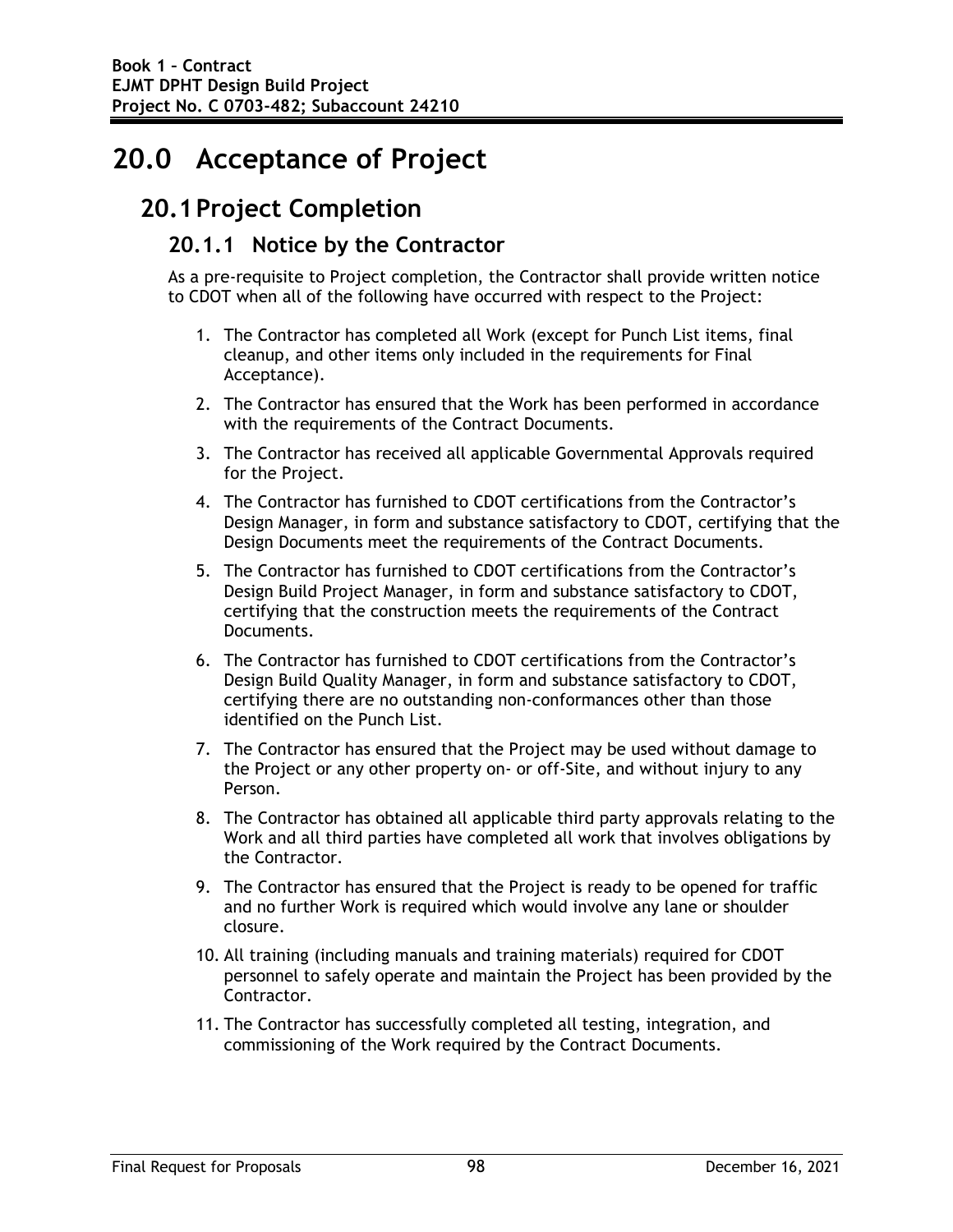### **20.1.2 Correction of Defects**

Upon receipt of the Contractor's notice under Section 20.1.1, CDOT will conduct such inspections, surveys, and/or testing as CDOT deems desirable. If such inspections, surveys, and/or tests disclose that any Work does not meet the requirements of the Contract Documents, CDOT will promptly advise the Contractor as to Nonconforming Work (including incomplete Work) necessary to be corrected as a condition to Project Completion, Nonconforming Work (including incomplete Work) which may be corrected as Punch List items and/or whether the Contractor shall reassess the accuracy and completeness of its notice. Upon correction of the Nonconforming Work (including incomplete Work) identified as a prerequisite to Project Completion, the Contractor shall provide written notification to CDOT and CDOT will conduct additional inspections, surveys, and/or tests as CDOT deems desirable. This procedure shall be repeated until CDOT finds that all prerequisites to Project Completion have been met.

## **20.1.3 Conditions to Affidavit of Final Completion**

The Contractor shall provide to CDOT an executed sworn Affidavit of Final Completion in accordance with Section 20.1.3.1 when all of the following have occurred:

- 1. CDOT has received all Released for Construction Documents, Design Documents, As-Built Documents, ROW record maps, surveys, test data, and other deliverables required under the Contract Documents for the Project.
- 2. All special tools, equipment, furnishings, and supplies purchased by and/or used by the Contractor, as provided in the Contract Documents, have been delivered to CDOT and all replacement spare parts have been purchased and delivered to CDOT free and clear of Liens.
- 3. All of the Contractor's and Subcontractors' personnel, supplies, equipment, waste materials, rubbish, and temporary facilities have been removed from the Site, the Contractor has restored and repaired all damage or injury arising from such removal to the satisfaction of CDOT and the Site is in good working order and condition.
- 4. The Contractor has furnished to CDOT certifications from the Contractor's Design Manager, in form and substance satisfactory to CDOT, certifying that the Design Documents meet the requirements of the Contract Documents.
- 5. The Contractor has furnished to CDOT certifications from the Contractor's Design Build Project Manager, in form and substance satisfactory to CDOT, certifying that the construction is in accordance with the Contract Documents.
- 6. The Contractor has furnished to CDOT certifications from the Contractor's Design Build Quality Manager, in form and substance satisfactory to CDOT, certifying there are no outstanding non-conformances.
- 7. The Contractor has delivered to CDOT a notice of completion for the Project in recordable form and meeting all statutory requirements.
- 8. The Punch List items have been completed to the satisfaction of CDOT.
- 9. All of the Contractor's other obligations under the Contract Documents (other than obligations which by their nature are required to be performed after Final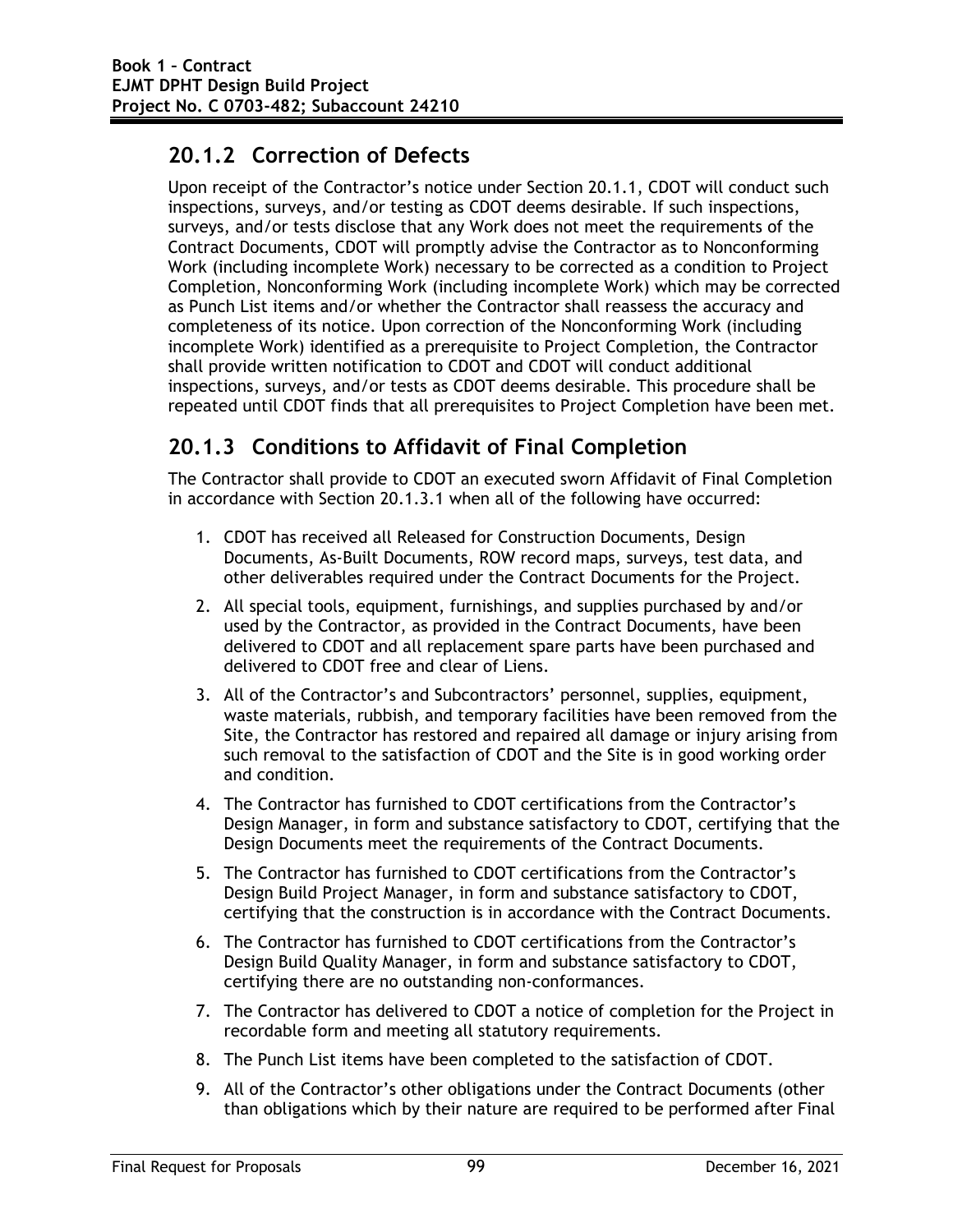Acceptance as determined by CDOT) have been satisfied in full or waived in writing by CDOT.

10. The Designer and the Contractor agree to assign all warranties and obligations under this Contract to the person who has contracted with CDOT or any division thereof for the operation, maintenance, and/or repair of the Project.

#### **20.1.3.1 Requirements of Affidavit of Final Completion**

The Affidavit of Final Completion shall include the following statement:

*To the best of the Contractor's knowledge and belief, the Work under the Contract has been completed in strict accordance with the Contract Documents, no lawful debts for labor or materials are outstanding and no federal excise tax has been included in the Contract Price; all requests for funds for undisputed work under the Contract, including changes in the Work, and under all billings of whatsoever nature are accurate, complete, and final and no additional compensation over and above the final payment will be requested or is due under the Contract or under any adjustment issued there under for said undisputed Work; there are no outstanding claims, Liens, or stop notices relating to the Project, including claims by Utility Owners; there is no existing default by the Contractor under any Utility Agreement, and no event has occurred which, with the passing of time or giving of notice or both, would lead to a claim relating to the Work or event of default under any Utility Agreement; and upon receipt of final payment, the Contractor and Subcontractors acknowledge that CDOT and any and all employees of CDOT and their authorized representatives will thereby be released, discharged and acquitted from any and all claims or liability for additional sums on account of undisputed Work performed under the Contract.* 

If the Contractor is unable to provide the affidavit in the above form, the affidavit shall certify that all such outstanding matters are set forth in an attached list which shall describe the outstanding matters in such detail as may be requested by CDOT. The affidavit shall include a representation of the Contractor that it is diligently and in good faith contesting all such matters by appropriate legal proceedings and shall provide a status report regarding the same including an estimate of the maximum payable with respect to each such matter.

#### **20.1.4 Inspection and Issuance of Notice of Final Acceptance**

Upon CDOT's receipt of the Affidavit of Final Completion, CDOT will make final inspection and CDOT will either issue a Notice of Final Acceptance or notify the Contractor regarding any Work remaining to be performed. If CDOT fails to issue a Notice of Final Acceptance, the Contractor shall promptly remedy the defective and/or uncompleted portions of the Work. Thereafter, the Contractor shall provide to CDOT a revised Affidavit of Final Completion with a new date based on when the defective and/or uncompleted portions of the Work were corrected. The foregoing procedure shall apply successively thereafter until CDOT has issued a Notice of Final Acceptance.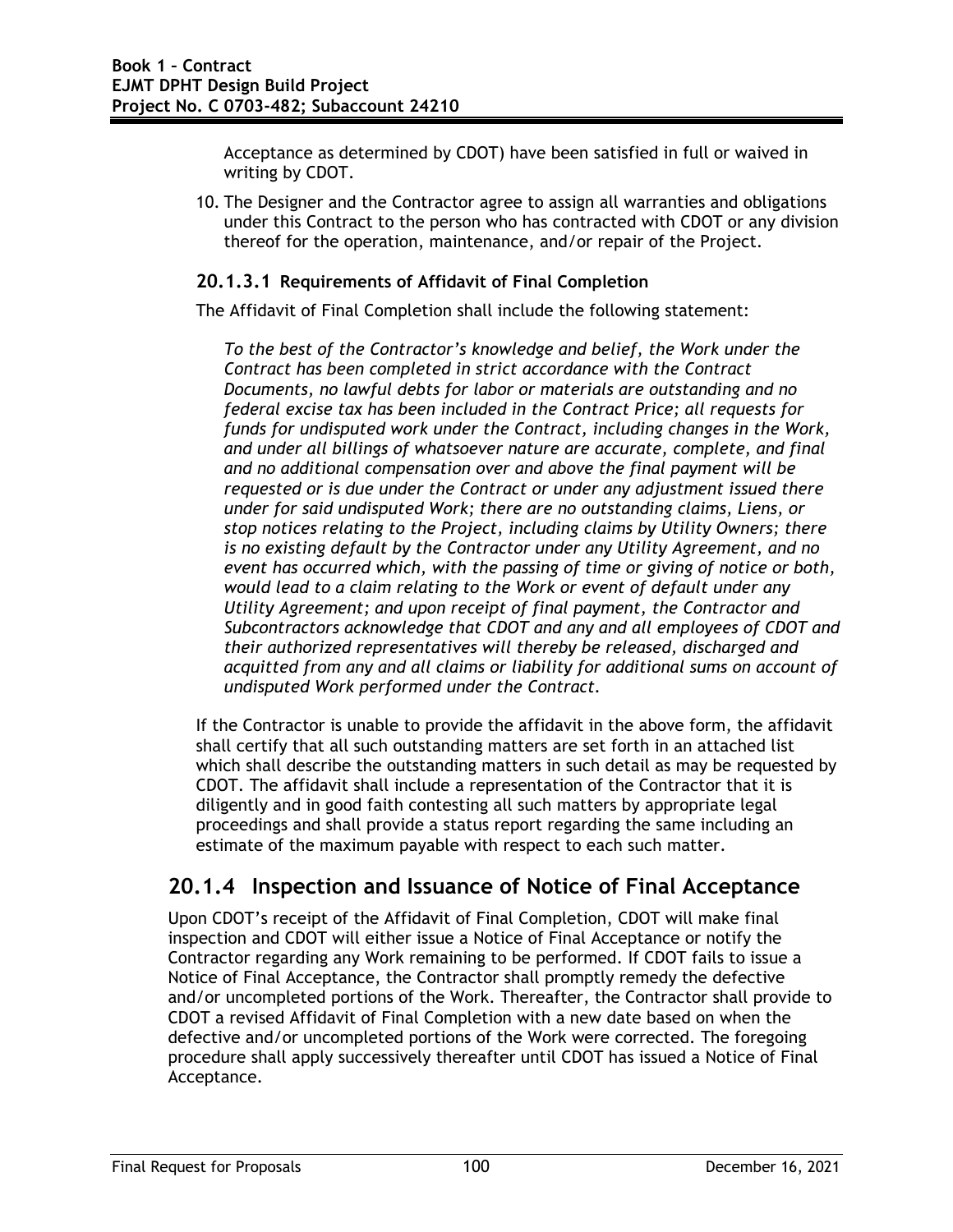## **20.2Overpayments; No Relief from Continuing Obligations**

Final Acceptance will not prevent CDOT from correcting any measurement, estimate, or certificate made before or after completion of the Work, or from recovering from the Contractor, the Surety(ies) or both, the amount of any overpayment sustained due to failure of the Contractor to fulfill the obligations under the Contract. A waiver on the part of CDOT of any breach by the Contractor shall not be held to be a waiver of any other or subsequent breach. Final Acceptance shall not relieve the Contractor from any of its continuing obligations hereunder, or constitute any assumption of liability by CDOT.

## **20.3Opening of Sections of Project to Traffic**

### **20.3.1 Plan for Opening to Traffic**

The Contract Schedule shall set forth the Contractor's plan for completing Sections of the Project and opening them to traffic. CDOT may request that the Contractor expedite certain Sections of the Project, and the Contractor shall accommodate such requests to the extent that it can do so without significant disruption to its schedule or a significant increase in its costs. Notwithstanding the foregoing, if CDOT orders the Contractor to open portions of the Project which cannot be accommodated without significant disruption to the Contractor's schedule or a significant increase in the Contractor's costs, such direction shall be considered a CDOT-Directed Change.

#### **20.3.2 Direction to Open Following Contractor Failure to Perform**

If the Contractor is delinquent in completing shoulders, drainage structures, or other features of the Work, CDOT may, but is not obligated to, order all or a portion of the Project opened to traffic notwithstanding such incomplete elements. The Contractor shall then conduct the remainder of the construction operations, minimizing obstruction to traffic. The Contractor shall not receive any added compensation due to the added costs attributable to the opening of the Project to traffic.

### **20.3.3 No Waiver**

Opening of portions of the Project prior to Final Acceptance does not constitute Acceptance of the Work or a waiver of any provisions of the Contract Documents.

## **20.3.4 Replacement of Performance Bond**

Provided that all conditions to Final Acceptance have occurred, the Contractor shall have the right to replace the Performance Bond with a replacement performance bond in an amount and in a form satisfactory to CDOT in its sole discretion (provided that it shall not be required to exceed 10 percent of the Contract Price) or with such other security as is Approved by CDOT in its sole discretion, guaranteeing due and punctual performance of all obligation of the Contractor under the Contract Documents which survive Final Acceptance. The original bond will be returned upon replacement.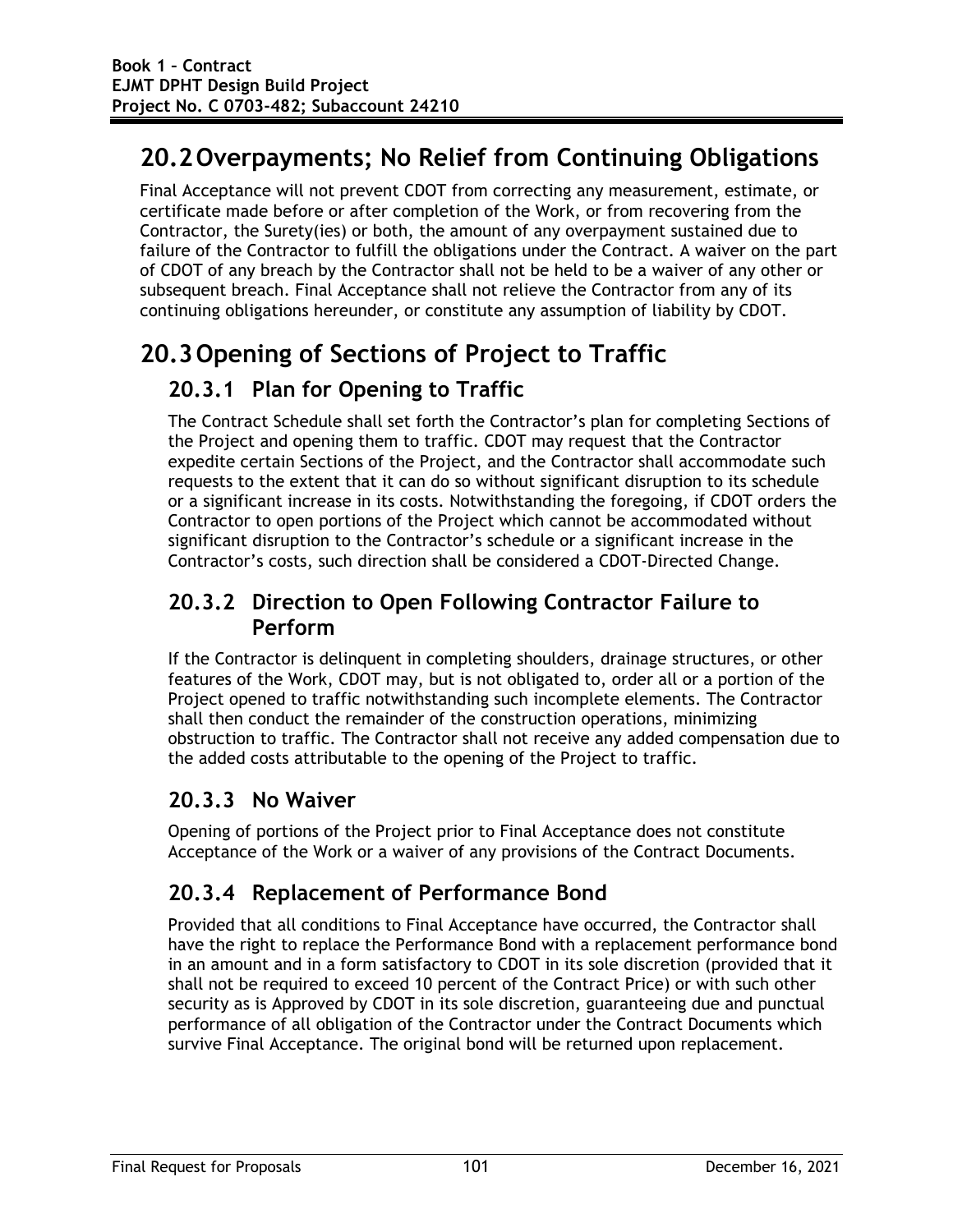## **20.4Landscape Acceptance**

CDOT will not give notice of Landscape Acceptance for plants until the end of the Landscape Establishment Period specified in Book 2, Section 17.

# **20.5Assignment of Causes of Action**

The Contractor hereby offers and agrees to assign to CDOT all rights, title, and interest in and to all causes of action it may have under Section 4 of the Clayton Act (15 U.S.C. Section 15), arising from purchases of goods, services, or materials pursuant to the Contract or any Subcontract. This assignment shall be made and become effective at the time CDOT tenders final payment to the Contractor, without further acknowledgment by the parties.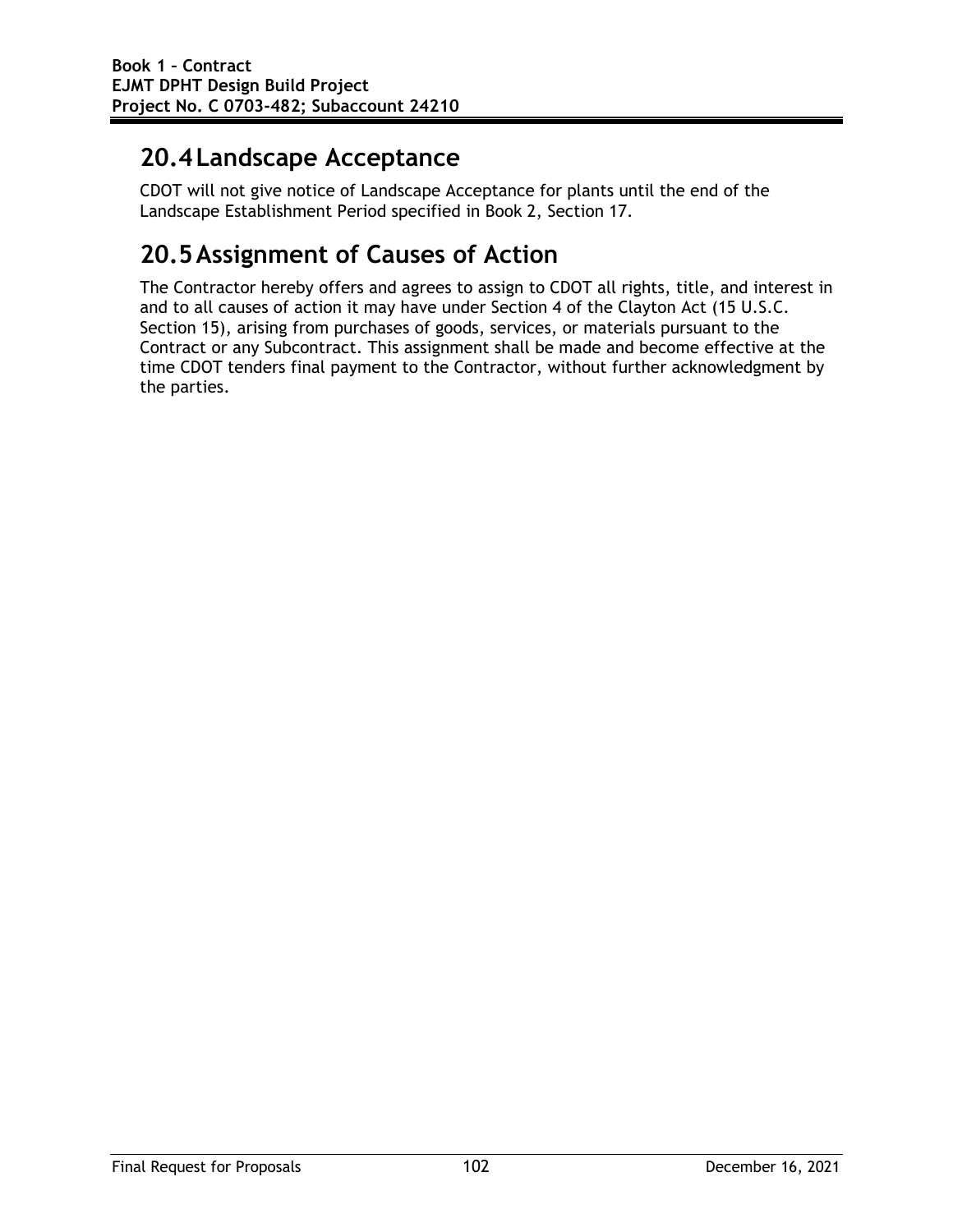# **21.0 Warranties**

## **21.1Warranties by the Contractor**

#### **21.1.1 Project Warranties and Representations**

The Contractor warrants that:

- 1. All design Work furnished pursuant to the Contract Documents shall conform to all professional engineering principles generally accepted as standards of the industry in Colorado.
- 2. The completed Project shall be free of defects (including design Errors except to the extent that such defects are inherent in prescriptive specifications included in the Basic Configuration, unless: (i) the Contractor has actual or constructive knowledge of such defects; and (ii) the Contractor fails to request a change thereto by CDOT).
- 3. Materials and equipment furnished under the Contract Documents shall be of good quality and, when installed, shall be new.
- 4. The Work shall meet all of the requirements of the Contract Documents.
- 5. The specifications and/or drawings selected or prepared for use during construction are appropriate for their intended use.
- 6. The Project shall be fit for use for the intended function.
- 7. It shall be a condition to achieving Final Acceptance that the Contractor shall assign all warranties to the person who has contracted with CDOT or any division thereof for the operation, maintenance, and/or repair of the Project.

### **21.1.2 Transfer of Title**

The Contractor warrants that it owns, or will own, and has, or will have, good and marketable title to all materials, equipment, tools, and supplies furnished, or to be furnished, by it and its Subcontractors that become part of the Project or are purchased for CDOT for the operation, maintenance, or repair thereof, free and clear of all Liens. Title to all of such materials, equipment, tools, and supplies which shall have been delivered to the Site shall pass to CDOT, free and clear of all Liens, upon the sooner of: (i) incorporation into the Project; or (ii) payment by CDOT to the Contractor of invoiced amounts pertaining thereto. Notwithstanding any such passage of title, the Contractor shall retain sole care, custody, and control of such materials, equipment, tools, and supplies, and shall exercise due care with respect thereto as part of the Work until Final Acceptance or until the Contractor is removed from the Project.

#### **21.1.3 Project Warranty Term**

The Warranty term for each element of the Project shall commence upon Final Acceptance thereof by CDOT or acceptance thereof by the appropriate Person who will own such element. Subject to extension under Section 1.1, the Warranties regarding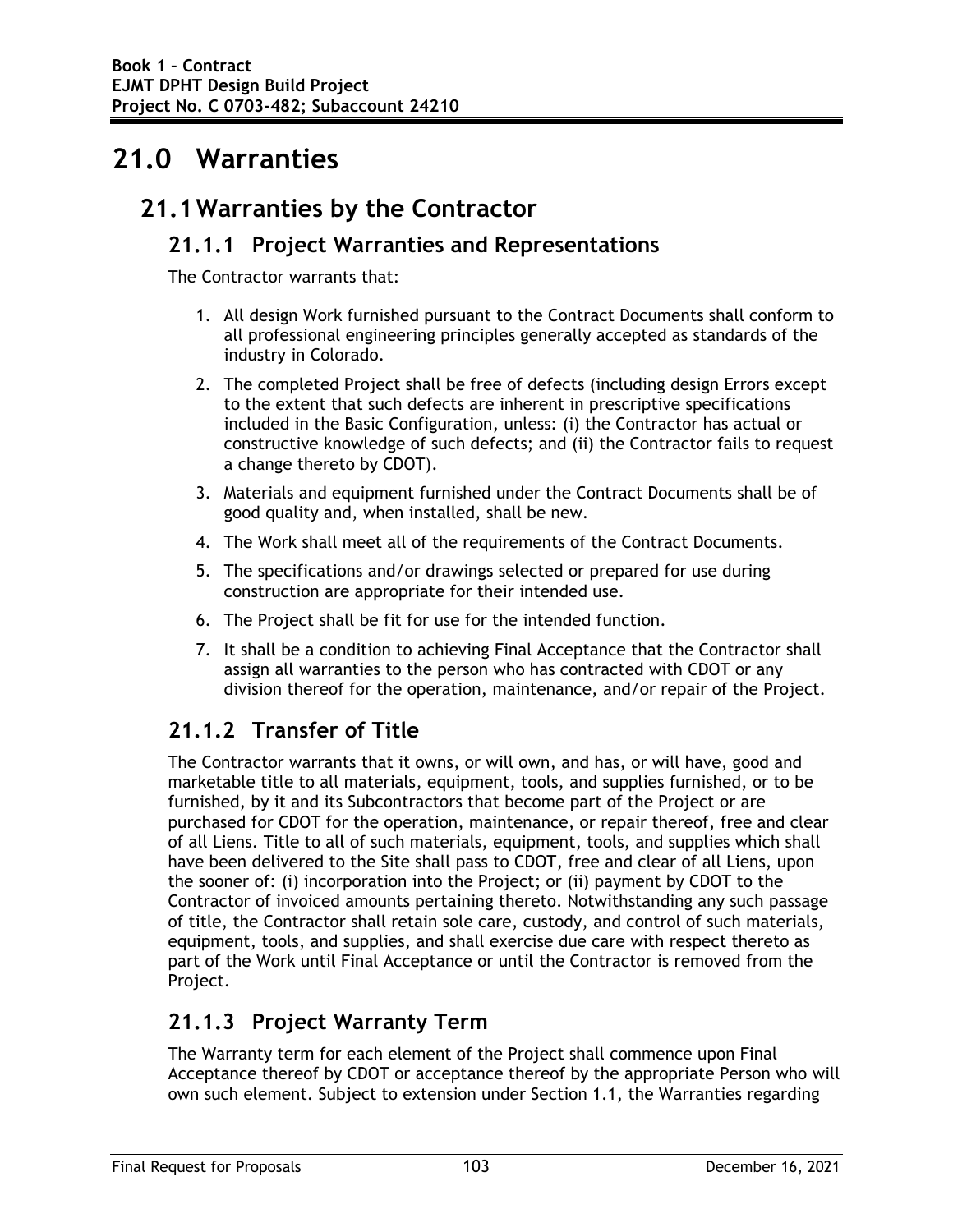all elements of the Project, with the exception of the Emergency Backup Generators and Landscaping, shall remain in effect until one year after Final Acceptance, whichever is applicable, provided that the Warranty term for elements of the Project that will be owned by Persons other than CDOT (such as Utility Owners) shall remain in effect as long as may be required under the applicable agreement. The Emergency Backup Generators shall have a Warranty term of five years following Final Acceptance. If CDOT determines that any of the Work has not met the standards set forth in this Section 21.1 at any time within the Warranty period, then the Contractor shall correct such Work as specified below, even if the performance of such corrective Work extends beyond the stated Warranty period.

### **21.1.4 Corrective Work**

Within seven Days of receipt by the Contractor of notice from CDOT specifying a failure of any of the Work to satisfy the Contractor's Warranties, or of any Subcontractor representation, warranty, guarantee, or obligation which the Contractor is responsible to enforce, the Contractor and CDOT shall mutually agree when and how the Contractor shall remedy such violation; provided, however, that in case of an emergency as indicated by CDOT in its notice requiring immediate curative action, the Contractor and CDOT shall agree on a remedy immediately upon notice by CDOT of such emergency. If the Contractor does not use its best efforts to proceed to effectuate such remedy within the agreed time, or if the Contractor and CDOT fail to reach such an agreement within such seven Day period (or immediately, in the case of emergency conditions), then CDOT, after notice to the Contractor, shall have the right to perform or have performed by third parties the necessary remedy, and the costs thereof shall be borne by the Contractor. CDOT may agree to Accept Nonconforming Work in accordance with Section 5.7.2.

CDOT and the Contractor shall conduct a walkthrough of the Site prior to expiration of the Warranty period and shall produce a Punch List of those items requiring Warranty Work.

### **21.1.5 Costs of Correction of Work**

All costs of correcting such rejected Work, including additional testing and inspections, shall be deemed included in the Contract Price. The Contractor shall reimburse CDOT and pay CDOT's expenses made necessary thereby within 10 Days after the Contractor's receipt of invoice. The Contractor shall be responsible for obtaining any required Governmental Approvals or other consents from any other Person in connection with the Warranty Work.

## **21.2Warranty of Corrected Work**

The Warranties shall apply to all Work redone, repaired, corrected or replaced pursuant to the terms of the Contract. The Warranties as to each redone, repaired, corrected or replaced element of the Work shall extend beyond the original warranty period if necessary to provide at least a 1-year warranty period following Acceptance thereof by CDOT or acceptance thereof by the appropriate Person who will own such element.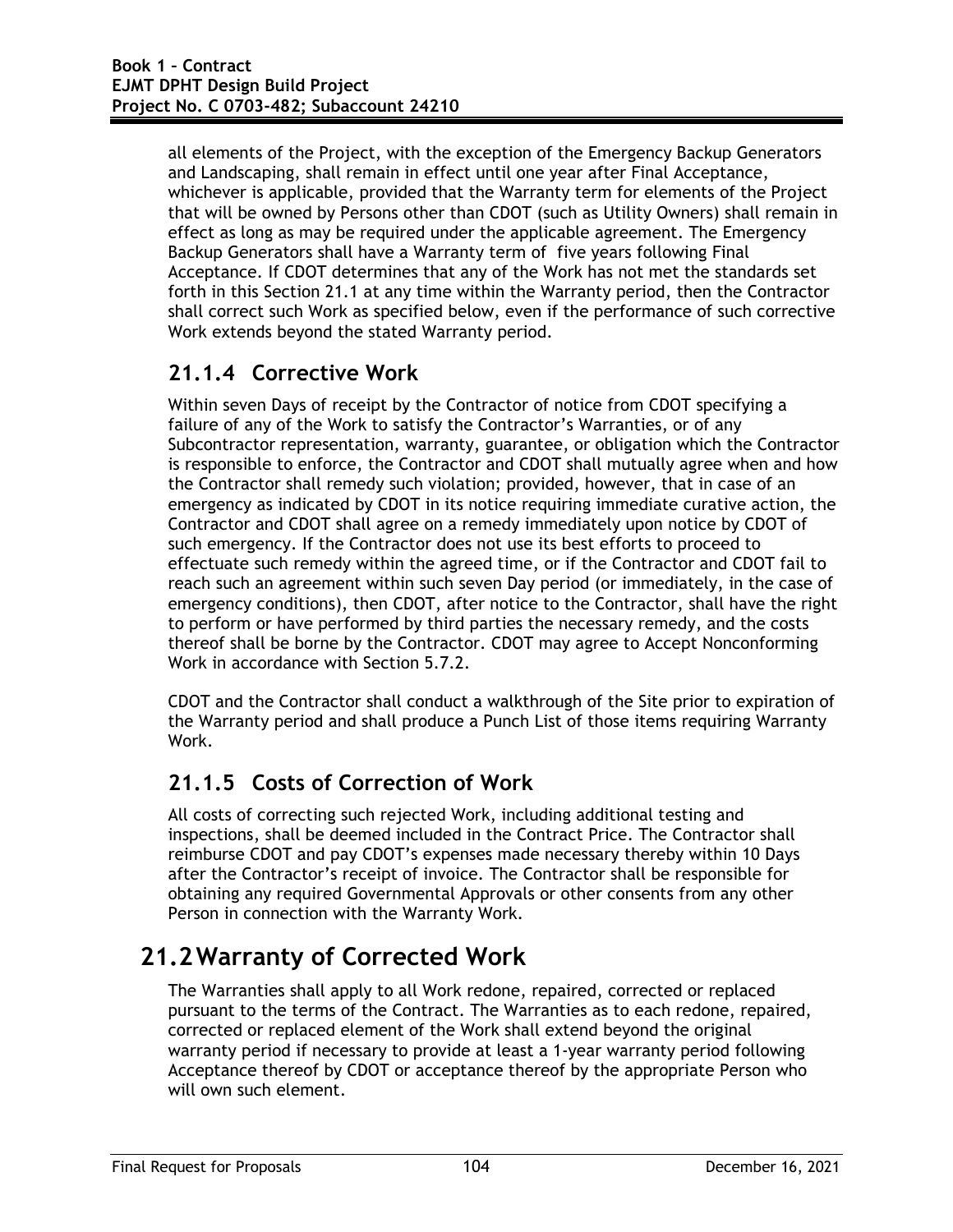## **21.3 Subcontractor Warranties**

### **21.3.1 Assignment**

Without in any way derogating the Contractor's own representations and warranties (including the Warranties) and other obligations with respect to all of the Work, the Contractor shall obtain from all Subcontractors and cause to be extended to CDOT, appropriate representations, warranties, guarantees, and obligations with respect to the design, materials, workmanship, equipment, tools, and supplies furnished by such Subcontractors, including all such representations, warranties, guarantees, and obligations required to be furnished by the Subcontractors under Book 2. All representations, warranties, guarantees, and obligations of Subcontractors shall: (i) be written so as to survive all CDOT and the Contractor inspections, tests, and approvals; and (ii) run directly to and be enforceable by the Contractor and/or CDOT and their respective successors and assigns. The Contractor hereby assigns to CDOT all of the Contractor's rights and interest in all extended warranties for periods exceeding the applicable Warranty period which are received by the Contractor from any of its Subcontractors.

## **21.3.2 Enforcement**

Upon receipt from CDOT of notice of a failure of any of the Work to satisfy any Subcontractor warranty, representation, guarantee, or obligation, the Contractor shall enforce or perform any such representation, warranty, guarantee, or obligation, in addition to the Contractor's other obligations hereunder. CDOT's rights under this Section 21.3.2 shall commence at the time such representation, warranty, guarantee, or obligation is furnished, and shall continue until the expiration of the Contractor's relevant Warranty (including extensions thereof under Section 21.2). Until such expiration, the Contractor shall be responsible for the cost of any equipment, material, labor (including re-engineering) or shipping, and the Contractor shall be required to replace or repair defective equipment, material, or workmanship furnished by any Subcontractor.

## **21.4No Limitation of Liability**

The foregoing warranties are in addition to all rights and remedies available under the Contract Documents or applicable law, and shall not limit the Contractor's liability or responsibility imposed by the Contract Documents or applicable law with respect to the Work, including liability for design defects, latent construction defects, strict liability, negligence or fraud; provided, however, that, upon expiration of the Warranties, the Contractor shall have no further liability to CDOT hereunder for patent construction defects.

## **21.5Warranty Beneficiaries**

In addition to benefiting CDOT and its successors and assigns, the Warranties and Subcontractor warranties provided under this Section 21 shall inure to the benefit of, and shall be directly enforceable by, any local agencies and Utility Owners with respect to those portions of the Work owned or controlled by each such Person.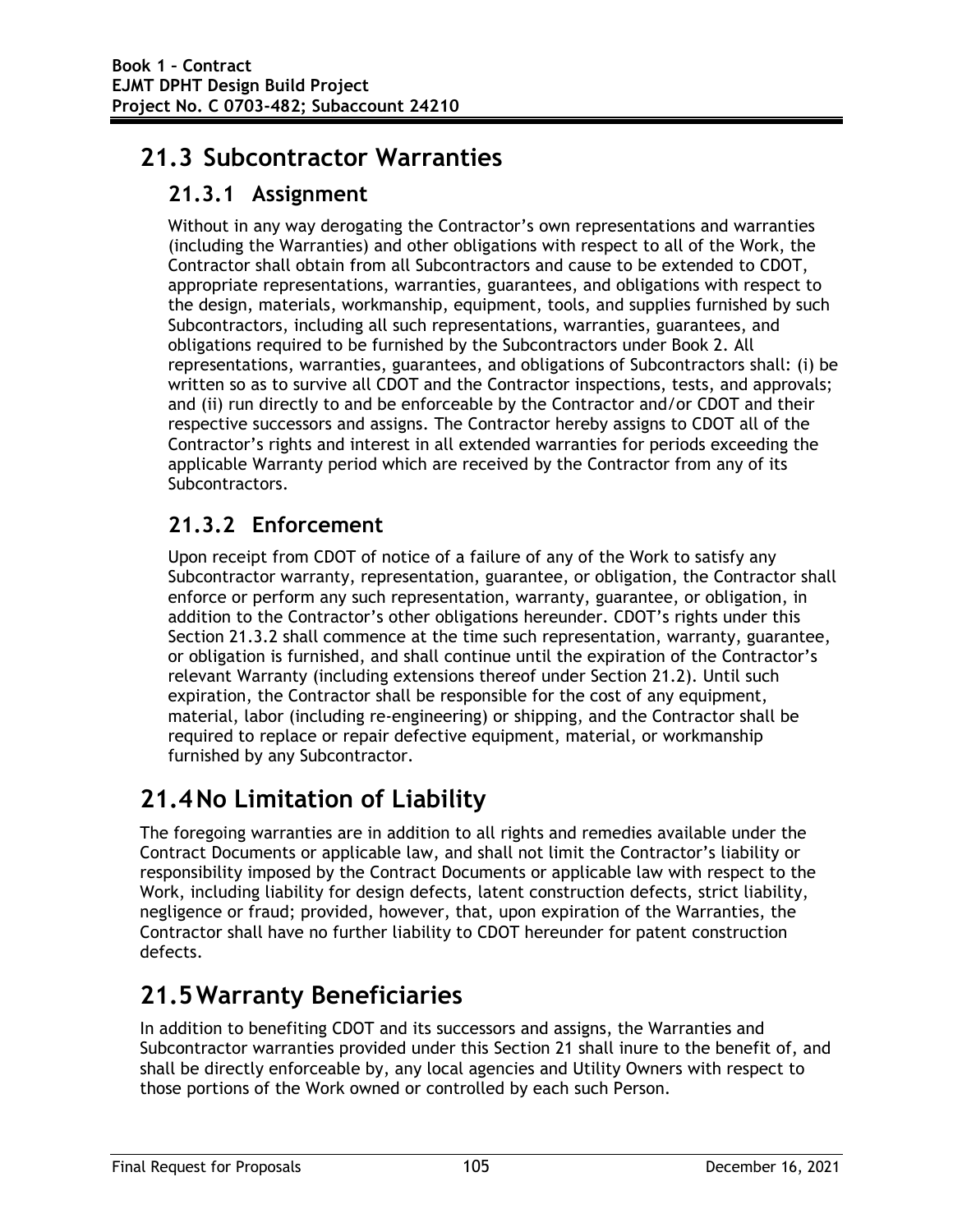## **21.6Remedies for Breach of Warranty**

In addition to CDOT's other rights and remedies hereunder, at law or in equity, the Contractor shall be liable for actual damages resulting from any breach of an express or implied warranty or any defect in the Work.

# **21.7Disputes**

Any disagreement between CDOT and the Contractor relating to this Section 21 shall be subject to the dispute resolution provisions contained in Section 19, provided that the Contractor shall proceed as directed by CDOT pending resolution of the dispute.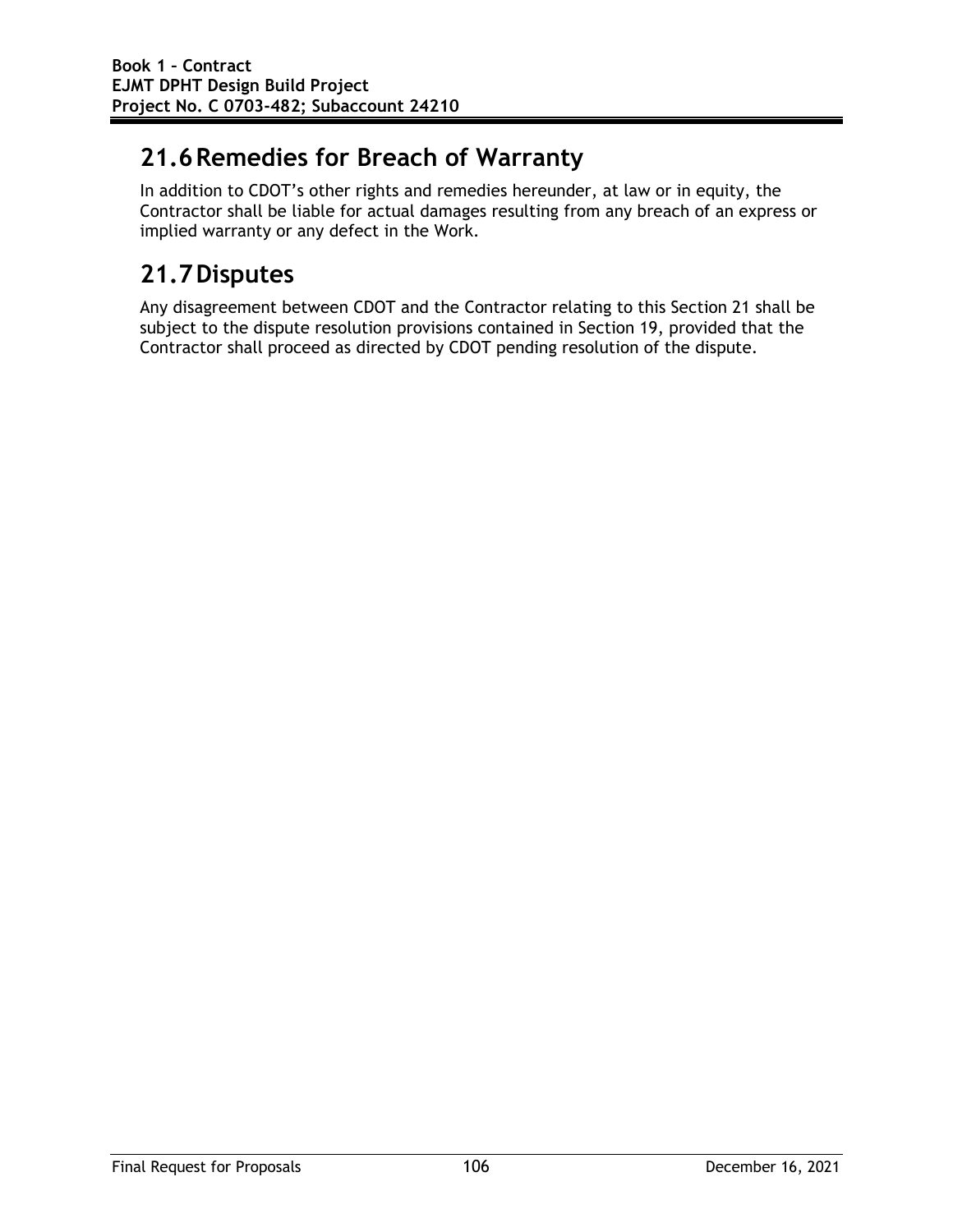# **22.0 Documents and Records**

## **22.1Escrowed Proposal Documents**

Within five Working Days after the Proposal Due Date, the Contractor shall deliver its Escrowed Proposal Documents (EPD) to CDOT in a manner agreed to between CDOT and the Contractor. Concurrently with submission of quotations or revisions to quotations provided in connection with formally proposed amendments to the Contract and concurrently with Approval of each Change Order, if appropriate, one copy of all documentary information used in preparation of the quotation or Change Order shall be added to the EPD. The EPD will be held in such cabinet or otherwise maintained subject to Section 22.1.1 until all of the following have occurred: (i) 180 days have elapsed after expiration or earlier termination of the Warranties; (ii) all Disputes regarding the Contract have been settled, and (iii) final payment on the Contract has been made by CDOT and accepted by the Contractor.

### **22.1.1 Review of Escrowed Proposal Documents**

The EPD shall be available during business hours for joint review by the Contractor and CDOT in connection with the resolution of Disputes, an audit under Section 22.3.5 (if the EPD are the subject of an audit) and as described in Section 22.1.6. CDOT shall be entitled to review all or any part of the EPD in order to satisfy itself regarding the applicability of the individual documents to the matter at issue. CDOT shall be entitled to make and retain copies of such documents as it deems appropriate in connection with any such matters, provided that CDOT has executed and delivered to the Contractor a confidentiality agreement specifying that all proprietary information contained in such documents will be kept confidential, that copies of such documents will not be distributed to any third parties other than CDOT's agents, attorneys, and experts, the Dispute Resolution Board (DRB), and that all copies of such documents will be either destroyed or returned to the depository (or to the Contractor if the EPD have been returned to it) upon final resolution of the Disputes. The foregoing shall in no way be deemed a limitation on CDOT's discovery rights with respect to such documents.

### **22.1.2 Property of the Contractor**

The EPD are, and shall always remain, the property of the Contractor, and shall be considered to be in the Contractor's possession, subject to CDOT's right to review the EPD as provided herein. CDOT acknowledges that the Contractor considers the EPD constitute trade secrets or proprietary information. This acknowledgment is based upon CDOT's understanding that the information contained in the EPD are not known outside the Contractor's business, is known only to a limited extent and by a limited number of employees of the Contractor, is safeguarded while in the Contractor's possession, and may be valuable to the Contractor's business strategies, assumptions, and intended means, methods, and techniques. CDOT further acknowledges that the Contractor expended money in developing the information included in the EPD and further acknowledges that it would be difficult for a competitor to replicate the information contained therein. CDOT acknowledges that the EPD and the information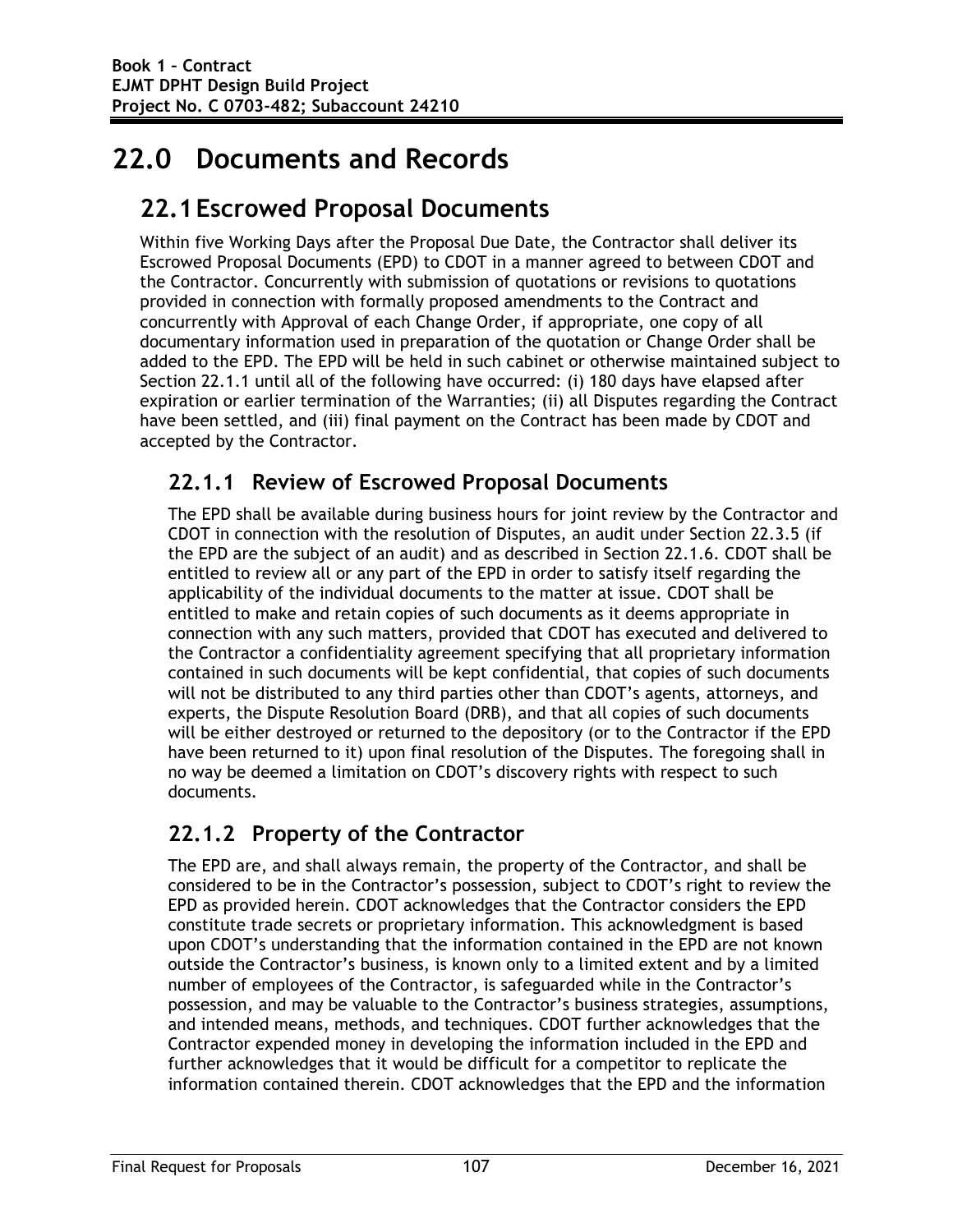contained therein are being provided to CDOT only because it is an express prerequisite to award of the Contract.

#### **22.1.3 Representation and Warranty**

The Contractor represents and warrants that the EPD provided concurrently with the Proposal constitute all of the information used in the preparation of its Proposal and agrees that no other Proposal preparation information will be considered in resolving Disputes or Claims.

The Contractor also agrees that the EPD are not part of the Contract and that nothing in the EPD shall change or modify the Contract.

#### **22.1.4 Contents of Escrowed Proposal Documents**

The EPD provided with the Proposal shall, at a minimum, clearly detail how the components of the Contract Price were determined and shall be adequate to enable a complete understanding and interpretation of how the Contractor arrived at the Contract Price. The EPD provided in connection with quotations and Change Orders shall, inter alia, clearly detail how the total price and individual components of that price were determined and shall be adequate to enable a complete understanding and interpretation of how the Contractor arrived at its quotation and/or Change Order price. All Work shall be separated into subitems as required to present a complete and detailed estimate of all costs. Crews, equipment, quantities, and rates of production shall be detailed. Estimates of costs shall be further divided into the Contractor's usual cost categories such as direct labor, repair labor, equipment ownership and operation, expendable materials, permanent materials, and subcontract costs as appropriate. Plant and equipment and indirect costs shall also be detailed in the Contractor's usual format. The Contractor's allocation of plant and equipment, indirect costs, contingencies, mark-up, and other items to each direct cost item shall be clearly identified. The EPD shall itemize the estimated costs of the Payment and Performance Bond and the insurance premiums for each coverage required to be provided by the Contractor under Section 9. The EPD shall include all assumptions, quantity takeoffs, rates of production, the Contractor internal equipment rental rates and progress calculations, quotes from Subcontractors (including Suppliers), memoranda, narratives, and all other information used by the Contractor to arrive at the Contract Price or Change Order price, as applicable. For each item of Work, the EPD shall itemize any related amounts not included in the stated price for such item such as any amount allocated for contingency.

### **22.1.5 Format of Escrowed Proposal Documents**

The Contractor shall submit the EPD in the format actually used by the Contractor in preparing its Proposal. It is not intended that the Contractor perform any significant extra work in the preparation of these documents. However, the Contractor represents and warrants that the EPD related to the Proposal have been personally examined prior to delivery to CDOT by an authorized officer of the Contractor and that they meet the requirements of Section 22.1.4 and are adequate to enable a complete understanding and interpretation of how the Contractor arrived at its Contract Price. The Contractor further represents, warrants, and covenants that the EPD related to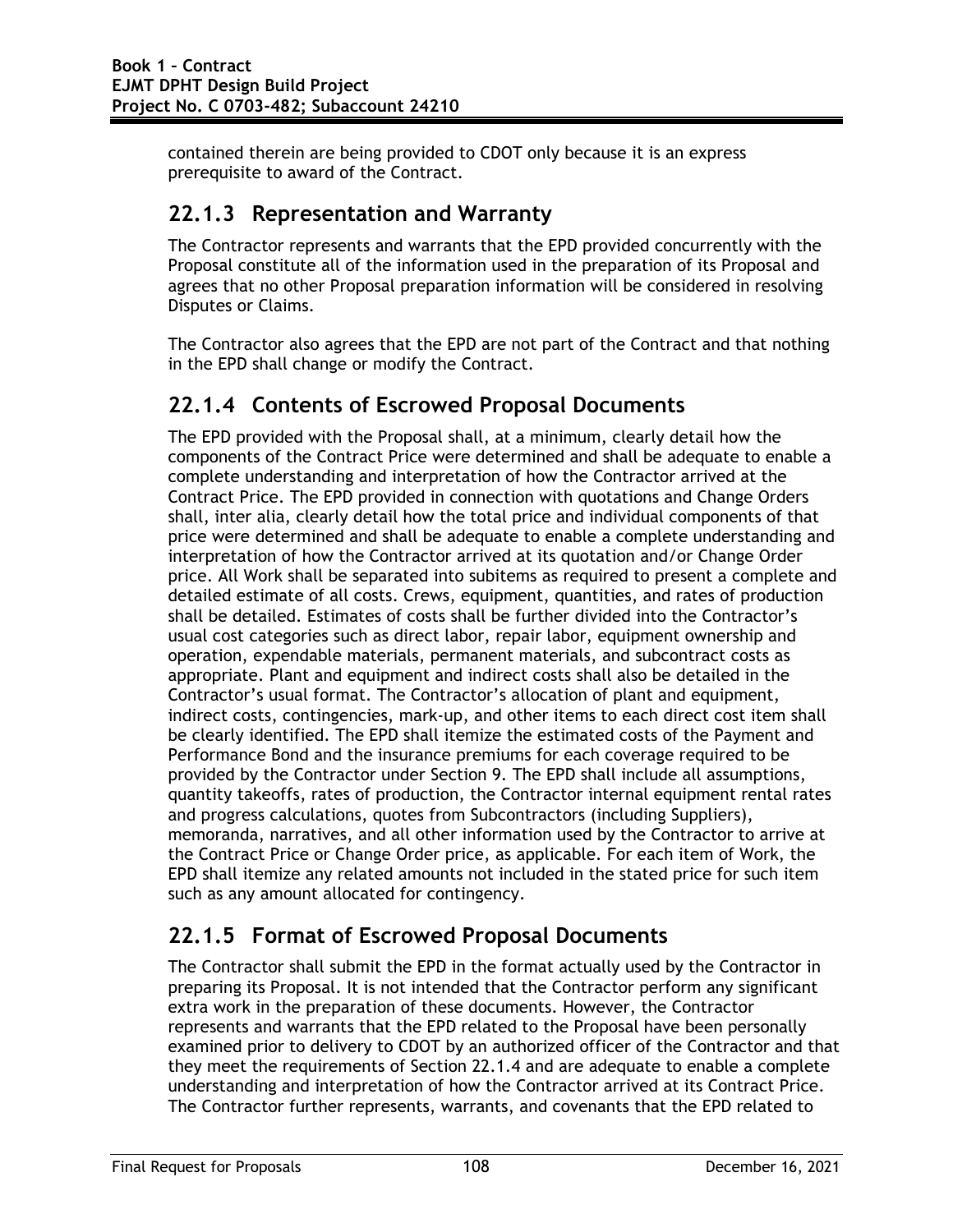each Change Order will be personally examined prior to delivery to escrow by an authorized officer of the Contractor and that they meet the requirements of Section 22.1.4 and will be adequate to enable a complete understanding and interpretation of how the Contractor arrived at its Change Order price.

### **22.1.6 Review by CDOT**

CDOT may, at any time, conduct a review of the EPD to determine whether it is complete. If CDOT determines that the EPD are incomplete, CDOT may request the Contractor to supply data to make the EPD complete. The Contractor shall provide all such data within three Working Days of the request, and at that time it will be date stamped, labeled to identify it as supplementary EPD information and added to the EPD. The Contractor shall have no right to add documents to the EPD except upon CDOT's request. At CDOT's option, which may be exercised at any time, the EPD associated with any Change Order or contract amendment shall be reviewed, organized, and indexed as described in the ITP, Section 5.12.

### **22.1.7 Confidentiality**

The EPD shall at all times be treated as proprietary and confidential non-public information and shall be used only for purposes described in Section 22.1.1. At the Contractor's request, confidentiality agreements shall be executed and delivered to the Contractor by CDOT's employees or agents who review or have access to the EPD.

## **22.2Subcontractor Pricing Documents**

The Contractor shall require each first tier Subcontractor to submit to the Contractor a copy of all documentary information used in determining its Subcontract price, immediately prior to executing the Subcontract or Change Orders or amendments thereto, to be held in the same manner as the EPD and which shall be accessible by the Contractor, CDOT, the DRB, and other dispute resolvers, on terms substantially similar to those contained herein. Each such Subcontract shall include a representation and warranty from the Subcontractor stating that its EPD constitutes all the documentary information used in establishing its Subcontract price. Each Subcontract that is not subject to the foregoing requirement shall include a provision that requires the Subcontractor to preserve all documentary information used in establishing its Subcontract price and to provide such documentation to the Contractor and/or CDOT in connection with any disputed Change Order made by such Subcontractor.

## **22.3Project Records**

### **22.3.1 Maintenance of Records**

The Contractor shall maintain at the Contractor's Design Build Project Manager's office in Colorado, a complete set of all books, records, and documents prepared or employed by the Contractor with respect to the Project.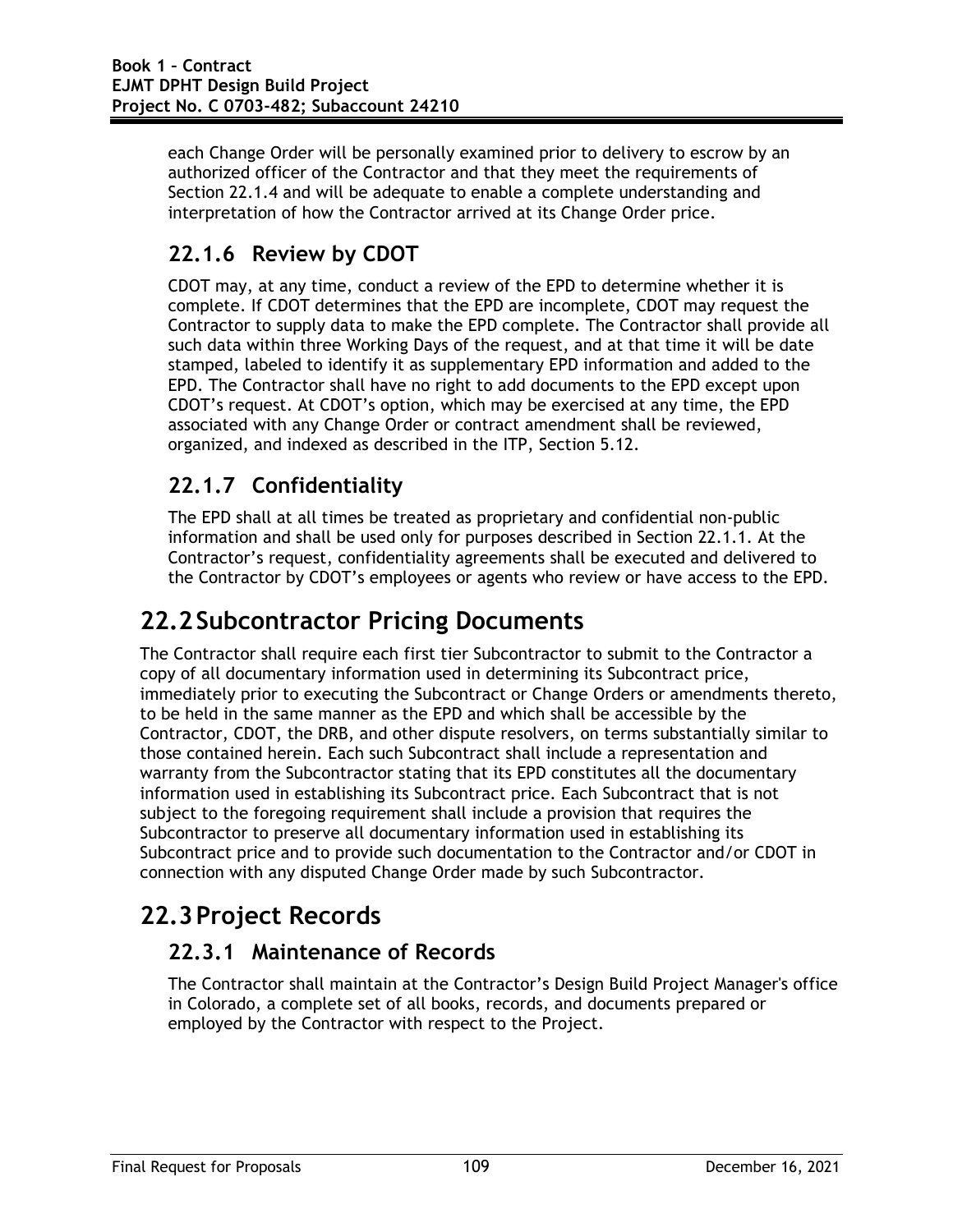## **22.3.2 Audit and Inspection Rights**

The Contractor shall grant to CDOT, FHWA, the Colorado Department of Labor and Employment, the U.S. Comptroller General, United States Forest Service, and their respective authorized representatives, such audit and inspection rights and allow such Persons such access to and the right to copy such books and records (including all tax returns and supporting documentation filed with any Governmental Persons) as such Persons may reasonably request from time to time in connection with the issuance of Change Orders, the resolution of disputes, and such other matters as such Persons reasonably deem necessary for purposes of complying or verifying compliance with the Contract and Legal Requirements, including responding with requests pursuant to the Colorado Open Records Act. The Contractor shall grant to Utility Owners and their respective authorized representatives, such audit and inspection rights and all such Persons access to and the right to copy such books and records as such Persons may request in connection with the resolution of disputes or such other matters as such Persons reasonably deem necessary for purposes of complying or verifying compliance with the Utility-related Contractual or Utility Agreement requirements.

### **22.3.3 Audit of Time and Materials Work**

Where the payment method for any Work is on a time and materials basis, such examination and audit rights shall include all books, records, documents and other evidence, and accounting principles and practices sufficient to reflect properly all direct and indirect costs of whatever nature claimed to have been incurred and anticipated to be incurred for the performance of such Work. If an audit indicates the Contractor has been over-credited under a previous progress report or progress payment, that over-credit will be deducted from the current progress reports or payments.

## **22.3.4 Change Order Pricing Data**

For cost and pricing data submitted in connection with pricing Change Orders, unless such pricing is based on adequate price competition, established catalog or market prices of commercial items sold in substantial quantities to the public, or prices set by law or regulation, such Persons and their representatives have the right to examine all books, records, documents, and other Contractor-related data to the negotiation of or performance of Work under such Change Orders for the purpose of evaluating the accuracy, completeness and currency of the cost or pricing data submitted. The right of examination shall extend to all documents deemed necessary by such Persons to permit adequate evaluation of the cost or pricing data submitted, along with the computations and projections used therein.

### **22.3.5 Claims Audits**

All Claims filed against CDOT shall be subject to audit at any time following the filing of the Claim. The audit may be performed by employees of CDOT or by an auditor under contract with CDOT. No notice is required before commencing any audit before 60 days after Final Acceptance. Thereafter, CDOT shall provide 20 Days' notice to the Contractor, any Subcontractors, or their respective agents before commencing an audit. The Contractor, Subcontractors, or their agents shall provide adequate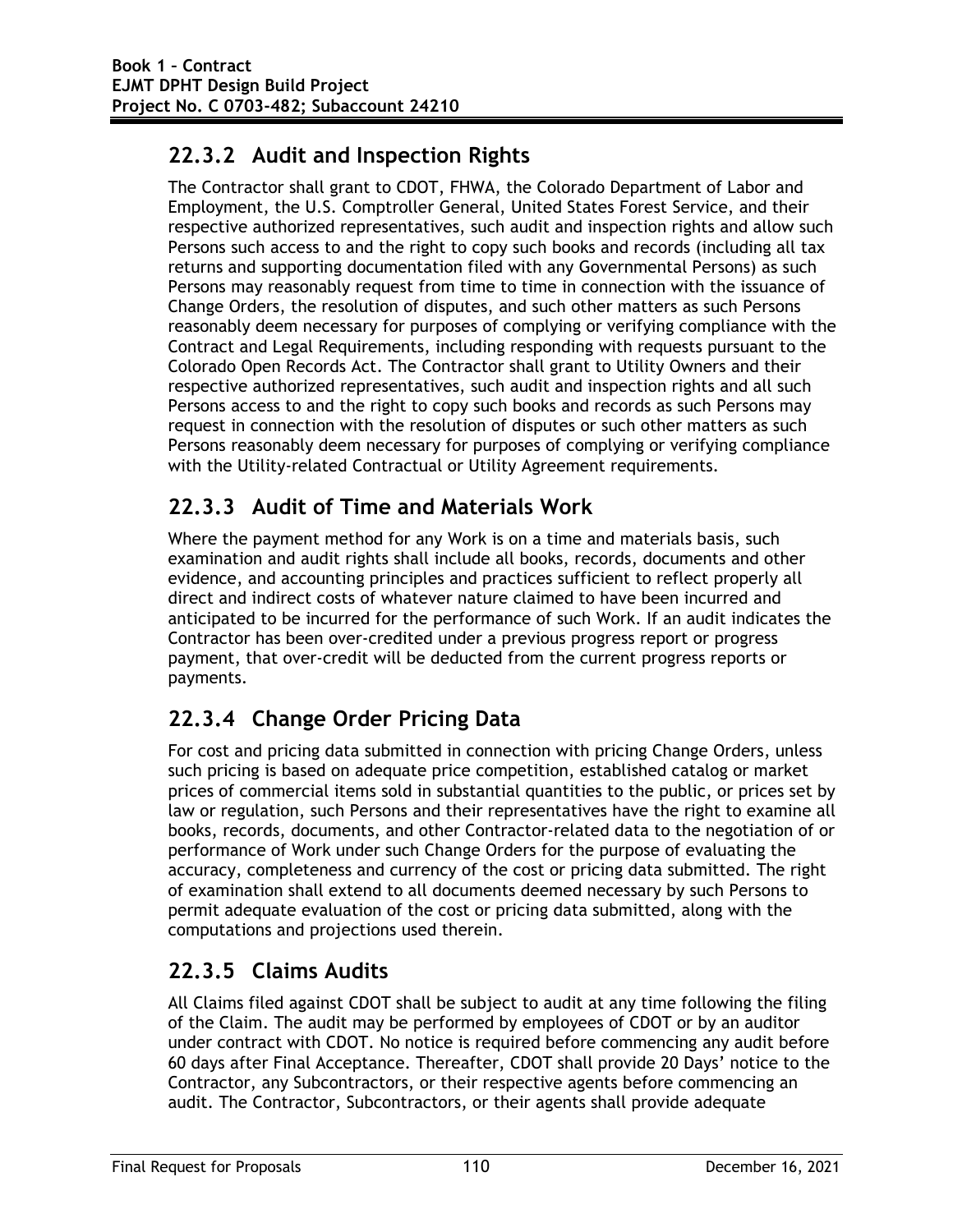facilities, acceptable to CDOT, for the audit during normal business hours. The Contractor, Subcontractors, and their agents shall cooperate with the auditors. Failure of the Contractor, Subcontractors, or their agents to maintain and retain sufficient records to allow the auditors to verify all or a portion of the Claim or to permit the auditors access to the books and records of the Contractor, Subcontractors, or their agents shall constitute a waiver of the claim and shall bar any recovery there under. At a minimum, the auditors shall have available to them the following documents:

- 1. Daily time sheets and supervisor's daily reports.
- 2. Union agreements.
- 3. Insurance, welfare, and benefits records.
- 4. Payroll registers.
- 5. Earnings records.
- 6. Payroll tax forms.
- 7. Material invoices and requisitions.
- 8. Material cost distribution worksheet.
- 9. Equipment records (list of company equipment, rates, etc.).
- 10. Subcontractors' (including Suppliers) and agents' invoices.
- 11. Subcontractors' and agents' payment certificates.
- 12. Canceled checks (payroll and Suppliers).
- 13. Job cost report.
- 14. Job payroll ledger.
- 15. General ledger.
- 16. Cash disbursements journal.
- 17. E-mail, letters, and correspondence.
- 18. Network servers, data storage devices, backup media.
- 19. All documents that relate to each and every Claim together with all documents that support the amount of damages as to each Claim.
- 20. Worksheets used to prepare the Claim establishing the cost components for items of the Claim including labor, benefits and insurance, materials, equipment, Subcontractors, all documents that establish the time periods, individuals involved, hours for the individuals, and the rates for the individuals.

Full compliance by the Contractor with the provisions of this Section 22.3.5 is a contractual condition precedent to the Contractor's right to seek relief under Section 13. The Contractor represents and warrants the completeness and accuracy of all information it or its agents provides in connection with this Section 22.3.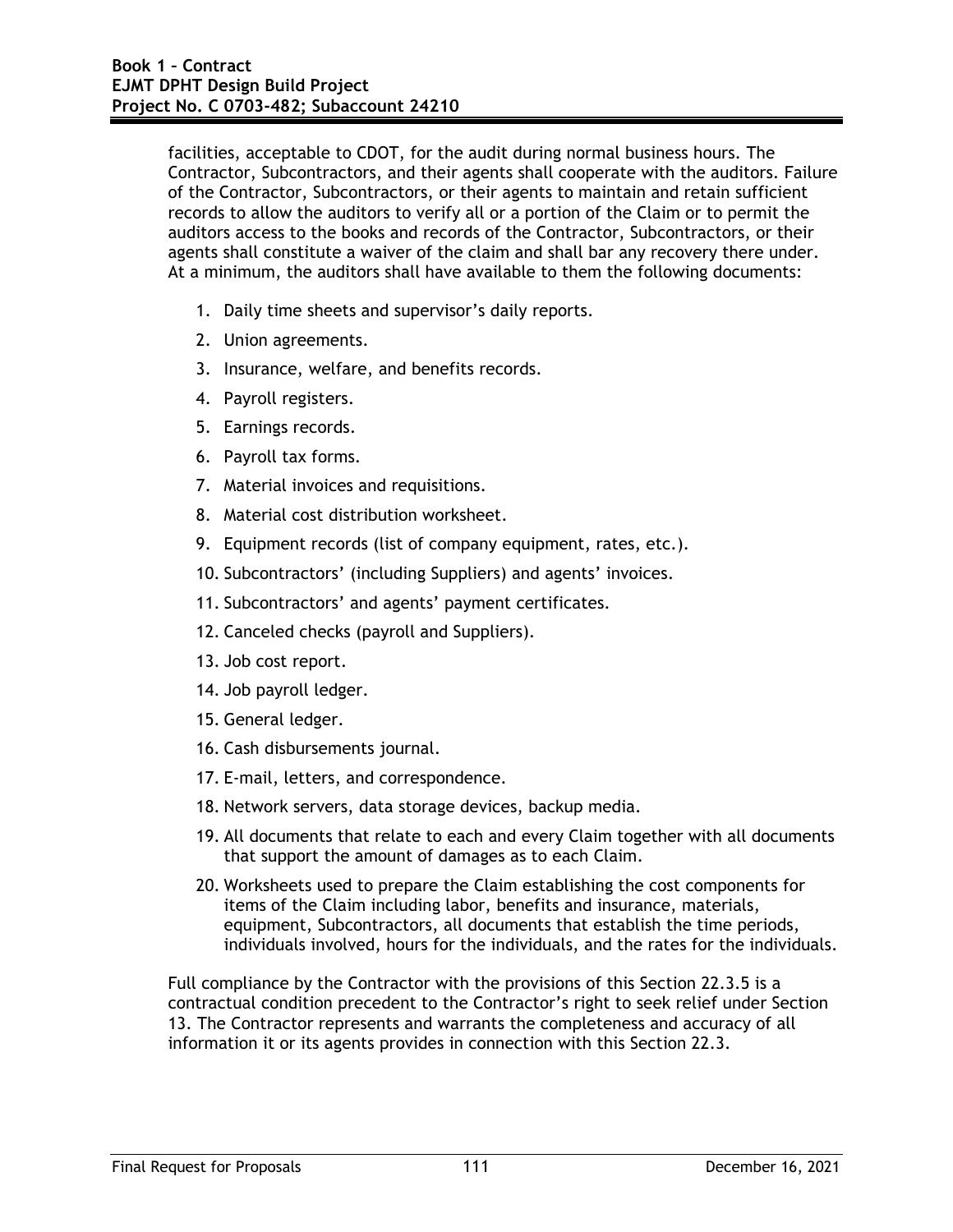## **22.4Retention of Records**

The Contractor shall maintain all records and documents relating to the Contract (including copies of all original documents delivered to CDOT) at the Contractor's Design Build Project Manager's office in Colorado, or another Contractor office located in Colorado, until seven years after the earlier to occur of: (i) the date Final Acceptance is achieved; or (ii) the termination date. If Approved by CDOT, photographs, microphotographs, or other authentic reproductions may be maintained instead of original records and documents. The Contractor shall notify CDOT where such records and documents are kept.

Notwithstanding the foregoing, all records which relate to Claims being processed or actions brought under the dispute resolution provisions hereof shall be retained and made available until such actions and Claims have been finally resolved. Records to be retained include all books and other evidence bearing on the Contractor's costs and expenses under the Contract Documents. The Contractor shall make these records and documents available for audit and inspection to CDOT, at the Contractor's office, at all reasonable times, without charge, and shall allow such Persons to make copies of such documents (at no expense to the Contractor).

# **22.5Colorado Open Records Act**

## **22.5.1 Applicability of Act**

The Contractor acknowledges and agrees that all records, documents, drawings, plans, specifications, and other materials, including the EPDs, in the Contractor's or CDOT's possession directly related to the Project, including materials submitted to CDOT by the Contractor, are subject to the provisions of the Colorado Open Records Act (C.R.S. 24-72-201, et seq.). CDOT will not advise the Contractor as to the nature or content of documents entitled to protection. CDOT will follow Policy Directive 508.2 in analyzing materials with trade secret, privileged information, or confidential commercial, financial, geological, or geophysical data as it determines to be appropriate. The Contractor is advised to contact legal counsel concerning such act and its application to the Contractor.

### **22.5.2 Confidential Materials**

CDOT will follow CDOT Policy Directive 508.2 in determining disclosure of Proposal Documents requested pursuant to the Colorado Open Records Act, or other applicable laws, for the disclosure of any Proposal Documents materials. For any and all records, documents, drawings, plans, specifications, and other materials created after the execution of the Contract, if the materials submitted by the Contractor to CDOT are clearly and prominently labeled trade secret, privileged information, or confidential commercial, financial, geological, or geophysical data by the Contractor, CDOT will endeavor to advise the Contractor of any request for the disclosure of such materials prior to making any such disclosure. Under no circumstances, however, will CDOT be responsible or liable to the Contractor or any other Person for the disclosure of any such labeled materials, including Proposal Documents, whether the disclosure is required by law, by court order or occurs through inadvertence, mistake or negligence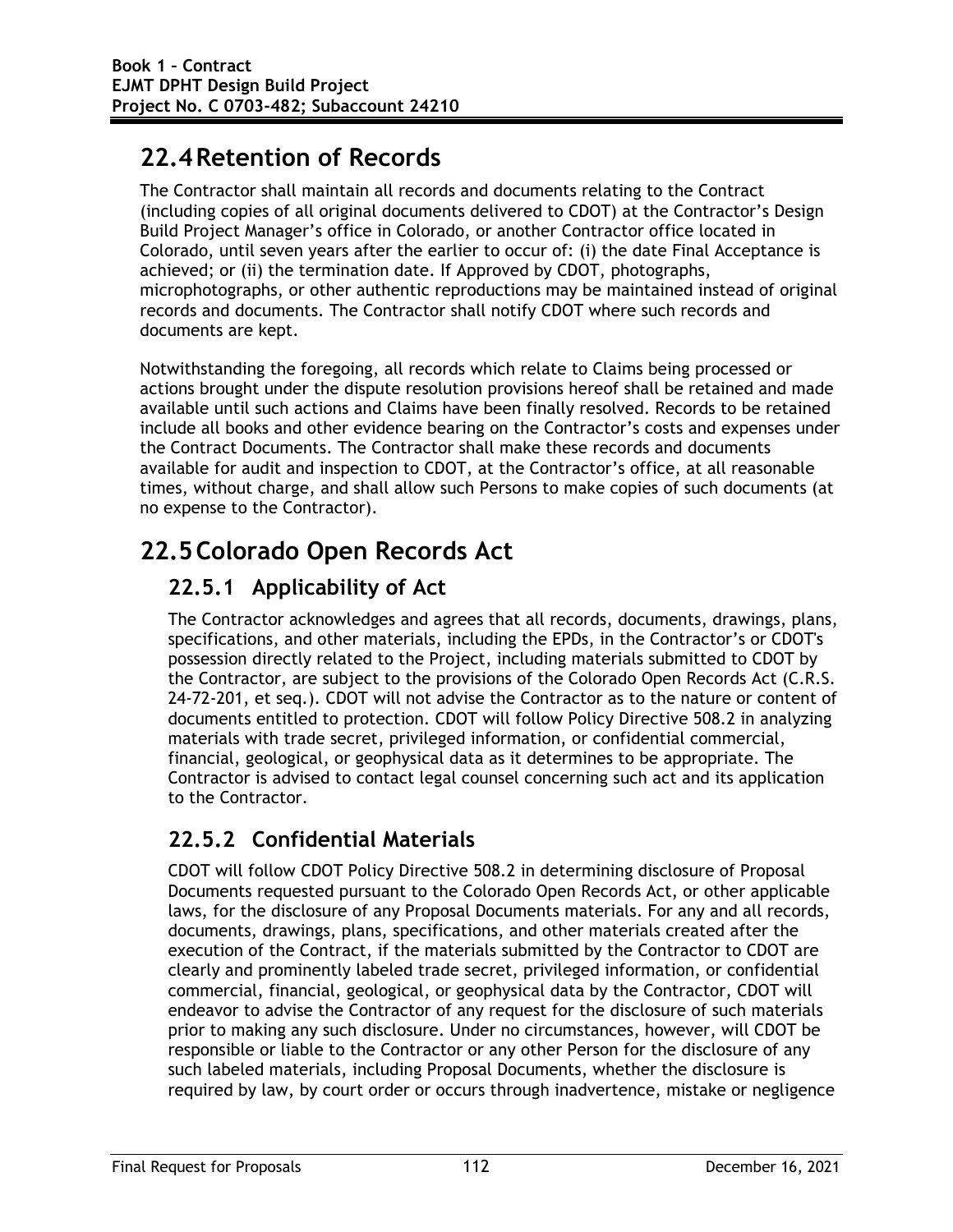on the part of CDOT, except for any disclosure of trade secrets or proprietary information in violation of the confidentiality agreement described in Section 22.1.1.

#### **22.5.3 Contractor to Defend Against Disclosure Request**

In the event of litigation concerning the disclosure of any material submitted by the Contractor to CDOT, CDOT's sole involvement will be as a stakeholder retaining the material until otherwise ordered by a court, and the Contractor shall be fully responsible for otherwise prosecuting or defending any action concerning the materials at its sole expense and risk. In connection with this obligation, the Contractor shall:

- 1. Use Reasonable Efforts to assist CDOT (and to secure the assistance of CDOT by each of the Contractor's Subcontractors and of each of their Subcontractors) in such defense;
- 2. Indemnify CDOT for any losses incurred or suffered by them in such defense; and
- 3. At the request of CDOT or the State Attorney General's office, intervene in any such defense at its own cost and with its own counsel.

#### **22.5.4 Cooperation with CDOT Regarding Colorado Open Records Act Requests**

In the event CDOT receives a Colorado Open Records Act request for documents that are in the custody and control of the Contractor or its Subcontractors, the Contractor shall cooperate with CDOT and, as applicable, the State's Attorney General's office, and shall cause all Subcontractors and each of their respective Subcontractors to cooperate, in responding to the request in a timely manner under the Colorado Open Records Act.

## **22.6Contractor Disclosure of Project Records**

The Contractor shall not (and shall ensure that each of its Subcontractors and each of their Subcontractors shall not) disclose any Project Records to any Person, other than:

- 1. As expressly permitted by this Contract;
- 2. As required by Law or a court order; or
- 3. With CDOT's prior Approval.

In each case, where such information relates to a member of the public, the Contractor shall not disclose or make use of any such information otherwise than for the purpose for which it was provided and then only in compliance with Law, unless the Contractor has obtained the prior written consent of such Person and of CDOT.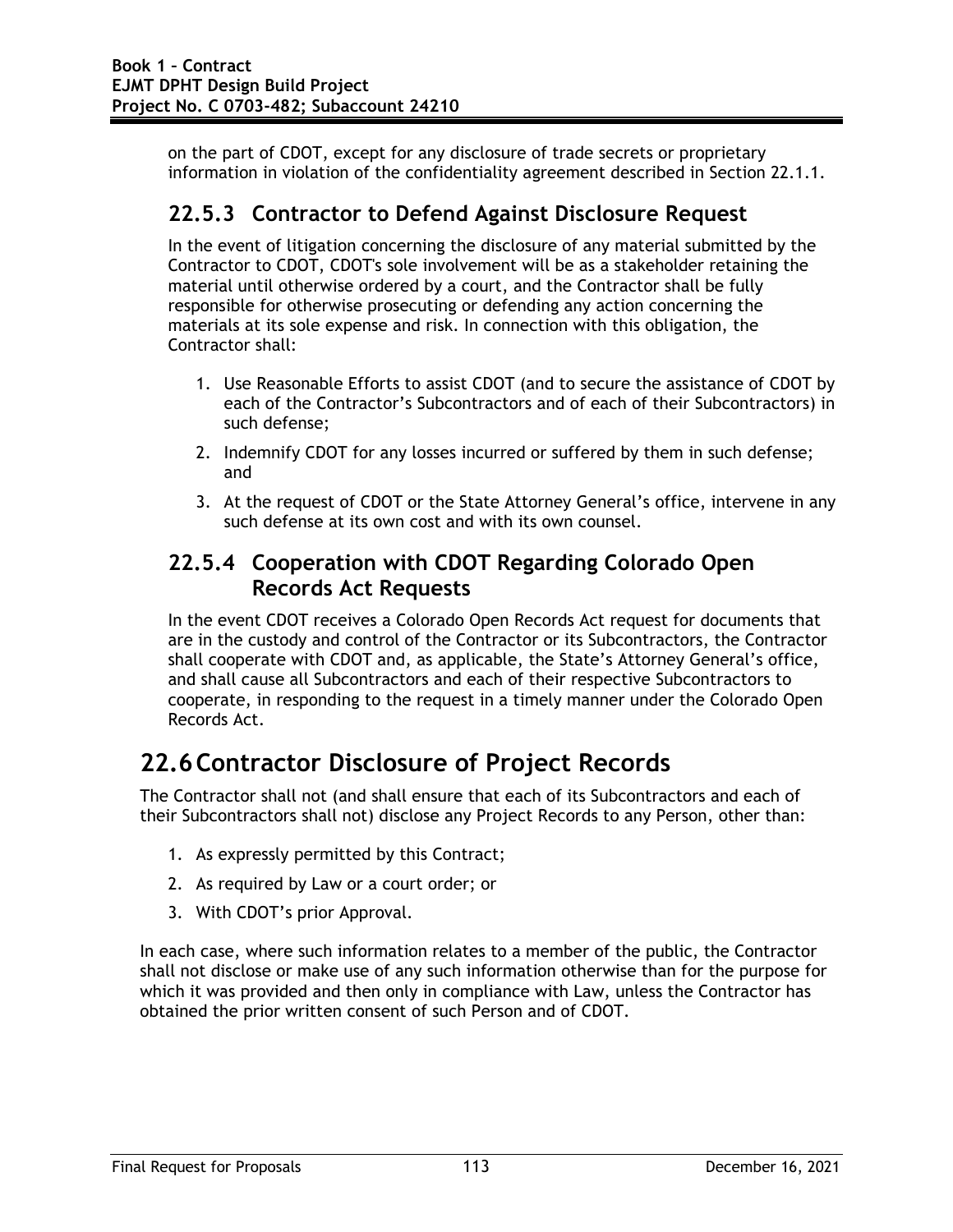# **23.0 Cooperation and Coordination with Others**

## **23.1Cooperation with Other Contractors**

CDOT reserves the right to perform and to contract with others to perform other or additional work on or near the Site. The Contractor shall cooperate with CDOT and such other contractors to the extent reasonably necessary for the performance by CDOT and such other contractors of their work, and shall cause its employees, agents, officers, and Subcontractors and other Persons for whom the Contractor may be contractually or legally responsible to so cooperate. If other separate contracts are awarded by CDOT, which affect the Work, the Contractor shall conduct its Work without interfering with or hindering the progress or completion of the work being performed by other contractors and CDOT personnel.

## **23.2Interference by Other Contractors**

If the Contractor asserts that any of CDOT's other contractors have hindered or interfered with the progress or completion of the Work, then the Contractor's sole remedy shall be to seek recourse against such other contractors.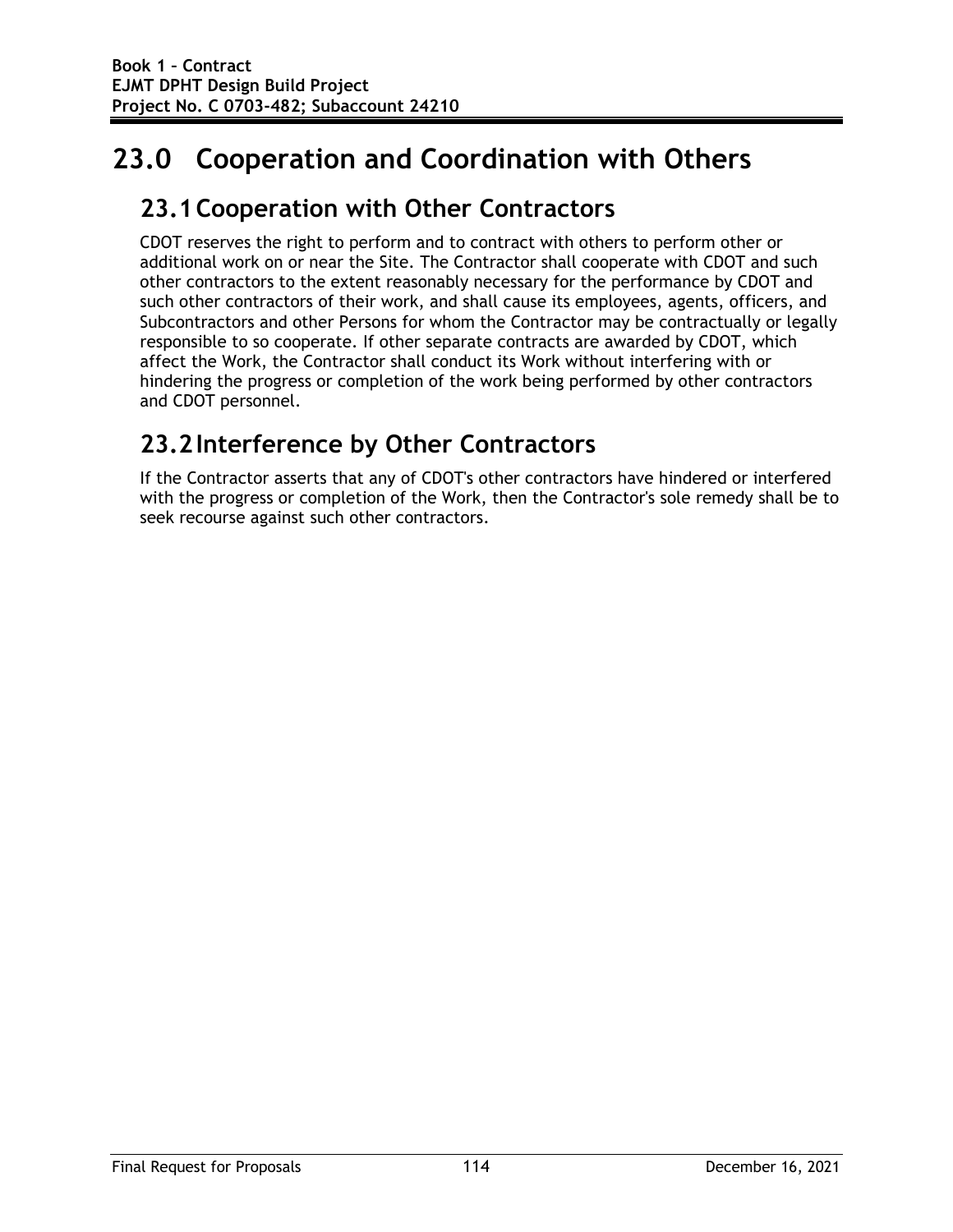# **24.0 Miscellaneous Provisions**

## **24.1Amendments**

The Contract may be amended only by a written instrument duly executed by the parties or their respective successors or assigns.

## **24.2Waiver**

#### **24.2.1 No Waiver of Subsequent Rights**

Either party's waiver of any breach or failure to enforce any of the terms, covenants, conditions, or other provisions of the Contract Documents at any time shall not in any way limit or waive that party's right thereafter to enforce or compel strict compliance with every term, covenant, condition or other provision, any course of dealing or custom of the trade notwithstanding. Furthermore, if the parties make and implement any interpretation of the Contract Documents without documenting such interpretation by an instrument in writing signed by both parties, such interpretation and implementation thereof will not be binding in the event of any future Disputes. The consent by one party to any act by the other party requiring such consent shall not be deemed to render unnecessary the obtaining of consent to any subsequent act for which consent is required, regardless of whether similar to the act for which consent is given.

### **24.2.2 Custom Does not Constitute Waiver**

No act, delay, or omission done, suffered, or permitted by one party or its agents shall be deemed to waive, exhaust, or impair any right, remedy, or power of such party under any Contract Document, or to relieve the other party from the full performance of its obligations under the Contract Documents. No custom or practice between the parties in the administration of the terms of the Contract Documents shall be construed to waive or lessen the right of a party to insist upon performance by the other party in strict compliance with the terms of the Contract Documents.

### **24.2.3 Waivers Must be in Writing**

No waiver of any term, covenant, or condition of the Contract Documents shall be valid unless in writing and signed by the party providing the waiver.

## **24.3Successors and Assigns**

The Contract Documents shall be binding upon and inure to the benefit of CDOT, the Contractor, and their permitted successors, assigns, and legal representatives.

## **24.3.1 Assignment by CDOT**

CDOT may assign all or part of its right, title, and interest in and to the Contract, including rights with respect to the surety bonds required hereunder and any other performance security provided, to any Person with the prior written approval of the Contractor.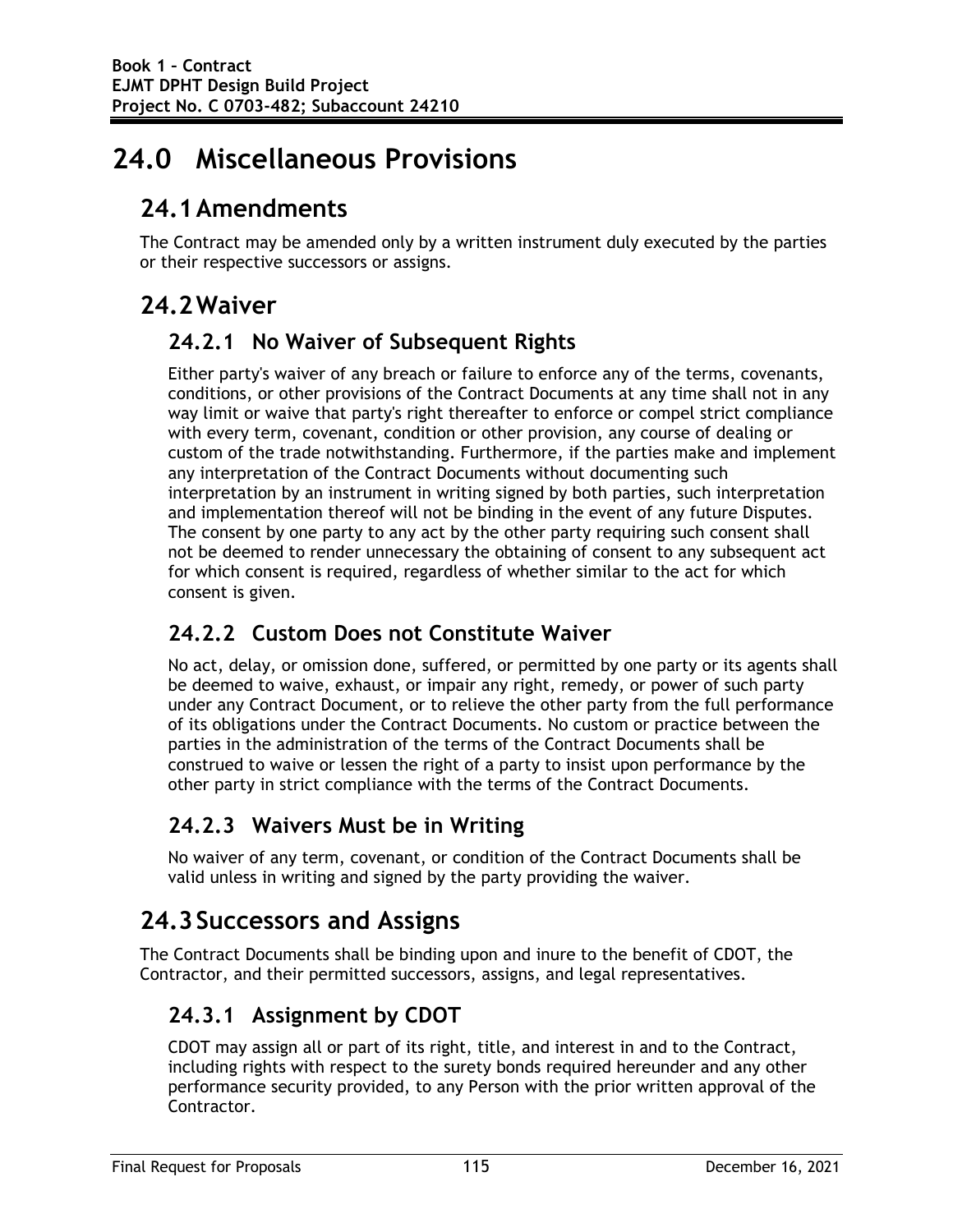### **24.3.2 Assignment by the Contractor**

The Contractor may assign its rights to receive payment under the Contract Documents and may subcontract Work in accordance with the Approved Subcontracting and Small Business Plan and in compliance with the requirements of the Contract Documents. The Contractor shall not otherwise sublet, transfer, assign, or dispose of any portion of the Contract, or delegate any of its duties hereunder, except with CDOT's prior written Approval. The Contractor's assignment or delegation of any of its Work under the Contract Documents shall be ineffective to relieve the Contractor of its responsibility for the Work assigned or delegated, unless CDOT, in its sole discretion, has Approved such relief from responsibility.

## **24.4Designation of, and Cooperation with Representatives**

#### **24.4.1 Designation of Representatives**

Concurrently with execution hereof, CDOT and the Contractor shall each designate an individual or individuals who shall be authorized to make decisions and bind the parties on matters relating to the Contract Documents. Such designations may be changed by a subsequent writing delivered to the other party in accordance with Section 24.10. The parties may also designate technical representatives who shall be authorized to investigate and report on matters relating to the construction of the Project and negotiate on behalf of each of the parties but who do not have authority to bind CDOT or the Contractor.

### **24.4.2 Cooperation**

The Contractor shall cooperate with CDOT and all representatives of CDOT designated as described above.

# **24.5Gratuities**

Neither the Contractor nor any of its employees, agents, and representatives shall offer or give to an officer, official, or employee of CDOT or the State of Colorado gifts, entertainment, payments, loans, or gratuities. The Contractor represents and warrants that it has not previously offered or given any gifts, entertainment, payments, loans, or gratuities in violation of such prohibitions.

## **24.6Survival**

The dispute resolution provisions contained in Section 19, and all other provisions, which by their inherent character should survive termination of the Contract, shall survive the termination of the Contract.

## **24.7Limitation on Third-Party Beneficiaries**

It is not intended by any of the provisions of the Contract Documents to create any third party beneficiary hereunder, or to authorize anyone not a party hereto to maintain a suit for personal injury or property damage pursuant to the terms or provisions hereof, except to the extent that specific provisions (such as the warranty and indemnity provisions)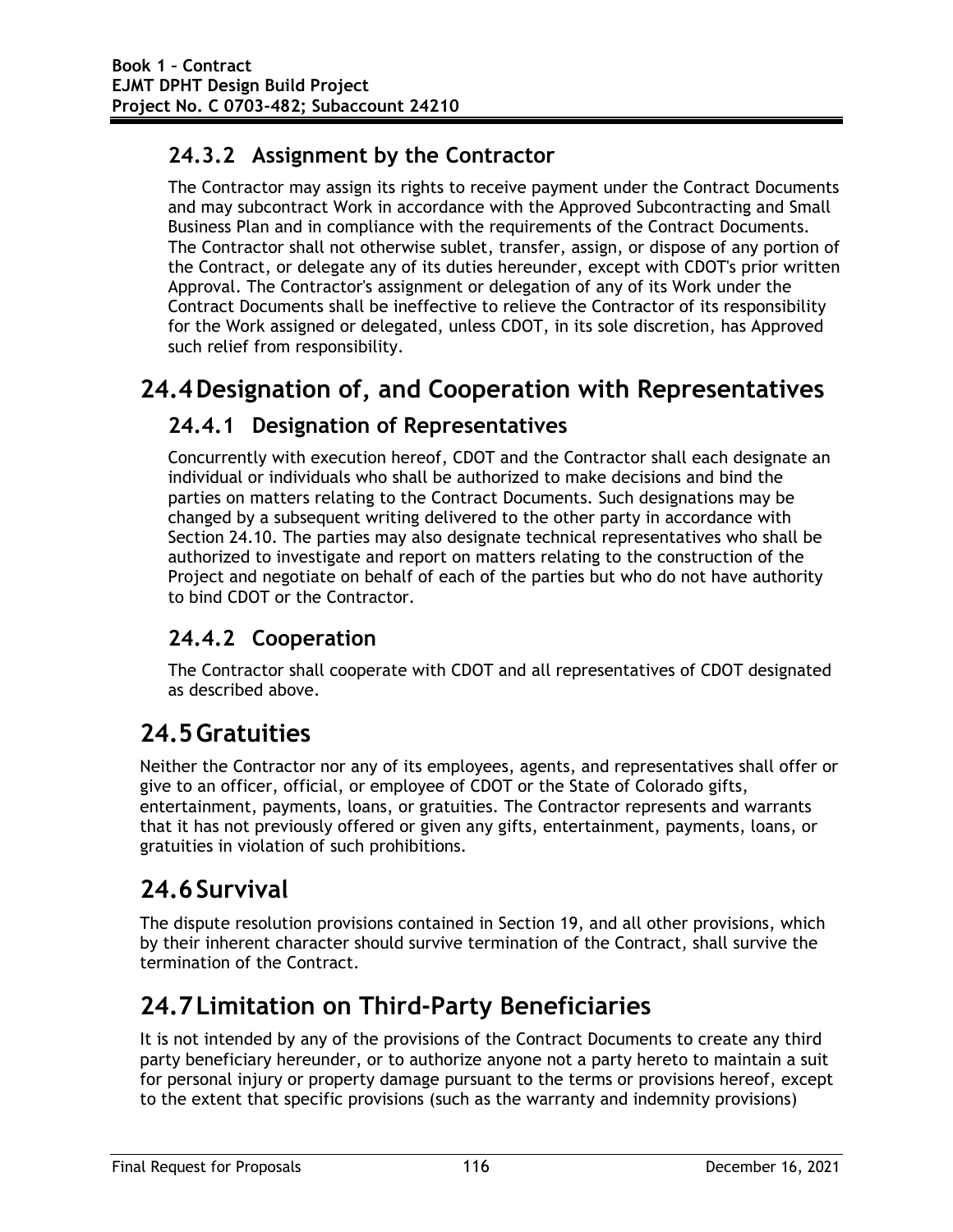identify third parties and state that they are entitled to benefits hereunder. The duties, obligations, and responsibilities of the parties to the Contract Documents with respect to such third parties shall remain as imposed by law. The Contract Documents shall not be construed to create a contractual relationship of any kind between CDOT and a Subcontractor or any other Person except the Contractor.

# **24.8No Personal Liability**

CDOT's authorized representatives are acting solely as agents and representatives of CDOT when carrying out the provisions of or exercising the power or authority granted to them under the Contract Documents. They shall not be liable either personally or as employees of CDOT for actions in their ordinary course of employment.

## **24.9Notices and Communications**

#### **24.9.1 Delivery of Notices**

Notices under the Contract Documents shall be in writing and submitted electronically via CDOT's Document Management System, to the CDOT Project Director.

All correspondence with the Contractor shall be sent to the Contractor's Design Build Project Manager or as otherwise directed by such Design Build Project Manager. Upon request by the Contractor, a hard copy shall be sent to the following address via certified mail, return receipt requested:

All communications to CDOT shall be marked with CDOT's project identification number and shall be delivered to CDOT's Project Director, with copies to such additional Persons as may be designated by CDOT's Project Director. Upon request by CDOT, a hard copy shall be sent to the following address via certified mail, return receipt requested:

Neal Retzer EJMT DPHT Project Director Colorado Department of Transportation Region 1, Tunnel Resident Engineer 425B Corporate Circle Golden, CO 80401 Neal.Retzer@state.co.us

In addition, copies of all notices regarding disputes, termination, and default notices shall be delivered to the following person(s):

Kathryn E. Young First Assistant Attorney General Office of the Attorney General 1300 Broadway, 10th Floor Denver, CO 80203 Telephone: (720) 508-6609 Fax: (720) 508-6032 Kathy.Young@coag.gov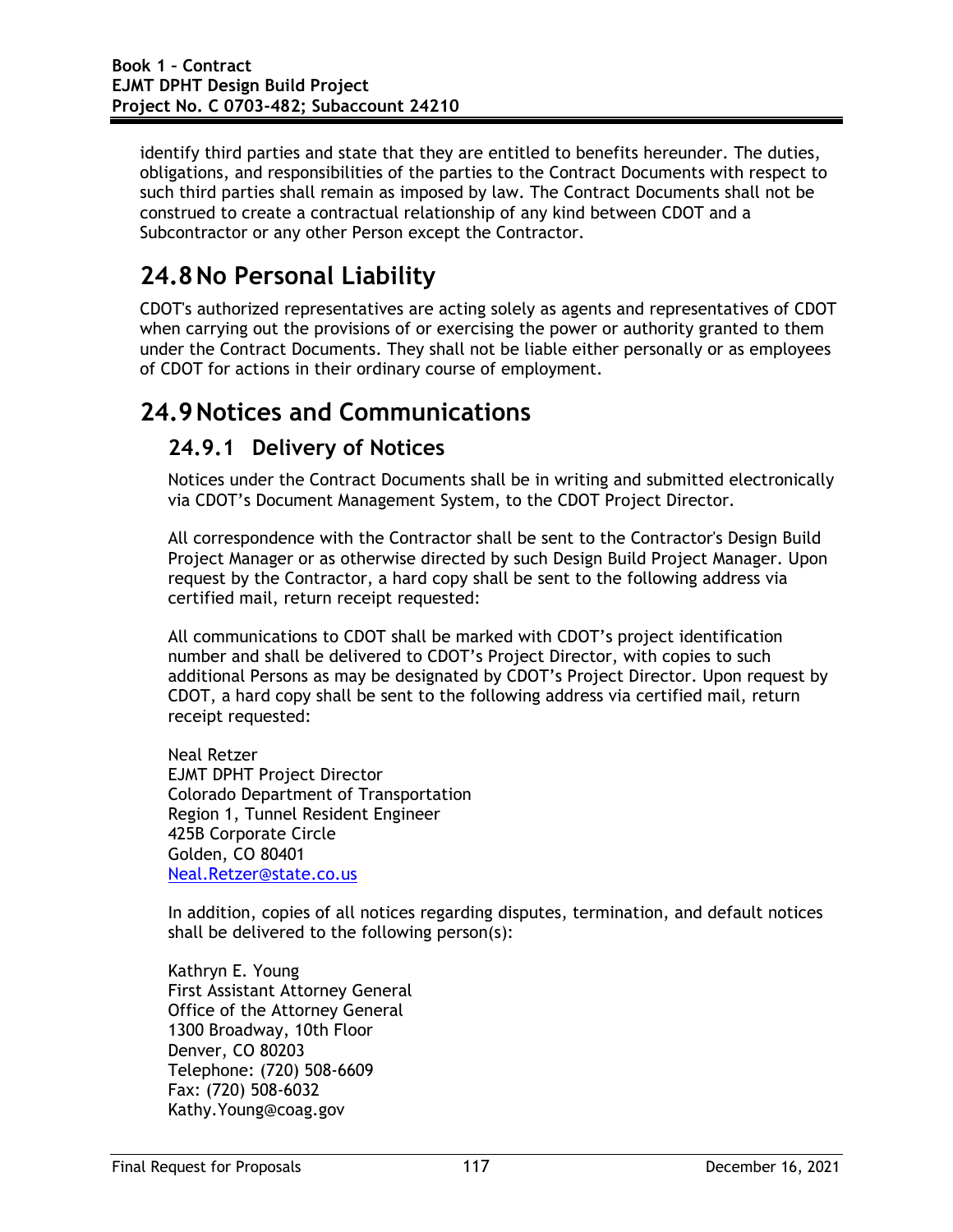### **24.9.2 Receipt of Notices**

Notices shall be deemed received when actually submitted via the CDOT Document Management System to CDOT. Notices sent after 5:00 p.m. Mountain Standard or Daylight Time (as applicable) shall be deemed received on the first Working Day following submittal to CDOT.

### **24.9.3 Copies of Correspondence to CDOT**

The Contractor shall copy CDOT on all written correspondence pertaining to the Contract between the Contractor and any Person other than the Contractor's Subcontractors, consultants, and attorneys.

## **24.10 Further Assurances**

The Contractor shall promptly execute and deliver to CDOT all such instruments and other documents and assurances as are reasonably requested by CDOT to further evidence the obligations of the Contractor hereunder, including assurances regarding assignments of Subcontractors contained herein.

# **24.11 Severability**

If any clause, provision, Section or part of the Contract is ruled invalid under Section 19 or otherwise by a court of competent jurisdiction, then the parties shall: (i) promptly meet and negotiate a substitute for such clause, provision, Section, or part, which shall, to the greatest extent legally permissible, affect the original intent of the parties, including an equitable adjustment to the Contract Price to account for any change in the Work resulting from such invalidated portion; and (ii) if necessary or desirable, apply to the court or other decision maker (as applicable) which declared such invalidity for an interpretation of the invalidated portion to guide the negotiations. The invalidity or unenforceability of any such clause, provision, Section, or part shall not affect the validity or enforceability of the balance of the Contract, which shall be construed and enforced as if the Contract did not contain such invalid or unenforceable clause, provision, Section, or part.

## **24.12 Headings**

The captions of the Sections of the Contract Documents are for convenience only and shall not be deemed part of the Contract or considered in construing the Contract.

## **24.13 Governing Law**

The Contract Documents shall be governed by and construed in accordance with the law of the State of Colorado. The venue for any arbitration proceeding in connection with the Contract shall be in Denver, Colorado, and the venue for any legal action in connection with the Contract shall lie in the District Court of Colorado for the City and County of Denver.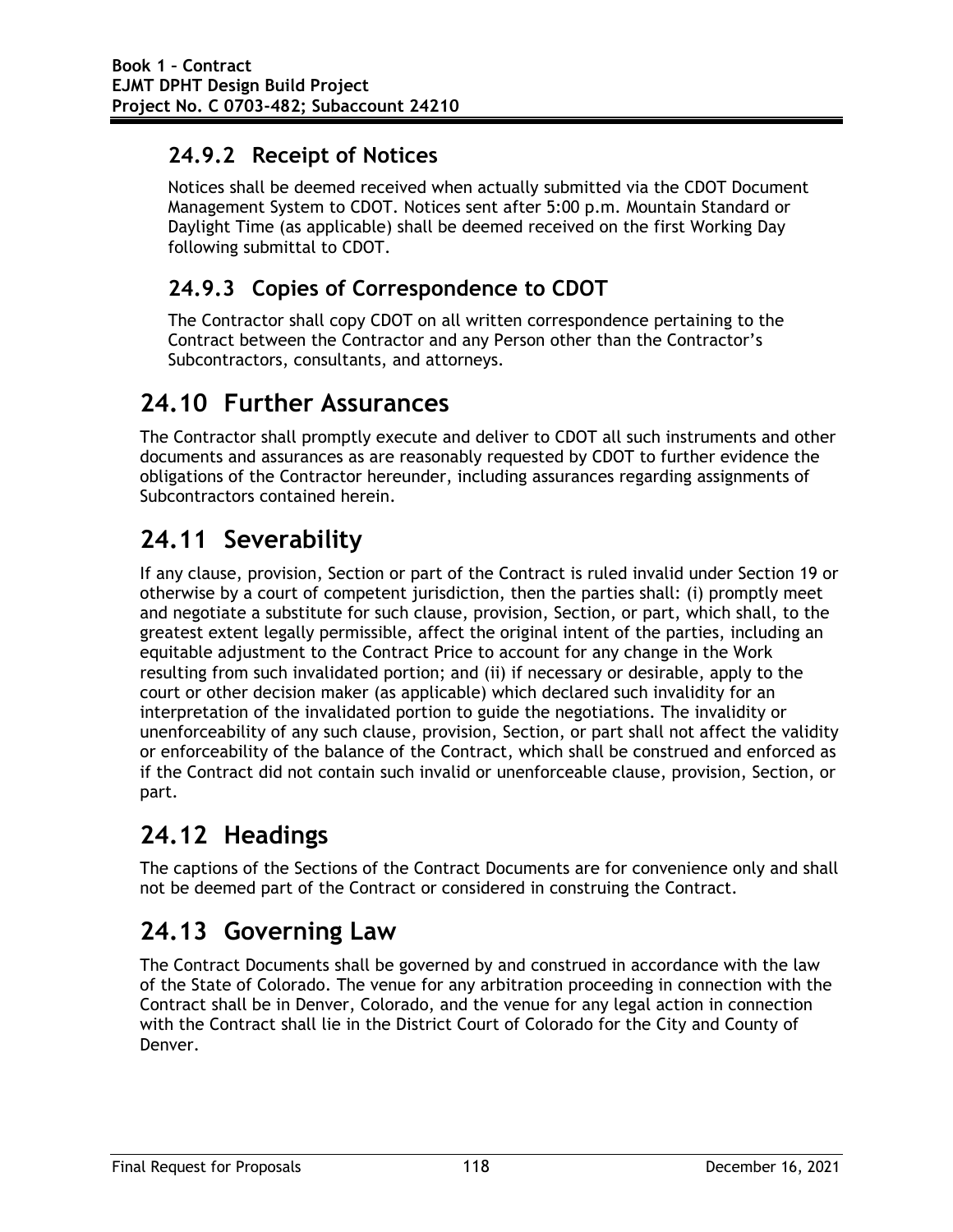## **24.14 Special Provisions**

The following Special Provisions are required to be included in all CDOT Contracts except where noted in *italics*:

#### **A. STATUTORY APPROVAL. §24-30-202(1), C.R.S.**

This Contract shall not be valid until it has been approved by the Colorado State Controller or designee. If this Contract is for a Major Information Technology Project, as defined in §24-37.5-102(2.6), then this Contract shall not be valid until it has been approved by the State's Chief Information Officer or designee.

#### **B. FUND AVAILABILITY. §24-30-202(5.5), C.R.S.**

Financial obligations of the State payable after the current State Fiscal Year are contingent upon funds for that purpose being appropriated, budgeted, and otherwise made available.

#### **C. GOVERNMENTAL IMMUNITY.**

Liability for claims for injuries to persons or property arising from the negligence of the State, its departments, boards, commissions committees, bureaus, offices, employees and officials shall be controlled and limited by the provisions of the Colorado Governmental Immunity Act, §24-10-101, et seq., C.R.S.; the Federal Tort Claims Act, 28 U.S.C. Pt. VI, Ch. 171 and 28 U.S.C. 1346(b), and the State's risk management statutes, §§24-30-1501, et seq. C.R.S. No term or condition of this Contract shall be construed or interpreted as a waiver, express or implied, of any of the immunities, rights, benefits, protections, or other provisions, contained in these statutes.

#### **D. INDEPENDENT CONTRACTOR**

Contractor shall perform its duties hereunder as an independent contractor and not as an employee. Neither Contractor nor any agent or employee of Contractor shall be deemed to be an agent or employee of the State. Contractor shall not have authorization, express or implied, to bind the State to any agreement, liability or understanding, except as expressly set forth herein. **Contractor and its employees and agents are not entitled to unemployment insurance or workers compensation benefits through the State and the State shall not pay for or otherwise provide such coverage for Contractor or any of its agents or employees. Contractor shall pay when due all applicable employment taxes and income taxes and local head taxes incurred pursuant to this Contract. Contractor shall (i) provide and keep in force workers' compensation and unemployment compensation insurance in the amounts required by law, (ii) provide proof thereof when requested by the State, and (iii) be solely responsible for its acts and those of its employees and agents.**

#### **E. COMPLIANCE WITH LAW.**

Contractor shall comply with all applicable federal and State laws, rules, and regulations in effect or hereafter established, including, without limitation, laws applicable to discrimination and unfair employment practices.

#### **F. CHOICE OF LAW, JURISDICTION, AND VENUE.**

Colorado law, and rules and regulations issued pursuant thereto, shall be applied in the interpretation, execution, and enforcement of this Contract. Any provision included or incorporated herein by reference which conflicts with said laws, rules, and regulations shall be null and void. All suits or actions related to this Contract shall be filed and proceedings held in the State of Colorado and exclusive venue shall be in the City and County of Denver.

#### **G. PROHIBITED TERMS.**

Any term included in this Contract that requires the State to indemnify or hold Contractor harmless; requires the State to agree to binding arbitration; limits Contractor's liability for damages resulting from death, bodily injury, or damage to tangible property; or that conflicts with this provision in any way shall be void ab initio. Nothing in this Contract shall be construed as a waiver of any provision of §24-106-109 C.R.S.

#### **H. SOFTWARE PIRACY PROHIBITION.**

State or other public funds payable under this Contract shall not be used for the acquisition, operation, or maintenance of computer software in violation of federal copyright laws or applicable licensing restrictions. Contractor hereby certifies and warrants that, during the term of this Contract and any extensions, Contractor has and shall maintain in place appropriate systems and controls to prevent such improper use of public funds. If the State determines that Contractor is in violation of this provision, the State may exercise any remedy available at law or in equity or under this Contract, including, without limitation, immediate termination of this Contract and any remedy consistent with federal copyright laws or applicable licensing restrictions.

#### **I. EMPLOYEE FINANCIAL INTEREST/CONFLICT OF INTEREST. §§24-18-201 and 24-50-507, C.R.S.**

The signatories aver that to their knowledge, no employee of the State has any personal or beneficial interest whatsoever in the service or property described in this Contract. Contractor has no interest and shall not acquire any interest, direct or indirect, that would conflict in any manner or degree with the performance of Contractor's services and Contractor shall not employ any person having such known interests.

#### **J. VENDOR OFFSET AND ERRONEOUS PAYMENTS. §§24-30-202(1) and 24-30-202.4, C.R.S.**

**[***Not applicable to intergovernmental agreements***]** Subject to §24-30-202.4(3.5), C.R.S., the State Controller may withhold payment under the State's vendor offset intercept system for debts owed to State agencies for: **(i)** unpaid child support debts or child support arrearages; **(ii)** unpaid balances of tax, accrued interest, or other charges specified in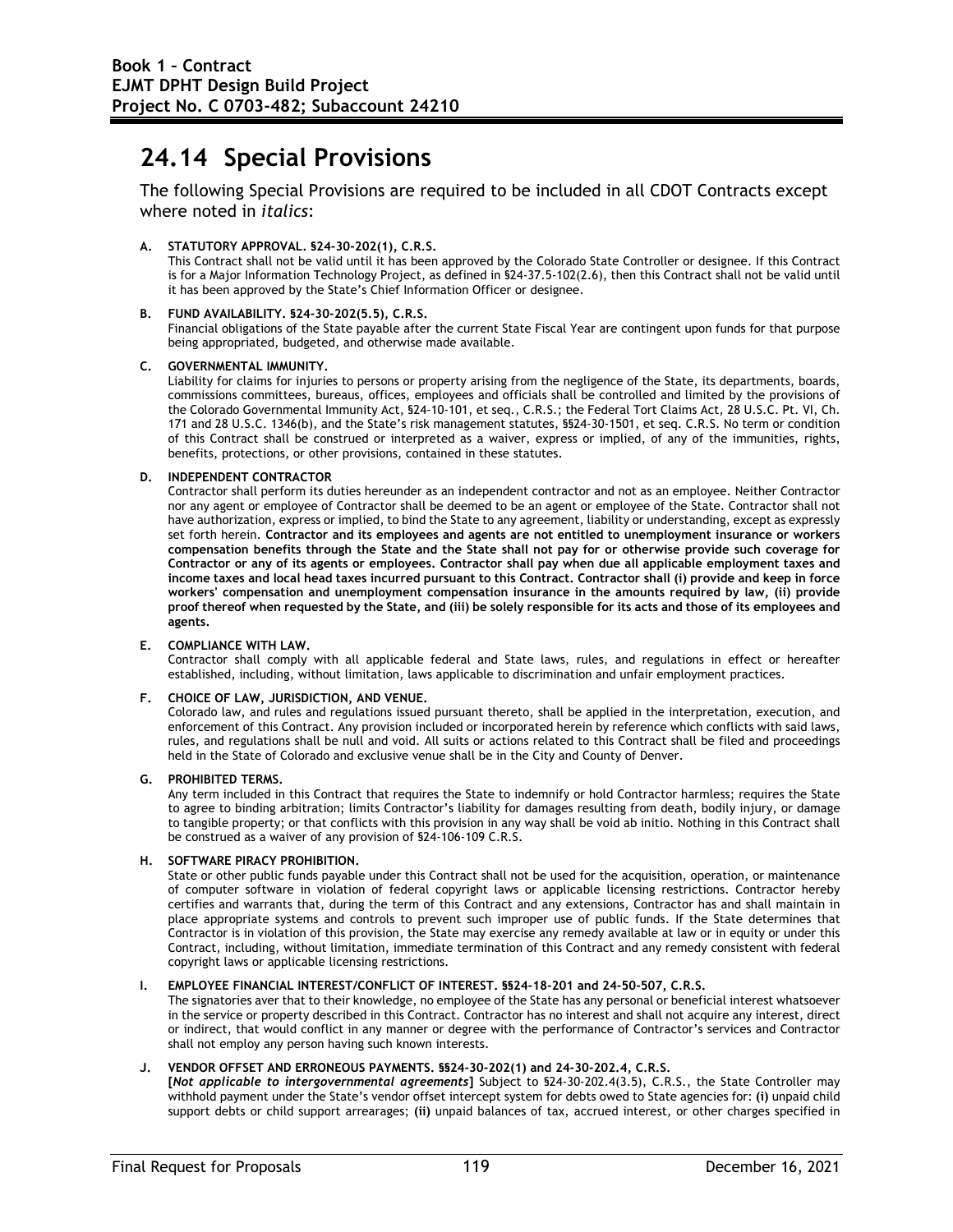§§39-21-101, *et seq.*, C.R.S.; **(iii)** unpaid loans due to the Student Loan Division of the Department of Higher Education; **(iv)** amounts required to be paid to the Unemployment Compensation Fund; and **(v)** other unpaid debts owing to the State as a result of final agency determination or judicial action. The State may also recover, at the State's discretion, payments made to Contractor in error for any reason, including, but not limited to, overpayments or improper payments, and unexpended or excess funds received by Contractor by deduction from subsequent payments under this Contract, deduction from any payment due under any other contracts, grants or agreements between the State and Contractor, or by any other appropriate method for collecting debts owed to the State.

**K. PUBLIC CONTRACTS FOR SERVICES. §§8-17.5-101,** *et seq.,* **C.R.S.** 

*[Not applicable to agreements relating to the offer, issuance, or sale of securities, investment advisory services or fund management services, sponsored projects, intergovernmental agreements, or information technology services or products and services]* Contractor certifies, warrants, and agrees that it does not knowingly employ or contract with an illegal alien who will perform work under this Contract and will confirm the employment eligibility of all employees who are newly hired for employment in the United States to perform work under this Contract, through participation in the E-Verify Program or the State verification program established pursuant to §8-17.5-102(5)(c), C.R.S., Contractor shall not knowingly employ or contract with an illegal alien to perform work under this Contract or enter into a contract with a Subcontractor that fails to certify to Contractor that the Subcontractor shall not knowingly employ or contract with an illegal alien to perform work under this Contract. Contractor **(i)** shall not use E-Verify Program or the program procedures of the Colorado Department of Labor and Employment ("Department Program") to undertake preemployment screening of job applicants while this Contract is being performed, **(ii)** shall notify the Subcontractor and the contracting State agency or institution of higher education within 3 days if Contractor has actual knowledge that a Subcontractor is employing or contracting with an illegal alien for work under this Contract, **(iii)** shall terminate the subcontract if a Subcontractor does not stop employing or contracting with the illegal alien within 3 days of receiving the notice, and **(iv)** shall comply with reasonable requests made in the course of an investigation, undertaken pursuant to §8-17.5-102(5), C.R.S., by the Colorado Department of Labor and Employment. If Contractor participates in the Department program, Contractor shall deliver to the contracting State agency, Institution of Higher Education or political subdivision, a written, notarized affirmation, affirming that Contractor has examined the legal work status of such employee, and shall comply with all of the other requirements of the Department program. If Contractor fails to comply with any requirement of this provision or §§8-17.5-101, *et seq.*, C.R.S., the contracting State agency, institution of higher education or political subdivision may terminate this Contract for breach and, if so terminated, Contractor shall be liable for damages.

#### **L. PUBLIC CONTRACTS WITH NATURAL PERSONS. §§24-76.5-101,** *et seq***., C.R.S.**

Contractor, if a natural person eighteen (18) years of age or older, hereby swears and affirms under penalty of perjury that Contractor **(i)** is a citizen or otherwise lawfully present in the United States pursuant to federal law, **(ii)** shall comply with the provisions of §§24-76.5-101, *et seq*., C.R.S., and **(iii)** has produced one form of identification required by §24- 76.5-103, C.R.S. prior to the Effective Date of this Contract.

## **24.15 Entire Agreement**

The Contract Documents contain the entire understanding of the parties with respect to the subject matter hereof and supersede all prior agreements, understandings, statements, representations, and negotiations between the parties with respect to its subject matter.

## **24.16 Counterparts**

This instrument may be executed in two or more counterparts, each of which shall be deemed an original, but all of which together shall constitute one and the same instrument.